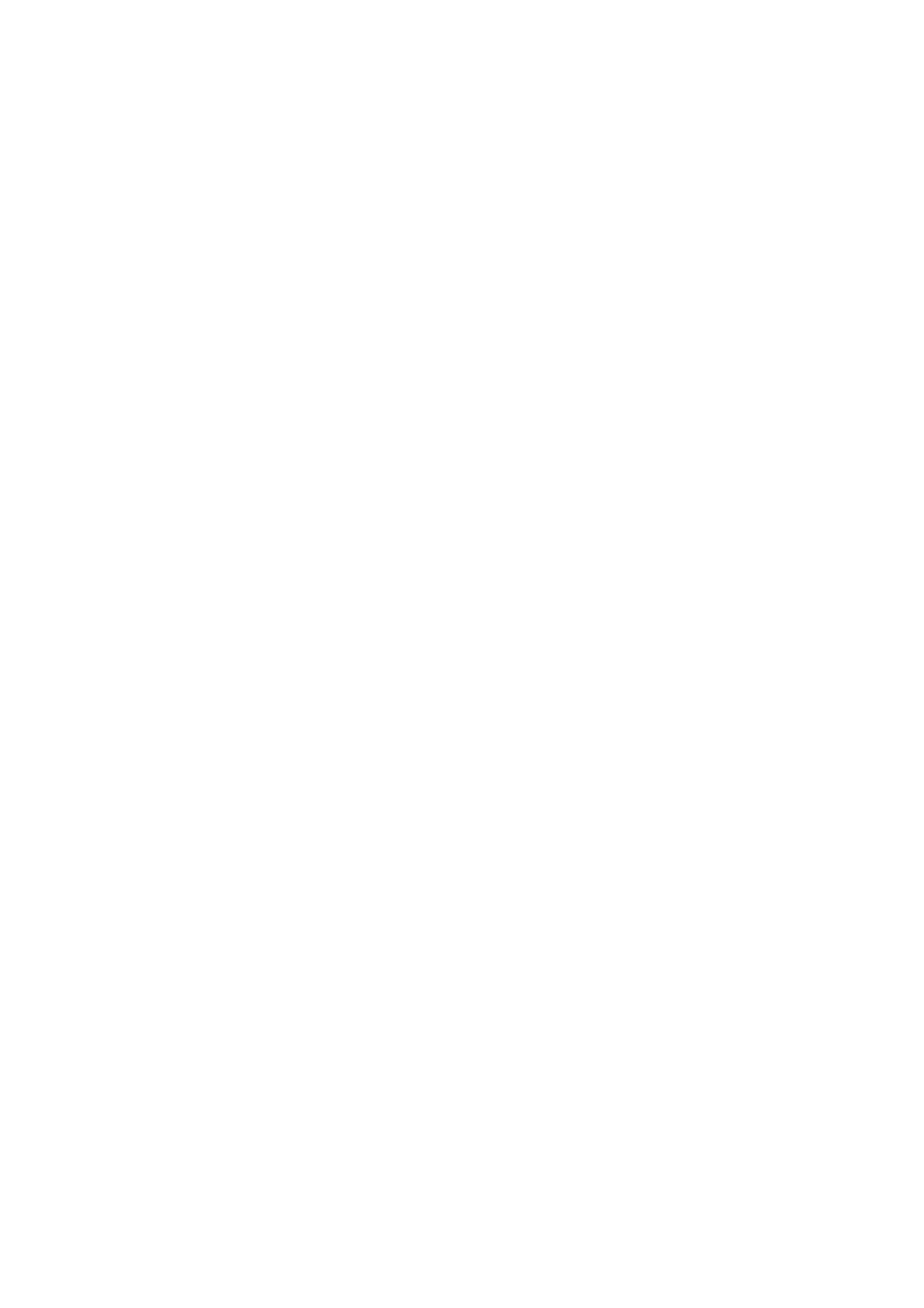#### Abstract

The polyhedron model provides one possible approach to model-based program analysis and transformation. Over the years, it has undergone many improvements in order to handle a still growing class of programs. A recent approach enabled the use of non-linear parameters, which was in that generality not possible before. While this new framework uses real quantifier elimination, the present work examines possibilities to describe the integral solutions to certain problems occurring in the polyhedron model exactly. In particular, we study the solvability of systems of linear Diophantine equations in one and several non-linear integral parameters and demonstrate the applicability of the developed methods for Banerjee's data dependence analysis.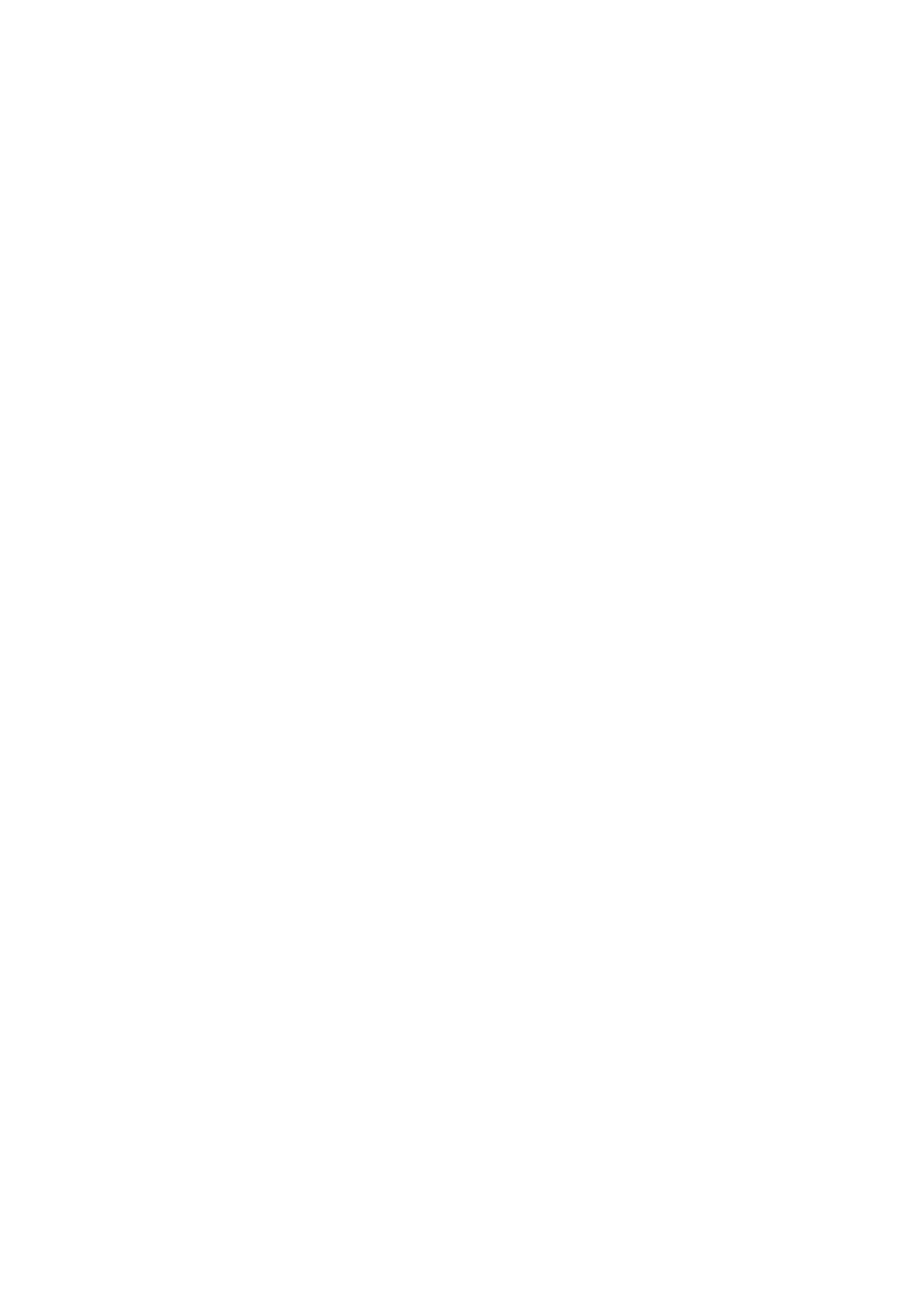#### Acknowledgements

First of all, I want to thank my friend and tutor Armin Größlinger for giving me the opportunity and the initial impulse to dive into the problems that led to this work, for all the illuminating discussions and his clear comments and suggestions. I would like to thank Dr. Martin Griebl for providing and forming a sound platform to present those ideas: the LooPo-Team, to which I say thanks for listening and the feed-back. Michael Häusler helped me a lot with the proof-reading, thank you! I dedicate this work to my wife Anja, who carried me through some rough times.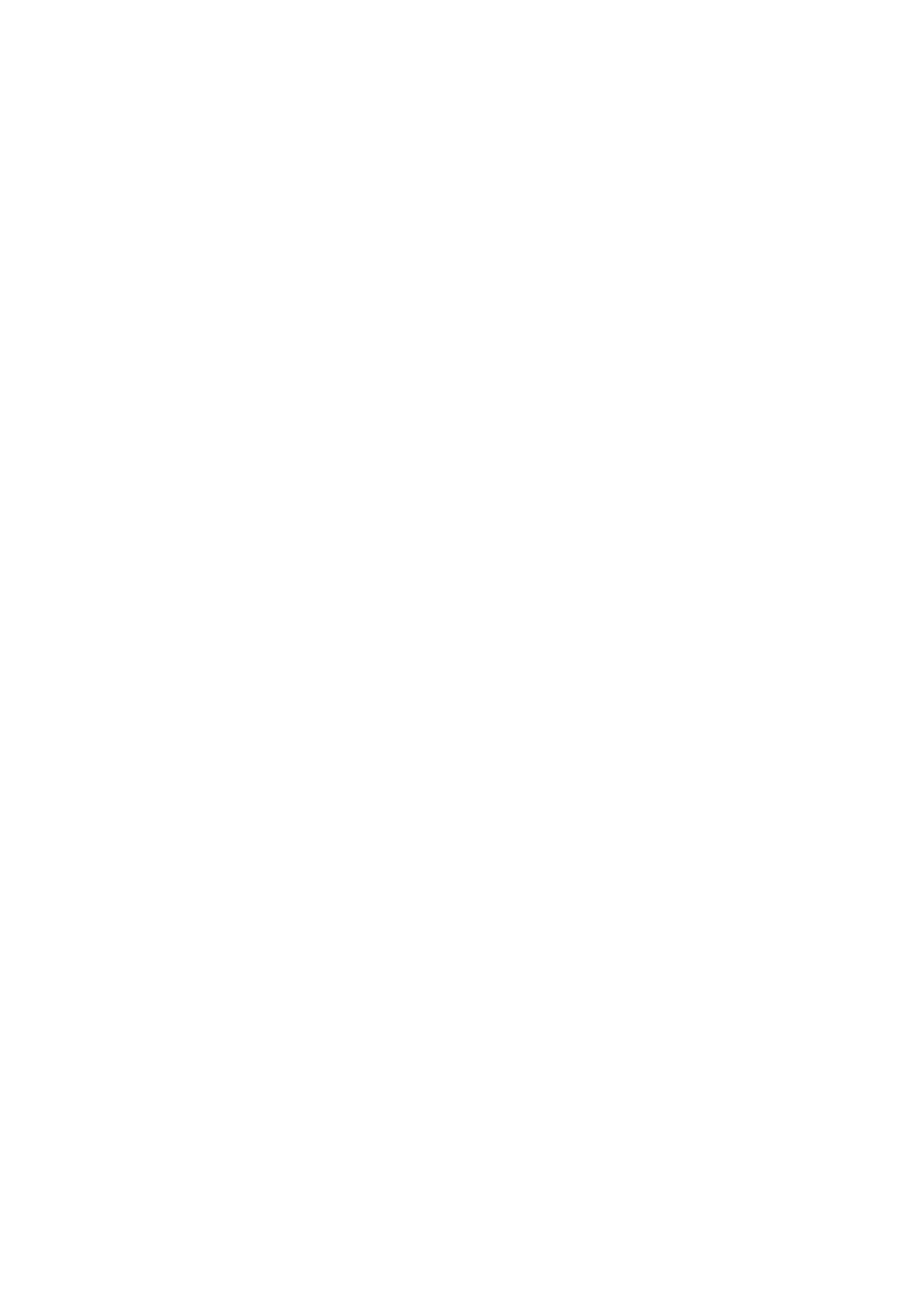## **Contents**

| $\mathbf{1}$ |            | Introduction                                                                | $\mathbf{1}$    |
|--------------|------------|-----------------------------------------------------------------------------|-----------------|
| $\bf{2}$     | 2.1<br>2.2 | <b>Mathematical Prerequisites</b>                                           | 5<br>$-5$<br>13 |
|              | 2.3        |                                                                             | 20              |
| 3            |            | Banerjee's Data Dependence Analysis                                         | 33              |
| 4            |            | <b>Equation Systems with Non-linear Parameters</b>                          | 37              |
|              | 4.1        | Modulo Reduction with a Single Parameter                                    | 37              |
|              |            | 4.1.1                                                                       | -37             |
|              |            | The Aiq-gcd of Integer Polynomial Functions<br>4.1.2                        | 40              |
|              |            | 4.1.3<br>Intermezzo: Divisibility of Integral Polynomial Functions          | 48              |
|              |            | The Extended Euclidean Algorithm for Aiq-gcd's $\dots \dots$<br>4.1.4       | 50              |
|              |            | 4.1.5                                                                       |                 |
|              |            | Solving Parametric Equation Systems 66<br>4.1.6                             |                 |
|              | 4.2        | Limitations and Possibilities in the Multi-variate Case $\dots \dots \dots$ | 69              |
| 5.           |            | Conclusion                                                                  | 73              |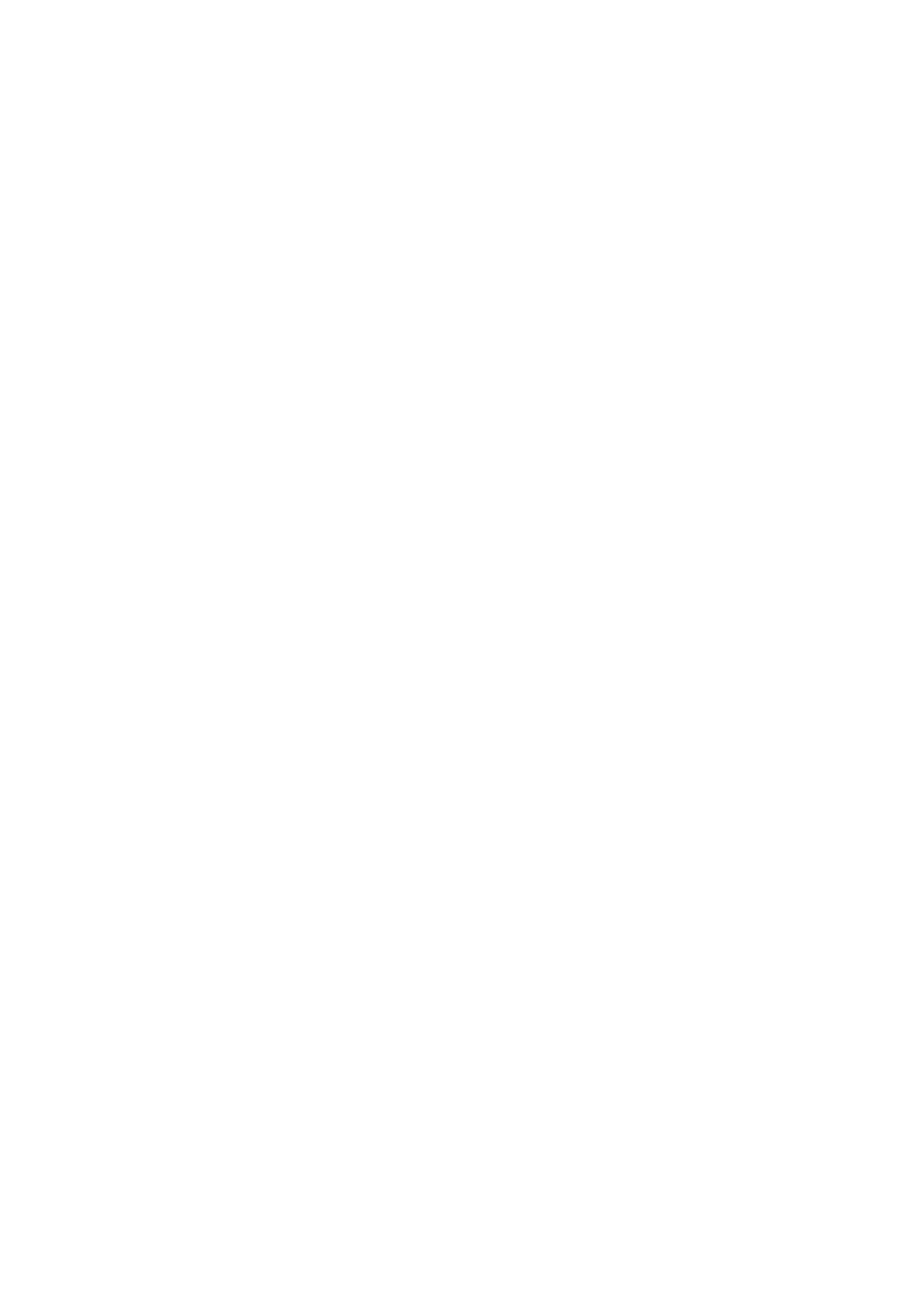# Chapter 1 Introduction

Data dependence analysis lies at the core of many applications in computer science concerned with analysis and transformation of programs. Ranging from automatic parallelizers to sophisticated debuggers, whenever we have to take a close look at our programs and ask "which statement writes when and before or after which other statement to this memory cell?", data dependence analysis enters the scene.

Focusing on the construction of automatic parallel compilers, one approach which has been the subject of intensive study ([KMW67], [Lam74]) is a model-based approach which restricts the input program to nested for-loop programs having array access functions and bounds linear in the index variables and structural parameters. This constitutes the so-called polytope model ([Len93]), which was later extended to the polyhedron model ([LG95]).

When Armin Größlinger introduced real quantifier elimination in this model  $([Grö03])$ , those restrictions were further eased as the coefficients of the index variables may now also contain structural parameters. In fact, he demonstrated that algorithms central to parallel-compiler construction can be generalized in such a way that those "non-linear parameters" can be handled adequately.

Real quantifier elimination, however, treats the parameters  $-$  as the name suggests – as variables from R, while the applications actually require the parameters to be from Z. The difference is that often real solutions to the application problems exist whereas integral solutions do not. To illustrate this point, just look at the simple equation

$$
3x=7.
$$

It is clear that this equation has no solution in  $\mathbb Z$  but it does in  $\mathbb R$ . Unfortunately, there is no integral quantifier elimination as implied by the unsolvability of Hilbert's Tenth Problem ([Mat70]).

Recent research introduced an interesting weak form of quantifier elimination "for the Full Linear Theory of the Integers" ([LS06]) and it would be one way to study in a top-down fashion how this general approach to integral problems can be adapted to the application's needs. The present work, however, takes a different, more bottomup account and studies how existing methods can be extended such that they meet the needs of the integral, non-linear parametric case.

More precisely, we will concentrate on the classical approach to data dependence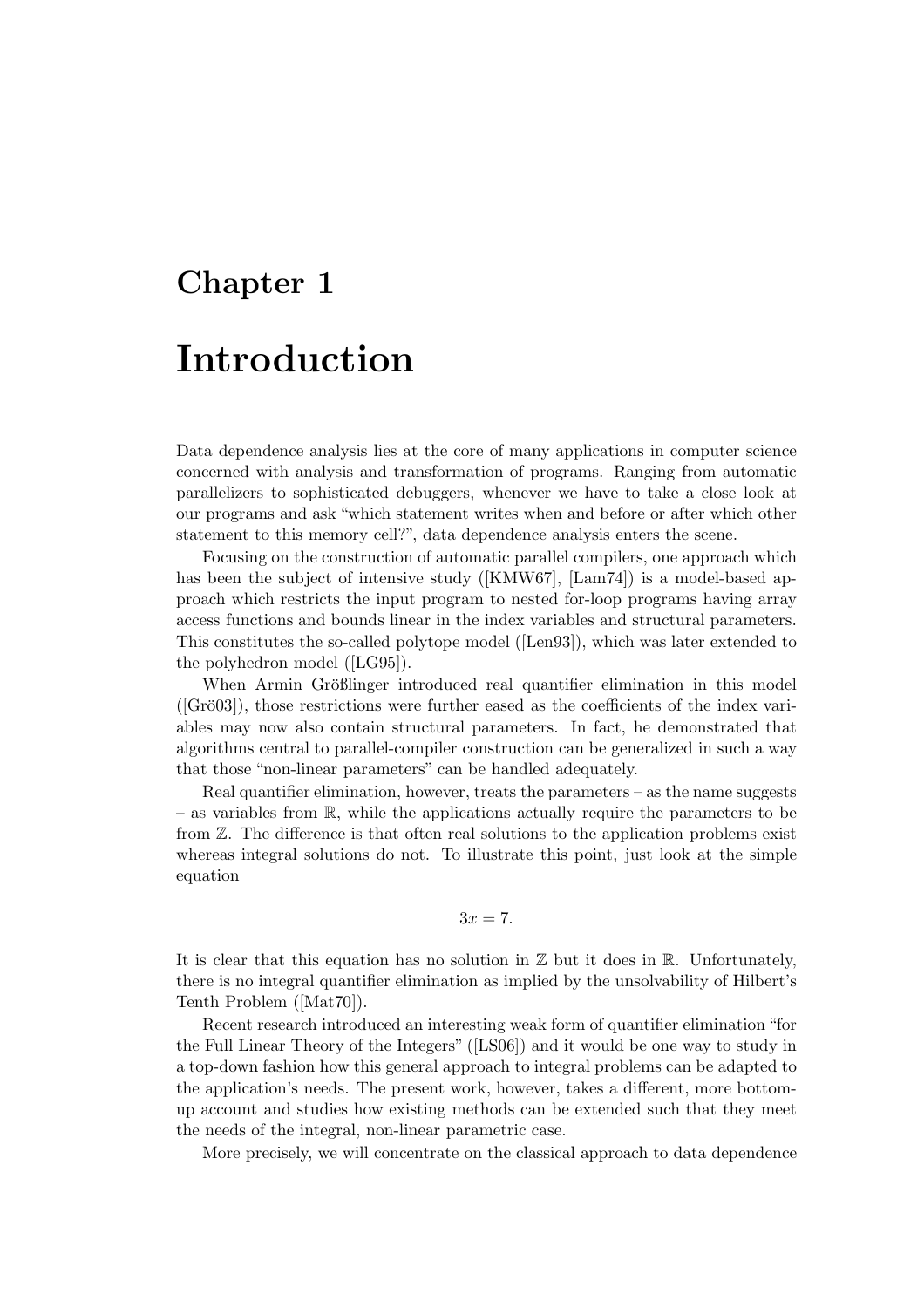analysis developed by Utpal Banerjee in 1993 ([Ban93]) and try to extend the mathematical methods used by it.

To get a first impression of the mathematical tools involved let us consider the program

```
for i = 0 to n do
  for j = 0 to n do
     S: A[p \cdot i + j] = A[p \cdot i + j] + 1end for
end for
```
with one integral, non-linear parameter  $p > 0$  (which could have occurred in rewriting a two-dimensional array) and one structural parameter  $n$ . Dependencies occur, for instance, if at iteration  $(i_0, j_0)$  some value is written to  $A[pi_0 + j_0]$  which in turn is used at some later iteration  $(i_1, j_1)$ . For example, let  $n = 3$  and  $p = 2$ . Then iteration  $(i, j) = (0, 3)$  increases the value of A[3], which is read out again at iteration  $(i, j) = (1, 1)$ . In general, by Banerjee's approach, the possible dependencies are described by the equation system

$$
pi + j = pi' + j'.\tag{1.1}
$$

Let us see, how the set of integral solutions can be found. To this end, we rewrite (1.1) as

$$
(i, j, i', j')\mathbf{A} = \mathbf{b}.\tag{1.2}
$$

with  $\mathbf{A} = (p, 1, -p, -1)^t$  and  $\mathbf{b} = 0$ . As described in Section 2.2, we first have to find some Echelon matrix **S** and some uni-modular matrix **U** such that

$$
S = UA.
$$
 (1.3)

The set of solutions to (1.2) is now given by

$$
\{\mathbf{tU} \mid \mathbf{t} \in \mathbb{Z}^4 \wedge \mathbf{tS} = \mathbf{b}\}.
$$
 (1.4)

For our example we find

$$
\mathbf{S} = \begin{pmatrix} 1 \\ 0 \\ 0 \\ 0 \end{pmatrix} \quad \text{and} \quad \mathbf{U} = \begin{pmatrix} 0 & 0 & 0 & -1 \\ 0 & 1 & 0 & 1 \\ 0 & 0 & 1 & -p \\ 1 & 0 & 0 & p \end{pmatrix} . \tag{1.5}
$$

Now, the set of vectors  $\mathbf{t} = (t_1, t_2, t_3, t_4) \in \mathbb{Z}^4$  with  $\mathbf{tS} = 0$  is given by

$$
\{(0, t_2, t_3, t_4) \mid t_2, t_3, t_4 \in \mathbb{Z}\}\
$$

and therefore, the set of solutions to (1.1) is the set

$$
\{(t_4, t_2, t_3, t_2 - pt_3 + pt_4) \mid t_2, t_3, t_4 \in \mathbb{Z}\}.
$$

Note that we did not say how to find  $S$  and  $U$  in  $(1.5)$  – which is straightforward in the given example but will turn out to be harder in general. The systematic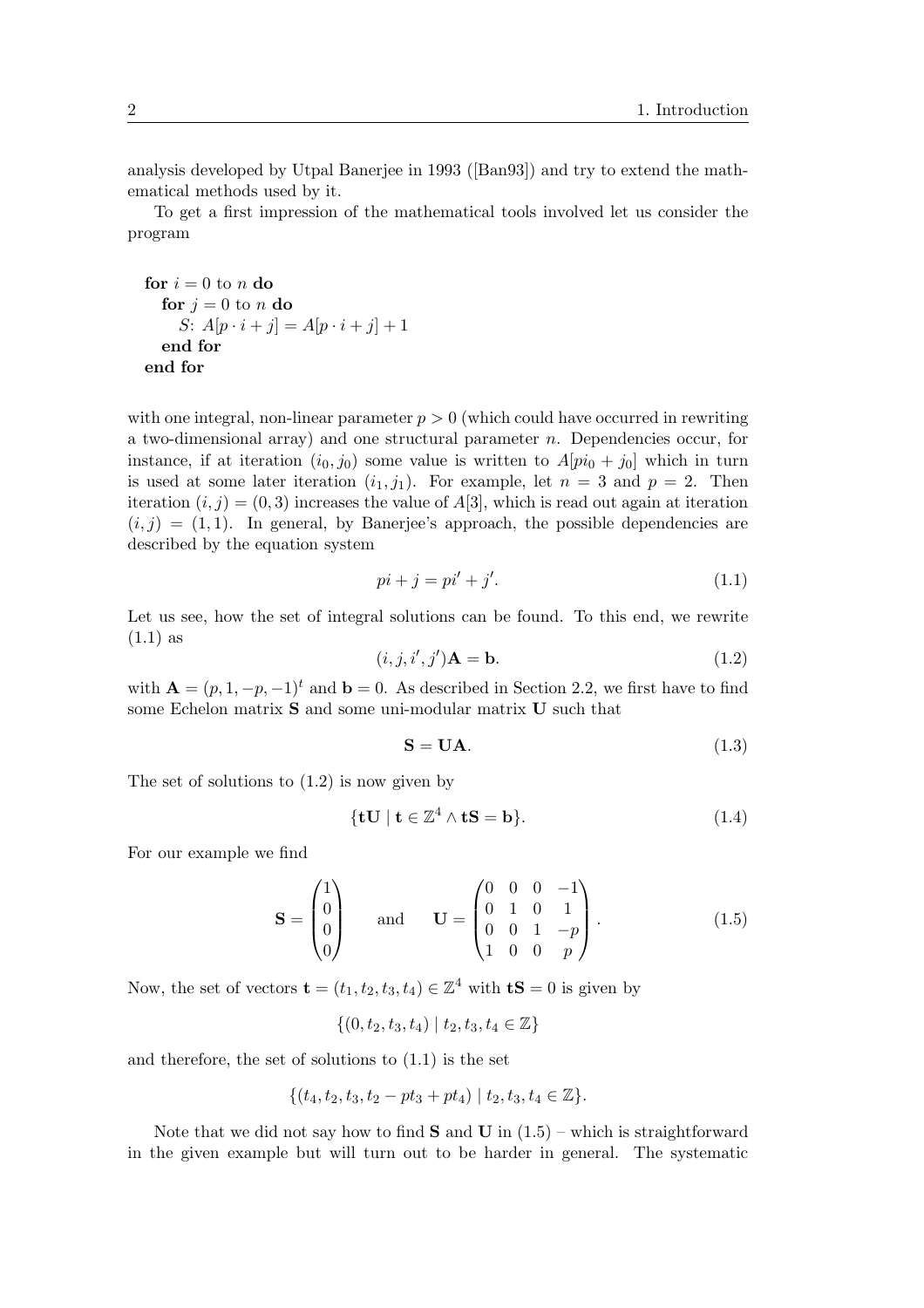construction of solutions to systems of linear Diophantine equations of type (1.1) is the main theme of this thesis. That is, we consider equations in the form of

$$
(x_1, \ldots, x_m) \begin{pmatrix} f_{11}(\mathbf{p}) & \ldots & f_{1n}(\mathbf{p}) \\ \vdots & & \vdots \\ f_{m1}(\mathbf{p}) & \ldots & f_{mn}(\mathbf{p}) \end{pmatrix} = (b_1(\mathbf{p}), \ldots, b_n(\mathbf{p}))
$$
(1.6)

with  $\mathbf{p} = (p_1, \ldots, p_z)$ ,  $f_{ij} \in \mathbb{Z}[X_1, \ldots, X_z]$ ,  $b_i \in \mathbb{Z}[X_1, \ldots, X_z]$  and  $x_i \in \mathbb{Z}$  and ask

- for which  $\mathbf{p} \in \mathbb{Z}^z$  do solutions exist, and
- if there are solutions for certain **p**, can we describe the set of all solutions to  $(1.6)$ ?

We will give a positive answer for the case  $z = 1$  and show that one can find a finite tree where each branch describes conditions  $\varphi$  in the single parameter p and each leaf describes (in a uniform way) the set of all solutions to (1.6) for the case that the condition  $\varphi(p)$  of the branch leading to the respective leaf is true. For  $z \geq 2$  our approach fails in its full generality and we will see why. Under certain circumstances it will, however, be possible to carry the results over to the multi-parametric case and we will describe some conditions where this happens.

This work is organized as follows. Chapter 2 discusses the mathematical prerequisites. Basic facts from elementary number theory such as integral division or the Chinese Remainder Theorem will be presented in Section 2.1. The reader may quickly skim through these pages and come back later, when the results are used. Section 2.3 studies a special kind of quasi-polynomials called aiq-polynomials. They essentially contain the information necessary to construct the decision trees mentioned above.

In the final analysis, solving linear Diophantine equations is nothing but the computation of gcd's with the Extended Euclidean Algorithm (hidden behind the term Echelon reduction). Therefore, Section 2.2 studies this well known algorithm once more in depth and shows how it is used to solve linear Diophantine equations.

Chapter 3 explains Banerjee's data dependence analysis. It is by no means an ersatz for studying Banerjee's original work ([Ban93]) but explains the main concepts and core ideas.

In Chapter 4, we study how the process of solving linear (non-parametric) Diophantine equations can be mimicked for one parameter (Section 4.1) and why it is problematic in the multi-parametric setting (Section 4.2).

Chapter 5 critically reflects the achievements and gives an outlook on future work.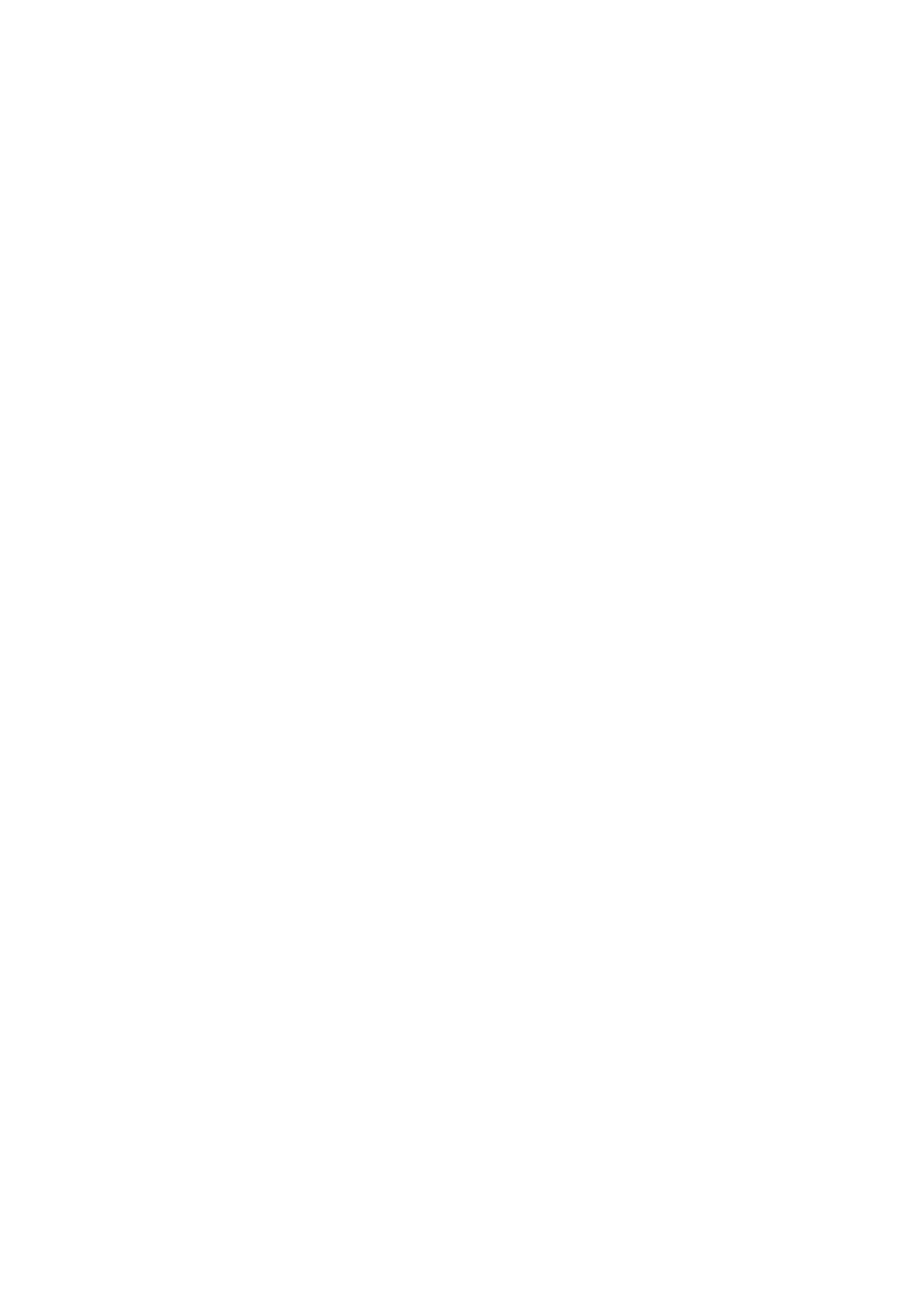### Chapter 2

## Mathematical Prerequisites

#### 2.1 Integers

We repeat some well known facts about the ring of integers  $\mathbb{Z}$  =  $\{\ldots, -2, -1, 0, 1, 2, \ldots\}$ , integer polynomials  $f \in \mathbb{Z}[X]$  and their respective polynomial functions.

**Remark 1 (Notation)** Throughout this thesis,  $\mathbb{N} = \{0, 1, \ldots\}$  denotes the set of non-negative integers. We will use  $\mathbb{N}_{\geq k}$  to denote the set  $\{n \mid n \in \mathbb{N} \land n \geq k\}$ . If  $f: M \longrightarrow N$  is a mapping from M to N then  $f(M) := \{n \mid n = f(m) \land m \in M\}$ , as in  $5\mathbb{Z} + 7 = \{n \mid n = 5z + 7 \land z \in \mathbb{Z}\}.$ 

We start with some facts about the functions  $\lvert \cdot \rvert$  (*floor*) and  $\lvert \cdot \rvert$  (*ceil*) which are defined by

$$
\lfloor x \rfloor := \max \{ z \in \mathbb{Z} \mid z \le x \} \tag{2.1}
$$

and

$$
\lceil x \rceil := \min\{z \in \mathbb{Z} \mid z \ge x\}.\tag{2.2}
$$

for all  $x \in \mathbb{R}$ . Because of (i) in the following lemma, the properties are formulated for  $|\cdot|$  only.

**Lemma 2 (Ceil and Floor)** Let  $x, y \in \mathbb{R}$ . Then

- (i)  $[x] = -|x|$
- (ii)  $|x| \leq x \leq |x| + 1$
- (iii)  $|x| \geq x \Rightarrow |x| = x$  (i.e.,  $x \in \mathbb{Z}$ ).
- (iv)  $x < y \Rightarrow |x| \leq |y|$
- (v)  $|x| < |y| \Rightarrow x < y$ .

Proof. (i) follows from  $\max D = -\min -D$  for every  $D \subseteq \mathbb{R}$  (assuming that the maximum actually exists). (ii)-(v) follow directly from the definition.  $\Box$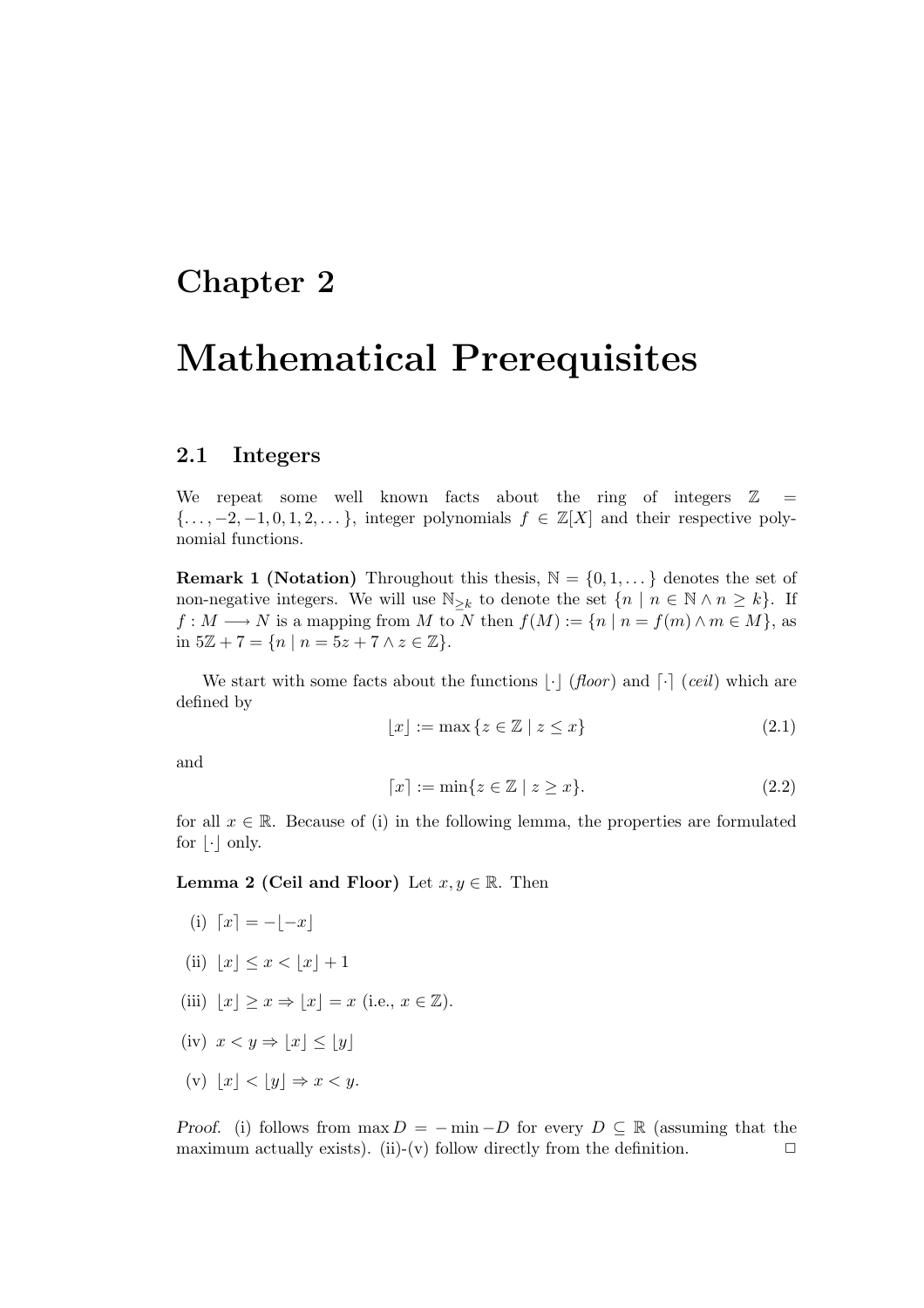**Division in** Z Let  $a, b \in \mathbb{Z}$ . If  $as = b$  for some  $s \in \mathbb{Z}$  we say that a divides b, that a is a *divisor* of b, or that b is *divisible* by a and write  $a \mid b$ .

**Lemma 3 (Properties of "|")** Let  $a, b, c \in \mathbb{Z}$ . Then

- $(i)$   $a \mid a$ .
- (ii) if  $a \mid b$  and  $b \mid c$  then  $a \mid c$ .
- (iii) if a | b and b | a then  $a = \pm b$ .
- (iv) if  $a \mid b$  and  $a \mid c$  then  $a \mid (b + c)$ .
- (v) if  $a \mid b$  then  $a \mid bc$ .
- (vi)  $a \mid b$  iff  $a \mid -b$  iff  $-a \mid b$  iff  $-a \mid -b$ .
- (vii)  $a \mid 0$ , but  $0 \mid a$  iff  $a = 0$ .

(viii)  $\pm 1 \mid a$ .

*Proof.* Follows directly from the definition of  $\vert$ .

By properties (i) and (ii) of the preceding lemma, | is a quasi-order. It cannot be a partial order, since for all  $a \in \mathbb{Z} - \{0\}$ :  $a \mid -a$  iff  $-a \mid a$  but of course  $a \neq -a$ . We can alter this situation by defining an equivalence relation  $\sim$  on  $\mathbb{Z}$ :

$$
a \sim b \text{ iff } a = (\pm 1)b;
$$

in this situation we call a and b associated.

A replacement for division in  $\mathbb Z$  is given by the notion of *quotient* and *remainder* of two integers  $a$  and  $b$  as supplied by the following, well known proposition.

**Proposition 4** Let a,  $b \in \mathbb{Z}$ . Then a and b uniquely determine a quotient  $q \in \mathbb{Z}$ and a remainder  $r \in \{0, \ldots, |b| - 1\}$  such that

$$
a = qb + r.\tag{2.3}
$$

Proof. See [Leu96], p. 13.  $\Box$ 

A constructive approach to quotients and remainders is, for instance, given in [WBK93], Algorithm DIVINT on p. 12. A note to the reader looking up this source – what we strongly recommend: It is interesting to observe that the algorithm given there is in fact a little more complicated than one would expect at first. This is due to the fact that one requires the remainder  $r$  to be non-negative and one therefore has to treat the quotient "in the right way." The problem will become clear if we ask for a way to express the  $q$  and  $r$  of the last proposition in terms of  $a, b$  and common functions like  $|\cdot|$  or  $|\frac{1}{2}\rangle$  $\vdots$ 

$$
q = \text{sgn}(b) \left\lfloor \frac{a}{|b|} \right\rfloor
$$

$$
r = a - b \text{sgn}(b) \left\lfloor \frac{a}{|b|} \right\rfloor
$$

$$
= a - |b| \left\lfloor \frac{a}{|b|} \right\rfloor
$$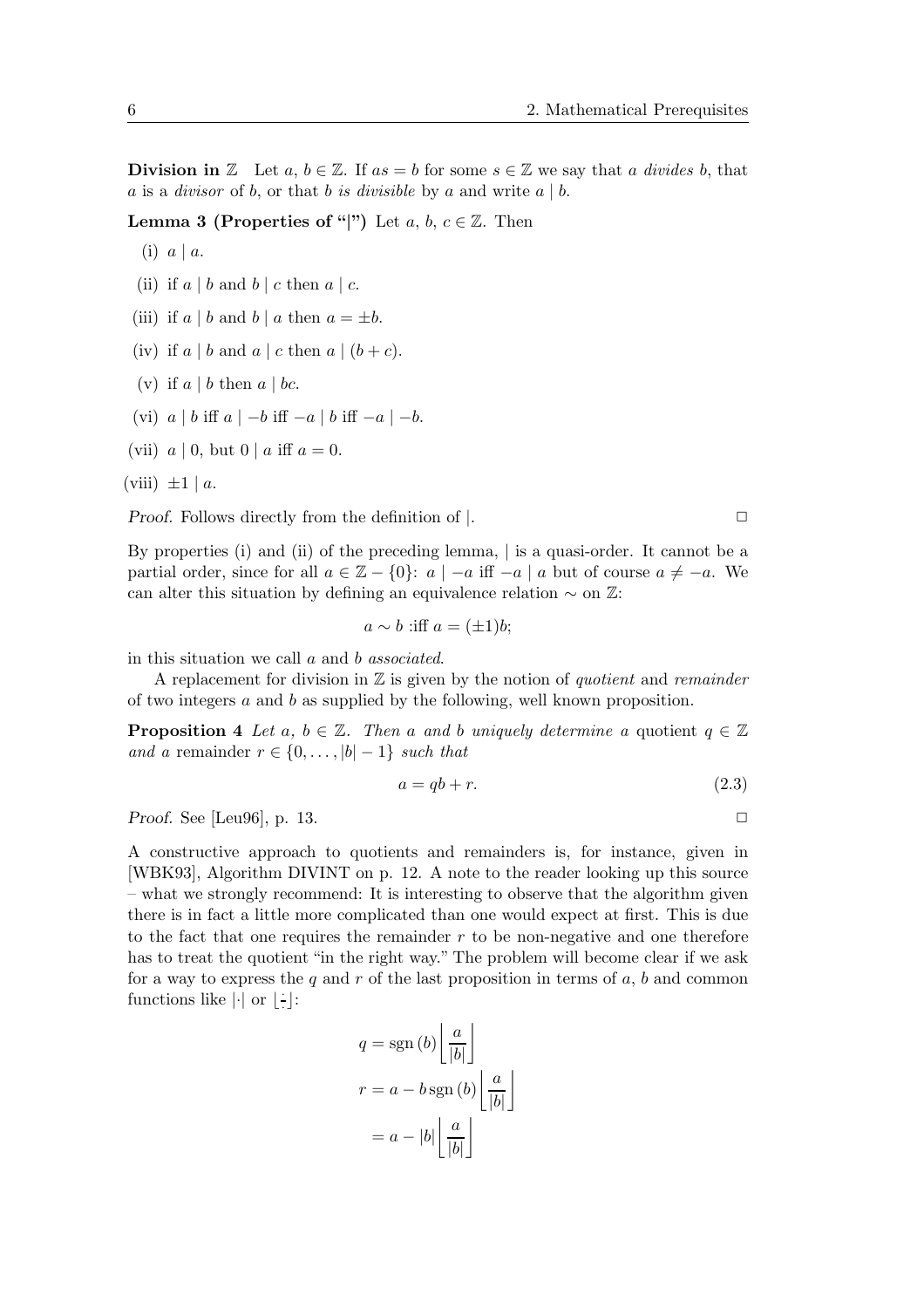While the last proposition is *remainder centric* (because it requires the remainder to be non-negative), the programing language Haskell provides two more quotient centric approaches to integral division that require the remainder only to be between  $-|b|$  and  $|b|$  (see [Jon02], sec. 6.4.2). In Haskell, the following equations hold for the integer division methods *quot* and *div*, assuming  $b \neq 0$ :

- *quot a b* = sgn  $(ab)$   $\frac{|a|}{|b|}$  $|b|$ |, i.e.,  $\frac{a}{b}$  is truncated toward zero.
- div a  $b = \lfloor \frac{a}{b} \rfloor$  $\frac{a}{b}$ , i.e.,  $\frac{a}{b}$  is truncated toward minus infinity.

The respective remainder methods rem and mod are such that they satisfy the following laws  $(b \neq 0)$ :

- $(x \text{ 'quot' } y) * y + (x \text{ 'rem' } y) == x$
- $(x 'div' y) * y + (x 'mod' y) == x$

For the purpose of this work, we only concentrate on the second versions, div and mod, and show the relation to their number theoretic siblings from Proposition 4.

**Lemma 5** Let  $a \in \mathbb{Z}$ ,  $b \in \mathbb{Z} - \{0\}$ . Define  $q := \lfloor \frac{a}{b} \rfloor$  $\frac{a}{b}$ ] (i.e.,  $q = a \cdot div \cdot b$ ) and  $r := a - qb$ . Then

$$
|r| < |b|.\tag{2.4}
$$

In particular, if  $b > 0$  then q and r coincide with the quotient and remainder given in Proposition 4.

Proof. Let  $a \in \mathbb{Z}$ ,  $b \in \mathbb{Z} - \{0\}$ . Then by Lemma 2

| $\left\lfloor \frac{a}{b} \right\rfloor - 1 < \frac{a}{b} < \left\lfloor \frac{a}{b} \right\rfloor + 1.$ |
|----------------------------------------------------------------------------------------------------------|
| $\left\lfloor \frac{a}{b} \right\rfloor b - b < a < \left\lfloor \frac{a}{b} \right\rfloor b + b$        |
| $-h < a - \left  \frac{a}{b} \right  h < h$                                                              |

and so

If  $b > 0$ , then

$$
-b < a - \left\lfloor \frac{a}{b} \right\rfloor b < b.
$$

I.e.,

 $-b < r < b$ 

by definition of r. Similarly, if  $b < 0$ , then

$$
-b > r > b.
$$

In any case, inequality  $(2.4)$  follows. To prove the second statement, let q and r be as defined and observe that  $b > 0$  implies  $r > 0$  (again use  $|x| \leq x$  for all  $x \in \mathbb{Q}$ ):

$$
q = \left\lfloor \frac{a}{b} \right\rfloor \le \frac{a}{b}
$$
 and  $b > 0 \Rightarrow qb \le a \Rightarrow 0 \le a - qb = r$ .

Since  $r \le |b| - 1$  and of course  $a = qb + r$ , we know by Proposition 4 that q and r are uniquely determined and hence must be equal to the quotient and remainder given there.  $\Box$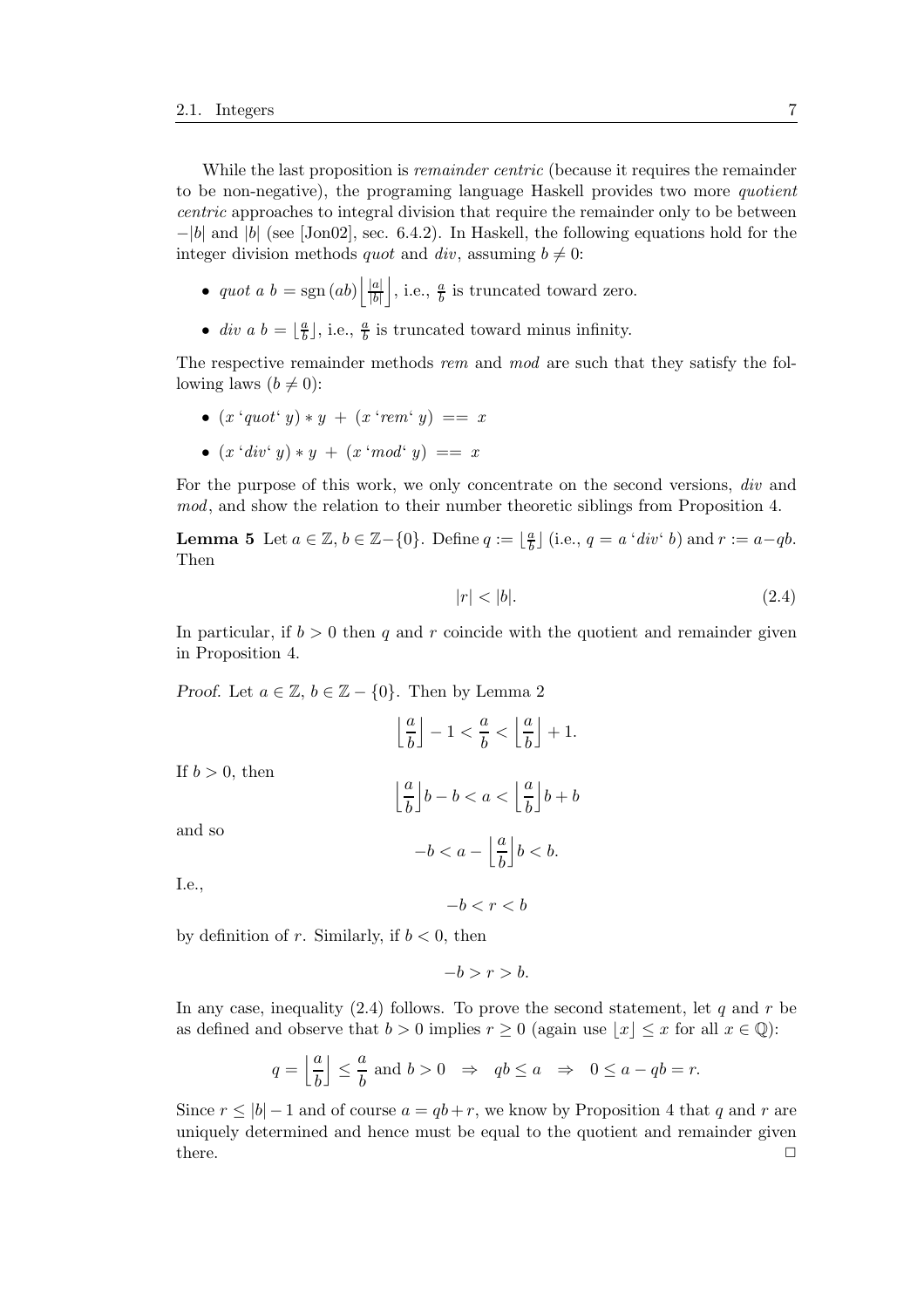From now on, the functions div and mod are used in the same way they are used in Haskell

$$
\mathrm{div}:\mathbb{Z}\times\mathbb{Z}-\{0\}\longrightarrow\mathbb{Z}:(a,b)\mapsto\left\lfloor\frac{a}{b}\right\rfloor
$$

and

$$
\text{mod} : \mathbb{Z} \times \mathbb{Z} - \{0\} \longrightarrow \mathbb{Z} : (a, b) \mapsto a - b \left\lfloor \frac{a}{b} \right\rfloor
$$

except that we will write them infix without back-ticks.

Congruences, gcd's and lcm's Let  $l \in \mathbb{N}_{\geq 1}$  and let the equivalence relation  $\equiv_l$ on Z be defined by

$$
a \equiv_l b \quad \text{iff} \quad l \mid (a - b). \tag{2.5}
$$

Note that in case  $l = 1$  we have  $a \equiv_1 b$  for all  $a, b \in \mathbb{Z}$ . For given  $l \in \mathbb{Z}$ ,

$$
[a]_l:=\{x\in\mathbb{Z}\mid x\equiv_l a\}
$$

denotes the equivalence class of a modulo l. It is well known that for  $l \geq 1$ , there are exactly l different equivalence classes that partition  $\mathbb{Z}$ :

$$
\mathbb{Z} = [0]_l \cup [1]_l \cup \cdots \cup [l-1]_l.
$$

Therefore, each equivalence class modulo l has a representative within  $\{0, \ldots, l-1\}$ which we call the normal representative (modulo l). Note that for any  $p \in \mathbb{Z}$  its normal representative is given by  $p \mod l$ . Note that

$$
[a]_l = a + l\mathbb{Z}.
$$

Sometimes, we prefer the notation on the right hand side, especially if  $a = 0$ . The set of equivalence classes modulo *l* itself is denoted by  $\mathbb{Z}/l\mathbb{Z}$ .

**Proposition 6** Let  $a, a', b, b' \in \mathbb{Z}$  and  $l \in \mathbb{N}_{\geq 1}$ . Let  $f \in \mathbb{Z}[X]$ .

- (i) If  $a \equiv_l a'$  and  $b \equiv_l b'$  then  $a + b \equiv_l a' + b'$  and  $ab \equiv_l a'b'$ .
- (ii) If  $a \equiv_l a'$  then  $f(a) \equiv_l f(a')$ .

Proof. (i) follows easily from the definitions. To prove (ii), observe that with  $f(X) =$  $a_0 + a_1X + \cdots + a_nX^n$  we get

$$
f(a) - f(a') = (a_0 + a_1a + \dots + a_na^n) - (a_0 + a_1a' + \dots + a_na'^n)
$$
  
=  $a_1(a - a') + \dots + a_n(a^n - a'^n)$ .

By repeated application of (i) we derive  $a^i \equiv_l a^{li}$  for all  $1 \leq i \leq n$ , and therefore,  $l | a^{i} - a'^{i}$ . With Lemma 3 this implies  $l | f(a) - f(a')$ , i.e.,  $f(a) \equiv_l f(a')$  $\Box$ 

An integer d is called greatest common divisor (gcd) of  $a_1, \ldots, a_n \in \mathbb{Z}$ , if

- (i) d is a common divisor of the  $a_i$  and
- (ii) any further divisor  $d'$  of  $a_1, \ldots, a_n$  also divides d.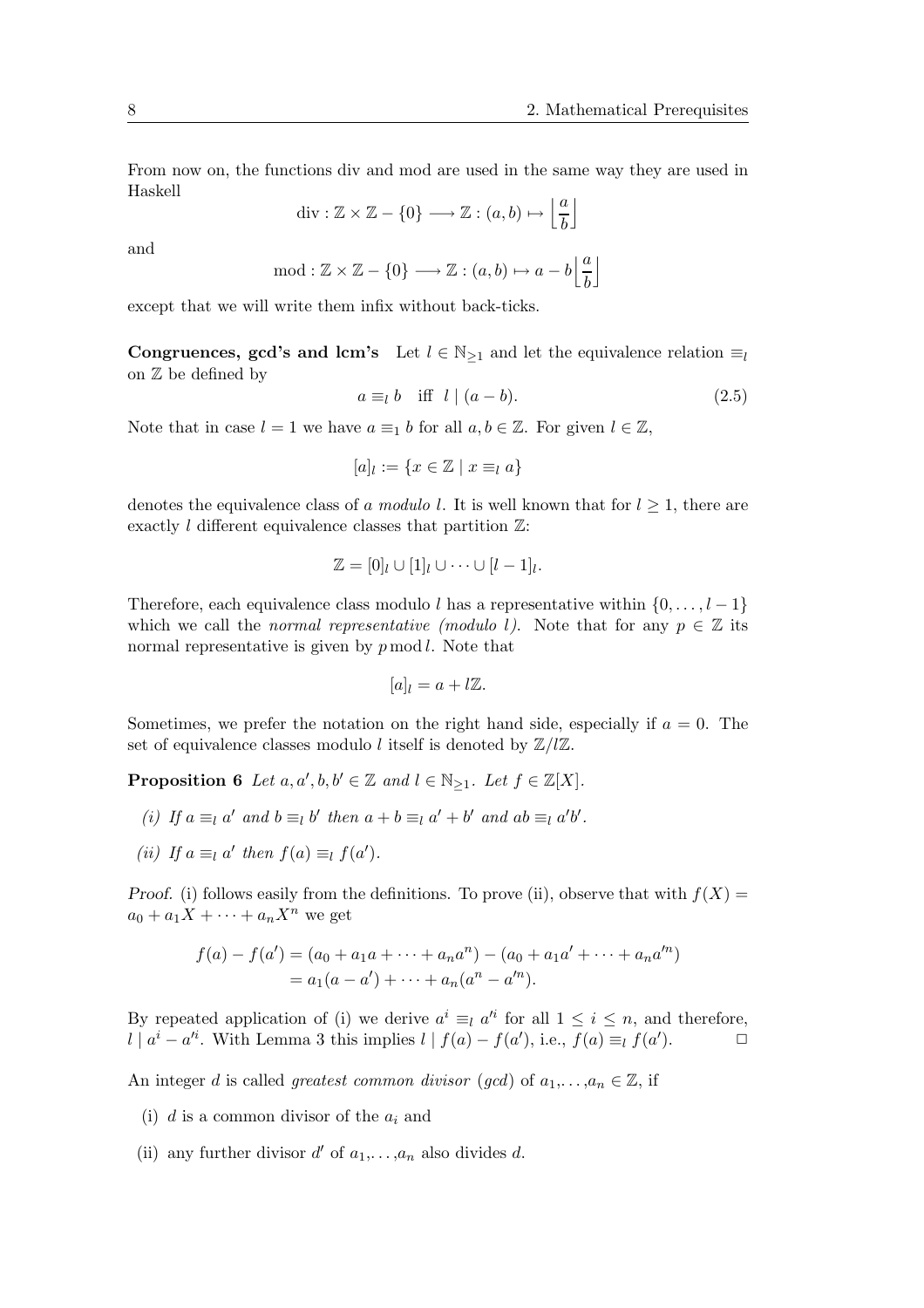Note that we do not require  $d \geq 0$ . Therefore, if d is a gcd of the  $a_i$ , then so is  $-d.$  On the other hand, if d and d' are any two gcd's of  $a_1, \ldots, a_n$ , then  $d | d'$  and  $d' | d$  by definition. With Lemma 3(iii) we get  $d = \pm d'$ . This shows that the gcd of  $a_1, \ldots, a_n$  is determined *uniquely up to multiplication by*  $-1$ . In other words, the gcd is determined uniquely up to association. So we can write  $d \sim \gcd(a_1, \ldots, a_n)$  if d is any gcd of  $a_1, \ldots, a_n$ . Two integers  $a, b$  are *coprime* if  $gcd(a, b) \sim 1$ .

Let us repeat some elementary properties of gcd (cf. [Ban93], p. 55 and [Leu96], p. 15):

#### **Lemma 7 (Properties of gcd)** Let  $a_1, \ldots, a_n \in \mathbb{Z}$   $(n \geq 1)$ . Then

- (i) gcd( $a_1, \ldots, a_n$ ) ∼ gcd( $\pm a_1, \ldots, \pm a_n$ ) or in other words gcd( $a_1, \ldots, a_n$ ) ∼  $gcd(\pm b_1,\ldots,\pm b_n)$  whenever  $a_i \sim b_i$ ,
- (ii)  $gcd(a_1, 0, \ldots, 0) \sim a_1$ ,
- (iii)  $gcd(1, a_1, \ldots, a_n) \sim 1$ .
- (iv)  $\gcd(a_1, ..., a_n) \sim \gcd(a_{\pi(1)}, ..., a_{\pi(n)})$ for any permutation  $\pi : \{1, \ldots, n\} \rightarrow \{1, \ldots, n\}$ ,
- (v) gcd( $ka_1, \ldots, ka_n$ ) ∼  $k \cdot \gcd(a_1, \ldots, a_n)$  for any  $k \in \mathbb{Z}$ ,
- (vi) gcd( $a_1, a_2, ..., a_n$ ) ~ gcd( $a_1 qa_2, a_2, ..., a_n$ ) for any  $q \in \mathbb{Z}$ ,
- (vii)  $\gcd(a_1, a_2, \ldots, a_n) \sim \gcd(a_1, \gcd(a_2, \ldots, a_n))$  if  $n \geq 3$ ,
- (viii)  $\gcd(a_1, \ldots, a_n) \mid \gcd(ka_1, a_2, \ldots, a_n)$  for all  $k \in \mathbb{Z}$ ,
- (ix) the  $a_i$  have a gcd d for which  $d\mathbb{Z} = a_1\mathbb{Z} + \cdots + a_n\mathbb{Z}$  holds.

Further, let  $a, b, c \in \mathbb{Z}$  with  $gcd(a, c) \sim 1$ . Then

 $(x) \gcd(ab, c) \sim \gcd(b, c).$ 

*Proof.* For (i)-(vii) consult  $[Ban93]$ , p. 55 and  $[Leu96]$ , p.15. For (viii), note that  $d \mid a_1 \Longrightarrow d \mid ka_1$  (Lemma 3). Next, we prove (ix) in two steps: First we show that there is some  $d \in \mathbb{N}_{\geq 1}$  such that

$$
d\mathbb{Z} = a_1\mathbb{Z} + \cdots + a_n\mathbb{Z}
$$

and second we reveal  $d$  as a gcd of the  $a_i$ . So let us define

$$
d := \min \mathbb{N}_{\geq 1} \cap (a_1 \mathbb{Z} + \dots + a_n \mathbb{Z})
$$

which must exist because each  $a_i\mathbb{Z}$  and therefore  $a_1\mathbb{Z}+\cdots+a_n\mathbb{Z}$ , too, contain positive elements. Thus there are  $s_1, \ldots, s_n \in \mathbb{Z}$  such that  $d = s_1a_1 + \cdots + s_na_n$ . Now, if  $p \in d\mathbb{Z}$ , there is some  $p'$  such that

$$
p = p'd
$$
  
=  $p'(s_1a_1 + \cdots + s_na_n)$   
=  $(p's_1)a_i + \cdots + (p's_n)a_n$   
 $\in a_1\mathbb{Z} + \cdots + a_n\mathbb{Z}$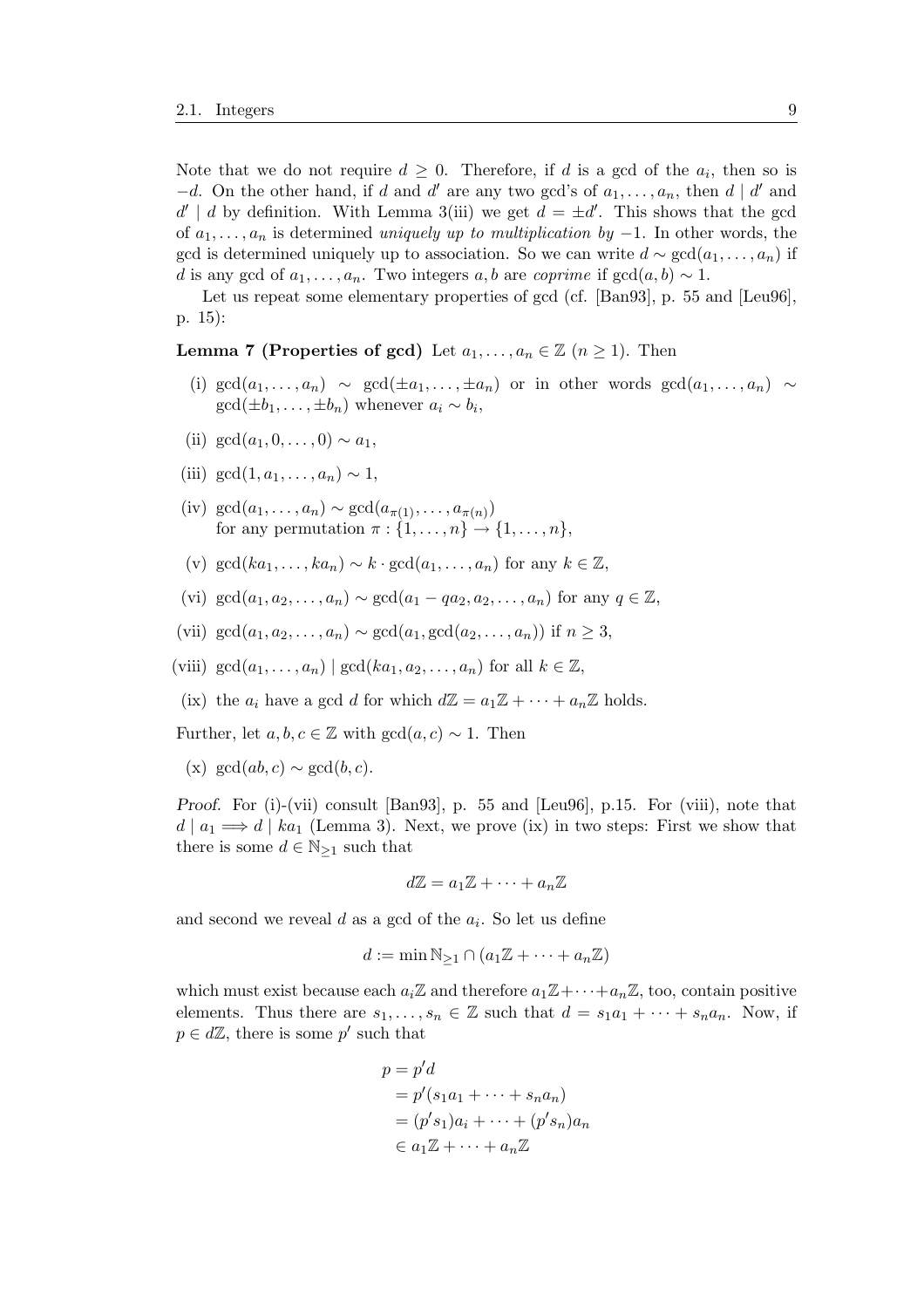which means  $d\mathbb{Z} \subseteq a_1\mathbb{Z} + \cdots + a_n\mathbb{Z}$ . Next, let  $p \in a_1\mathbb{Z} + \cdots + a_n\mathbb{Z}$  and set  $q := \lfloor \frac{p}{d} \rfloor$  $\frac{p}{d}$ . Observe that for any  $x, y \in a_1\mathbb{Z} + \cdots + a_n\mathbb{Z}$  also  $(x - ky) \in a_1\mathbb{Z} + \cdots + a_n\mathbb{Z}$  for any  $k \in \mathbb{Z}$ . Therefore,  $r := p - qd$  must also be in  $a_1 \mathbb{Z} + \cdots + a_n \mathbb{Z}$ . But by Lemma 5, we have  $0 \leq r < d$ . Because d was chosen as smallest positive integer in  $a_1 \mathbb{Z} + \cdots + a_n \mathbb{Z}$ , r must be 0. It follows that  $d | p$  and in particular  $p \in d\mathbb{Z}$ .

Hence, d also divides any  $a_i$ , i.e., d is a common divisor of all  $a_i$ . Let d' be any further common divisor such that  $a_i = d' a'_i$   $(1 \le i \le n)$ . Then

$$
d = s_1 a_1 + \dots + s_n a_n
$$
  
=  $s_1(d' a'_1) + \dots + s_n(d' a'_n)$   
=  $d' (s_1 a'_1 + \dots + s_n a'_n)$ 

which means  $d' | d$ . It follows that d must be a gcd.

(x) Finally, let  $a, b, c \in \mathbb{Z}$  with  $gcd(a, c) \sim 1$ . Let  $d := |gcd(ab, c)|$  and let  $d' :=$  $|gcd(b, c)|$ . We have to show  $d | d'$  and  $d' | d$ . The latter relation follows directly from (viii). To prove  $d | d'$ , we show that  $d' \in d\mathbb{Z} = ab\mathbb{Z} + c\mathbb{Z}$ . Since  $gcd(a, c) \sim 1$ , by the proof of (ix) above there are  $s, t \in \mathbb{Z}$  such that  $as + ct = 1$ . By the same reasoning there are  $u, v \in \mathbb{Z}$  such that  $bu + cv = d'$ . Therefore,

$$
d' = bu + cv
$$
  
= bu(as + ct) + cv  
= ab(us) + c(but + v)

which implies  $d' \in d\mathbb{Z}$ .  $' \in d\mathbb{Z}$ .

Statement (ix) proves the existence of gcd's, unfortunately, in an unconstructive way. A constructive approach will be given later, when we study the Euclidean Algorithm.

An integer v is called *least common multiple* (*lcm*) of  $a_1, \ldots, a_n \in \mathbb{Z}$  if

- (i) v is a common multiple of all  $a_i$
- (ii) for any further common multiple  $v'$  of the  $a_i$  it holds  $v \mid v'$ .

As with the gcd, the lcm is only determined up to multiplication by −1. Since the lcm plays only a minor role within our work, we merely provide its most important properties.

**Lemma 8** Let  $a_1, \ldots, a_n \in \mathbb{Z}$   $(n \geq 1)$ . Then the following statements hold:

- (i) There is some  $v \in \mathbb{Z}$  such that  $v\mathbb{Z} = a_1\mathbb{Z} \cap \cdots \cap a_n\mathbb{Z}$  and  $v \sim \text{lcm}(a_1, \ldots, a_n)$ ,
- (ii) lcm( $a_1, a_2, ..., a_n$ ) ~ lcm( $a_1$ , lcm( $a_2, ..., a_n$ )) if  $n \geq 3$ ,
- (iii) If the  $a_i$  are pairwise coprime then  $lcm(a_1, \ldots, a_n) \sim a_1 \ldots a_n$ .

Furthermore, let  $a, b \in \mathbb{Z}$ . Then

(iv) gcd(a, b) lcm(a, b)  $\sim$  ab.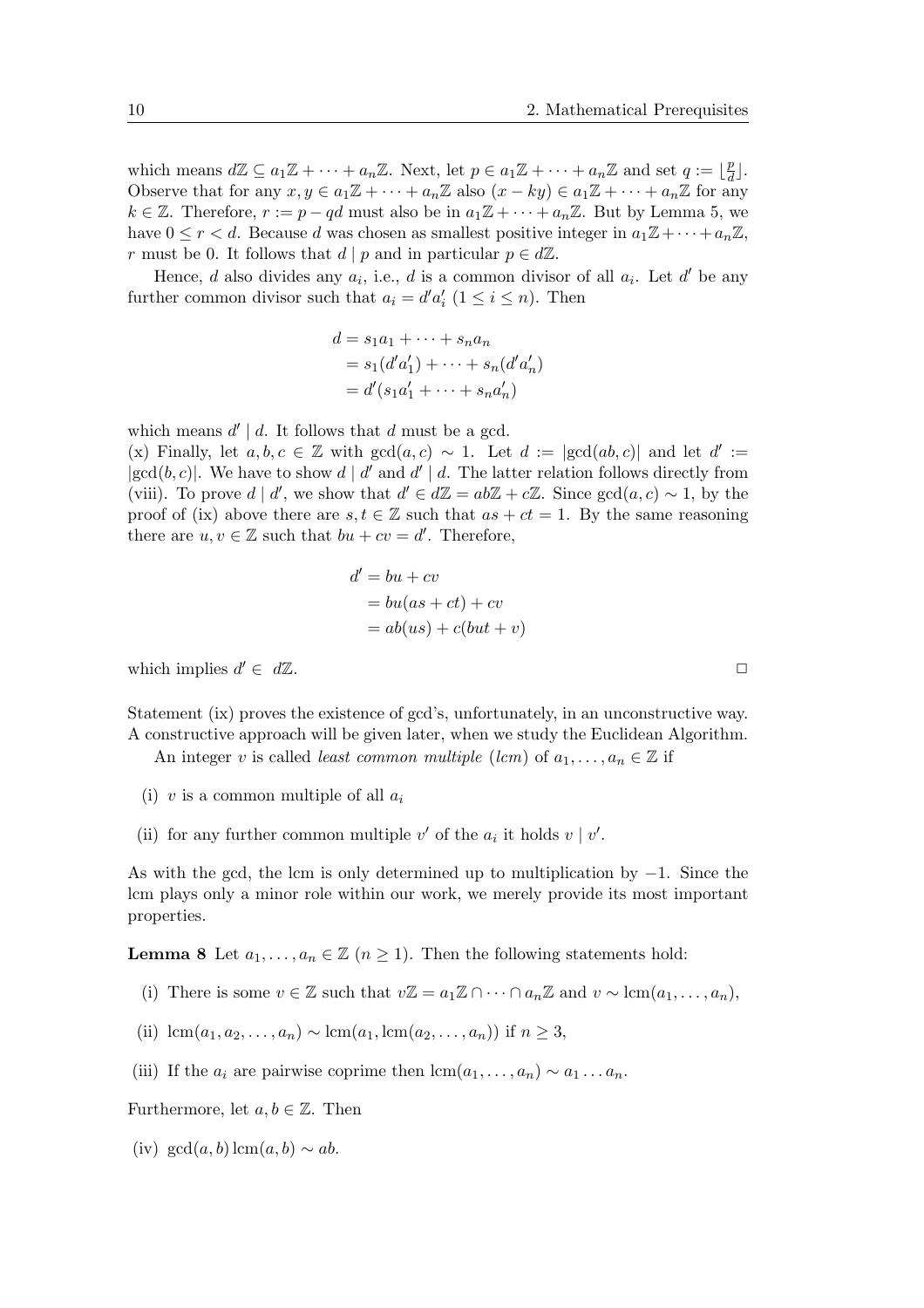Proof. (i) The proof is very similar to the proof of Lemma 7(ix) and we leave it to the reader. (ii)

$$
lcm(a_1, a_2,..., a_n)\mathbb{Z} = a_1\mathbb{Z} \cap (a_2\mathbb{Z} \cdots \cap a_n\mathbb{Z})
$$
  
=  $a_1\mathbb{Z} \cap lcm(a_2,..., a_n)\mathbb{Z}$   
=  $lcm(a_1, lcm(a_2,..., a_n))\mathbb{Z}$ 

(iv) See [Leu96], p.17.

(iii) We conduct a proof by induction on n. If  $n = 2$  we get  $\text{lcm}(a_1, a_2) \sim a_1 a_2$  by (iv) because  $gcd(a_1, a_2) \sim 1$ . If  $n + 1 \geq 3$  then

$$
\operatorname{lcm}(a_1,\ldots,a_n,a_{n+1}) \sim \operatorname{lcm}(\operatorname{lcm}(a_1,\ldots,a_n),a_{n+1})
$$

$$
\sim \operatorname{lcm}(a_1\ldots a_n,a_{n+1})
$$

by induction hypothesis. Again by (iv),  $gcd(a_1 \ldots a_n, a_{n+1})$  lcm $(a_1 \ldots a_n, a_{n+1}) \sim$  $a_1 \ldots a_n a_{n+1}$  and by repeated application of Lemma 7(x),  $gcd(a_1 \ldots a_n, a_{n+1}) \sim 1$ which proves our claim.  $\Box$ 

**The Chinese Remainder Theorem** Lemma  $8(i)$  is a special case of the following problem: Let  $a_1, \ldots, a_n \in \mathbb{Z}$  and  $l_1, \ldots, l_n \in \mathbb{N}_{\geq 1}$  be given. Is it possible to find some  $a \in \mathbb{Z}$  and  $l \in \mathbb{N}_{\geq 1}$  such that

$$
[a]_l = [a_1]_{l_1} \cap \dots \cap [a_n]_{l_n}.
$$
\n(2.6)

**Lemma 9** Let  $a_1, a_2 \in \mathbb{Z}$  and  $l_1, l_2 \in \mathbb{N}_{\geq 2}$ . Then there is some  $a \in \mathbb{Z}$  such that  $[a_1]_{l_1} \cap [a_2]_{l_2} = [a]_{\text{lcm}(l_1,l_2)} \text{ iff } \gcd(l_1,l_2) \mid (a_2 - a_1).$ 

*Proof.* There is some  $a \in [a_1]_{l_1} \cap [a_2]_{l_2}$  iff there are  $x_1, x_2 \in \mathbb{Z}$  such that

$$
a = a_1 + l_1 x_1
$$

$$
a = a_2 + l_2 x_2
$$

iff there are  $x_1, x_2 \in \mathbb{Z}$  such that

$$
l_1x_1 - l_2x_2 = a_2 - a_1. \tag{2.7}
$$

This equation in turn has a solution iff  $gcd(l_1, l_2) | (a_2 - a_1)$ . So, let us assume that (2.7) has a solution  $(x_1, x_2) = (s_1, s_2)$ . Let  $a := a_1 + l_1 s_1$  such that  $a \in [a_1]_{l_1} \cap [a_2]_{l_2}$ (and also  $a = a_2 + l_2 s_2$ ) and set  $l := \text{lcm}(l_1, l_2)$ . It remains to show that

$$
[a_1]_{l_1} \cap [a_2]_{l_2} = [a]_{\text{lcm}(l_1,l_2)}.
$$

" $\subseteq$ ": Let  $a' \in [a_1]_{l_1} \cap [a_2]_{l_2}$ . Then  $a_1 \equiv_{l_1} a'$  and  $a_2 \equiv_{l_2} a'$ . Because

$$
a_1 \equiv_{l_1} a' \Leftrightarrow a - l_1 s_1 \equiv_{l_1} a'
$$
  

$$
\Leftrightarrow l_1 \mid (a - a') - l_1 s_1
$$
  

$$
\Leftrightarrow l_1 \mid (a - a')
$$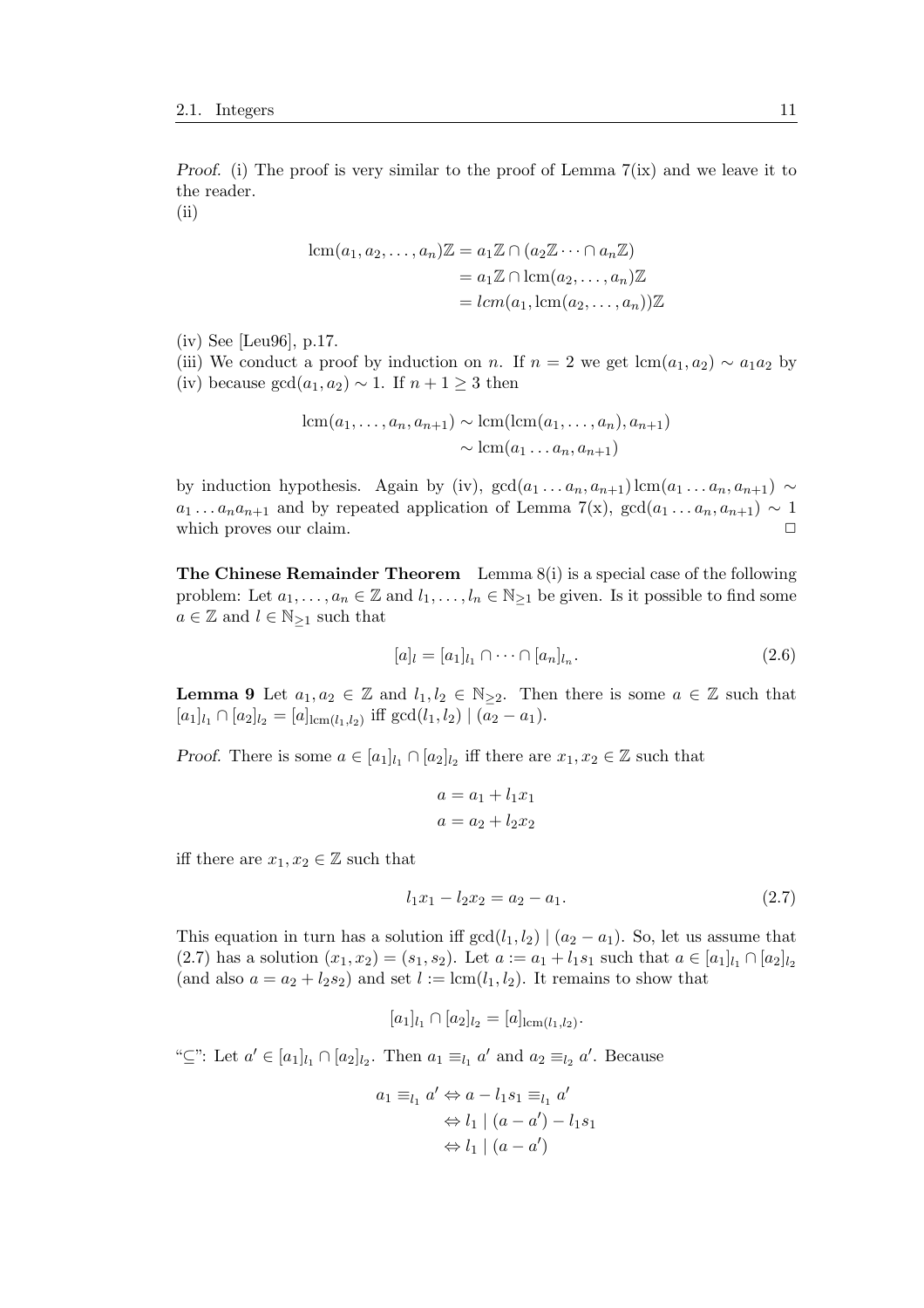and also

$$
a_2 \equiv_{l_2} a' \Leftrightarrow l_2 \mid (a - a')
$$

 $(a - a')$  is a common multiple of both  $l_1$  and  $l_2$  and therefore divisible by l, i.e.,  $a \equiv_l a'$  and therefore  $a' \in [a]_l$ .

" $\supseteq$ ": Let  $a' \in [a]_l$ . Then  $l \mid (a - a')$ . Because l is a multiple of  $l_1$  and because  $a \equiv_{l_1} a_1$ by our assumptions we get

$$
l_1 | (a - a') \Longrightarrow a \equiv_{l_1} a'
$$
  

$$
\Longrightarrow a_1 \equiv_{l_1} a'
$$
  

$$
\Longrightarrow a' \in [a_1]_{l_1}
$$

and in the same way since  $l_2 \mid l$ 

$$
a' \in [a_2]_{l_2}.
$$

This shows  $a' \in [a_1]_{l_1} \cap [a_2]_{l_2}$  and hence concludes the proof.  $\Box$ 

 $\bf{Proposition~10} \text{ (Chinese Remainder Theorem) } \text{ } Let \text{ } [a_1]_{l_1}, \ldots, [a_n]_{l_n} \subseteq \mathbb{Z} \text{ } (l_i \geq 0)$ 2). Then

$$
\bigcap_{i=1}^n [a_i]_{l_1}
$$

is either empty or equals  $[a]_{\text{lcm}(l_1,\dots,l_n)}$  for any  $a \in \bigcap_{i=1}^n [a_i]_{l_1}$ 

*Proof.* The proof is a simple induction on n. If  $n = 2$ , the statement reduces to Lemma 9. So assume the statement is true for  $n > 2$ . Then  $M := \bigcap_{i=1}^{n} [a_i]_{l_1}$  is either empty in which case  $M \cap [a_{n+1}]_{l_{n+1}}$  is empty, too. Or,  $M = [a']_{lcm(l_1,...,l_n)}$  for some  $a' \in \mathbb{Z}$ . Then, again by Lemma 9,  $M \cap [a_{n+1}]_{l_{n+1}}$  is either empty or there is some  $a \in \mathbb{Z}$  such that

$$
M \cap [a_{n+1}]_{l_{n+1}} = [a']_{\text{lcm}(l_1,\dots,l_n)} \cap [a_{n+1}]_{l_{n+1}}
$$
  
= [a]\_{\text{lcm}(l\_1,\dots,l\_n),l\_{n+1})}  
= [a]\_{\text{lcm}(l\_1,\dots,l\_n,l\_{n+1})} \qquad \Box

Often the following corollary is presented as Chinese Remainder Theorem, probably due to the fact that it guarantees non-emptiness of the intersection in question.

**Corollary 11** If  $l_1, \ldots, l_n$  are pairwise coprime then

$$
\bigcap_{i=1}^n [a_i]_{l_i} \neq \emptyset.
$$

*Proof.* by induction on *n*. If  $n = 2$ 

$$
\gcd(l_1, l_2) \sim 1 \Longrightarrow \gcd(l_1, l_2) \mid (a_1 - a_1)
$$

and  $[a_1]_{l_1} \cap [a_2]_{l_2} \neq \emptyset$  by Lemma 9. Assume the proposition true for  $n > 2$ , i.e., there exists some a such that

$$
\bigcap_{i=1}^{n} [a_i]_{l_i} = [a]_{\text{lcm}(l_1,\dots,l_n)}.
$$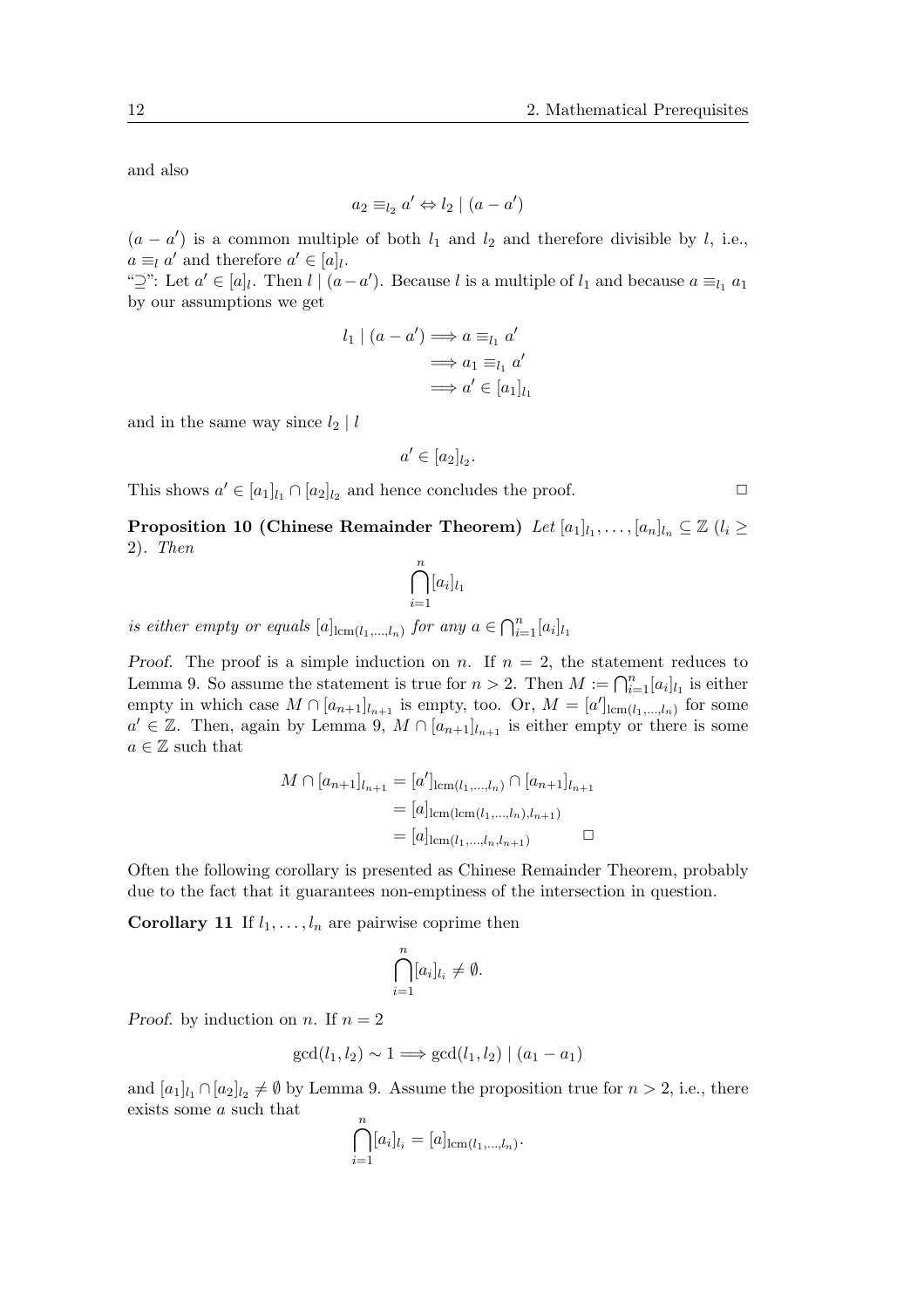Since  $gcd(l_i, l_j) \sim 1$  for all  $i \neq j$  we obtain

$$
\gcd(\operatorname{lcm}(l_1,\ldots,l_n),l_{n+1}) \sim \gcd(l_1\ldots l_n,l_{n+1})
$$
  
  $\sim 1$ 

by Lemma 8(iii) and repeated application of Lemma  $7(x)$ . Therefore,  $gcd(lcm(l_1,...,l_n), l_{n+1}) \mid (a_{n+1}-a)$  and there is some a' such that

$$
[a]_{\text{lcm}(l_1,\dots,l_n)} \cap [a_{n+1}]_{l+1} = [a']_{\text{lcm}(\text{lcm}(l_1,\dots,l_n),l_{n+1})}
$$
  
= 
$$
[a']_{\text{lcm}(l_1,\dots,l_n,l_{n+1})} \qquad \Box
$$

**The Polynomial Rings**  $\mathbb{Z}[X]$  and  $\mathbb{Q}[X]$  We assume that the reader is familiar with the definitions of  $\mathbb{Z}[X]$  and  $\mathbb{Q}[X]$  (cf. [WBK93, Section 2.1]) as well as with polynomial division in  $\mathbb{Q}[X]$  (cf. [WBK93, Section 2.2]). The *degree* of an polynomial f is denoted by  $deg(f)$  and we write HC  $(f)$  for the coefficient of the term with the highest exponent. By the algebraic structure of  $\mathbb Z$  and  $\mathbb Q$ , it is possible to show that gcd's of polynomials f, q do always exist in both  $\mathbb{Z}[X]$  and  $\mathbb{Q}[X]$ . While it is possible to determine  $s, t \in \mathbb{Q}[X]$  for given  $f, g \in \mathbb{Q}[X]$  such that

$$
sf + tg \sim \gcd(f, g)
$$

([WBK93, Theorem 2.32]), the same is not any more true for arbitrary  $f, g \in \mathbb{Z}[X]$ . Just consider, for instance, the polynomials  $2, X \in \mathbb{Z}[X]$ . We only note that gcd's in  $\mathbb{Z}[X]$  can be computed with the aid of  $\mathbb{Q}[X]$  as described in [WBK93, Section 2.5].

#### 2.2 Linear Diophantine Equations

An equation of the form

$$
f(a_1, \ldots, a_n) = 0 \tag{2.8}
$$

where  $f \in \mathbb{Z}[X_1,\ldots,X_n]$  and  $a_i \in \mathbb{Z}$  is called *Diophantine equation*. In 1970, I. Matiyasevich showed that in the general case the existence of solutions for (2.8) is undecidable ( $[Mat70]$ ). It is however possible to solve systems of *linear* Diophantine equations

$$
Ax = b \tag{2.9}
$$

where  $\mathbf{A} \in \mathbb{Z}^{m \times n}$ ,  $\mathbf{b} \in \mathbb{Z}^n$  and the variables  $\mathbf{x} \in \mathbb{Z}^m$ . Solving linear equations over the integers differs from solving such equations over the rationals or the reals, since in  $\mathbb Z$  no division is available – while  $\mathbb Q$  and  $\mathbb R$  are fields,  $\mathbb Z$  is a ring.

We will see in a moment that solving  $(2.9)$  is intimately connected to the computation of certain gcd's, which in turn is done by the well known Euclidean Algorithm.

The Euclidean Algorithm Revised By property (vii) of Lemma 7, the computation of  $gcd(a_1, \ldots, a_n)$  can be reduced to computing the gcd of only two of the numbers. This is done by Algorithms 1 and 2. Even though well known, they lie at the heart of our extension to Banerjee's data dependence analysis (Section 4.1.4) and therefore, we state them explicitly.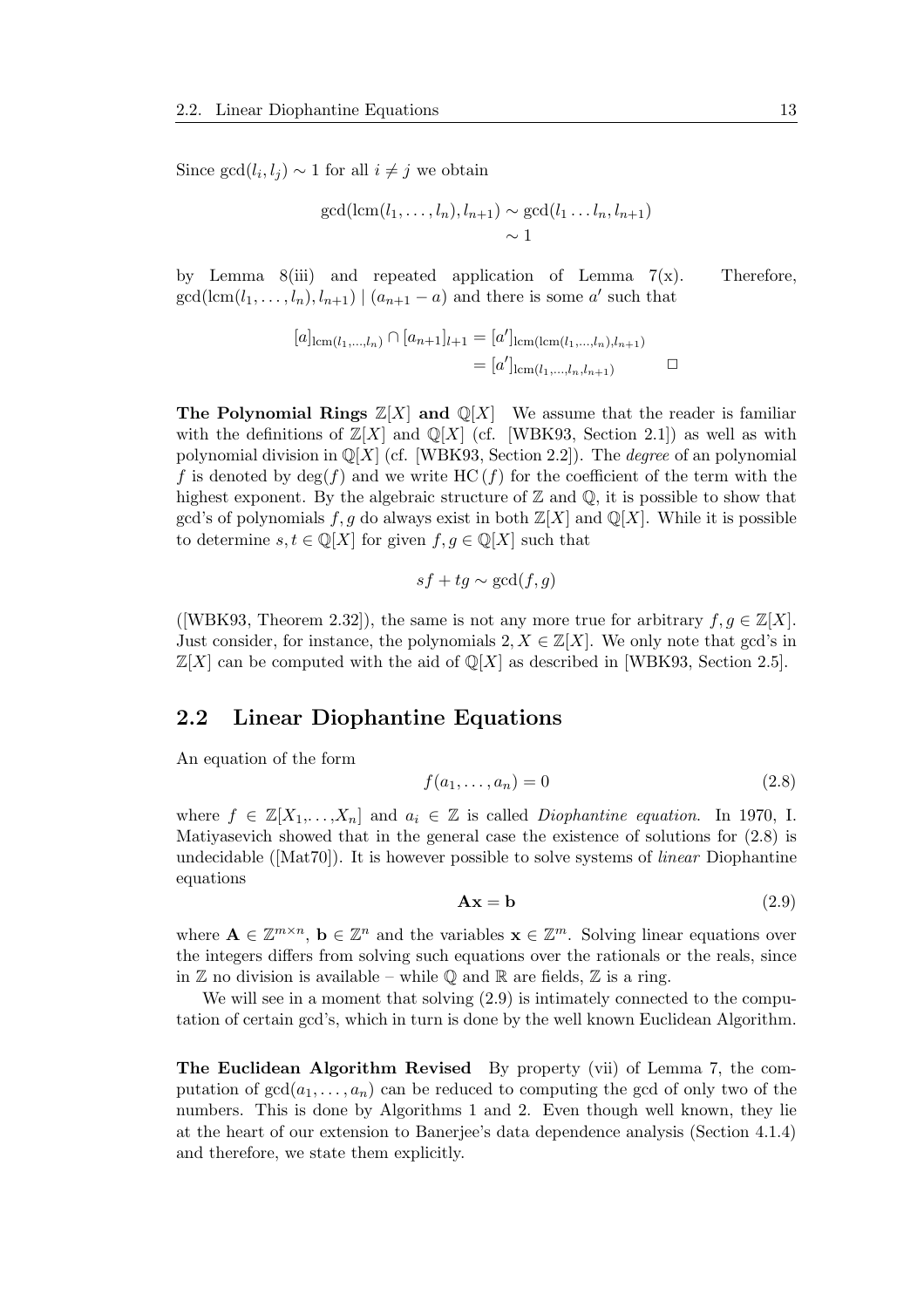Remark 12 The algorithms presented in this work are written in a Haskell-like pseudocode that uses common mathematical notation. When vectors or matrices are involved, the signature indicates this, using  $Vec_n(R)$  for vectors in  $R^n$  and  $Mat_{m \times n}(R)$ for matrices in  $R^{m \times n}$ . If  $\mathbf{x} = (x_1, \ldots, x_n)$  is a vector we write  $\mathbf{x}_{\geq k}$  for  $(x_k, \ldots, x_n)$ . Similarly, if **A** is a  $m \times n$ -matrix,  $\mathbf{A}_{>(2,2)}$  denotes the matrix one obtains by deleting the upper row and the left-most column. Sometimes we will use list-notation to denote vectors. That way, we can take advantage of some convenient, well-known Haskell functions as, for example, map.

#### Algorithm 1 Euclidean Algorithm for Two Integers

 $gcd_2$  ::  $Vec_2(\mathbb{Z}) \rightarrow Vec_2(\mathbb{Z})$  $gcd_2 {a \choose 0}$  $\binom{a}{0} = \binom{a}{0}$  $\binom{a}{0}$  $gcd_2 {a \choose b}$  $\binom{a}{b} = gcd_2 \left( \frac{b}{a - \lfloor \frac{a}{b} \rfloor b} \right)$ 

**Theorem 13** For any given  $a, b \in \mathbb{Z}$ , Algorithm 1 terminates after a finite number of steps. Its output is of the form  $\binom{d}{0}$  $_{0}^{d}$ ), where  $d \sim \gcd(a, b)$ .

Proof. We first show termination. Let  $\{ \begin{pmatrix} a_i \\ b_i \end{pmatrix}$  $\{b_i \}_{i \in \mathbb{N}}$  be the sequence of consecutive instances in the calls of  $gcd_2$  in Algorithm 1, i.e., let

$$
\begin{pmatrix} a_0 \\ b_0 \end{pmatrix} := \begin{pmatrix} a \\ b \end{pmatrix} \tag{2.10}
$$

$$
\begin{pmatrix} a_{i+1} \\ b_{i+1} \end{pmatrix} := \begin{pmatrix} b_i \\ a_i - \left\lfloor \frac{a_i}{b_i} \right\rfloor b_i \end{pmatrix}.
$$
 (2.11)

By Lemma 5,  $|b_i| > |b_{i+1}|$  for all  $i \in \mathbb{N}$ . Since each  $|b_i| \in \mathbb{N}$ , and there are no infinitely decreasing sequences in N, we are done. In particular, there is some  $n_0 \in \mathbb{N}$ , such that  $b_{n_0} = 0$ . Therefore, the output is of the required form and with Lemma 7 correctness  $\Box$  follows.  $\Box$ 

Algorithm 2 Euclidean Algorithm for  $n \geq 2$  Integers

 $gcd$  ::  $[Integer] \rightarrow [Integer]$  $\gcd \left[ \right]$  =  $\left[ \right]$  $gcd [a_1] = [a_1]$  $gcd(a_1:as) = (gcd_2[a_1, a'_2]) : as'$ where  $a'_2$  =head (gcd as)  $as' = tail (qcd as)$ 

**Corollary 14** Let  $a_1, \ldots, a_n \in \mathbb{Z}$ . Then Algorithm 2 terminates and  $gcd [a_1, \ldots, a_n] = [d, 0, \ldots, 0]$  where  $d \sim gcd(a_1, \ldots, a_n)$ .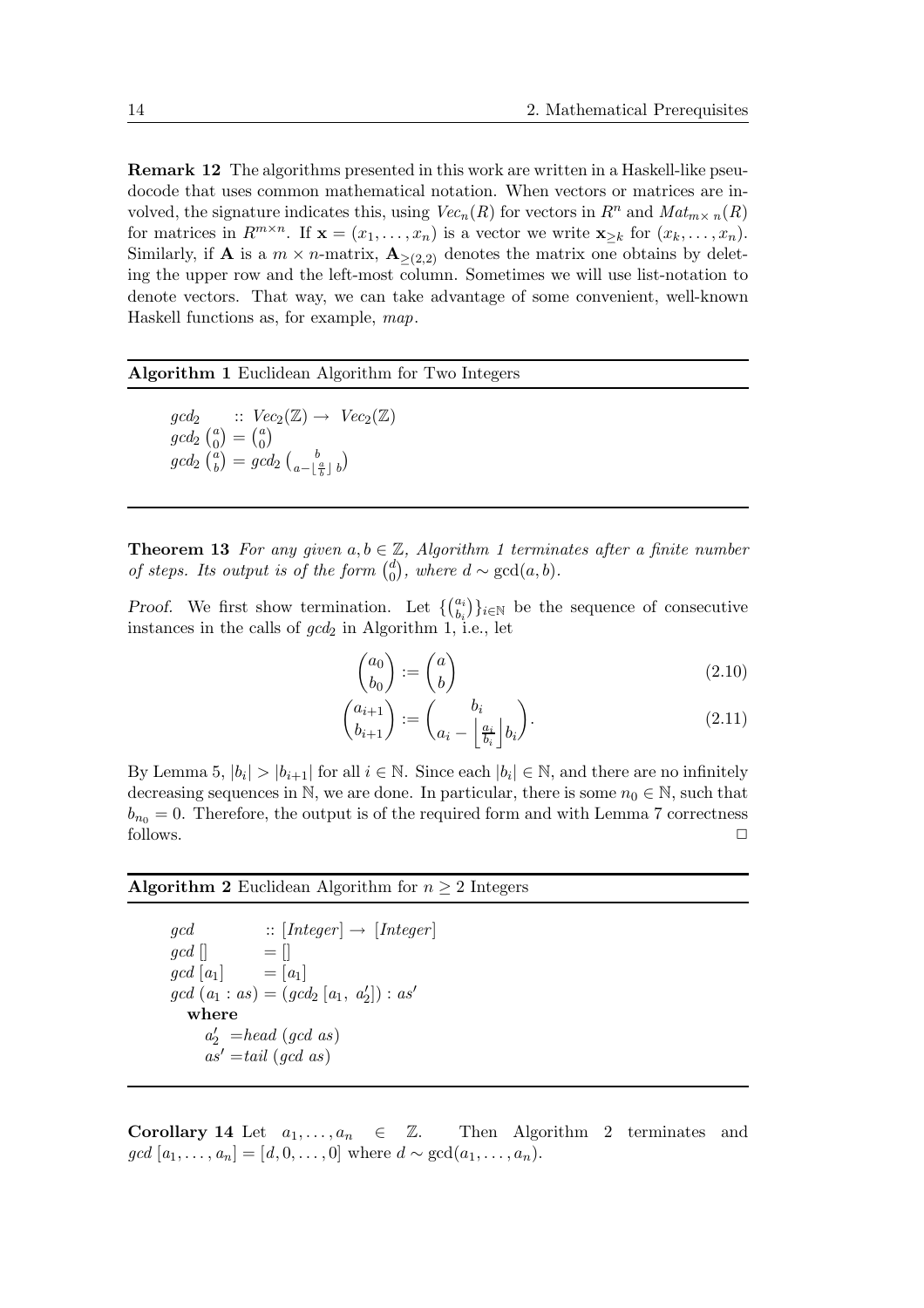*Proof.* The proof follows by an easy induction on the length  $n$  of the input list  $[a_1, \ldots, a_n].$ 

More important than mere computations of gcd's in  $\mathbb Z$  is the *extended* version of the Euclidean Algorithm that will (for given  $a_1, \ldots, a_n \in \mathbb{Z}$ ) compute integers  $u_1, \ldots, u_n$ , such that

$$
u_1a_1 + \dots + u_na_n \sim \gcd(a_1, \dots, a_n). \tag{2.12}
$$

For this task, we need the notion of an unimodular matrix, as given in the following definition.

Definition 15 (Unimodular Matrix) Let  $A \in \mathbb{Z}^{n \times n}$ . Then A is called unimodular if

$$
\det \mathbf{A} \sim 1.
$$

Lemma 16 (Properties of Unimodular Matrices) Let  $A, B \in \mathbb{Z}^{n \times n}$  be unimodular matrices. Then the following propositions hold.

- (i)  $\mathbf{A}^{-1}$  ∈  $\mathbb{Z}^{n \times n}$  exists and is unimodular.
- (ii) AB is unimodular.
- (iii)  $A<sup>t</sup>$  is unimodular.

*Proof.* (i) follows from [Sch87, Theorem 4.3]. (ii) and (iii) follow from det  $\mathbf{AB} =$ det **A** det **B** and det  $A^t$  = det **A** which can be found in any textbook on linear algebra.  $\Box$ 

Example 17 Elementary row and column operations can be carried out by preand post-multiplication by corresponding elementary matrices. Moreover, it can be shown that every unimodular matrix is the product of (is generated by) elementary matrices. See [Ban93], pp.28-31 and Lemma 2.3, p. 45.

Recall that there are three *elementary row (column)* operations operating on integral matrices ([Ban93], p.28):

- (1) reversal: Multiplying a row (column) by  $-1$ ;
- (2) interchange: Interchange two rows (columns);
- (3) skewing: Add an integer multiple of one row (column) to another row (column).

These operations do not change the absolute value of the determinant of a the manipulated matrix.

The class of elementary matrices is obtained by application of one elementary row operation to the identity matrix  $I_n$  (note that applying column operations would yield exactly the same class of matrices). For instance, let us consider some elementary  $2 \times 2$ -matrices:

| Multiply row (column) 1 by -1:<br>Interchange rows (columns) 1 and 2:<br>Add row 2 z-times to row 1 (of column 1 to column 2):<br>$\begin{pmatrix} 0 & 1 \\ 1 & 0 \end{pmatrix}$<br>Add row 2 z-times to row 1 (of column 1 to column 2):<br>$\begin{pmatrix} 1 & z \\ 0 &$ |  |
|-----------------------------------------------------------------------------------------------------------------------------------------------------------------------------------------------------------------------------------------------------------------------------|--|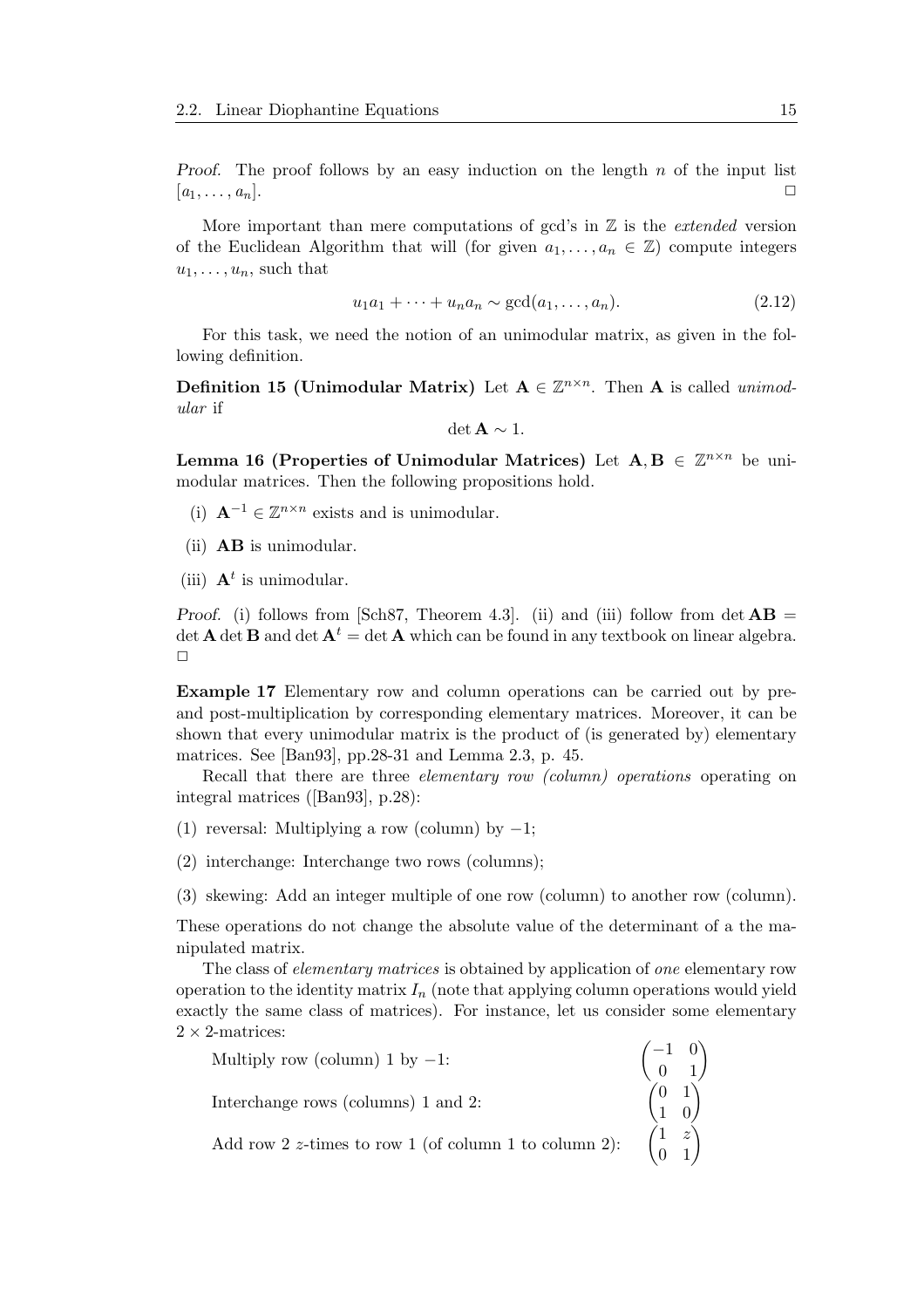In general, to each elementary row (column) operation, there exists a corresponding elementary matrix; and to each elementary matrix there is one corresponding elementary row operation and one corresponding column operation.

**Lemma 18** Let  $\mathbf{U} \in \mathbb{Z}^{n \times n}$  be unimodular,  $(a_1, \ldots, a_n)^t \in \mathbb{Z}^n$  and

$$
(a'_1,\ldots,a'_n)^t := \mathbf{U}(a_1,\ldots,a_n)^t.
$$

Then

$$
\gcd(a_1,\ldots,a_n)\sim \gcd(a'_1,\ldots,a'_n).
$$

Proof. If U is an elementary matrix the proposition is immediately clear from Lemma 7(i), (iv) and (vi). The general case follows from the fact that any unimodular matrix can be decomposed into elementary matrices ([Sch87, Theorem 4.3]).  $\Box$ 

Now we can turn back to the problem of finding integers  $u_1, \ldots, u_n$ , such that (2.12) holds. Therefore, we consider the  $n \times 1$  matrix  $\mathbf{a} := (a_1, \ldots, a_n)^t$ . Our goal is to construct a unimodular matrix U that reflects the steps carried out by the Euclidean Algorithm given above:

$$
\mathbf{U}\mathbf{a} = (d, 0, \dots, 0)^t \tag{2.13}
$$

where  $d \sim \gcd(a_1, \ldots, a_n)$ . The first row  $(u_{11}, \ldots, u_{1n})$  of U then obviously gives a solution to  $(2.12)$  (let  $u_i := u_{1i}$ ).

To understand how  $U$  is constructed, we look again at the  $2 \times 2$ -case. Recall the finite sequence  $\{ \begin{pmatrix} a_i \\ b_i \end{pmatrix}$  $\binom{a_i}{b_i}\}_{i\in\mathbb{N}}$  defined by  $(2.10)$  above, where

$$
\begin{pmatrix} a_{i+1} \\ b_{i+1} \end{pmatrix} = \begin{pmatrix} 0 & 1 \\ 1 & -\lfloor \frac{a_i}{b_i} \rfloor \end{pmatrix} \begin{pmatrix} a_i \\ b_i \end{pmatrix}.
$$
 (2.14)

Let

$$
\mathbf{U}_i := \begin{pmatrix} 0 & 1 \\ 1 & -\lfloor \frac{a_i}{b_i} \rfloor \end{pmatrix} . \tag{2.15}
$$

Then

$$
\begin{pmatrix} a_{i+1} \\ b_{i+1} \end{pmatrix} = \mathbf{U}_i \cdot \dots \cdot \mathbf{U}_0 \begin{pmatrix} a_0 \\ b_0 \end{pmatrix}
$$

$$
= \mathbf{U}_i \cdot \dots \cdot \mathbf{U}_0 \begin{pmatrix} a \\ b \end{pmatrix}
$$

and in particular, if  $n_0 \in \mathbb{N}$  is again such that  $b_{n_0} = 0$ :

$$
\begin{pmatrix} d \\ 0 \end{pmatrix} = \mathbf{U}_{n_0 - 1} \cdot \dots \cdot \mathbf{U}_0 \begin{pmatrix} a \\ b \end{pmatrix} \tag{2.16}
$$

Note that each  $U_i$  is unimodular since it is a product of two elementary row operations. Algorithm 3 extends Algorithm 1, now taking care of the corresponding matrices.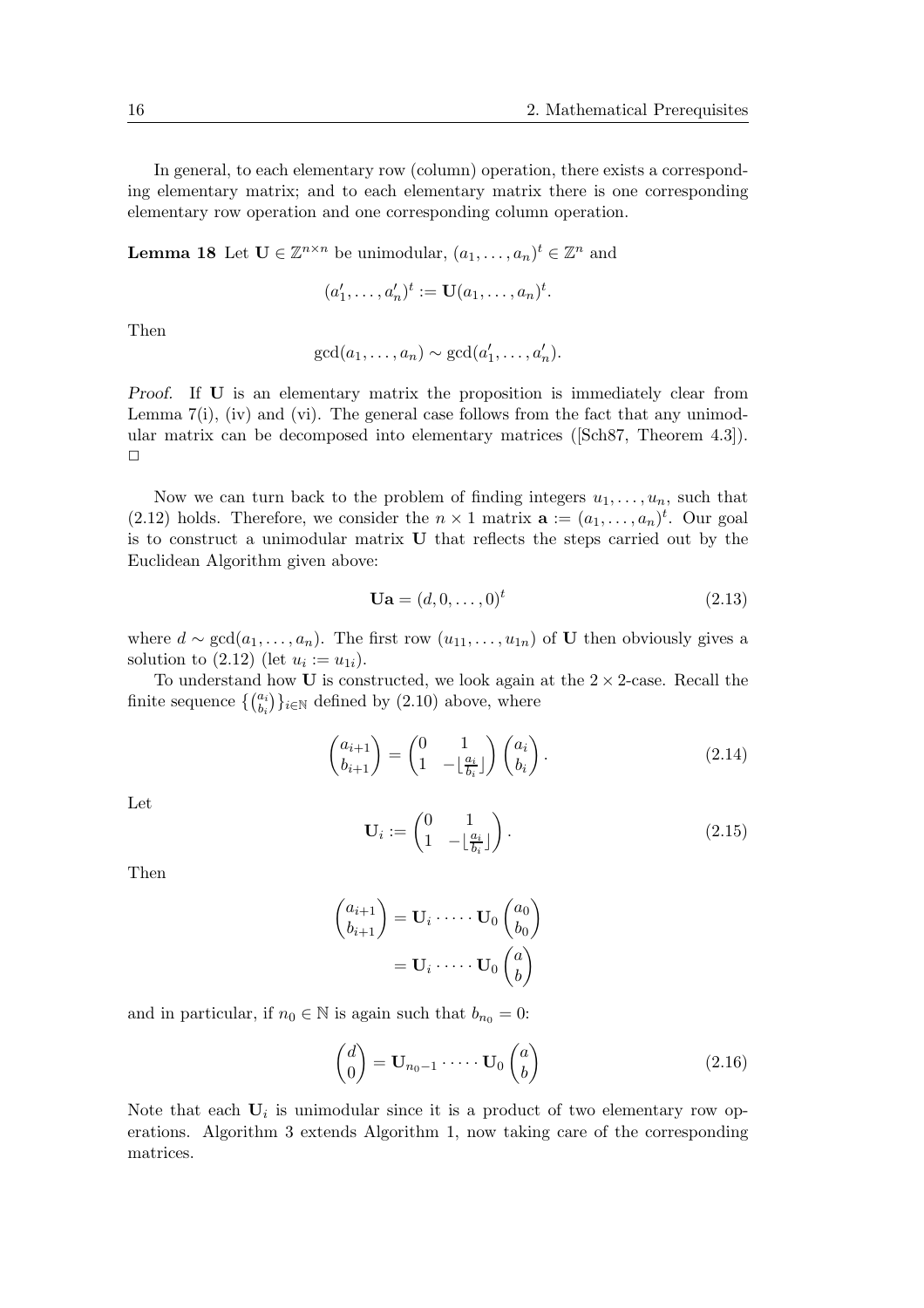#### Algorithm 3 Extended Euclidean Algorithm for Two Integers

 $extGcd_2$  ::  $[Integer] \rightarrow ([Integer], Mat_{2\times 2} (Integer))$  $extGcd_2 [a, 0] = ([a, 0], (\begin{bmatrix} 1 & 0 \\ 0 & 1 \end{bmatrix})$  $extGcd_2[a, b] = (xs, U_cU)$ where  $(xs, \mathbf{U}_c) = extGcd_2 \left[ b, a - \lfloor \frac{a}{b} \rfloor b \right]$  $\mathbf{U} = \begin{pmatrix} 0 & 1 \\ 1 & -\lfloor \frac{a}{b} \rfloor \end{pmatrix}$ 

Corollary 19 For any given  $a, b \in \mathbb{Z}$ , Algorithm 3 terminates. Its output is of the form  $([d, 0], U)$  where  $d \sim \gcd(a, b)$  and  $U \in \mathbb{Z}^{2 \times 2}$  such that

$$
\mathbf{U}\begin{pmatrix}a\\b\end{pmatrix}=\begin{pmatrix}d\\0\end{pmatrix}
$$

**Example 20** Even though elementary, we depict the sequence of arguments,  $extGcd<sub>2</sub>[12, 18]$  is called with and the corresponding matrices occurring from call to call. Keep this picture in mind when we study Example 63.

$$
\mathbf{U} = \mathbf{U}_3 \mathbf{U}_2 \mathbf{U}_1 \mathbf{U}_0 = \begin{pmatrix} -1 & 1 \\ 3 & -2 \end{pmatrix}
$$
  

$$
\mathbf{U}_0 = \begin{pmatrix} 0 & 1 \\ 1 & 0 \end{pmatrix} \qquad \mathbf{U}_1 = \begin{pmatrix} 0 & 1 \\ 1 & -1 \end{pmatrix} \qquad \mathbf{U}_2 = \begin{pmatrix} 0 & 1 \\ 1 & -2 \end{pmatrix} \qquad \mathbf{U}_3 = \begin{pmatrix} 1 & 0 \\ 0 & 1 \end{pmatrix}
$$
  

$$
\begin{pmatrix} 12 \\ 18 \end{pmatrix} \longrightarrow \begin{pmatrix} 18 \\ 12 \end{pmatrix} \longrightarrow \begin{pmatrix} 12 \\ 6 \end{pmatrix} \longrightarrow \begin{pmatrix} 6 \\ 0 \end{pmatrix} \longrightarrow \square
$$

To extend the Euclidean Algorithm for input lists of length greater than 2, note that  $gcd [a_1, a_2, \ldots, a_n]$  first computes  $gcd [a_2, \ldots, a_n] = [a'_2, 0, \ldots, 0]$  and then  $gcd_2[a_1, a'_2] = [d, 0]$ . Therefore, in the extended version,  $extGcd [a_2, \ldots, a_n]$  will provide us with a  $(n-1) \times (n-1)$ -matrix  $U_c$ , such that

$$
\mathbf{U}_c(a_2,\ldots,a_n)^t = (a'_2,0,\ldots,0)^t
$$
\n(2.17)

and  $extGcd_2 [a_1, a'_2]$  will return the respective  $2 \times 2$ -matrix **U** with

$$
\mathbf{U}(a_1, a'_2)^t = (d, 0)^t \tag{2.18}
$$

To see how these two matrices can be glued together, observe that

$$
\begin{pmatrix} 1 & \mathbf{0} \\ \mathbf{0} & \mathbf{U}_c \end{pmatrix} (a_1, a_2, \dots, a_n)^t = (a_1, a'_2, 0, \dots, 0)^t
$$
\n(2.19)

and

$$
\begin{pmatrix} \mathbf{U} & \mathbf{0} \\ \mathbf{0} & I_{n-2} \end{pmatrix} (a_1, a'_2, 0, \dots, 0)^t = (d, 0, 0, \dots, 0)^t.
$$
 (2.20)

We need to fill up the matrix bearing U with  $I_{n-2}$ , since otherwise unimodularity would be destroyed.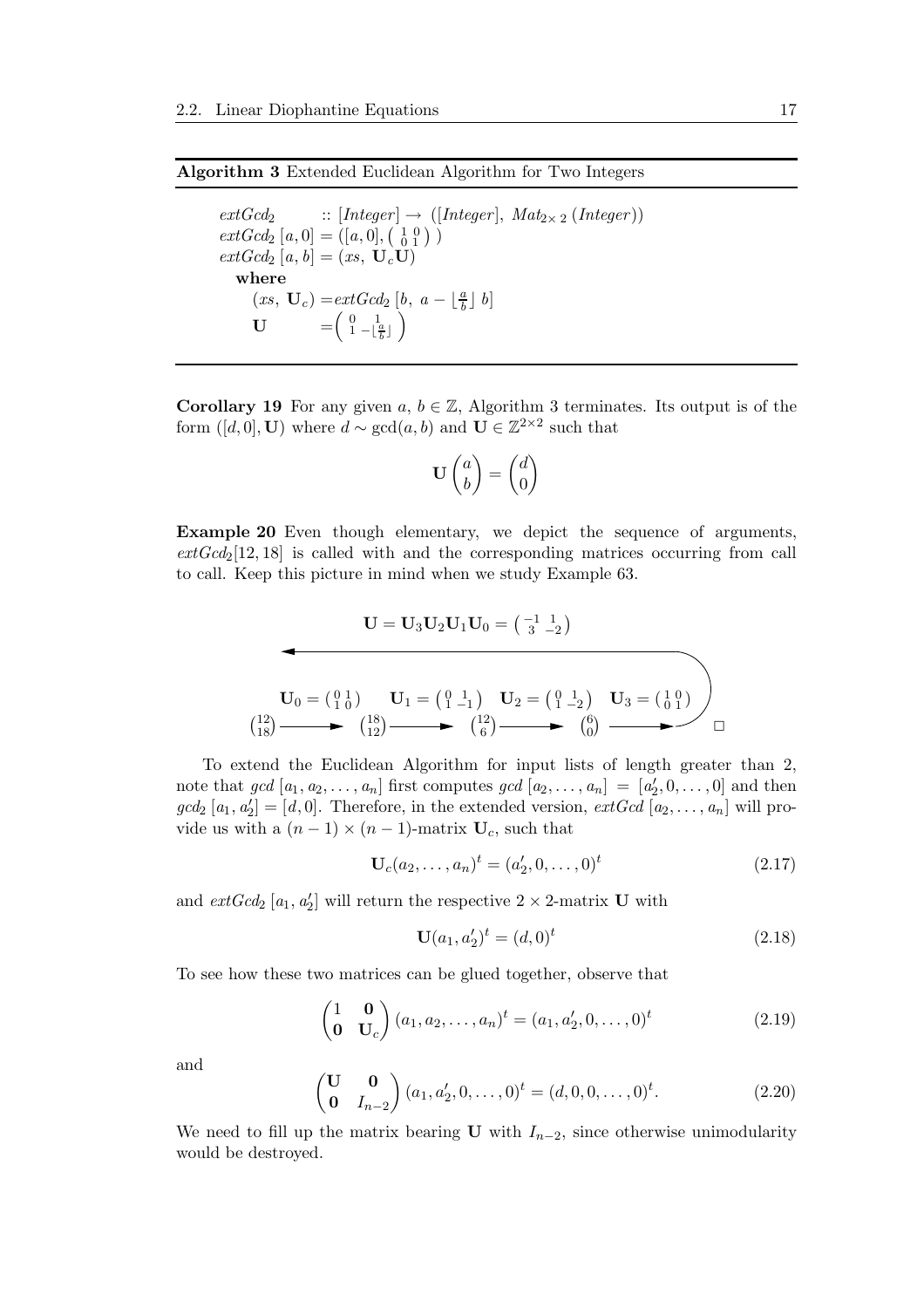Algorithm 4 Extended Euclidean Algorithm for  $n \geq 2$  Integers

 $extGcd$  ::  $[Integer] \rightarrow ([Integer], Mat_{n \times n}(Integer])$ <br>  $extGcd$   $\Box$   $= (\Box, \Diamond)$  $=$  ([], ())  $extGcd \mid a_1$  =  $\binom{a_1}{a_1}$ , (1))  $extGcd (a_1 : as) = (ds : as',$  $\begin{pmatrix} 0 \\ 0 \end{pmatrix}$ 0  $I_{n-2}$  $\bigwedge$   $\bigwedge$  1 0  $\mathbf{0}$   $\mathbf{U}_c$  $\setminus$ ) where  $(xs, U_c) = extGcd$  as  $(ds, U) = extGcd_2[a_1, a'_2]$  $a'_2$  $=$ head xs  $as' = tail xs$  $n = length (a1 : as)$ 

Corollary 21 For any given  $a_1, \ldots, a_n \in \mathbb{Z}$  Algorithm 4 terminates and  $\gcd[a_1,\ldots,a_n] = ([d,0,\ldots,0],\mathbf{U}),$  where  $d \sim \gcd(a_1,\ldots,a_n)$  and  $\mathbf{U} \in \mathbb{Z}^{n \times n}$ , such that

$$
\mathbf{U}(a_1,\ldots,a_n)^t=(d,0,\ldots,0)^t.
$$

**Echelon Reduction** A matrix  $A = (a_{ij}) \in \mathbb{Z}^{m \times n}$  is an echelon matrix if:

(1) There is some  $r \in \{0, \ldots, m\}$  such that

$$
i > r \Rightarrow a_{ij} = 0
$$

for all  $j \in \{1, ..., n\}$ ;

- (2) For all  $1 \leq i \leq r$  the set  $M_i := \{j \mid a_{ij} \neq 0\}$  is not empty;
- (3)  $\rho_1 < \rho_2 < \ldots < \rho_r$ , where  $\rho_i := \min M_i$ .

An  $1 \times n$  matrix (a row vector) already is an echelon matrix. An  $m \times 1$  matrix **A** can be reduced to an echelon matrix S by the Extended Euclidean Algorithm, which will additionally find a unimodular matrix **U** such that  $\mathbf{UA} = S$ . The case of a general  $m \times n$  matrix is covered by Algorithm 5.

Proposition 22 Let  $A \in$  $\mathbb{Z}^{m \times n}$ . . Algorithm 5 terminates and echelonReduction  $A = (S, U)$  where  $U \in \mathbb{Z}^{m \times m}$  is a unimodular matrix and  $\mathbf{S} \in \mathbb{Z}^{m \times n}$  is echelon such that  $\mathbf{UA} = \mathbf{S}$ .

Proof. Despite the technical notation, Algorithm 5 is essentially a recursive algorithm. Each recursive call is instantiated with the matrix  $A'$  whose number of rows is reduced by 1 compared to the input matrix  $\bf{A}$ . Since any other operation done within the where clause terminates, the whole procedure will terminate.

Correctness is established by induction on the number  $m$  of rows of the input matrix **A**. If  $m = 1$ , then  $\mathbf{A} = \mathbf{S}$  is echelon and of course  $\mathbf{A} = \mathbf{U}\mathbf{A}$  with  $\mathbf{U} = (1)$ , as given by the base case of Algorithm 5.

The case  $n = 1$ , easily follows from Algorithm 4.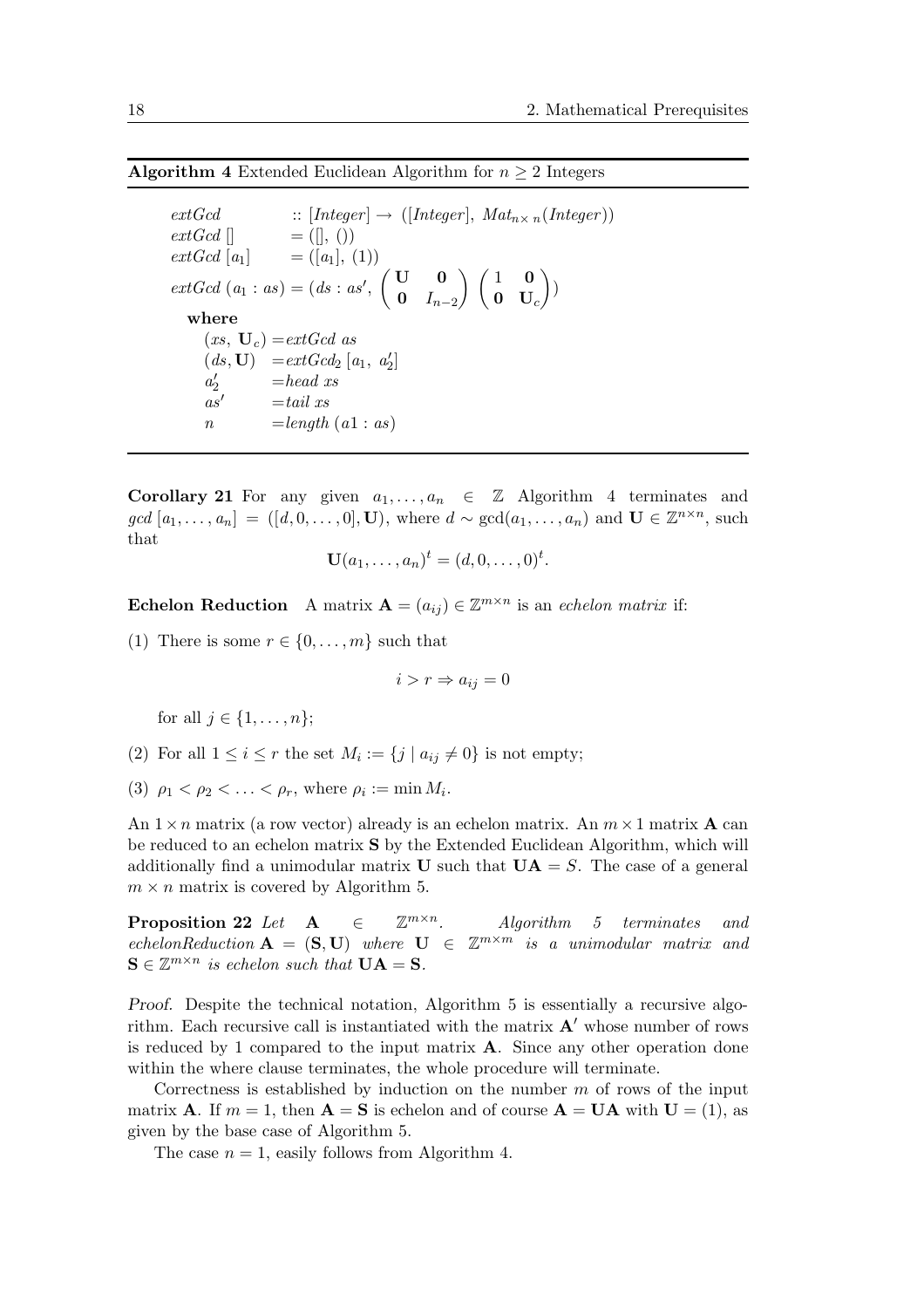#### Algorithm 5 Echelon Reduction

 $echelon Reduction :: Mat_{m \times n}(Integer) \rightarrow (Mat_{m \times n}(Integer), Mat_{m \times m}(Integer))$ echelonReduction A  $m == 1$   $= (A,(1))$  $n == 1$   $= extGcd [a_{11}, \ldots, a_{m1}]$ | otherwise  $= (S, U)$ where  $(-, V) = extGcd [a_{11}, \ldots, a_{m1}]$  $(a'_{ij})$  = VA  $(S^{\prime}, U^{\prime}) = echelon Reduction\ ((a_{i,j\geq 2}^{\prime}))$  $S =$  $\begin{pmatrix} a'_{11} & a'_{12} & \cdots & a'_{1n} \end{pmatrix}$  $\mathbf{0}$   $S'$  $\setminus$  $U =$  $\begin{pmatrix} 1 & 0 \end{pmatrix}$  $0 \quad S'$  $\setminus$  $\cdot$  V

Now, let  $m > 1$  and  $n > 1$ . The call of  $extGcd [a_{11}, \ldots, a_{m1}]$  returns  $\mathbf{V} \in \mathbb{Z}^{m \times m}$ , such that

$$
\mathbf{VA} = \begin{pmatrix} a'_{11} & a'_{12} \cdots a'_{1n} \\ \mathbf{0} & \mathbf{A'} \end{pmatrix} \in \mathbb{Z}^{m \times n}
$$

where  $a_{11} \sim \text{gcd}(a_{11}, \ldots, a_{m1})$ . By the induction hypothesis, echelonReduction A' returns  $S' \in \mathbb{Z}^{(m-1)\times(n-1)}$  and  $U' \in \mathbb{Z}^{(m-1)\times(m-1)}$  with  $U'A' = S'$ . Finally, let U and S be defined as in the algorithm, then

$$
\mathbf{UA} = \begin{pmatrix} 1 & \mathbf{0} \\ \mathbf{0} & \mathbf{S}' \end{pmatrix} \mathbf{VA}
$$
  
=  $\begin{pmatrix} 1 & \mathbf{0} \\ \mathbf{0} & S' \end{pmatrix} \begin{pmatrix} a'_{11} & a'_{12} \cdots a'_{1n} \\ \mathbf{0} & \mathbf{U}'\mathbf{A}' \end{pmatrix}$   
=  $\begin{pmatrix} a'_{11} & a'_{12} \cdots a'_{1n} \\ \mathbf{0} & \mathbf{U}'\mathbf{A}' \end{pmatrix}$   
=  $\begin{pmatrix} a'_{11} & a'_{12} \cdots a'_{1n} \\ \mathbf{0} & \mathbf{S}' \end{pmatrix}$   
=  $\mathbf{S}$ .

Solving Linear Diophantine Equations Now to our main result (see [Ban93], Theorem 3.6).

**Theorem 23** Let  $A \in \mathbb{Z}^{m \times n}$  and  $b \in \mathbb{Z}^n$ . Let  $U \in \mathbb{Z}^{m \times m}$  denote a unimodular matrix and  $\mathbf{S} \in \mathbb{Z}^{m \times n}$  an echelon matrix, such that  $\mathbf{UA} = \mathbf{S}$ . The system of equations

$$
xA = b \tag{2.21}
$$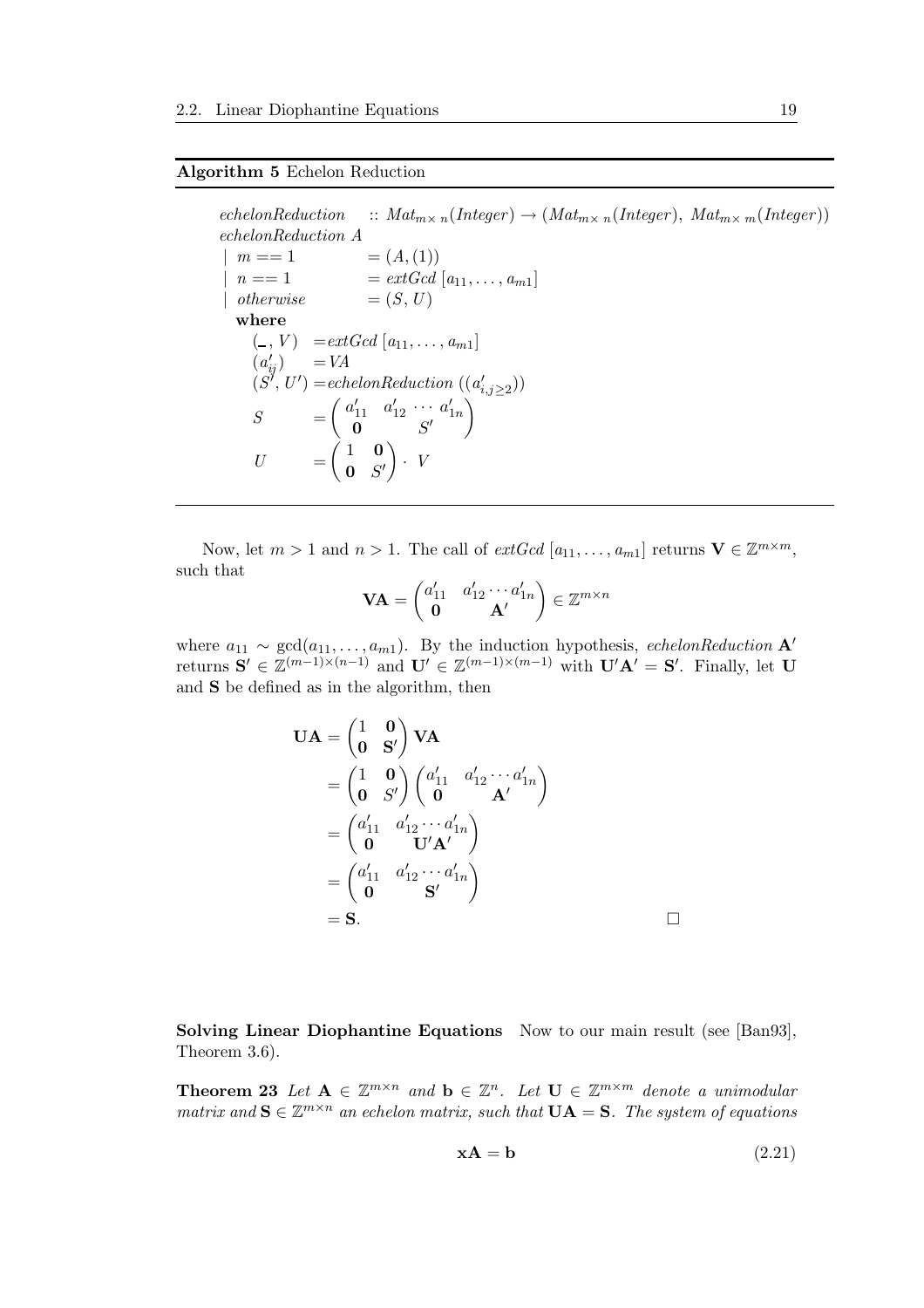has a solution iff there exists a vector  $\mathbf{t} \in \mathbb{Z}^m$  such that

$$
tS = b. \t(2.22)
$$

When a solution exists, the set of all solutions is given by the formula (the general solution)

$$
x = tU \tag{2.23}
$$

where **t** is any integer vector satisfying  $tS = b$ .

Proof. See [Ban93] p. 63.  $\Box$ 

Remark 24 In order to derive the description of the set of solutions (2.23), two steps are involved

- (1) find an echelon matrix S, and
- (2) describe all vectors **t** with  $tS = b$ .

The first step is carried out by Algorithm 5, the second step comes down to simple divisibility tests as  $S$  is in echelon form.

Example 25 Consider

$$
(t_1, t_2, t_3) \begin{pmatrix} 3 & 1 \\ 0 & 2 \\ 0 & 0 \end{pmatrix} = (6, 8). \tag{2.24}
$$

Then  $t_1 = 2$  as 3 | 6 and and because  $2 \mid 8 - t_1$  we get  $t_2 = 3$ .  $t_3$  can be chosen freely from  $\mathbb Z$  and, therefore, the set of vectors **t** satisfying (2.24) is given by

$$
\{(2,3,t_3)\mid t_3\in\mathbb{Z}\}.
$$

#### 2.3 Quasi-Polynomials

This section introduces quasi-polynomials (sometimes also called pseudopolynomials), a special extension of polynomials which are, in the form of Ehrhart- (Quasi-)polynomials, already known to the parallel computing community. As it turns out, quasi-polynomials constitute an interesting framework for solving parametric linear equation systems (cf. Chapter 4 where we will see that, given  $f, g \in \mathbb{Z}[X]$ , the mapping  $p \mapsto \gcd(f(p), g(p))$  is a quasi-polynomial). To this end, however, we have to consider quasi-polynomials in a syntactical representation (Definition 30) different from the usual one (Definition 27). Both are linked together by Theorem 38.

**Definition 26 (Periodic Number)** Let  $l \in \mathbb{N}_{\geq 1}$  and let  $c_0, \ldots, c_{l-1} \in \mathbb{Q}$ . A periodic number c is a mapping of the form

$$
c: \mathbb{Z} \longrightarrow \mathbb{Q}: p \mapsto \begin{cases} c_0 & \text{if } p \equiv_l 0 \\ \dots \\ c_{l-1} & \text{if } p \equiv_l (l-1). \end{cases}
$$

We call l the *period* of c. The set of all periodic numbers is denoted by  $P$ .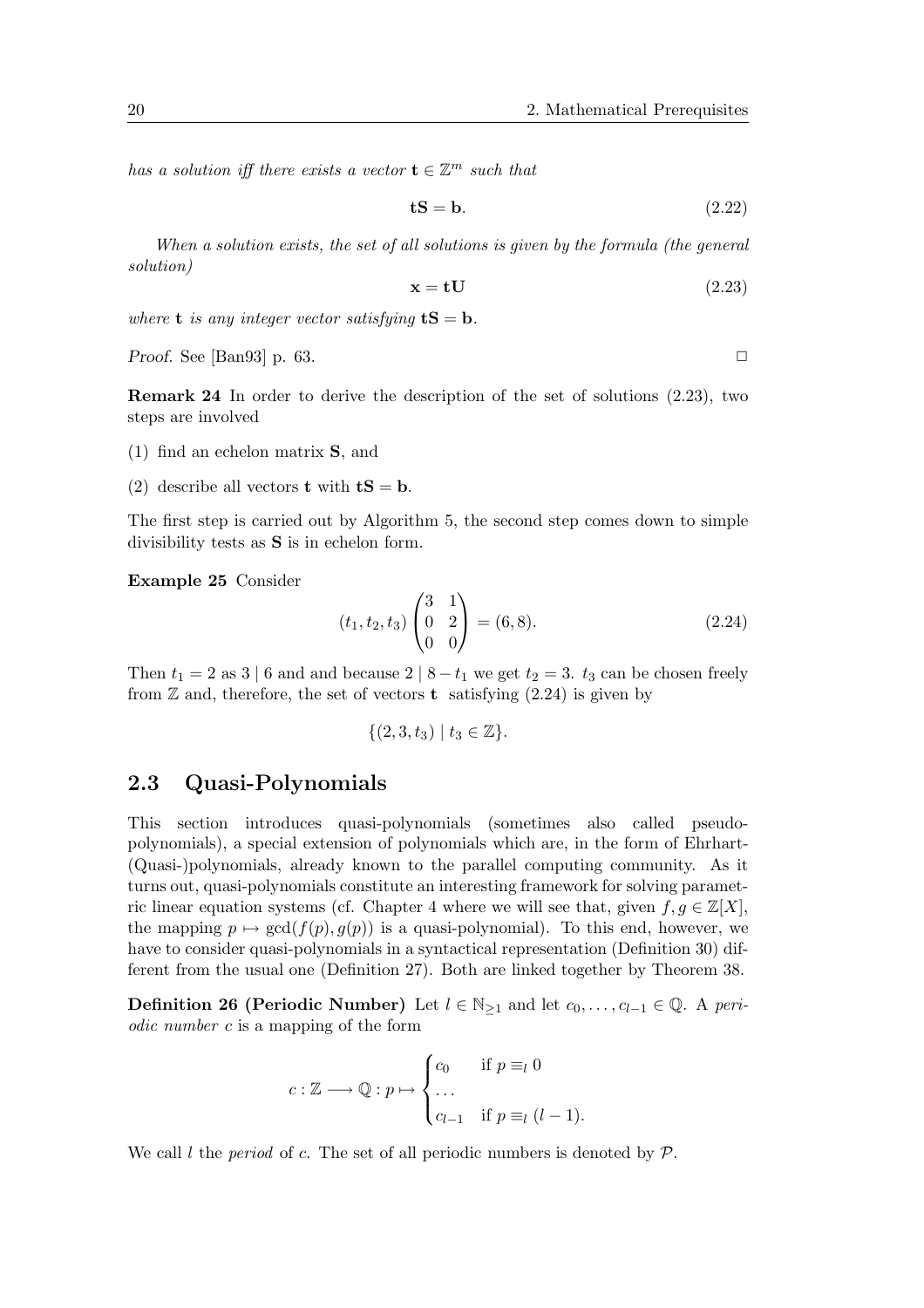More conveniently,  $c$  is often written as

$$
c(p)=[c_0,\ldots,c_{l-1}]_p.
$$

Note that periodic numbers do not have a unique period. With l, for every  $k \in \mathbb{N}_{\geq 1}$ also kl is a period.

$$
[c_0, \ldots, c_{l-1}]_p = [c_0, \ldots, c_{l-1}, c_0, \ldots, c_{l-1}]_p = \ldots
$$

Therefore, any two periodic numbers can be rewritten with a common period given by (a multiple of) the lcm of the two periods. With the usual pointwise operations,  $\mathcal P$ is a ring. Indeed, if  $[c_0, \ldots, c_l]$  and  $[d_0, \ldots, d_l]$  are periodic numbers with a common period l then

$$
[c_0, \ldots, c_{l-1}] + [d_0, \ldots, d_{l-1}] = [c_0 + d_0, \ldots, c_{l-1} + d_{l-1}]
$$

and

$$
[c_0, \ldots, c_{l-1}] \cdot [d_0, \ldots, d_{l-1}] = [c_0 d_0, \ldots, c_{l-1} d_{l-1}]
$$

are periodic numbers, too.

**Definition 27 (Quasi-Polynomials)** Let  $f \in \mathcal{P}[X]$ . Then f is called a *(univari*ate) quasi-polynomial.

**Remark 28** Let P be a polytope in  $\mathbb{R}^n$  and let  $t \in \mathbb{N}$ . In 1962, Ehrhart proved that the function

$$
i_P : \mathbb{N}_{\geq 1} \longrightarrow \mathbb{N} : t \mapsto |(tP \cap \mathbb{Z}^n)|
$$

is a Quasi-polynomial ([Ehr62], [Ehr77]), called Ehrhart-polynomial.

Note that each quasi-polynomial  $f$  can be written as

$$
f(p) = \sum_{i=0}^{n} c_i(p)p^i
$$
  
= 
$$
\begin{cases} f_0(p) & \text{if } p \equiv_l 0 \\ f_1(p) & \text{if } p \equiv_l 1 \\ \dots \\ f_{l-1}(p) & \text{if } p \equiv_l (l-1) \end{cases}
$$

where  $f_i \in \mathbb{Q}[X]$  and  $l \in \mathbb{Z}_{\geq 1}$  is a common period of the  $c_i$ . The  $f_i$  are called the constituents of f.

#### Example 29 Let

$$
f = \frac{1}{4}X^2 + [0, -\frac{1}{2}]X + [0, \frac{1}{4}].
$$

On closer inspection we find that

$$
f(p) = \left\lfloor \frac{p}{2} \right\rfloor^2.
$$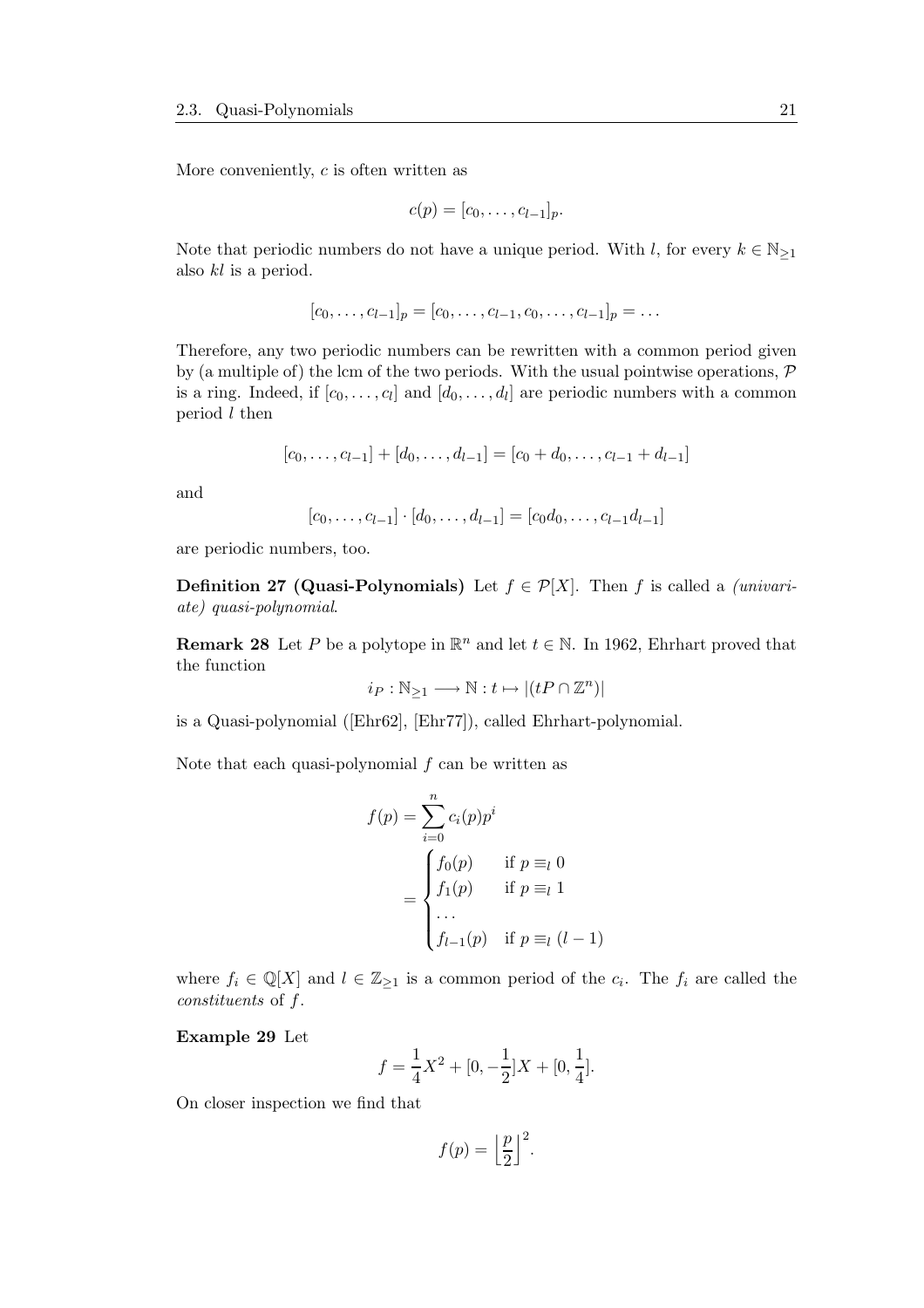Indeed, remembering that  $p \mod 2 = i$  iff  $p = 2p' + i \wedge p' = \lfloor \frac{p}{2} \rfloor$  $\frac{p}{2}$  for  $i \in \{0,1\}$  we get

$$
f(p) = \frac{1}{4}p^2 + [0, -\frac{1}{2}]p + [0, \frac{1}{4}]
$$
  
\n
$$
= \begin{cases} \frac{1}{4}p^2 & \text{if } p \equiv_2 0\\ \frac{1}{4}p^2 - \frac{1}{2}p + \frac{1}{4} & \text{if } p \equiv_2 1 \end{cases}
$$
  
\n
$$
= \begin{cases} \frac{1}{4}4p'^2 & \text{if } p = 2p' \land p' = \lfloor \frac{p}{2} \rfloor\\ \frac{1}{4}(2p' + 1)^2 - \frac{1}{2}(2p' + 1) + \frac{1}{4} & \text{if } p = 2p' + 1 \land p' = \lfloor \frac{p}{2} \rfloor \end{cases}
$$
  
\n
$$
= \begin{cases} p'^2 & \text{if } p = 2p' \land p' = \lfloor \frac{p}{2} \rfloor\\ p'^2 & \text{if } p = 2p' + 1 \land p' = \lfloor \frac{p}{2} \rfloor \end{cases}
$$
  
\n
$$
= \lfloor \frac{p}{2} \rfloor^2
$$

The next definition presents a variant of quasi-polynomials which will, as already mentioned, play an important role in Chapter 4.

Definition 30 (Aiq-polynomials) A map  $f : \mathbb{Z} \longrightarrow \mathbb{Z}$  is called a *(univariate)* almost integer quasi polynomial (aiq-plynomial) if there is some  $l \in \mathbb{N}_{\geq 1}$  and polynomial maps  $f_0, \ldots, f_{l-1} \in \mathbb{Z}[X]$  such that

$$
f(p) = \begin{cases} f_0(\lfloor \frac{p}{l} \rfloor) & \text{if } p \equiv_l 0 \\ \dots \\ f_{l-1}(\lfloor \frac{p}{l} \rfloor) & \text{if } p \equiv_l (l-1). \end{cases}
$$

We call l a period or a modulus of f and  $f_i$  the *i*-th constituent for each  $0 \leq i \leq l$ . The set of all aiq-polynomials is denoted by  $AIO$ .

An important feature of aiq-polynomials is that we find their period  $l$  within the arguments  $\frac{p}{l}$  $\frac{p}{l}$  of the  $f_i$ . This seems to prohibit that, with l, every kl  $(k \in \mathbb{N}_{\geq 1})$  is a period of  $f$ . However, the contrary is the case as we see in Lemma 35. In fact, we will see that the set  $\mathcal{AIQ}$  is exactly the set of quasi-polynomials f with  $f(\mathbb{Z}) \subseteq \mathbb{Z}$ . But before we proceed, let us have a look at some examples of aiq-polynomials.

**Example 31** (i)  $\mathbb{Z}[X] \subseteq \mathcal{AIQ}$ , as  $f(p) = f(\frac{p}{p})$  $\frac{p}{1}$ ) for every  $f \in \mathbb{Z}[X]$ .

(ii) Let  $f(p) = p^2 - 3p + 1$ . Then  $\frac{f(p)}{2}$ 2  $\epsilon \in \mathcal{AIQ}$ . This example will be generalized in Proposition 33. Its proof will be rather technical, so we give the following detailed calculation which already contains the main ideas of the proof.

$$
\left\lfloor \frac{p^2 - 3p + 1}{2} \right\rfloor = \begin{cases} \left\lfloor \frac{(2p')^2 - 3(2p') + 1}{2} \right\rfloor & \text{if } p = 2p' \\ \\ \left\lfloor \frac{(2p' + 1)^2 - 3(2p' + 1) + 1}{2} \right\rfloor & \text{if } p = 2p' + 1 \end{cases}
$$

$$
= \begin{cases} \left\lfloor \frac{4p'^2 - 6p' + 1}{2} \right\rfloor & \text{if } p = 2p' \\ \\ \left\lfloor \frac{(4p'^2 + 4p' + 1^2) + (-6p' - 3 \cdot 1) + 1}{2} \right\rfloor & \text{if } p = 2p' + 1 \end{cases}
$$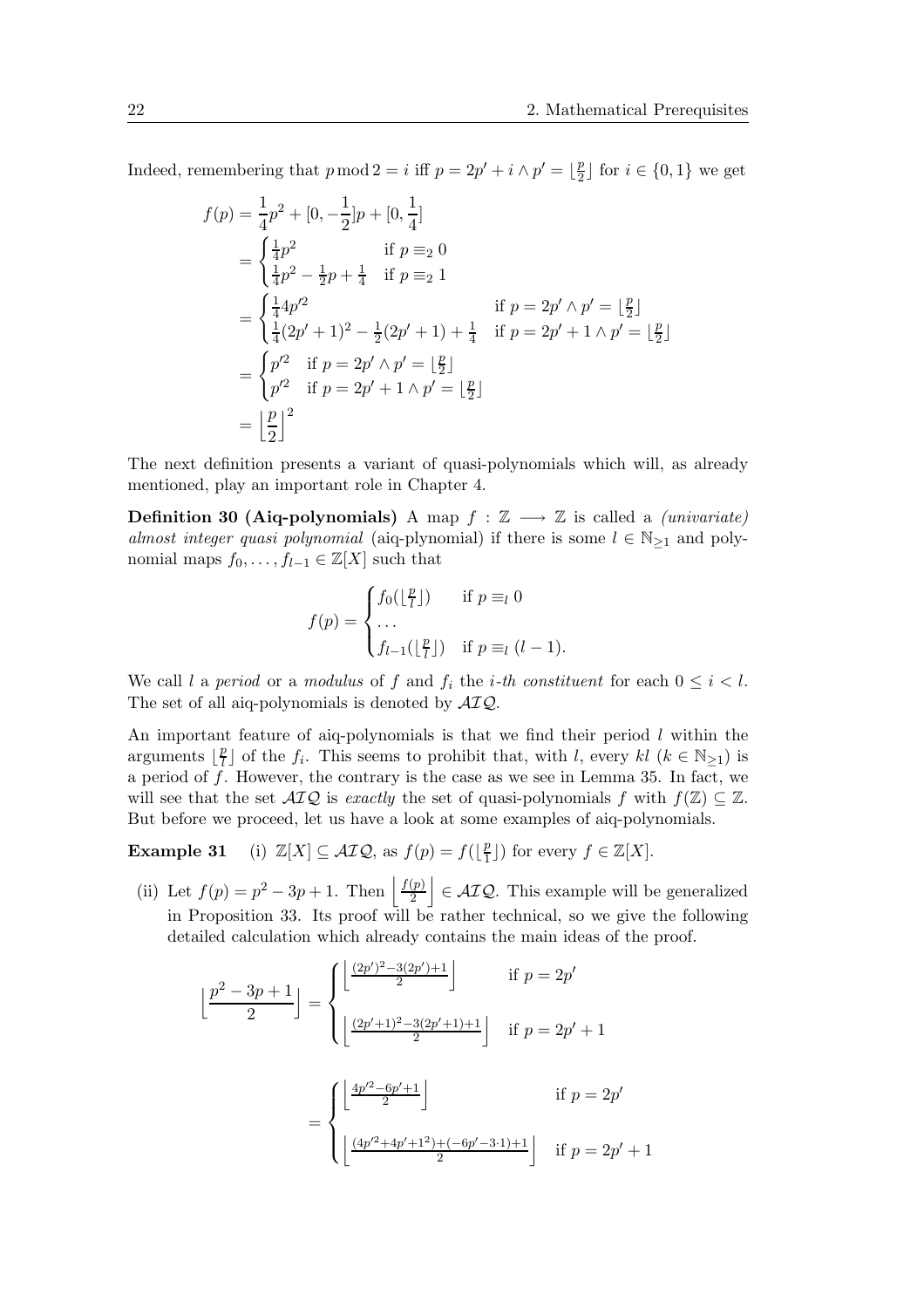$$
= \begin{cases} \left\lfloor \frac{4p'^2 - 6p' + f(0)}{2} \right\rfloor & \text{if } p = 2p' \\ \left\lfloor \frac{4p'^2 - 2p' + f(1)}{2} \right\rfloor & \text{if } p = 2p' + 1 \end{cases}
$$
  
\n
$$
= \begin{cases} \left\lfloor 2p'^2 - 3p' + \frac{f(0)}{2} \right\rfloor & \text{if } p = 2p' \\ \left\lfloor 2p'^2 - p' + \frac{f(1)}{2} \right\rfloor & \text{if } p = 2p' + 1 \end{cases}
$$
  
\n
$$
= \begin{cases} 2p'^2 - 3p' + \left\lfloor \frac{1}{2} \right\rfloor & \text{if } p = 2p' \\ 2p'^2 - p' + \left\lfloor \frac{-1}{2} \right\rfloor & \text{if } p = 2p' + 1 \end{cases}
$$
  
\n
$$
= \begin{cases} 2p'^2 - 3p' & \text{if } p = 2p', \text{ i.e., } p' = \left\lfloor \frac{p}{2} \right\rfloor \land p \equiv_2 0 \\ 2p'^2 - p' - 1 & \text{if } p = 2p' + 1, \text{ i.e., } p' = \left\lfloor \frac{p}{2} \right\rfloor \land p \equiv_2 1 \end{cases}
$$
  
\n
$$
= \begin{cases} 2\left\lfloor \frac{p}{2} \right\rfloor^2 - 3\left\lfloor \frac{p}{2} \right\rfloor & \text{if } p \equiv_2 0 \\ 2\left\lfloor \frac{p}{2} \right\rfloor^2 - \left\lfloor \frac{p}{2} \right\rfloor - 1 & \text{if } p \equiv_2 1 \end{cases}
$$

(iii)  $f(p) := \lfloor \frac{p}{2} \rfloor$  $\frac{p}{2}$  | +  $\left\lfloor \frac{p}{3} \right\rfloor$  $\left[\frac{p}{3}\right] \in \mathcal{AIQ}$ . To see this, observe that

$$
\begin{aligned}\n\left[\frac{p}{2}\right] &= \begin{cases}\np' & \text{if } p = 2p' \\
p' & \text{if } p = 2p' + 1\n\end{cases} \\
& \text{if } p = 2p' \\
\text{if } p = 2p' \\
\text{if } p = 2p' \\
\text{if } p = 2p' \\
\text{if } p = 2p' \\
\text{if } p = 2p' \\
\text{if } p = 2p' \\
\text{if } p = 2p' + 1 \\
\text{if } p = 2p' + 1 \\
\text{if } p = 2p' + 1 \\
\text{if } p = 2p' + 1 \\
\text{if } p = 2p' + 1 \\
\text{if } p = 2p' + 1 \\
\text{if } p = 2p' + 1 \\
\text{if } p = 2p' + 1 \\
\text{if } p = 2p' + 1 \\
\text{if } p = 2p' + 1 \\
\text{if } p = 2p' + 1 \\
\text{if } p = 2p' + 1 \\
\text{if } p' = 3p'' + 2 \\
\text{if } p = 2p' + 1 \\
\text{if } p' = 3p'' + 2 \\
\text{if } p = 6p'' + 5\n\end{cases}\n\end{aligned}
$$

and

$$
\left\lfloor \frac{p}{3} \right\rfloor = \begin{cases} p' & \text{if } p = 3p' \\ p' & \text{if } p = 3p' + 1 \\ p' & \text{if } p = 3p' + 1 \end{cases}
$$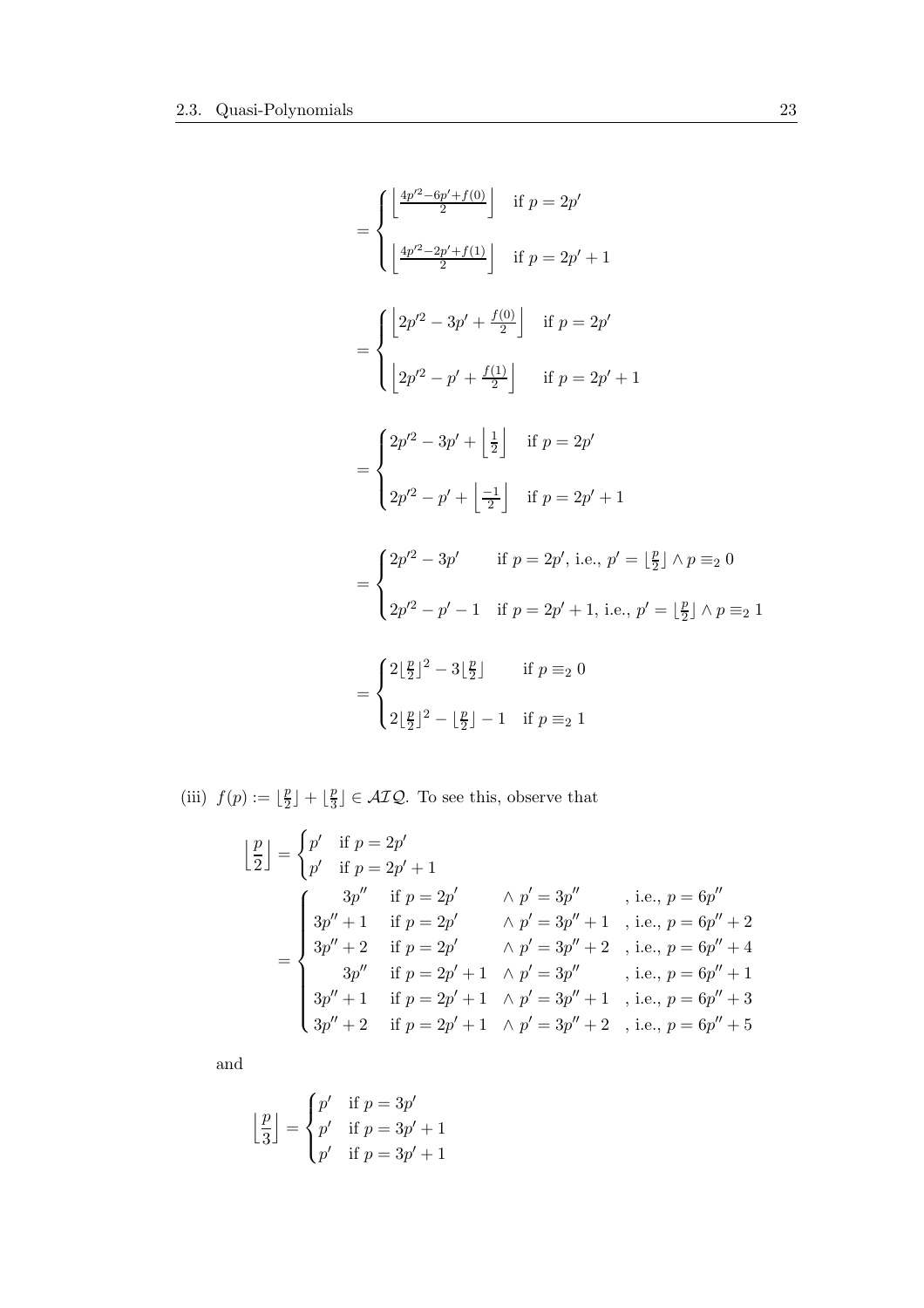$$
\begin{array}{l} 2p'' \quad \text{if } p = 3p'\\ 2p'' + 1 \quad \text{if } p = 3p'\\ 2p'' \quad \text{if } p = 3p'\\ 2p'' \quad \text{if } p = 3p' + 1\\ \wedge p' = 2p'' \quad \text{, i.e., } p = 6p'' + 3\\ 2p'' \quad \text{if } p = 3p' + 1\\ quad \wedge p' = 2p'' \quad \text{, i.e., } p = 6p'' + 1\\ 2p'' + 1 \quad \text{if } p = 3p' + 2\\ quad \wedge p' = 2p'' \quad \text{, i.e., } p = 6p'' + 4\\ 2p'' \quad \text{if } p = 3p' + 2\\ quad \wedge p' = 2p'' \quad \text{, i.e., } p = 6p'' + 2\\ 2p'' + 1 \quad \text{if } p = 3p' + 2\\ quad \wedge p' = 2p'' + 1 \quad \text{, i.e., } p = 6p'' + 5. \end{array}
$$

Therefore,

$$
\left\lfloor \frac{p}{2} \right\rfloor + \left\lfloor \frac{p}{3} \right\rfloor = \begin{cases} 5p'' & \text{if } p = 6p'' \\ 5p'' & \text{if } p = 6p'' + 1 \\ 5p'' + 1 & \text{if } p = 6p'' + 2 \\ 5p'' + 2 & \text{if } p = 6p'' + 3 \\ 5p'' + 3 & \text{if } p = 6p'' + 4 \\ 5p'' + 3 & \text{if } p = 6p'' + 5 \end{cases}
$$

$$
= \begin{cases} 5\left\lfloor \frac{p}{6} \right\rfloor & \text{if } p \equiv_{6} 0 \\ 5\left\lfloor \frac{p}{6} \right\rfloor & \text{if } p \equiv_{6} 1 \\ 5\left\lfloor \frac{p}{6} \right\rfloor + 1 & \text{if } p \equiv_{6} 2 \\ 5\left\lfloor \frac{p}{6} \right\rfloor + 2 & \text{if } p \equiv_{6} 3 \\ 5\left\lfloor \frac{p}{6} \right\rfloor + 3 & \text{if } p \equiv_{6} 4 \\ 5\left\lfloor \frac{p}{6} \right\rfloor + 3 & \text{if } p \equiv_{6} 5 \end{cases}
$$

The next lemma prepares the generalization of Example 31(ii).

**Lemma 32** Let  $f \in \mathbb{Z}[X]$  and  $l, r \in \mathbb{Z}$ . Then there exists some  $g \in \mathbb{Z}[X]$  such that

$$
f(lX + r) = lg(X) + f(r).
$$

Proof. Let  $f \in \mathbb{Z}[X]$  with degree n and let  $l, r \in \mathbb{Z}$ . Let  $\mu_i(X) = a_i X^i$  denote the terms of  $f(0 \leq i \leq n)$ . Then

$$
\mu_i(lX+r) = a_i(lX+r)^i
$$
  
\n
$$
= a_i \sum_{j=0}^i \binom{i}{j} (lX)^j r^{i-j}
$$
  
\n
$$
= a_i r^i + a_i \sum_{j=1}^i \binom{i}{j} l^j r^{i-j} X^j
$$
  
\n
$$
= a_i r^i + l \sum_{j=1}^i \binom{i}{j} a_i l^{(j-1)} r^{i-j} X^j
$$
  
\n
$$
= a_i r^i + l \nu_i(X)
$$

with  $\nu_i(X) := \sum_{j=1}^i {i \choose j}$  $\mathcal{L}_j^i$ ) $a_i l^{(j-1)} r^{i-j} X^j$ . Note that  $\nu_i(X) \in \mathbb{Z}[X]$ . Now let  $g(X) :=$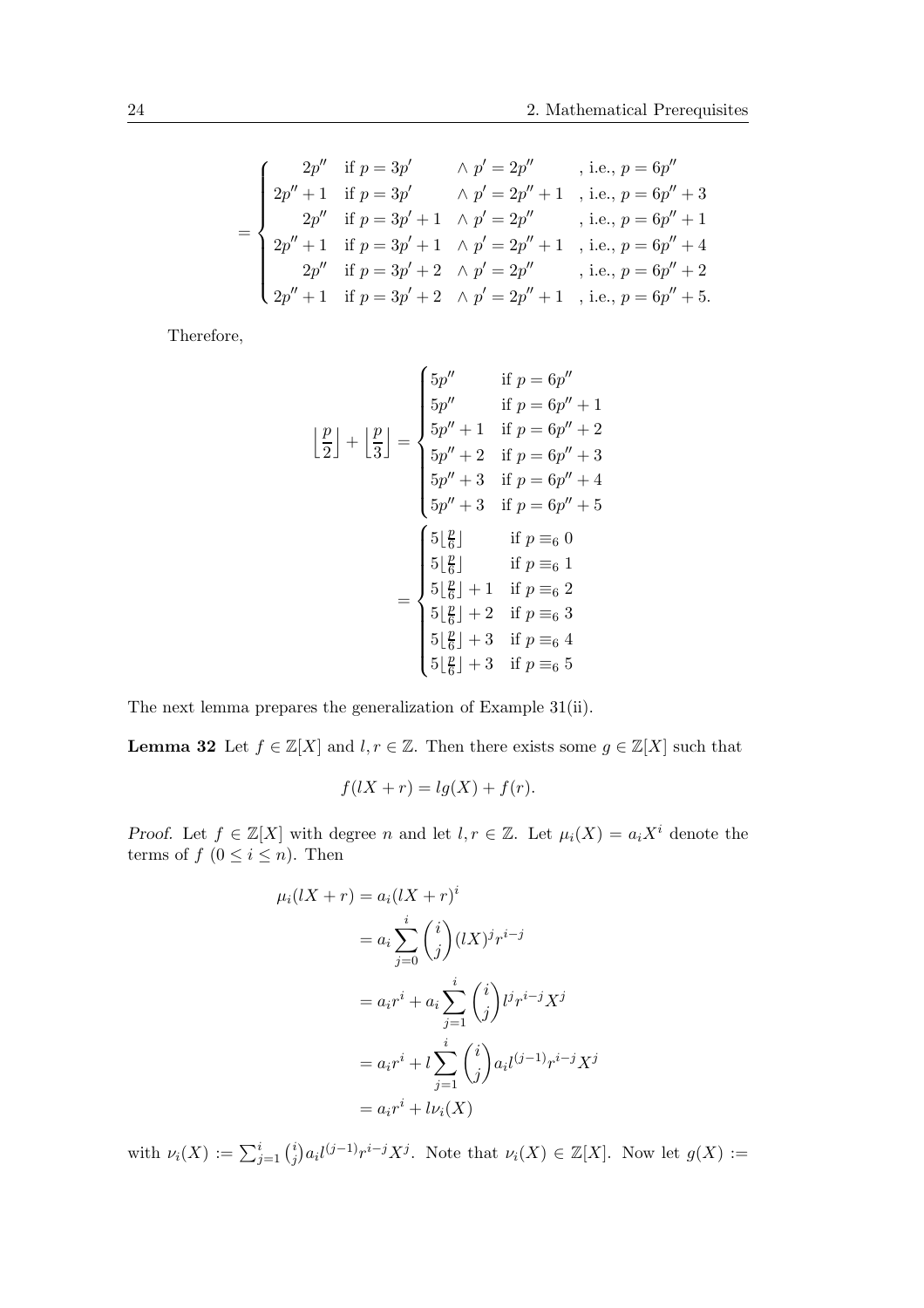$\sum_{i=0}^{n} \nu_i(X)$  (again  $\in \mathbb{Z}[X]$ ) such that

$$
f(lX + r) = \sum_{i=0}^{n} \mu_i (lX + r)
$$
  
= 
$$
\sum_{i=0}^{n} (a_i r^i + l\nu_i(X))
$$
  
= 
$$
\sum_{i=0}^{n} a_i r^i + l \sum_{i=0}^{n} \nu_i(X)
$$
  
= 
$$
f(r) + lg(X)
$$

which proves the proposed equality.  $\Box$ 

**Proposition 33** Let  $f \in \mathbb{Z}[X]$ ,  $0 \neq l \in \mathbb{Z}$ . Then  $\left| \frac{f(p)}{l}\right|$ l  $\vert$   $\in$  AIQ.

Proof. Let f and l be as stated. Let  $p \in \mathbb{Z}$ . By Lemma 5 one can write  $p = |l|p' + r$ where  $0 \leq r < |l|$  and  $p' = \lfloor \frac{p}{|l|} \rfloor$  $\frac{p}{|l|}$ . Moreover, by Lemma 32 there is some  $g_r \in \mathbb{Z}[X]$ dependent only on  $r$  (since  $l$  is fixed) such that

$$
f(p) = f(|l|p' + r)
$$
  
= 
$$
|l|g_r(p') + f(r).
$$

Therefore,

$$
\left\lfloor \frac{f(p)}{l} \right\rfloor = \left\lfloor \frac{|l|g_r(p') + f(r)}{l} \right\rfloor
$$

$$
= \left\lfloor \text{sgn}(l)g_r(p') + \frac{f(r)}{l} \right\rfloor
$$

$$
= \text{sgn}(l)g_r(p') + \left\lfloor \frac{f(r)}{l} \right\rfloor
$$

$$
= \text{sgn}(l)g_r(\left\lfloor \frac{p}{|l|} \right\rfloor) + \left\lfloor \frac{f(r)}{l} \right\rfloor
$$

Finally, set

$$
f_r(X) := \mathrm{sgn}\,(l)g_r(X) + \left\lfloor \frac{f(r)}{l} \right\rfloor.
$$

Altogether, by case distinction on the residue class modulo  $l$  that  $p$  belongs to we get:  $\overline{a}$ 

$$
\left\lfloor \frac{f(p)}{l} \right\rfloor = \begin{cases} f_0(\lfloor \frac{p}{|l|} \rfloor) & \text{if } p \equiv_{|l|} 0 \\ \dots \\ f_{(|l|-1)}(\lfloor \frac{p}{|l|} \rfloor) & \text{if } p \equiv_{|l|} (|l|-1). \end{cases}
$$

$$
\left\lfloor \frac{f(p)}{l} \right\rfloor \in \mathcal{AIQ}. \square
$$

This proves l

The proof of Proposition 33 demonstrates the simple but important concept of rewriting the argument of a given polynomial modulo some positive integer. It is of such importance that we give its own name to it within the following definition.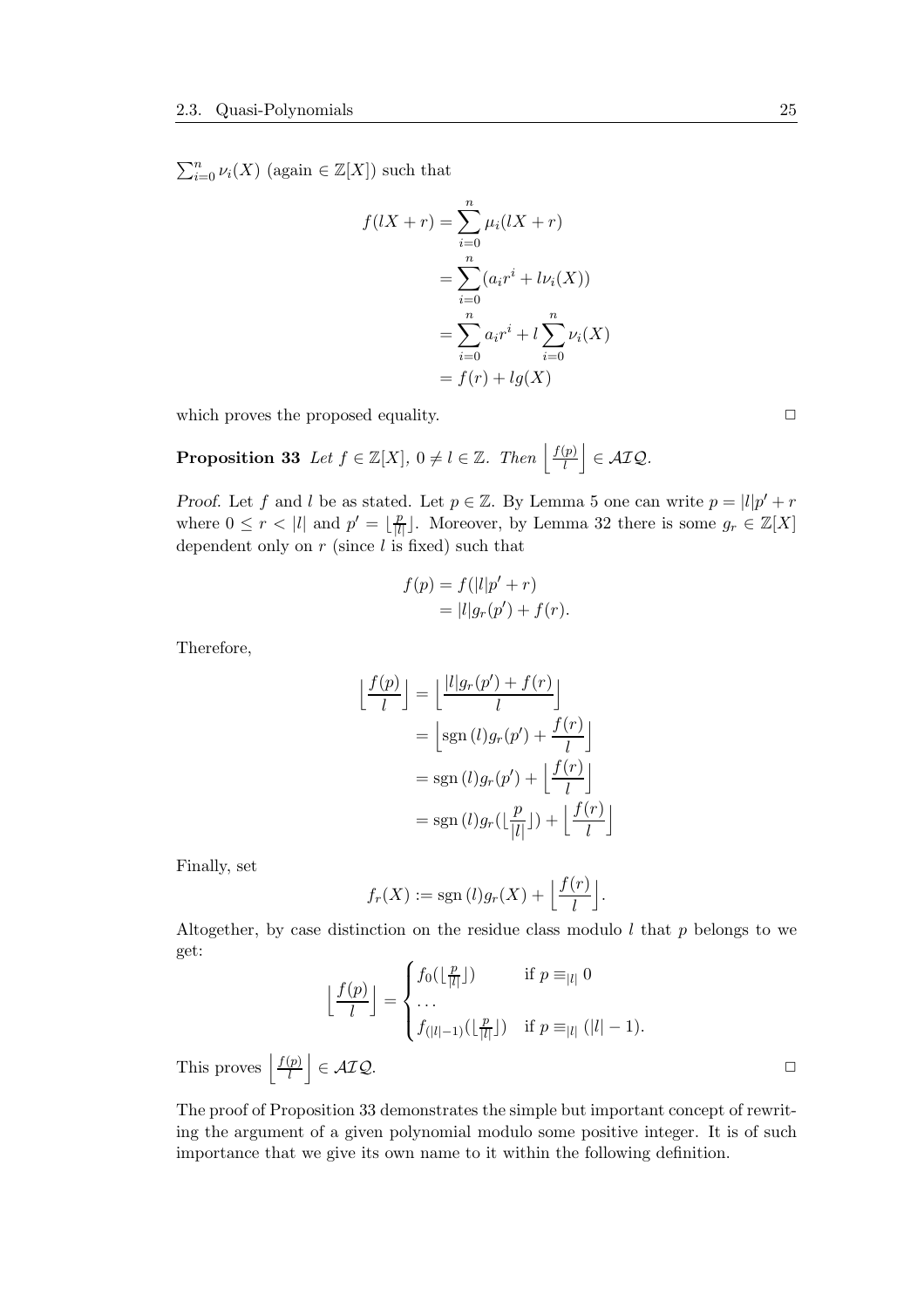**Definition 34** Let  $f \in \mathbb{Z}[X]$  and  $l \in \mathbb{N}_{\geq 1}$ . Then we can write

$$
f(p) = \begin{cases} f(lp') & \text{if } p = lp' \text{ for some } p' \in \mathbb{Z} \\ f(lp' + 1) & \text{if } p = lp' + 1 \text{ for some } p' \in \mathbb{Z} \\ \dots \\ f(lp' + (l - 1)) & \text{if } p = lp' + (l - 1) \text{ for some } p' \in \mathbb{Z} \end{cases}
$$

or equivalently

$$
f(p) = \begin{cases} f(lp') & \text{if } p' = \lfloor \frac{p}{l} \rfloor \land p \equiv_l 0 \\ f(lp' + 1) & \text{if } p' = \lfloor \frac{p}{l} \rfloor \land p \equiv_l 1 \\ \cdots \\ f(lp' + (l-1)) & \text{if } p' = \lfloor \frac{p}{l} \rfloor \land p \equiv_l (l-1) \end{cases}
$$

or equivalently

$$
f(p) = \begin{cases} f(l\lfloor \frac{p}{l} \rfloor) & \text{if } p \equiv_l 0 \\ f(l\lfloor \frac{p}{l} \rfloor + 1) & \text{if } p \equiv_l 1 \\ \cdots & \cdots \\ f(l\lfloor \frac{p}{l} \rfloor + (l-1)) & \text{if } p \equiv_l (l-1). \end{cases}
$$

We call the transition to (equivalent variants of) the respective right-hand sides  $l$ extending f and the respective right-hand side an l-extension of f.

By Lemma 32, for each  $0 \leq i < l$  there is some  $g_i \in \mathbb{Z}[X]$  such that  $f(lX + i) =$  $lg_i(X) + f(i)$ . Set  $f_i(X) := lg_i(X) + f(i)$ . Then

$$
f(p) = \begin{cases} f_0(\lfloor \frac{p}{l} \rfloor) & \text{if } p \equiv_l 0 \\ f_1(\lfloor \frac{p}{l} \rfloor) & \text{if } p \equiv_l 1 \\ \cdots \\ f_{l-1}(\lfloor \frac{p}{l} \rfloor) & \text{if } p \equiv_l (l-1) \end{cases}
$$

and we call the  $f_i$  the constituents *determined* by *l*-extending  $f$ .

The following lemma is a further example of l-extension in action and shows that periods of aiq-polynomials do behave as periods do.

**Lemma 35** Let  $f \in \mathcal{AIQ}$  and let  $l \in \mathbb{N}_{\geq 1}$  be a modulus of f. Then kl is also a modulus of f for any  $k \in \mathbb{N}_{\geq 1}$ .

Proof. Let  $f \in \mathcal{AIQ}$  and let l be its modulus. Let  $k \in \mathbb{N}_{\geq 1}$ . Denote the l constituents of f by  $f_0, \ldots, f_{l-1}$ . Let  $p \in \mathbb{Z}$  and let  $0 \leq i_0 < l$  be such that  $p \equiv_l i_0$ . Then

$$
f(p) = f_{i_0}(\lfloor \frac{p}{l} \rfloor)
$$

$$
= f_{i_0}(p')
$$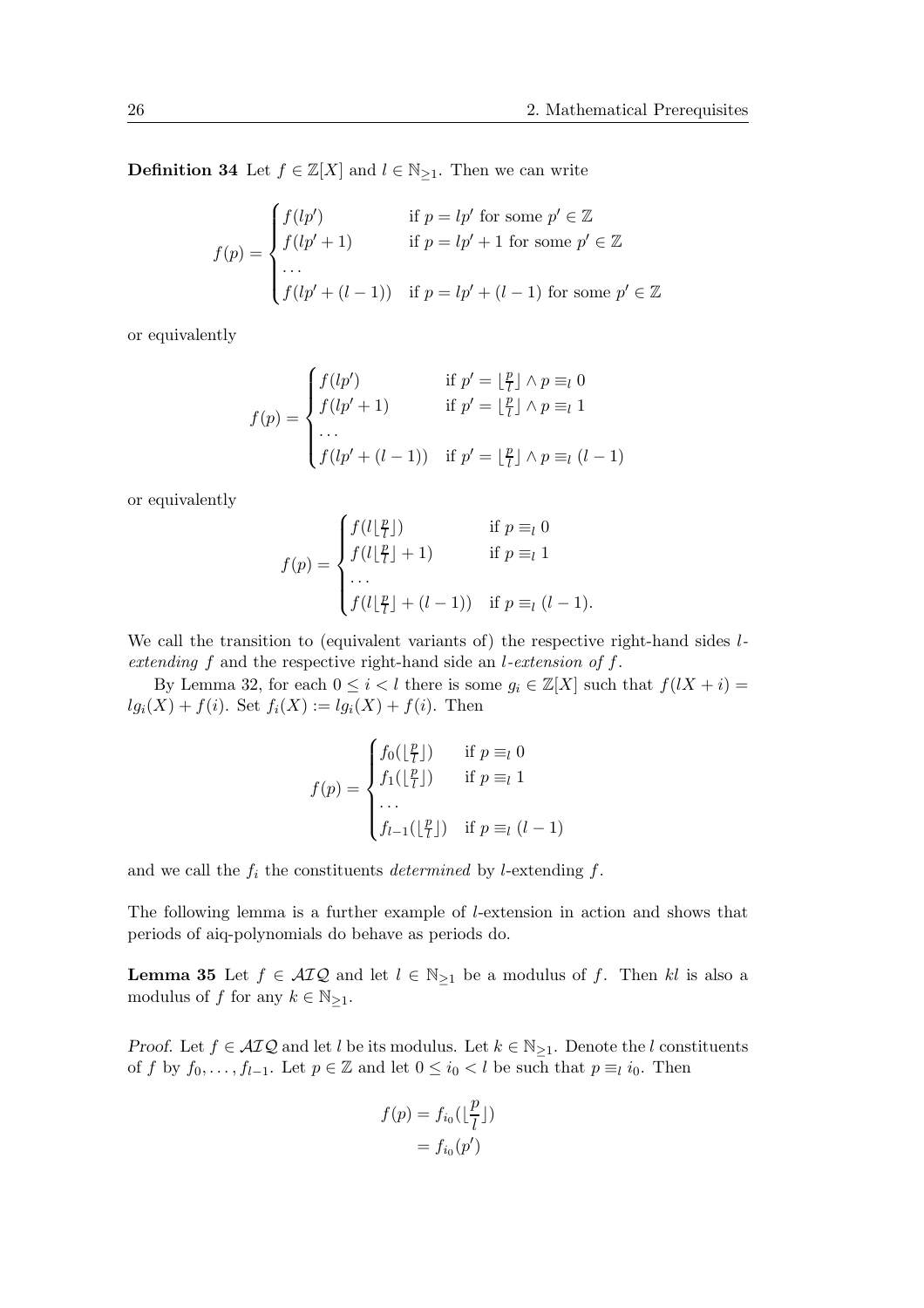where p' is determined by  $p = lp' + i_0$ , or equivalently  $(p' = \lfloor \frac{p}{l} \rfloor)$  $\frac{p}{l} \rfloor \wedge p \equiv_l i_0$ . Now, we *k*-extend  $f_{i_0}(p')$ :

$$
f(p) = f_{i_0}(p')
$$
  
\n
$$
\int f_{i_0}(kp'') \qquad \text{if } p' = kp'' \land p = lp' + i_0
$$
\n(2.25)

$$
\begin{aligned}\n\frac{\partial f_{i_0}(kp')}{\partial f_{i_0}(kp''+1)} & \text{if } p' = kp'' + 1 \land p = lp' + i_0 \\
& \text{if } p' = kp'' + 1 \land p = lp' + i_0\n\end{aligned}\n\tag{2.26}
$$

$$
\begin{cases}\n\cdots \\
f_{i_0}(kp'' + (k-1)) & \text{if } p' = kp'' + (k-1) \land p = lp' + i_0 \\
\hspace{1cm}\text{if } p = lkp'' + i_0 \\
\hspace{1cm}\text{if } p = lkp'' + i_0 \\
\hspace{1cm}\text{if } p = l(kp'' + 1) + i_0 \\
\cdots \\
\hspace{1cm}\text{if } g_{i_0(1)}(p'') + f_{i_0}(1) \\
\hspace{1cm}\text{if } p = l(kp'' + 1) + i_0 \\
\cdots \\
\hspace{1cm}\text{if } g_{i_0(k-1)}(p'') + f_{i_0}(k-1) & \text{if } p = l(kp'' + (k-1)) + i_0.\n\end{cases} \tag{2.27}
$$

Let us define

$$
f_{i_0j}(X) := k g_{i_0j}(X) + f_{i_0}(j) \qquad (0 \le j < k),
$$

consider that for all  $j \in \{0, \ldots, k-1\}$ 

$$
p = l(kp'' + j) + i_0 \Longleftrightarrow \left(p'' = \left\lfloor \frac{p}{lk} \right\rfloor \land p \equiv_{lk} kj + i_0\right)
$$

and hence get

$$
f(p) = \begin{cases} f_{i_00}(p'') & \text{if } p = lkp'' + i_0 \\ f_{i_01}(p'') & \text{if } p = l(kp'' + 1) + i_0 \\ \cdots \\ f_{i_0(k-1)}(p'') & \text{if } p = l(kp'' + (k-1)) + i_0 \\ f_{i_00}(\lfloor \frac{p}{lk} \rfloor) & \text{if } p \equiv_{lk} i_0 \\ f_{i_01}(\lfloor \frac{p}{lk} \rfloor) & \text{if } p \equiv_{lk} k + i_0 \\ \cdots \\ f_{i_0(k-1)}(\lfloor \frac{p}{lk} \rfloor) & \text{if } p \equiv_{lk} k(k-1) + i_0 \end{cases}
$$

The described k-extension can be carried out for every  $0 \leq i \leq l$  which leads to one big case distinction on the residue classes of  $p$  modulo  $lk$ , see Figure 2.1. Note that the nature of the given construction leads to a complete case distinction on the  $lk$ possible residue classes of  $p$  modulo  $lk$ . Therefore,  $f$  is expressed as an aiq-polynomial with modulus  $lk$ , which concludes the proof.  $\Box$ 

**Remark 36** Given  $p \in \mathbb{Z}$  with  $p \equiv_{lk} r$   $(0 \leq r < lk-1)$ , one can find the appropriate constituent  $f_{ij}$  of Figure 2.1 via the bijection

$$
\varphi: \{0, \ldots, lk-1\} \longrightarrow \{0, \ldots, l-1\} \times \{0, \ldots, k-1\}
$$

$$
r \longmapsto (i, j) = \left(r - \left\lfloor \frac{r}{l} \right\rfloor l, \left\lfloor \frac{r}{l} \right\rfloor \right),
$$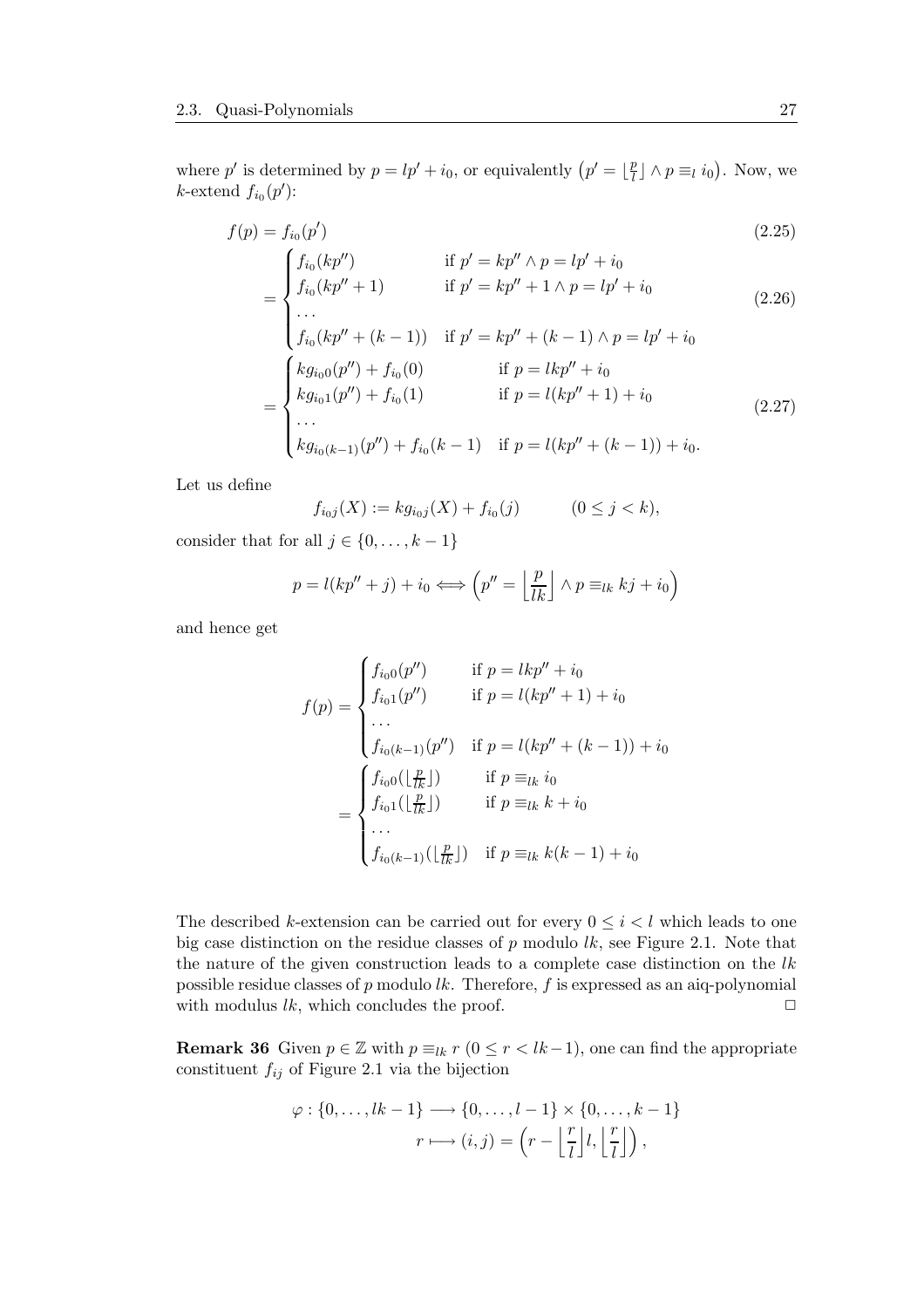$$
\begin{cases}\nf_{00}(\lfloor \frac{p}{tk} \rfloor) & \text{if } p \equiv_{lk} 0 \\
f_{01}(\lfloor \frac{p}{tk} \rfloor) & \text{if } p \equiv_{lk} l \\
\cdots \\
f_{0(k-1)}(\lfloor \frac{p}{tk} \rfloor) & \text{if } p \equiv_{lk} l(k-1) \\
f_{10}(\lfloor \frac{p}{tk} \rfloor) & \text{if } p \equiv_{lk} l+1 \\
\cdots \\
f_{1(k-1)}(\lfloor \frac{p}{tk} \rfloor) & \text{if } p \equiv_{lk} k(k-1)+1 \\
\cdots \\
f_{(l-1)0}(\lfloor \frac{p}{tk} \rfloor) & \text{if } p \equiv_{lk} k(k-1)+1 \\
\cdots \\
f_{(l-1)1}(\lfloor \frac{p}{tk} \rfloor) & \text{if } p \equiv_{lk} l + (l-1) \\
\cdots \\
f_{(l-1)1}(\lfloor \frac{p}{tk} \rfloor) & \text{if } p \equiv_{lk} l + (l-1) \\
\cdots \\
f_{(l-1)(k-1)}(\lfloor \frac{p}{tk} \rfloor) & \text{if } p \equiv_{lk} k(k-1) + (l-1) \\
f_{10}(\lfloor \frac{p}{tk} \rfloor) & \text{if } p \equiv_{lk} 0 \\
f_{10}(\lfloor \frac{p}{tk} \rfloor) & \text{if } p \equiv_{lk} l \\
\cdots \\
f_{(l-1)0}(\lfloor \frac{p}{tk} \rfloor) & \text{if } p \equiv_{lk} l \\
f_{11}(\lfloor \frac{p}{tk} \rfloor) & \text{if } p \equiv_{lk} l + 1 \\
\cdots \\
f_{(l-1)1}(\lfloor \frac{p}{tk} \rfloor) & \text{if } p \equiv_{lk} k + (l-1) \\
\cdots \\
f_{0(k-1)}(\lfloor \frac{p}{tk} \rfloor) & \text{if } p \equiv_{lk} k + (l-1) \\
\cdots \\
f_{0(k-1)}(\lfloor \frac{p}{tk} \rfloor) & \text{if } p \equiv_{lk} l(k-1) \\
f_{1(k-1)}(\lfloor \frac{p}{tk} \rfloor) & \text{if } p \equiv_{lk} l(k-1) + 1 \\
\cdots \\
f_{(l-1)(k-1)}(\lfloor \frac{p}{tk} \rfloor) & \text{if } p \equiv_{lk} l(k-1) + 1 \\
\cd
$$

Figure 2.1: Complete case distinction on the residues  $p$  modulo  $lk.$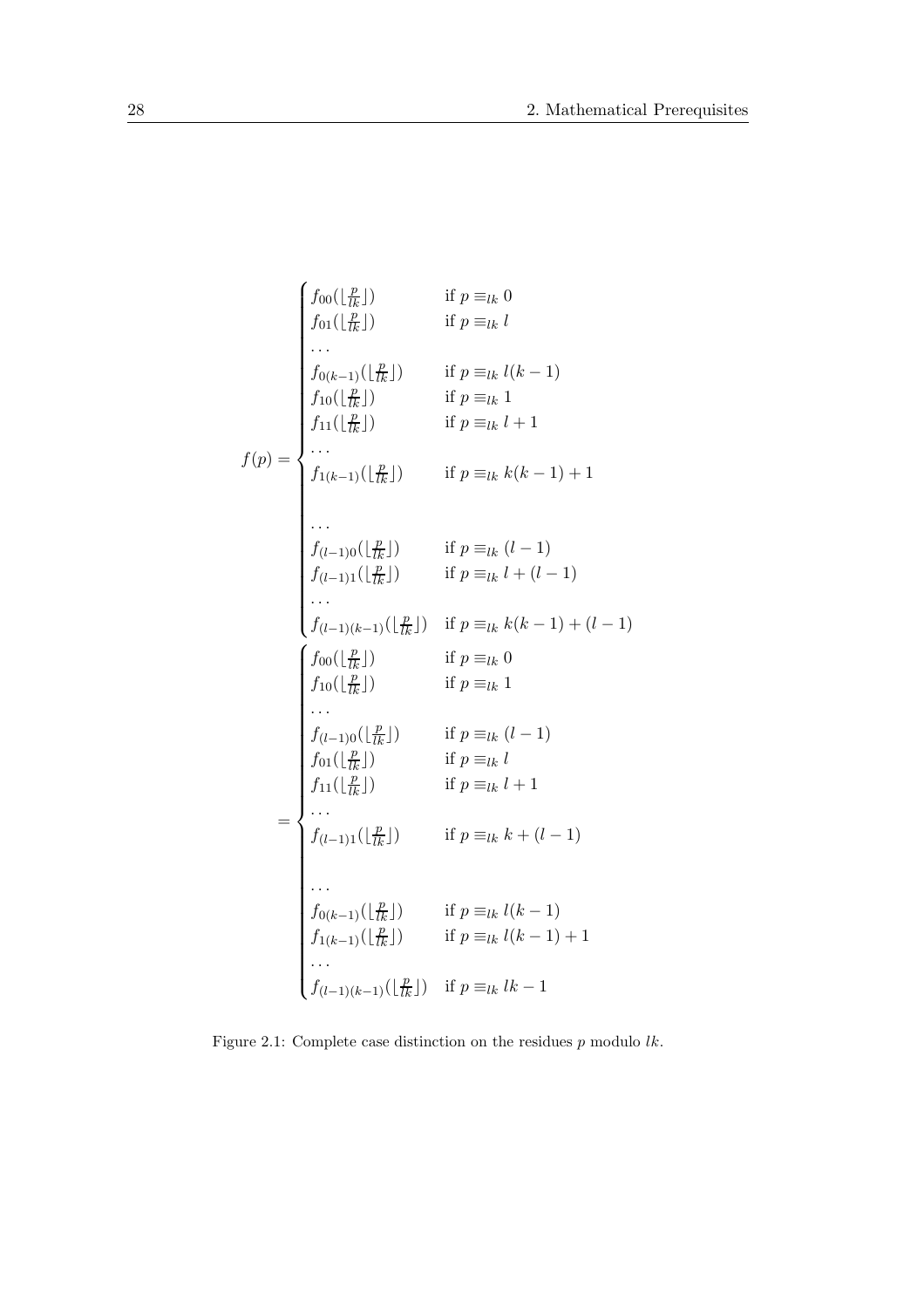such that

$$
f_{ij} = f_{\varphi(r)}
$$

.

Moreover, note that for all  $r, r' \in \{0, \ldots, lk - 1\}$ :

$$
r \leq r' \Longleftrightarrow \varphi(r) \prec_{revlex} \varphi(r').
$$

Theorem 37 AIQ is a ring.

Proof. By the subring test ([WBK93, Section 1.4]), we only have to show that with  $f, g \in \mathcal{AIQ}$  also  $f - g, fg \in \mathcal{AIQ}$ . So let  $f, g \in \mathcal{AIQ}$  and let  $m \in \mathbb{N}_{\geq 1}$  be a common modulus of f and g (apply Lemma 35 if necessary). Let  $f_i, g_i \in \mathbb{Z}[X]$   $(0 \leq i \leq m)$ denote the m constituents of f and g. Then one can immediately see that  $f_i - g_i$ and  $f_i g_i$ , respectively, give the m constituents of  $f - g$  and  $fg$  by pointwise addition and multiplication, which shows that  $f - g$  and  $fg$  are actually aiq-polynomials with modulus  $m$ .

The following theorem links aiq-polynomials and quasi-polynomials with  $f(\mathbb{Z}) \subseteq \mathbb{Z}$ together. The reader may note that Theorem 37 actually is an easy consequence of it but we leave it to her to provide this alternative proof.

**Theorem 38** The set  $\mathcal{AIQ}$  of aiq-polynomials is exactly the set of quasi-polynomials f with  $f(\mathbb{Z}) \subseteq \mathbb{Z}$ .

Proof. Let  $f \in \mathcal{AIQ}$  of period l and let  $f_0, \ldots, f_{l-1}$  be the constituents of f. Further, let  $p \in \mathbb{Z}$ . Then with  $i := p \mod l$ 

$$
f(p) = f_i\left(\frac{p}{l}\right) \\
= f_i\left(\frac{p-i}{l}\right).
$$

Thus, f is a quasi-polynomial because each  $f_i(\frac{X-i}{l}) \in \mathbb{Q}[X]$  and clearly  $f(\mathbb{Z}) \subseteq \mathbb{Z}$ . Conversely, let f be a quasi-polynomial such that  $f(\mathbb{Z}) \subseteq \mathbb{Z}$ . Let f be of period l and let  $f_0, \ldots, f_{l-1} \in \mathbb{Q}[X]$  be its constituents. For each constituent we have

$$
p \bmod l = i \Longrightarrow f_i(p) \in \mathbb{Z}.
$$

Let n denote the absolute value of the least common multiple of the denominators of all coefficients of all  $f_i$ . Then there are integral polynomials  $g_i \in \mathbb{Z}[X]$  with  $f_i = \frac{g_i}{n}$ . Finally, for each  $0 \leq i < l$  we set  $h_i(X) := g_i(lX + i)$  such that for all  $p \in \mathbb{Z}$ 

$$
f(p) = f_i(p) = \frac{g_i(p)}{n}
$$

$$
= \frac{h_i(\lfloor \frac{p}{l} \rfloor)}{n} = \frac{h_i(p')}{n}
$$

whenever  $i = p \mod l$  and  $p' = \lfloor \frac{p}{l} \rfloor$  $\frac{p}{l}$ . Note in particular that

$$
\frac{h_i(j)}{n} \in \mathbb{Z} \quad (j \in \{0, \dots, n-1\}).
$$
\n(2.28)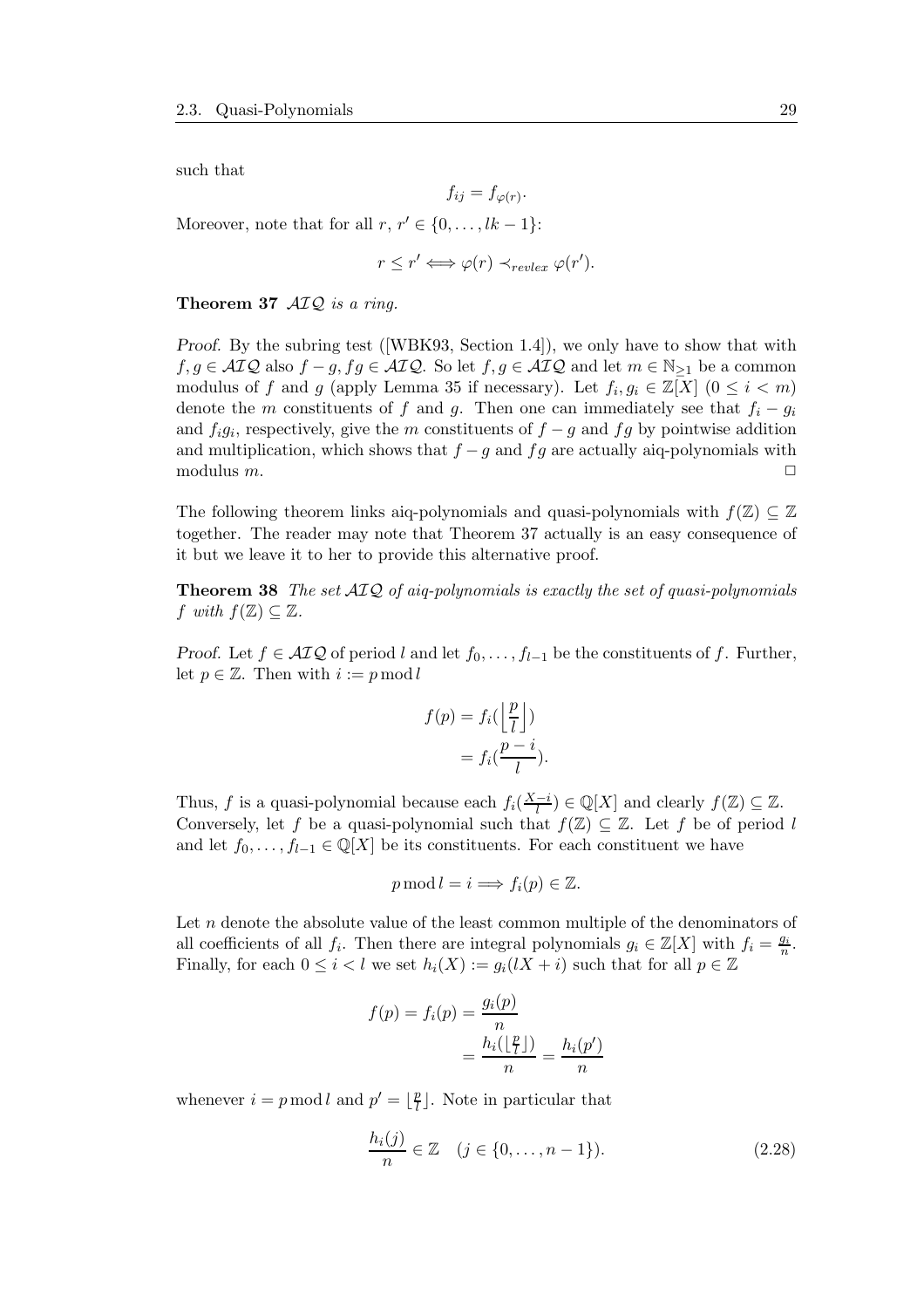Then for all  $i \in \{0, \ldots, l-1\}$  and all p with  $p \equiv_l i$  and  $p' := \lfloor \frac{p}{n} \rfloor$  $\frac{p}{n}$ 

$$
\frac{h_i(p')}{n} = \begin{cases}\n\frac{h_i(np'')}{n} & \text{if } p' = np'' \\
\frac{h_i(np'' + 1)}{n} & \text{if } p' = np'' + 1 \\
\cdots \\
\frac{h_i(np'' + n - 1)}{n} & \text{if } p' = np'' + (n - 1) \\
h_{i0}(p'') + \frac{h_i(0)}{n} & \text{if } p' = np'' \\
h_{i1}(p'') + \frac{h_i(1)}{n} & \text{if } p' = np'' + 1 \\
\cdots \\
h_{i(n-1)}(p'') + \frac{h_i(n-1)}{n} & \text{if } p' = np'' + (n - 1)\n\end{cases}
$$

where the  $h_{ij} \in \mathbb{Z}[X]$  are defined such that  $h_i(nX + j) = nh_{ij}(X) + h_i(j)$ , cf. Lemma 32. With (2.28) we have  $h_{ij}(X) + \frac{h_i(j)}{n} \in \mathbb{Z}[X]$ . And so, by a line of reasoning similar to that of Lemma 35 and its proof, we conclude that  $f$  is indeed an aiq-polynomial.

Generalizing Aiq-polynomials Further In [Wei90], a certain extension of Presburger arithmetic called almost linear arithmetic is studied. In simple terms, Weispfenning considers formulas of type  $\exists X t(X) \rho 0$  with

$$
t(X) = \left(f(X) + c_1 \left\lfloor \frac{f_1(X)}{g_1(X)} \right\rfloor + \dots + c_m \left\lfloor \frac{f_m(X)}{g_m(X)} \right\rfloor \right) \tag{2.29}
$$

and  $\rho \in \{<, >, =, \equiv_l\}, c_i \in \mathbb{Z}$  and  $p, p_i, q_i \in \mathbb{Z}[X]$ . He shows that one can compute some  $s \in \mathbb{N}_{\geq 1}$  such that

$$
\exists X t(X) \rho \neq 0 \text{ iff } \exists X \ (-s < X < s \land t(X) \rho \neq 0)
$$

and takes this result to generalize Presburger arithmetic accordingly. We take up the ideas given in his proof of Theorem 2.1 in [Wei90] and show how terms of type  $\frac{f}{a}$  $\frac{f}{g}$  with  $f, g \in \mathbb{Z}[X]$  are related to aiq-polynomials.

Let

$$
h: \mathbb{Z} - P_u \longrightarrow \mathbb{Z} : p \mapsto \left\lfloor \frac{f(p)}{g(p)} \right\rfloor
$$

with  $f, g \in \mathbb{Q}[X]$  and  $P_u := \{p \in \mathbb{Z} \mid g(p) = 0\}$ . By usual polynomial division in  $\mathbb{Q}[X]$  we can find polynomials  $q, r \in \mathbb{Q}[X]$  such that  $\deg(r) < \deg(g)$  and

$$
\frac{f}{g} = q + \frac{r}{g}.
$$

It is well known from calculus that  $\frac{r(p)}{g(p)} \to 0$  when  $p \to \pm \infty$ . In particular, with  $r(X) = \sum_{i=0}^d a_i X^i$ ,  $g(X) = \sum_{i=0}^{d'} b_i X^i$  and  $k \in \mathbb{N}_{\geq 2}$  for any  $p \in \mathbb{Z}$  with  $|p| > (k+1) \frac{a_d}{b_{d'}}$ 

$$
\left|\frac{r(p)}{g(p)}\right| < \frac{1}{k-1}
$$

(cf. Corollary 2.4, [Wei90]) and

$$
\frac{r(p)}{g(p)} > 0 \text{ iff } \frac{a_d}{b_{d'}} p^{d - d'} > 0. \tag{2.30}
$$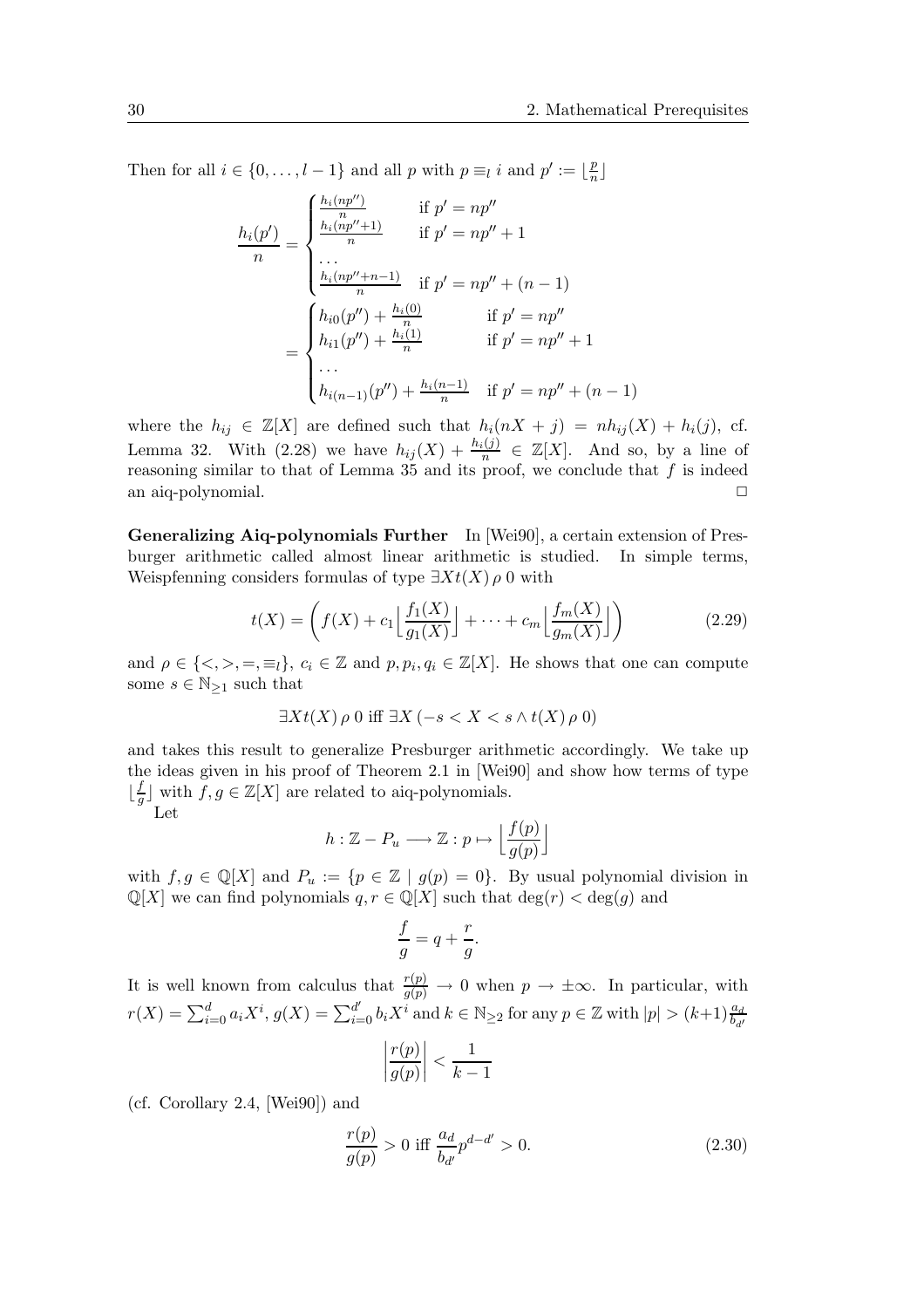The question is now, how small do we want  $\lfloor \frac{r(p)}{q(p)} \rfloor$  $\frac{r(p)}{g(p)}$  to be? The answer depends entirely on  $q(p)$ . Let l be the absolute value of a lcm of the denominators of the coefficients of q and choose  $q' \in \mathbb{Z}[X]$  such that

$$
q(X) = \frac{q'(X)}{l}.
$$

For each  $i \in \{0, \ldots, l-1\}$ , determine  $q_i \in \mathbb{Z}[Y]$  such that  $q'(lY + i) = lq_i(Y) + q'(i)$ (cf. Lemma 32). Then for all p, with  $i = p \mod l$ 

$$
\left\lfloor \frac{f(p)}{g(p)} \right\rfloor = \left\lfloor q(p) + \frac{r(p)}{g(p)} \right\rfloor
$$

$$
= \left\lfloor \frac{q'(p)}{l} + \frac{r(p)}{g(p)} \right\rfloor
$$

$$
= \left\lfloor q_i(\left\lfloor \frac{p}{l} \right\rfloor) + \frac{q'(i)}{l} + \frac{r(p)}{g(p)} \right\rfloor
$$

$$
= q_i(\left\lfloor \frac{p}{l} \right\rfloor) + \left\lfloor \frac{q'(i)}{l} + \frac{r(p)}{g(p)} \right\rfloor
$$

The remaining floor expression can be computed if  $\frac{r(p)}{q(p)}$  $\frac{r(p)}{g(p)}$  is sufficiently small which certainly is the case if

$$
\left|\frac{r(p)}{g(p)}\right| < \min(M - \{0\})\tag{2.31}
$$

 $\overline{\phantom{a}}$ 

 $\overline{\phantom{a}}$ 

with

$$
M = \{1\} \cup \bigcup_{i=0}^{l-1} \left\{ \frac{q'(i)}{l} - \left\lfloor \frac{q'(i)}{l} \right\rfloor, \left\lceil \frac{q'(i)}{l} \right\rceil - \frac{q'(i)}{l} \right\}.
$$

With (2.30), we can find some  $s \in \mathbb{N}_{\geq 1}$  such that  $P_u \subseteq (\mathbb{Z} \cap [-s, s])$  and each  $\frac{q'(i)}{l}+\frac{r(p)}{g(p)}$  $g(p)$ is constant on  $\mathbb{Z} - [-s, s]$ . Therefore, choose  $|p_0| > s$  and define

$$
z_i := \left\lfloor \frac{q'(i)}{l} + \frac{r(p_0)}{g(p_0)} \right\rfloor.
$$

Then

$$
\left\lfloor \frac{f(p)}{g(p)} \right\rfloor = \begin{cases} q_0(\lfloor \frac{p}{l} \rfloor) + z_0 & \text{if } p \equiv_l 0 \\ \dots \\ q_{l-1}(\lfloor \frac{p}{l} \rfloor) + z_{l-1} & \text{if } p \equiv_l l-1 \end{cases}
$$

for all  $|p| > s$ . In other words,  $\frac{f(p)}{q(p)}$  $g(p)$ is an aiq-polynomials outside the interval  $\mathbb{Z} \cap [-s, s].$ 

What makes these considerations notably interesting is that we are now in the position to consider functions containing nested  $\frac{1}{2}$ · ⌋-fractions as the following example demonstrates. We do not investigate this topic any further within this thesis, but we claim that all the methods studied in Chapter 4 apply to those types of functions as well, allowing data dependency analysis for a wider class of programs.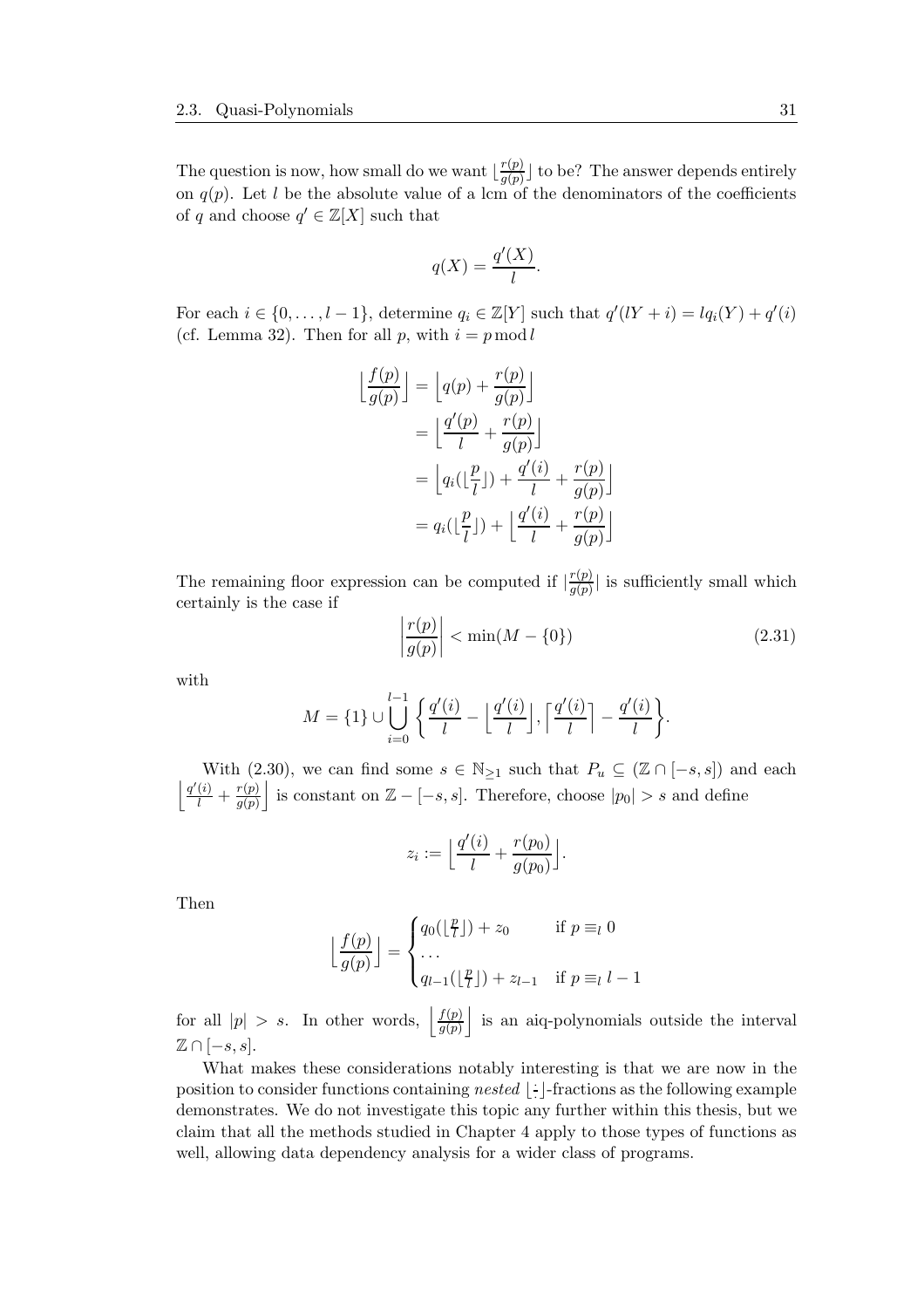Example 39 Consider the mapping

$$
f: \mathbb{Z} \longrightarrow \mathbb{Z}: p \mapsto \left\lfloor \frac{\lfloor \frac{3p^2}{2p+1} \rfloor + 3p}{2} \right\rfloor \tag{2.32}
$$

which is defined for all  $p \in \mathbb{Z}$ . We start by simplifying the inner  $|\frac{1}{n}\rangle$ · ⌋-expression in the way described above, i.e., we divide  $3X^2$  by  $2X + 1$  and get

$$
\frac{3X^2}{2X+1} = \frac{6X-3}{4} + \frac{3}{8X+4}.\tag{2.33}
$$

Therefore,

$$
\frac{3p^2}{2p+1} = \left[\frac{6p-3}{4} + \frac{3}{8p+4}\right]
$$
  
\n
$$
= \begin{cases}\n\left[6\left(\frac{p}{4}\right) - \frac{3}{4} + \frac{3}{8p+4}\right] & \text{if } p \equiv 4 \ 0 \\
\left[6\left(\frac{p}{4}\right) + \frac{3}{4} + \frac{3}{8p+4}\right] & \text{if } p \equiv 4 \ 1 \\
\left[6\left(\frac{p}{4}\right) + \frac{9}{4} + \frac{3}{8p+4}\right] & \text{if } p \equiv 4 \ 2 \\
\left[6\left(\frac{p}{4}\right) + \frac{15}{4} + \frac{3}{8p+4}\right] & \text{if } p \equiv 4 \ 3\n\end{cases}
$$
  
\n
$$
= \begin{cases}\n6\left(\frac{p}{4}\right) + \left[-\frac{3}{4} + \frac{3}{8p+4}\right] & \text{if } p \equiv 4 \ 0 \\
6\left(\frac{p}{4}\right) + \left[\frac{3}{4} + \frac{3}{8p+4}\right] & \text{if } p \equiv 4 \ 1 \\
6\left(\frac{p}{4}\right) + \left[\frac{9}{4} + \frac{3}{8p+4}\right] & \text{if } p \equiv 4 \ 2 \\
6\left(\frac{p}{4}\right) + \left[\frac{15}{4} + \frac{3}{8p+4}\right] & \text{if } p \equiv 4 \ 3\n\end{cases}
$$

We get  $\frac{3}{8p+4} < \frac{1}{4}$  $\frac{1}{4}$  for all  $|p| \geq 3$ , i.e., we get

j

$$
\left\lfloor \frac{3p^2}{2p+1} \right\rfloor = \begin{cases} 6\left\lfloor \frac{p}{4} \right\rfloor - 1 & \text{if } p \equiv_4 0\\ 6\left\lfloor \frac{p}{4} \right\rfloor & \text{if } p \equiv_4 1\\ 6\left\lfloor \frac{p}{4} \right\rfloor + 2 & \text{if } p \equiv_4 2\\ 6\left\lfloor \frac{p}{4} \right\rfloor + 3 & \text{if } p \equiv_4 3 \end{cases}
$$

for all  $|p| \geq 3$ . Altogether, we get

$$
f(p) = \begin{cases} \lfloor \frac{18p'-1}{2} \rfloor & \text{if } p = 4p'\\ \lfloor \frac{18p'+3}{2} \rfloor & \text{if } p = 4p'+1\\ \lfloor \frac{18p'+8}{2} \rfloor & \text{if } p = 4p'+2\\ \lfloor \frac{18p'+12}{2} \rfloor & \text{if } p = 4p'+3 \end{cases}
$$

for all  $|p|\geq 3$  which is an aiq-polynomial.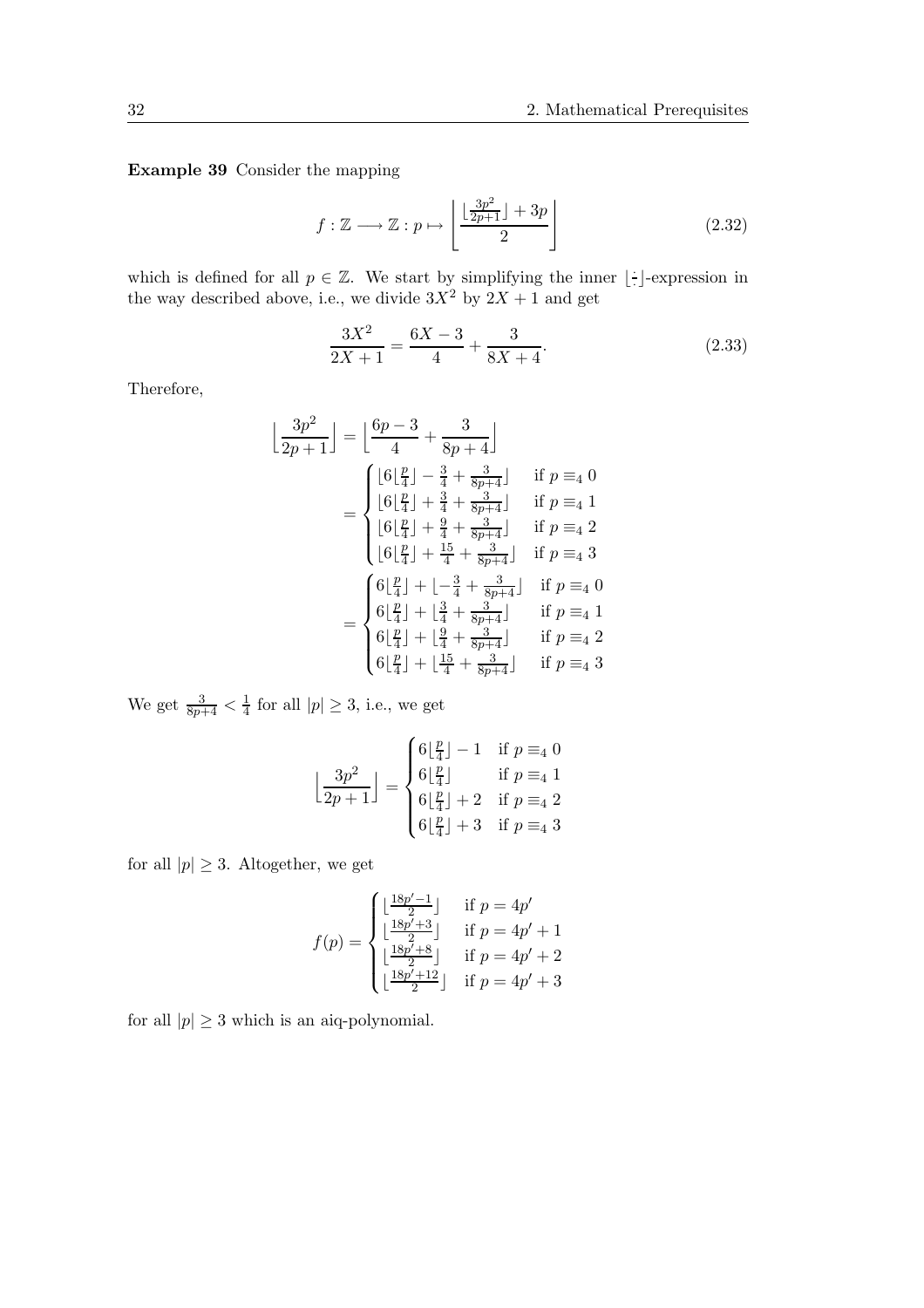# Chapter 3

# Banerjee's Data Dependence Analysis

While the Introduction (Chapter 1) was mainly concentrated on one particular aspect of data dependence analysis – the solution to certain equation systems –, this chapter describes the different steps of Banerjee's approach in more detail. By and large, our presentation follows [Ban93, Chapter 4] and [Kei97, Chapter 6].

The basic building blocks of programs are for-loops

for  $i = p$  to q do  $S: S(i)$  $T: T(i)$ . . . end for

and assignment statements as indicated by  $S, T, \ldots$ . These statements constitute the body of the given loop. i is called *index variable*. The body statements are dependent on i since they can contain array accesses  $A[f(i)], B[g(i)], \ldots$  where the access functions  $f, g, \ldots$  take i as arguments. Note that the general signature of the access functions is  $\mathbb{Z}^m \longrightarrow \mathbb{Z}^n$ , since the arrays can of course be multi-dimensional. p is the *lower limit* and q the upper limit of the given for-loop. We assume that the strides of all for-loops are always 1. Loops can be nested as in

```
for i_1 = p_1 to q_1 do
  for i_2 = p_2(i_1) to q_2(i_1) do
     S: S(i_1, i_2)end for
  T: T(i_1)end for
```
Note that the loops do not have to be nested perfectly. Observe further that the loop bounds can depend on the array indices of the surrounding loops. Similarly, the access functions of the arrays contained within the different statements can be functions in the index variables of the respective surrounding loops. An important question regards the way in which the bounds and access functions can be formed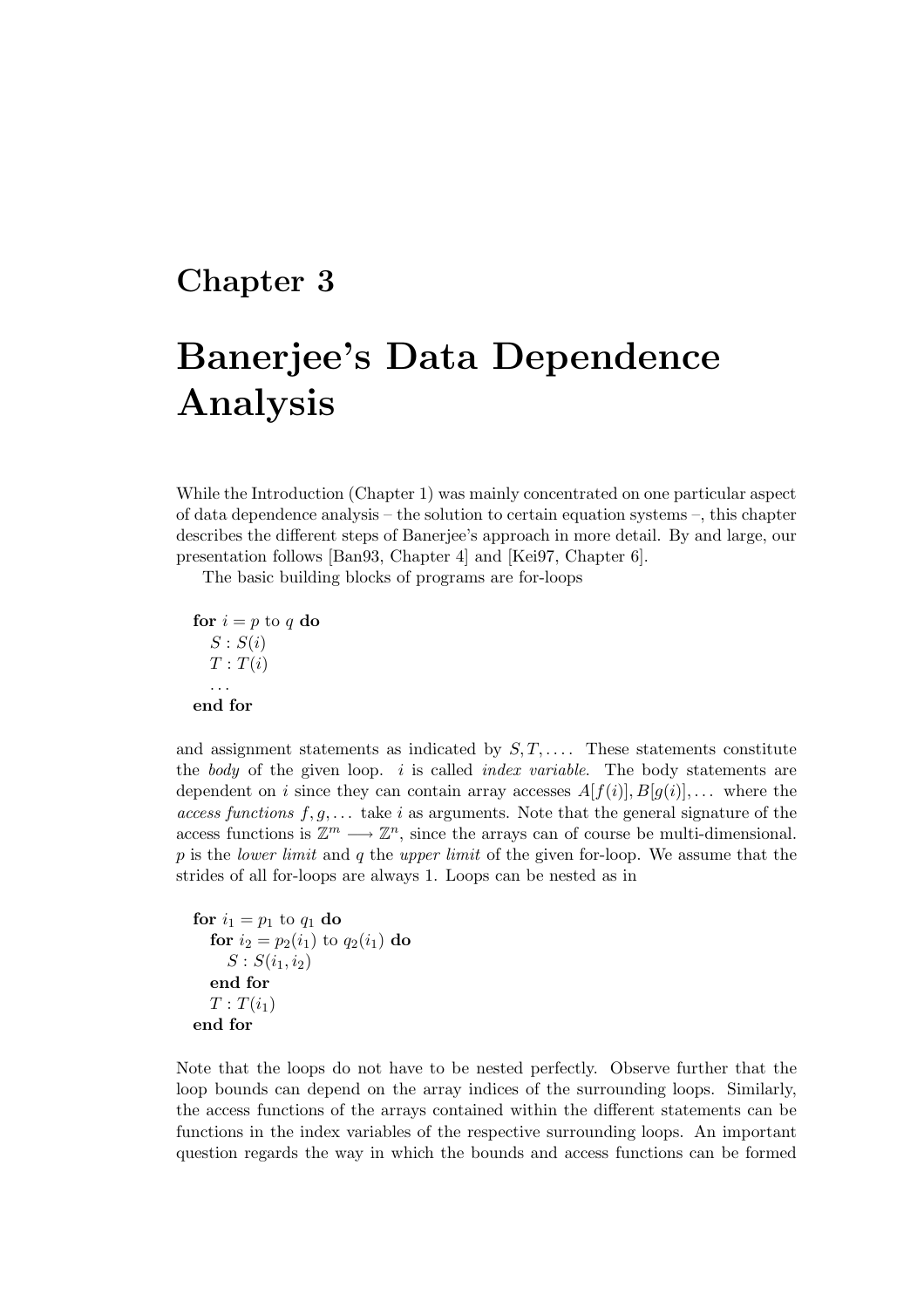from the surrounding index variables. One usual condition is that the loop bounds and access functions are affine functions in the index variables and additional structural parameters. Hereby, structural parameters are constants whose value will be known at run time. For instance, in our example program from Chapter 1  $n$  is a structural parameter. So, assume that  $i_1, \ldots, i_k$  are surrounding index variables of some statement or loop and assume that  $p_1, \ldots, p_z$  are structural parameters. Then

$$
c_1 i_1 + \dots + c_k i_k + c_{k+1} p_1 + \dots + d_{k+z} p_z + c \tag{3.1}
$$

with  $c_i, c \in \mathbb{Z}$  is a legitimate dimension of an access function or a legitimate loop bound. We will come back to the problem of the concrete form of (3.1) at the end of this chapter after we discussed Banerjee's data dependence analysis.

A data dependency between statements  $S(i)$  and  $T(j)$ , for given concrete instances of i and j, occurs if

- $S$  and  $T$  read from or write to the same memory location;
- $S$  is executed before  $T$ .

As for the first condition, let  $A[f(i)]$  be an array access in statement S and  $A[g(j)]$ an array access in statement  $T$ . Then a dependency between  $S$  and  $T$  (with respect to the given common array  $A$ ) can only occur if

$$
f(\mathbf{i}) = g(\mathbf{j}).\tag{3.2}
$$

If the target dimensions of f and g are in the form of  $(3.1)$ , we deal with a system of linear Diophantine equations in the variables i and j and so we can derive a complete description of the possible dependencies by Theorem 23. Note in particular that S and T are not dependent on each other (with respect to the given array accesses) if (3.2) has no solution. This demonstrates why it is not enough to consider rational or real solutions to (3.2) as their existence does not imply integral feasibility.

Even if  $(3.2)$  has a solution, it is still possible that S and T are not dependent. For, on the one hand, we still have to consider the second condition given above, which requires that  $\mathbf{i} \prec_{lex} \mathbf{j}$ . On the other hand, there are the constraints imposed on i and j by the loop bounds. They describe a system of linear inequalities provided that the loop bounds are linear expressions as in (3.1). One possibility to handle these inequalities is given by the Fourier-Motzkin elimination method which decides if the inequalities are satisfiable over the reals. Again, this does not imply satisfiabilty over the integers, therefore, another possibility lies in the application of methods known from integer programming. In any case, the description of the integral solutions to (3.2) precedes any further action.

Let us return to the question of the actual form of the access functions and the loop bounds. In  $[Grö03]$ , the restriction given above was eased such that in  $(3.1)$ now also  $c_1, \ldots, c_k \in \mathbb{R}[p_1, \ldots, p_z]$  are admitted. Among other things, A. Größlinger shows that Fourier-Motzkin elimination is possible within the new framework as well as (real) linear programming. Since it is also possible to treat systems of linear equations with coefficients from  $\mathbb{R}[p_1,\ldots,p_z]$ , the algorithmic basis for an extended data dependence analysis is prepared. However, as argued above, we would prefer solutions to systems of linear equations within  $\mathbb{Z}[p_1,\ldots,p_z]$ . The next chapter attends this task and it relies on the assumption that the methods presented there will give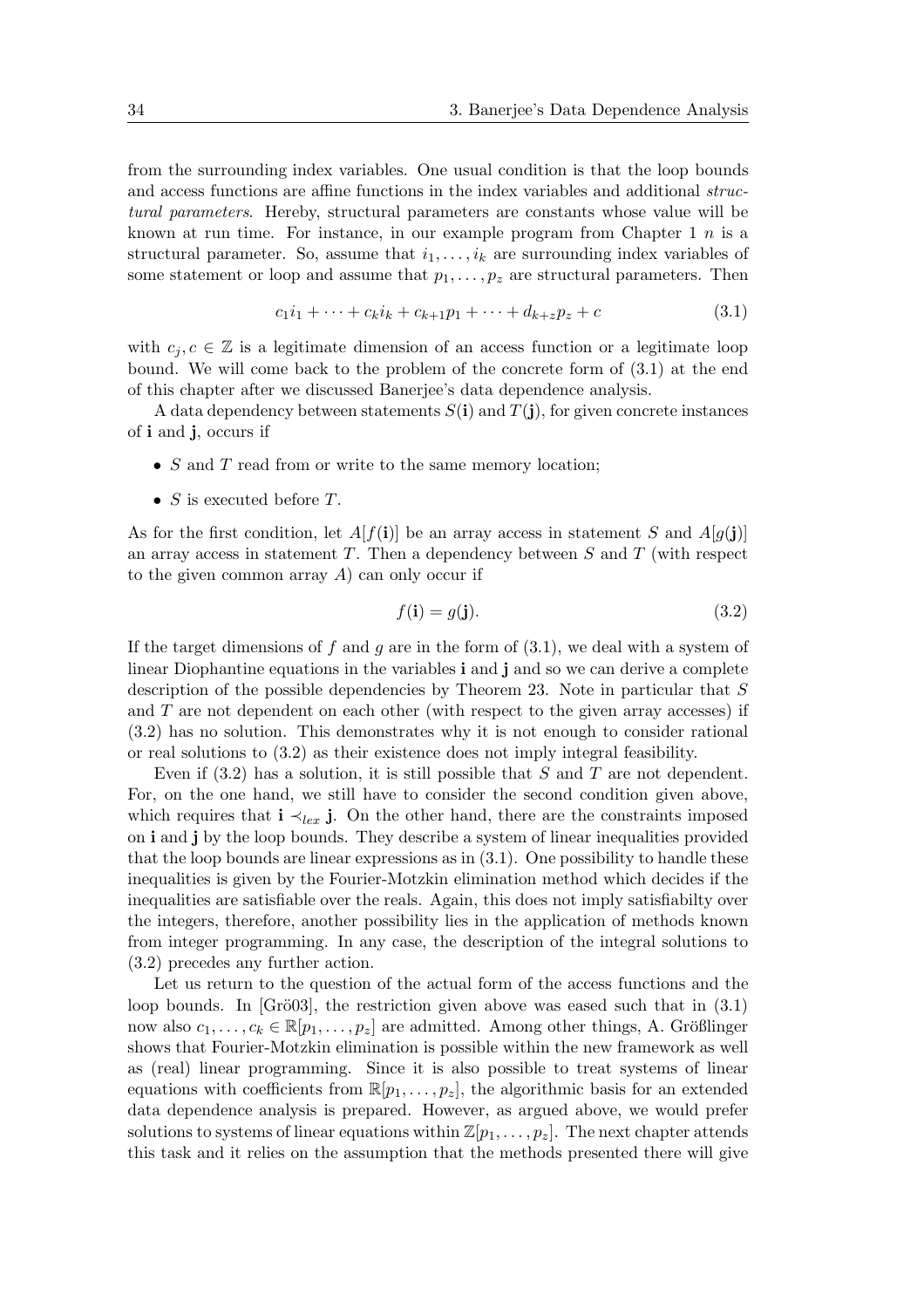results compatible with, for instance, the extended Fourier-Motzkin elimination. We support this assumption by the following example which continues the example from Chapter 1 and leads over to Chapter 4.

Example 40 Let us repeat the example program from Chapter 1:

for  $i = 0$  to n do for  $j = 0$  to n do S:  $A[p \cdot i + j] = A[p \cdot i + j] + 1$ end for end for

S depends on itself if

$$
pi + j = pi' + j'.\tag{3.3}
$$

for  $(i, j) \prec_{lex} (i', j')$ , that is

$$
i < i' \tag{3.4}
$$

$$
\vee \quad (i = i' \wedge j < j'). \tag{3.5}
$$

The constraints of the loop bounds are given by

$$
0 \leq i \leq n
$$
  
\n
$$
0 \leq j \leq n
$$
  
\n
$$
0 \leq i' \leq n
$$
  
\n
$$
0 \leq j' \leq n
$$
  
\n(3.6)

As we already know from Chapter 1, the set of solutions to (3.3) is given by

$$
(i, j, i', j') = (t_4, t_2, t_3, t_2 - t_3p + t_4p)
$$
\n(3.7)

for all  $t_1, t_2, t_3 \in \mathbb{Z}$ . The next step combines (3.7) with (3.6), (3.4) and (3.5), respectively. Thus, we get

$$
t_4 < t_3 \tag{3.8}
$$

$$
\vee \quad (t_4 = t_3 \wedge t_2 < t_2 - t_3 p + t_4 p) \tag{3.9}
$$

and

$$
0 \leq t_4 \leq n
$$
  
\n
$$
0 \leq t_2 \leq n
$$
  
\n
$$
0 \leq t_3 \leq n
$$
  
\n
$$
0 \leq t_2 - t_3 p + t_4 p \leq n
$$
\n(3.10)

The extended Fourier-Motzkin eliminations applied to these inequalities returns the condition  $p \leq n$  in case (3.10) ∧ (3.8) and that no solutions exist in case (3.10) ∧ (3.9).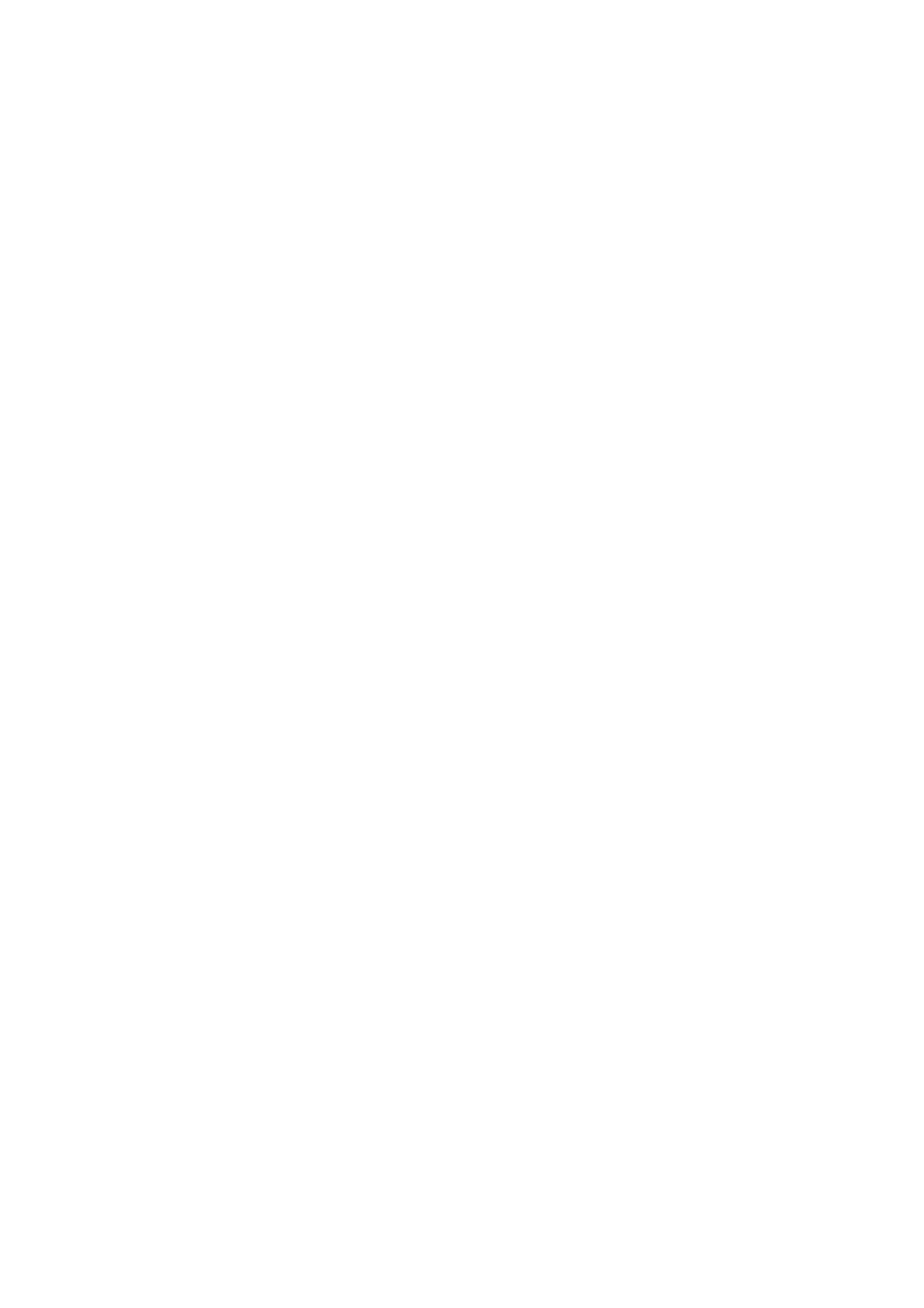# Chapter 4

# Equation Systems with Non-linear Parameters

In the following, we will describe an extension of Theorem 23 for systems of parametrized linear Diophantine equations

$$
xA = b,\t(4.1)
$$

where  $A \in \mathbb{Z}[p_1,\ldots,p_k]^{m \times n}, b \in \mathbb{Z}[p_1,\ldots,p_k]^m$  which we will call modulo reduction. In the case of a single non-linear parameter  $(k = 1)$  this reduction will lead to a complete description of the respective solutions, which in turn are descriptions of the data dependencies from where (4.1) arose. In the multi-parameter case  $(k > 1)$  this generality will not apply. However, our method can give partial information about the solutions that is still useful in later phases of dependence analysis.

# 4.1 Modulo Reduction with a Single Parameter

#### 4.1.1 An Introductory Example

As in Section 2.2, we start with the computation of  $gcd(a, b)$ ,  $a, b \in \mathbb{Z}[p]$  and then extend it to the full echelon reduction of the matrix  $A$  from  $(4.1)$ . To introduce the idea of modulo reduction we start with a simple example and try to compute

$$
d(p) := \gcd(2p^2 + 1, 3).
$$

First, note that we are not interested in the *polynomial* gcd of  $2X^2 + 1$  and 3, but in the function

$$
d: \mathbb{Z} \to \mathbb{Z}, \ p \mapsto \gcd(2p^2 + 1, 3).
$$

Second, by computation we mean giving some explicit and finite representation of  $d(p)$  avoiding any occurrence of "gcd". For instance, Table 4.1 suggests that

$$
d(p) = \begin{cases} 1 & \text{if } p \equiv_3 0, \\ 3 & \text{if } p \equiv_3 1 \text{ or } p \equiv_3 2. \end{cases}
$$
 (4.2)

Of course, it is clear that  $d(p)$  must be either 1 or 3, since these are the only possible positive divisors of 3 in gcd  $(2p^2+1, 3)$ . It is less clear that  $d(p)$  contains the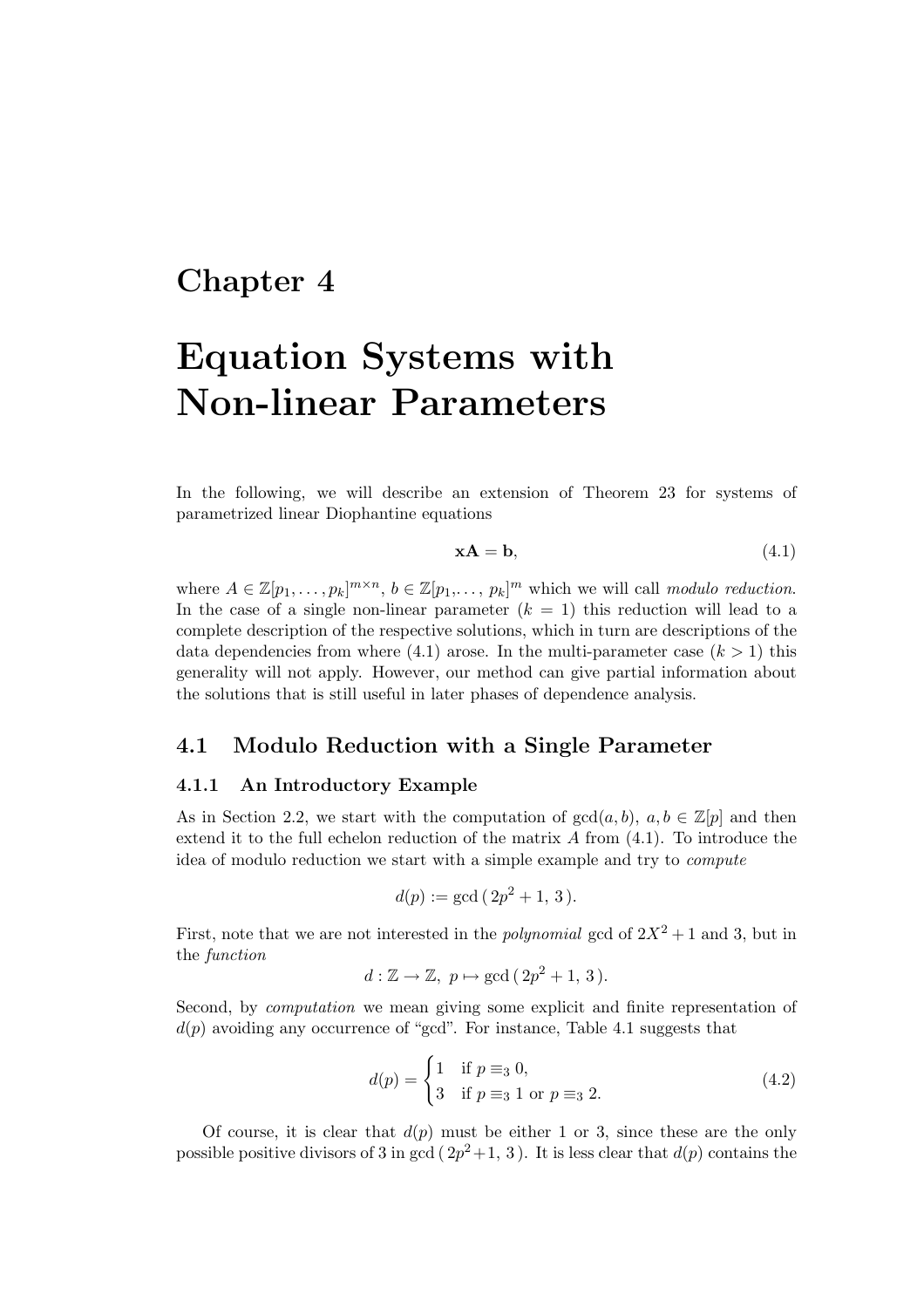| <b>Table 4.1</b> $d(p) = \gcd(2p^2 + 1, 3)$ |                                                |                                  |  |  |  |  |  |
|---------------------------------------------|------------------------------------------------|----------------------------------|--|--|--|--|--|
|                                             |                                                | $p$   -5 -4 -3 -2 -1 0 1 2 3 4 5 |  |  |  |  |  |
|                                             | $\boxed{2p^2+1}$   51 33 19 9 3 1 3 9 19 33 51 |                                  |  |  |  |  |  |
|                                             | $d(p)$ 3 3 1 3 3 1 3 3 1 3 3                   |                                  |  |  |  |  |  |

claimed amount of internal structure, which, however, is verified by case distinction on the residue classes of  $p$  modulo 3:

**Case**  $p \equiv_3 0$ : Since  $p = 3p'$  for some  $p' \in \mathbb{Z}$ , we get

$$
\gcd(2p^2 + 1, 3) \sim \gcd(18p^2 + 1, 3)
$$
  
\n
$$
\stackrel{(*)}{\sim} \gcd(1,3) \qquad \sim \begin{pmatrix} 1 & -6p^2 \\ 0 & 1 \end{pmatrix}
$$
  
\n
$$
\sim \gcd(3,1) \qquad \sim \begin{pmatrix} 0 & 1 \\ 1 & 0 \end{pmatrix}
$$
  
\n
$$
\sim \gcd(0,1) \qquad \sim \begin{pmatrix} 1 & -3 \\ 0 & 1 \end{pmatrix}
$$
  
\n
$$
\sim \gcd(1,0) \qquad \sim \begin{pmatrix} 0 & 1 \\ 1 & 0 \end{pmatrix}
$$
  
\n
$$
\sim 1
$$

In (\*) we apply Lemma  $7(\text{vi})$ ,  $\gcd(a, b) = \gcd(a - qb, b)$  with  $q = 6p^2$ . The matrices on the right hand side "collect" the actions along the transformations, similarly as is done in Algorithm 3. Check for instance that in (∗)

$$
\begin{pmatrix} 1 & -6p^2 \\ 0 & 1 \end{pmatrix} \begin{pmatrix} 18p^2 + 1 \\ 3 \end{pmatrix} = \begin{pmatrix} 1 \\ 3 \end{pmatrix}.
$$

Each matrix is obviously unimodular, and their product

$$
U_0 = \begin{pmatrix} 0 & 1 \\ 1 & 0 \end{pmatrix} \begin{pmatrix} 1 & -3 \\ 0 & 1 \end{pmatrix} \begin{pmatrix} 0 & 1 \\ 1 & 0 \end{pmatrix} \begin{pmatrix} 1 & -6p'^2 \\ 0 & 1 \end{pmatrix}
$$
  
= 
$$
\begin{pmatrix} 1 & -6p'^2 \\ -3 & 1+18p'^2 \end{pmatrix}
$$
 (4.3)

is again unimodular for every  $p' \in \mathbb{Z}$ . **Case**  $p \equiv_3 1$ : Now  $p = 3p' + 1$  for some  $p' \in \mathbb{Z}$ , and

$$
\gcd(2p^2 + 1, 3) \sim \gcd(2(3p' + 1)^2 + 1, 3)
$$
  
\n
$$
\sim \gcd(18p'^2 + 12p' + 3, 3)
$$
  
\n
$$
\stackrel{(*)}{\sim} \gcd(0, 3) \qquad \longrightarrow \begin{pmatrix} 1 & -6p'^2 - 4p' - 1 \\ 0 & 1 \end{pmatrix}
$$
  
\n
$$
\sim \gcd(3, 0) \qquad \longrightarrow \begin{pmatrix} 0 & 1 \\ 1 & 0 \end{pmatrix}
$$
  
\n
$$
\sim 3
$$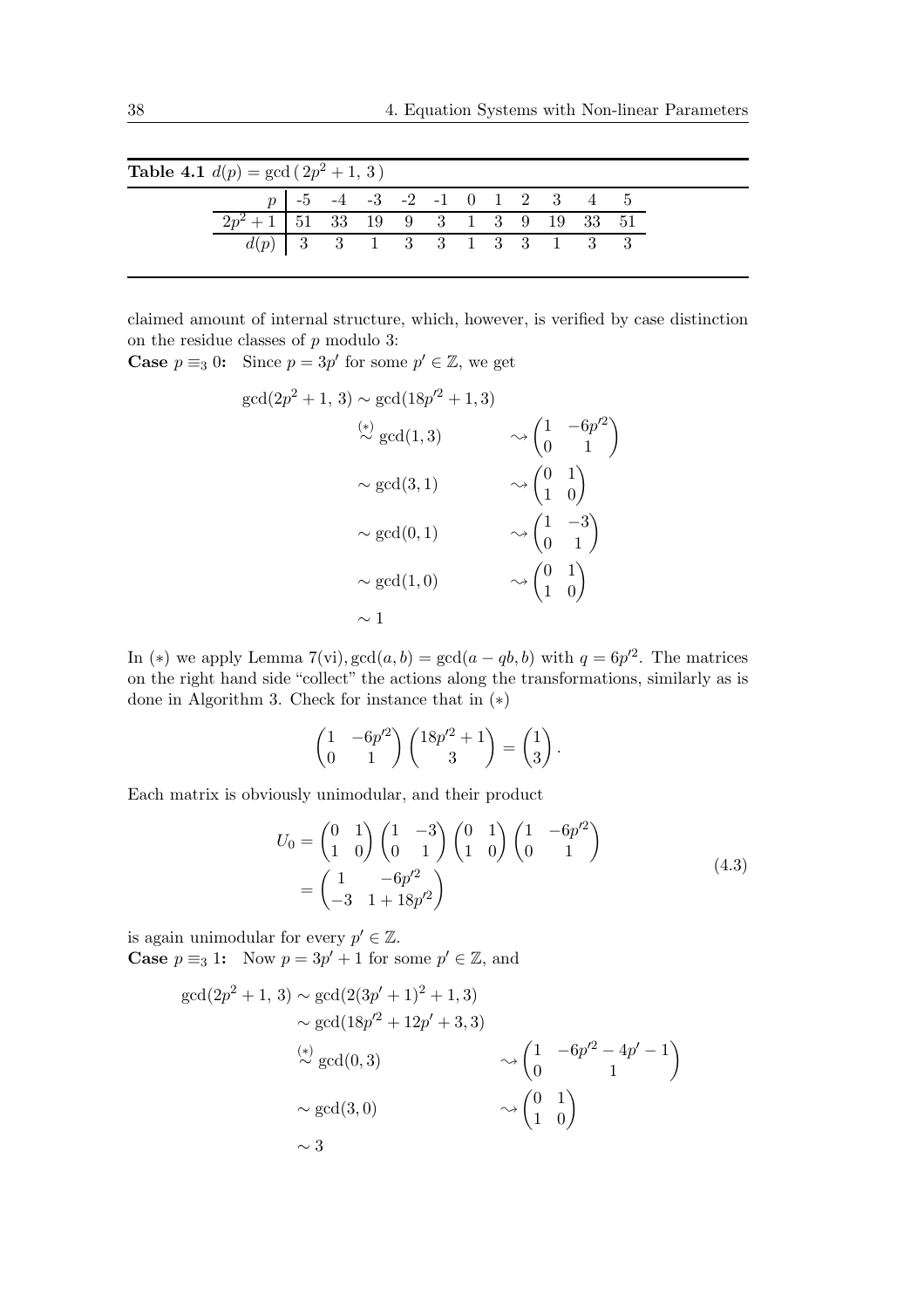with  $q = 6p'^2 + 4p' + 1$  in (\*). Again,

$$
U_1 = \begin{pmatrix} 0 & 1 \\ 1 & 0 \end{pmatrix} \begin{pmatrix} 1 & -6p^2 - 4p^{\prime} - 1 \\ 0 & 1 \end{pmatrix}
$$
  
= 
$$
\begin{pmatrix} 0 & 1 \\ 1 & -6p^{\prime 2} - 4p^{\prime} - 1 \end{pmatrix}
$$
 (4.4)

is unimodular.

**Case**  $p \equiv_3 2$ : Here,  $p = 3p' + 2$  for some  $p' \in \mathbb{Z}$ , and

$$
\gcd(2p^2 + 1, 3) \sim \gcd(2(3p' + 2)^2 + 1, 3)
$$
  
\n
$$
\sim \gcd(18p'^2 + 24p' + 9, 3)
$$
  
\n
$$
\stackrel{(*)}{\sim} \gcd(0, 3) \qquad \sim \begin{pmatrix} 1 & -6p'^2 - 8p' - 3 \\ 0 & 1 \end{pmatrix}
$$
  
\n
$$
\sim \gcd(3, 0) \qquad \sim \begin{pmatrix} 0 & 1 \\ 1 & 0 \end{pmatrix}
$$
  
\n
$$
\sim 3
$$

with  $q = 6p'^2 + 8p' + 3$  in (\*) and

$$
U_2 = \begin{pmatrix} 0 & 1 \\ 1 & 0 \end{pmatrix} \begin{pmatrix} 1 & -6p^2 - 8p^2 - 3 \\ 0 & 1 \end{pmatrix}
$$
  
= 
$$
\begin{pmatrix} 0 & 1 \\ 1 & -6p^2 - 8p^2 - 3 \end{pmatrix}
$$
 (4.5)

unimodular and our guess from Equation (4.2) is finally justified. The gcd's of  $2p^2+1$ and 3 can be described by a finite case distinction on the residue classes of  $p$  modulo 3 or, in other words, the gcd is an aiq-polynomial.

Let us go a step further and ask for the solutions of

$$
(x, y)A = p.\t\t(4.6)
$$

with  $A =$  $(2p^2+1)$ 3  $\setminus$ . By Theorem 23 and the above calculation, (4.6) has a solution iff there is some  $(t_1, t_2) \in \mathbb{Z}^2$  such that

$$
\begin{cases}\n(t_1, t_2) \begin{pmatrix} 1 \\ 0 \end{pmatrix} = t_1 = 3p' & \text{if } p \equiv_3 0 \land p' = \lfloor \frac{p}{3} \rfloor \\
(t_1, t_2) \begin{pmatrix} 3 \\ 0 \end{pmatrix} = 3t_1 = 3p' + 1 & \text{if } p \equiv_3 1 \land p' = \lfloor \frac{p}{3} \rfloor \\
(t_1, t_2) \begin{pmatrix} 3 \\ 0 \end{pmatrix} = 3t_1 = 3p' + 2 & \text{if } p \equiv_3 2 \land p' = \lfloor \frac{p}{3} \rfloor\n\end{cases}
$$
\n(4.7)

Therefore, (4.6) has a solution iff  $p \equiv_3 0$  and  $\{t = (p, t_2) \mid t_2 \in \mathbb{Z}\}\)$  then gives the set of integer vectors satisfying  $t\binom{1}{0}$  $\binom{1}{0} = p$ . So the set of all solutions in case  $p \equiv_3 0$  is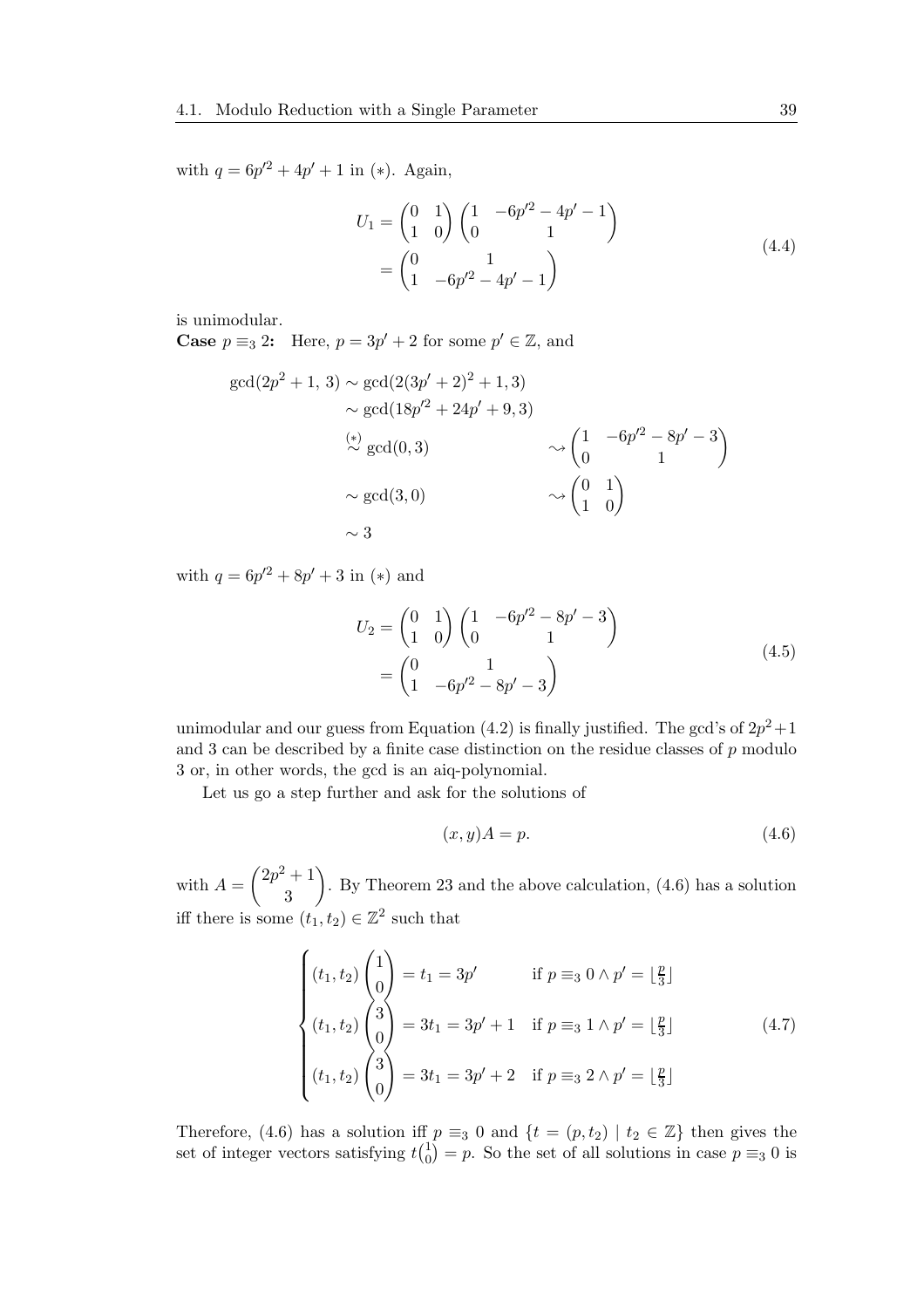given by

$$
(x,y) = (p, t_2)U_0
$$
  
=  $(p, t_2) \begin{pmatrix} 1 & -6\lfloor \frac{p}{3} \rfloor^2 \\ -3 & 1 + 18\lfloor \frac{p}{3} \rfloor^2 \end{pmatrix}$   
=  $(p - 3t_2, -6p\lfloor \frac{p}{3} \rfloor^2 + t_2 + t_2\lfloor \frac{p}{3} \rfloor^2).$  (4.8)

If  $p \equiv_3 1$  or  $p \equiv_3 2$  Equation (4.6) has no solution.

In the following we will generalize this example step by step. Our agenda reads as follows:

1. In Section 4.1.2 we will demonstrate that for  $f, g \in \mathbb{Z}[X]$  the function

$$
d: \mathbb{Z} \longrightarrow \mathbb{Z} : p \mapsto \gcd(f(p), g(p))
$$

is an aiq-polynomial (called the aiq-gcd of f and q) and will get a clear picture how the constituents look like (Proposition 45 and Theorem 48). In preparation for Section 4.1.3, we will prove a result about the divisibility of certain constituents involved (Corollary 49). Finally, we extend the previous results to the case of more than two polynomials (Corollary 52) and will see that the gcd of two aiqpolynomials is again an aiq-polynomial (Corollary 53).

- 2. Section 4.1.3 shows how we can describe the set of integers p such that  $f(p) | g(p)$ for given  $f, g \in \mathbb{Z}[X]$ . Interestingly, aiq-gcd's are involved. This section leads to the extension of step (2) from Remark 24.
- 3. The unimodular matrices that we get from the Extended Euclidean Algorithm play a prominent role for the solution of linear Diophantine equations. While Section 4.1.2 introduces the ideas behind aiq-gcd's, no algorithms are developed. It is not even clear yet, if we can actually obtain some kind of "unimodular aiqmatrices" in the sense of Algorithms 4 and 5. Section 4.1.4 will show that this is possible and the respective algorithms are developed. A larger example illustrates the ideas behind the algorithms.
- 4. Resting on previous algorithms, Section 4.1.5 describes aiq-echelon reduction. This section is rather technical and focuses mainly on the principal feasibility of a Haskell implementation.
- 5. Section 4.1.6 finally describes how the different pieces can be put together in order to construct a tree that represents the different exact solutions of a system of linear Diophantine equations in one non-linear parameter.

#### 4.1.2 The Aiq-gcd of Integer Polynomial Functions

Aiq-gcd's of two integer polynomials We initially treat only the case that two polynomials are relatively prime. This simplifies our considerations and leads to Proposition 45 which is prepared by following lemmas and corollaries.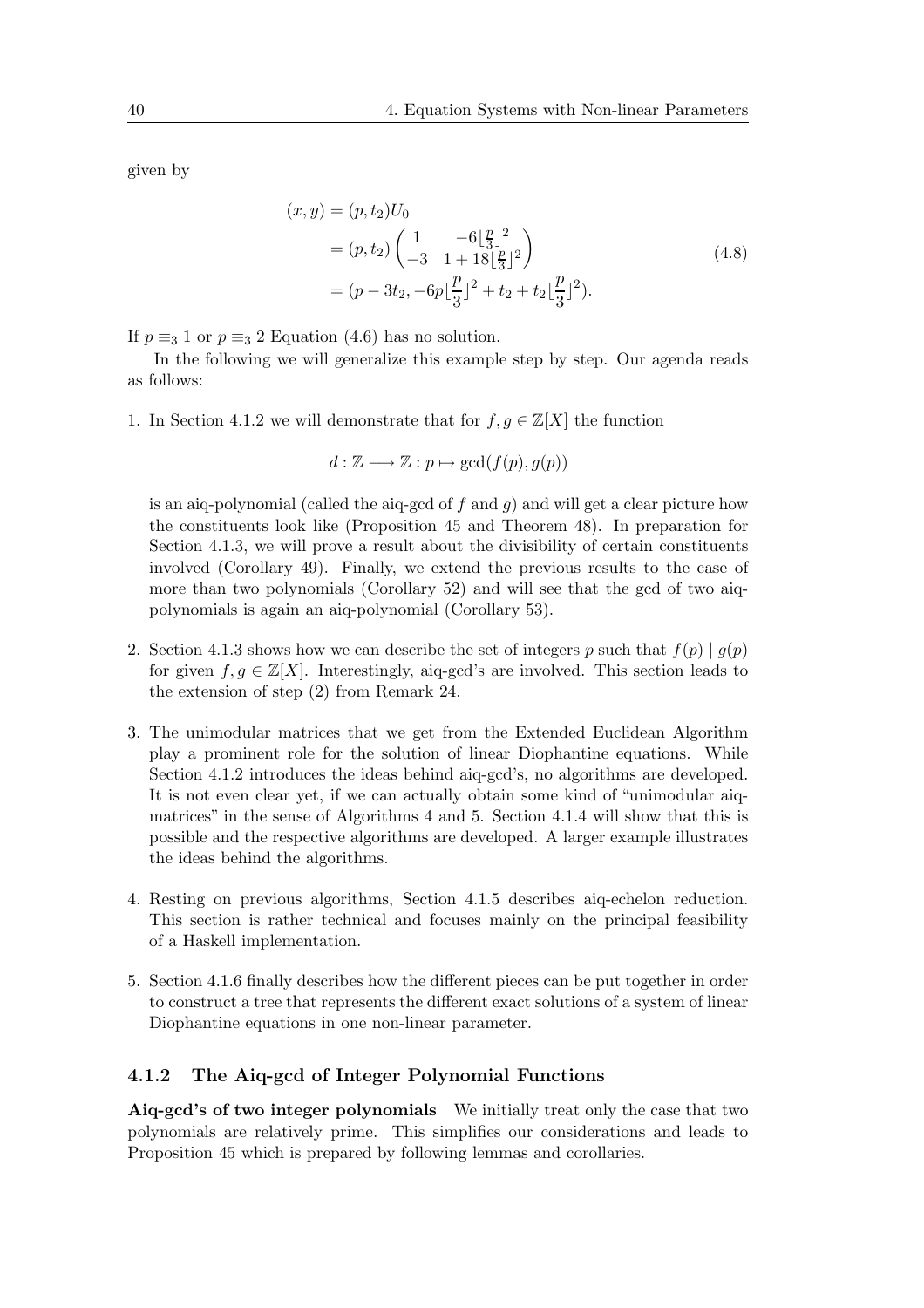**Lemma 41** Let  $f, g \in \mathbb{Z}[X]$  and let  $gcd(f(X), g(X)) = 1$ , where the polynomial gcd of f and g is considered in  $\mathbb{Q}[X]$ . Then there is some  $0 \neq l \in \mathbb{Z}$  such that for all  $p \in \mathbb{Z}$ 

 $gcd(f(p), q(p)) \mid l.$ 

In other words,  $gcd(f(p), g(p))$  is bounded.

Proof. Let f and g be as stated. Then by [WBK93, Theorem 2.32] there are  $s, t \in$  $\mathbb{Q}[X]$  such that

$$
sf+tg=1.
$$

Choose  $0 \neq l \in \mathbb{Z}$  as a common multiple of the denominators of the coefficients of s and t and let  $p \in \mathbb{Z}$ . Then  $ls, lt \in \mathbb{Z}[X]$ , i.e.,  $ls(p), lt(p) \in \mathbb{Z}$  and therefore,

$$
ls(p)f(p) + lt(p)g(p) = l.
$$

But with Lemma  $7(ix)$  this means just

$$
l \in f(p)\mathbb{Z} + g(p)\mathbb{Z} = \gcd(f(p), g(p))\mathbb{Z}
$$

which in turn implies

$$
\gcd(f(p),g(p)) \mid l.
$$

Since

$$
a \mid l \wedge l \neq 0 \Longrightarrow |a| \leq |l|,
$$

 $gcd(f(p), g(p))$  is indeed bounded.

The bound  $l$  given by the last lemma will now be used to confirm the cyclic behaviour observed by the introductory example, in case  $f$  and  $g$  are relatively prime.

**Lemma 42** Let  $a, b \in \mathbb{Z}$  and let  $l \in \mathbb{N}_{\geq 1}$ . Then

$$
a \equiv_l b \Longrightarrow \gcd(a, l) \sim \gcd(b, l).
$$

*Proof.*  $a \equiv_l b$  implies  $a - b = ql$  for some  $q \in \mathbb{Z}$ . Therefore, by Lemma 7(vi)

$$
\gcd(a, l) \sim \gcd(a - ql, l)
$$

$$
= \gcd(b, l). \quad \Box
$$

Corollary 43 Let  $f \in \mathbb{Z}[X]$  and  $l \in \mathbb{N}_{\geq 1}$ . Then

$$
p_1 \equiv_l p_2 \Longrightarrow \gcd(f(p_1), l) \sim \gcd(f(p_2), l)
$$

for all  $p_1, p_2 \in \mathbb{Z}$ .

*Proof.* Let f and l be as supposed. Let  $p_1, p_2 \in \mathbb{Z}$ . Then

$$
p_1 \equiv_l p_2 \Longrightarrow f(p_1) \equiv_l f(p_2)
$$

by Lemma 6 and

$$
f(p_1) \equiv_l f(p_2) \Longrightarrow \gcd(f(p_1), l) \sim \gcd(f(p_2), l)
$$

by the preceding lemma.  $\Box$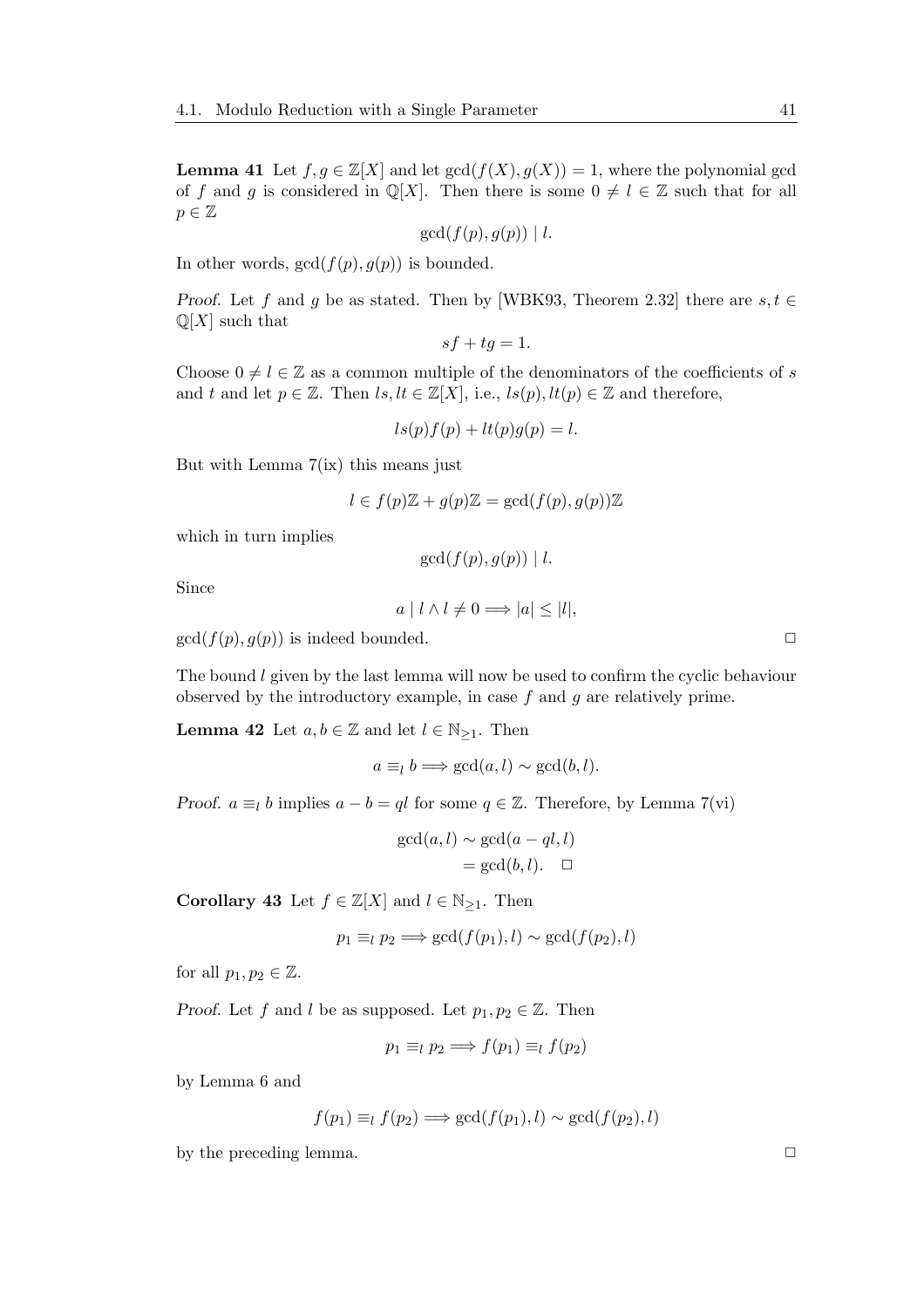**Lemma 44** Let  $a, b \in \mathbb{Z}$  and  $l \in \mathbb{N}_{\geq 1}$  such that

 $gcd(a, b) | l.$ 

Then

$$
\gcd(a, b) \sim \gcd(a, b, l).
$$

Proof. Let a, b and l be as stated and denote by d a gcd of a and b, i.e.,  $d \sim \gcd(a, b)$ . Since  $d \mid l$  there is some  $q \in \mathbb{Z}$  such that  $l = dq$ . Then follows

$$
gcd(a, b) \sim d \cdot 1
$$
  
\sim d gcd(1, q)  
\sim gcd(d, dq)  
\sim gcd(gcd(a, b), l)  
\sim gcd(a, b, l).  $\square$ 

**Proposition 45** Let  $f, g \in \mathbb{Z}[X]$  be relatively prime in  $\mathbb{Q}[X]$ . Then there is some  $l \in \mathbb{N}_{\geq 1}$  such that

$$
p_1 \equiv_l p_2 \Longrightarrow \gcd(f(p_1), g(p_1)) \sim \gcd(f(p_2), g(p_2))
$$

for all  $p_1, p_2 \in \mathbb{Z}$ . In particular, set  $c_i := |\gcd(f(i), g(i))|$  for  $i \in \{0, \ldots, l-1\}$ . Then

$$
\gcd(f(p), g(p)) \sim \begin{cases} c_0 & \text{if } p \equiv_l 0 \\ \dots \\ c_{l-1} & \text{if } p \equiv_l (l-1) \end{cases}
$$

Proof. Let f and g be as required. By Lemma 41 there is some  $0 \neq l' \in \mathbb{Z}$  such that

$$
\gcd(f(p),g(p)) \mid l'
$$

and therefore, with  $l := |l'| \geq 1$ 

$$
\gcd(f(p), g(p)) \mid l
$$

for all  $p \in \mathbb{Z}$ . Now let  $p_1, p_2 \in \mathbb{Z}$  such that  $p_1 \equiv_l p_2$ . By repeated application of Lemma 7 and Corollary 43 we get

$$
\gcd(f(p_1), g(p_1), l) \sim \gcd(f(p_2), g(p_2), l). \tag{4.9}
$$

By the above Lemma 44 we additionally get

$$
\gcd(f(p_1), g(p_1)) \sim \gcd(f(p_1), g(p_1), l) \tag{4.10}
$$

and

$$
\gcd(f(p_2), g(p_2)) \sim \gcd(f(p_2), g(p_2), l),\tag{4.11}
$$

and finally, by putting (4.9), (4.10) and (4.11) together, the proposed relation. Now, set  $c_i := |\gcd(f(i), g(i))|$  for  $i \in \{0, \ldots, l-1\}$  and define

$$
\iota : \mathbb{Z} \to \mathbb{Z} : p \mapsto p \bmod l
$$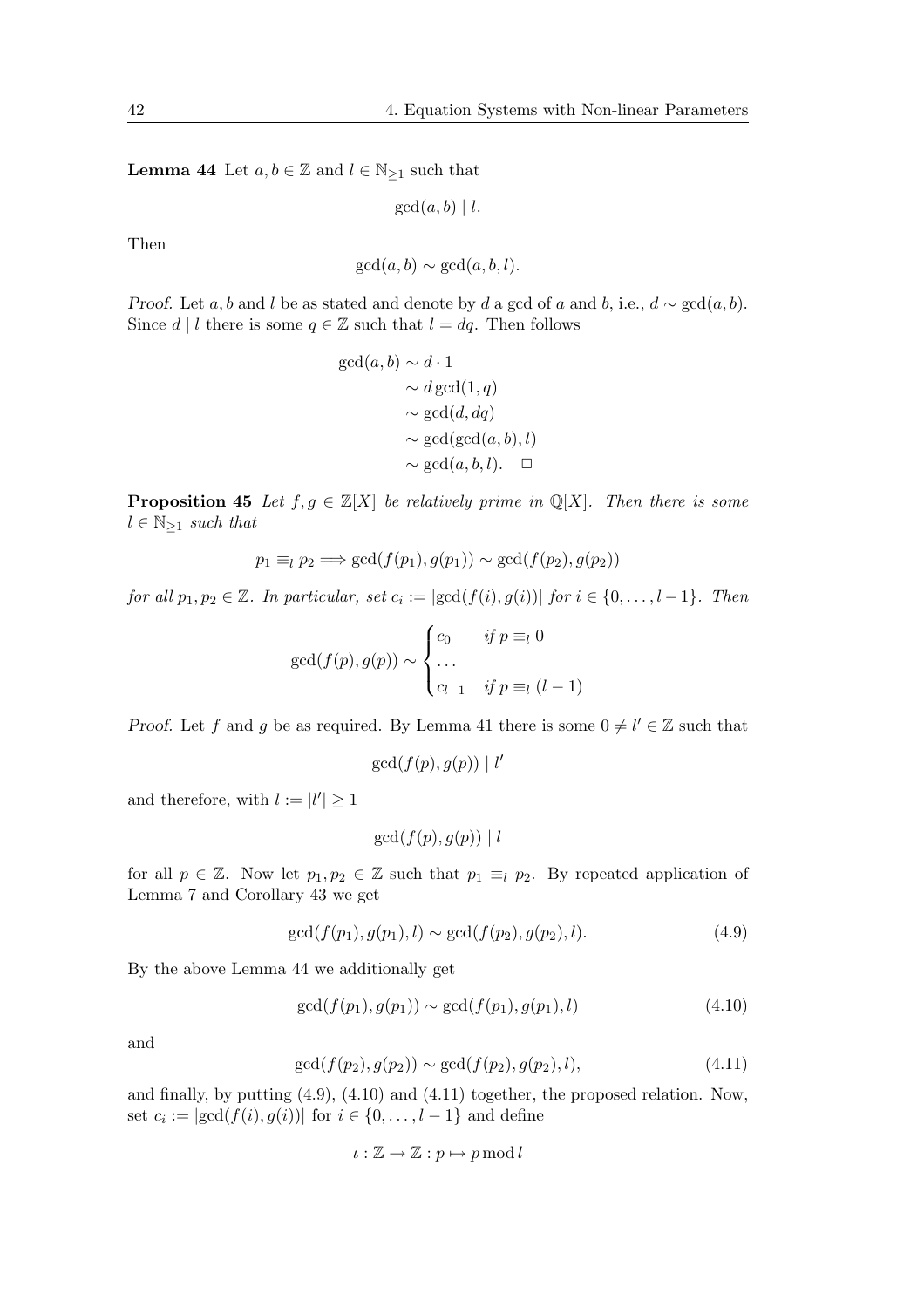| <b>Table 4.2</b> $d(p) \sim \gcd(p^2, 3p + 2)$ |                                                  |                                          |                                      |  |  |  |  |  |
|------------------------------------------------|--------------------------------------------------|------------------------------------------|--------------------------------------|--|--|--|--|--|
|                                                |                                                  |                                          | $-5$ $-4$ $-3$ $-2$ $-1$ 0 1 2 3 4 5 |  |  |  |  |  |
|                                                |                                                  | $\boxed{p^2$   25 16 9 4 1 0 1 4 9 16 25 |                                      |  |  |  |  |  |
|                                                | $3p+2$ $-13$ $-10$ $-7$ $-4$ $-1$ 2 5 8 11 14 17 |                                          |                                      |  |  |  |  |  |
|                                                |                                                  |                                          |                                      |  |  |  |  |  |

such that  $p \equiv_l \iota(p)$  and  $0 \leq \iota(p) < l$  for all  $p \in \mathbb{Z}$ . Then, with what we have already proven,

$$
\gcd(f(p), g(p)) \sim \gcd(f(\iota(p)), g(\iota(p))
$$
  
\n
$$
\sim c_{\iota(p)}
$$
  
\n
$$
= \begin{cases} c_0 & \text{if } \iota(p) = 0, \text{ i.e., } p \equiv_l 0 \\ \dots \\ c_{l-1} & \text{if } \iota(p) = (l-1), \text{ i.e., } p \equiv_l (l-1) \end{cases}.
$$

This concludes our proof.  $\Box$ 

Remark 46 The preceding corollary contains a way to compute the gcd of two polynomial functions  $f(p)$  and  $g(p)$  where  $f, g \in \mathbb{Z}[X]$  are relatively prime (in  $\mathbb{Q}[X]$ ): Let  $f, g \in \mathbb{Z}[X]$  be two such polynomials. As done in the proof of Lemma 41, find (with the extended Euclidean Algorithm for polynomials in  $\mathbb{Q}[X]$ ) some  $0 \neq l \in \mathbb{Z}$ , such that for all  $p \in \mathbb{Z}$ 

$$
\gcd(f(p), g(p)) \mid l.
$$

Then compute a gcd  $d_i$  of  $f(i)$  and  $g(i)$  for every  $0 \leq i \leq l$ . Given any  $p \in \mathbb{Z}$ , to determine  $d(p) \sim \gcd(f(p), g(p))$  it is now enough to identify the residue class (modulo l) p belongs to: if  $p \equiv_l i_0$  (where  $0 \le i_0 < l$ ) then

$$
d(p) \sim d_{i_0}.
$$

**Example 47** Let  $f := X^2$  and  $g := 3X + 2$ . By the Extended Euclidean Algorithm (which requires only one polynomial division) we find  $s = \frac{9}{4}$  $\frac{9}{4}$  and  $t = -\frac{3}{4}$  $\frac{3}{4}p + \frac{1}{2}$  $rac{1}{2}$  such that

$$
sf+tg=1
$$

which implies

 $9f + (-3p + 2)q = 4.$ 

Therefore, by Lemma 41 and its proof for all  $p \in \mathbb{Z}$ 

$$
gcd(p^2, 3p + 2) | 4.
$$

Table 4.2 shows–among others–the gcd's for  $p \in \{0, 1, 2, 3\}$ . By Proposition 45 we therefore know that

$$
\gcd(p^2, 3p + 2) \sim \begin{cases} 2 & \text{if } p \equiv_4 0 \\ 1 & \text{if } p \equiv_4 1 \\ 4 & \text{if } p \equiv_4 2 \\ 1 & \text{if } p \equiv_4 3 \end{cases}
$$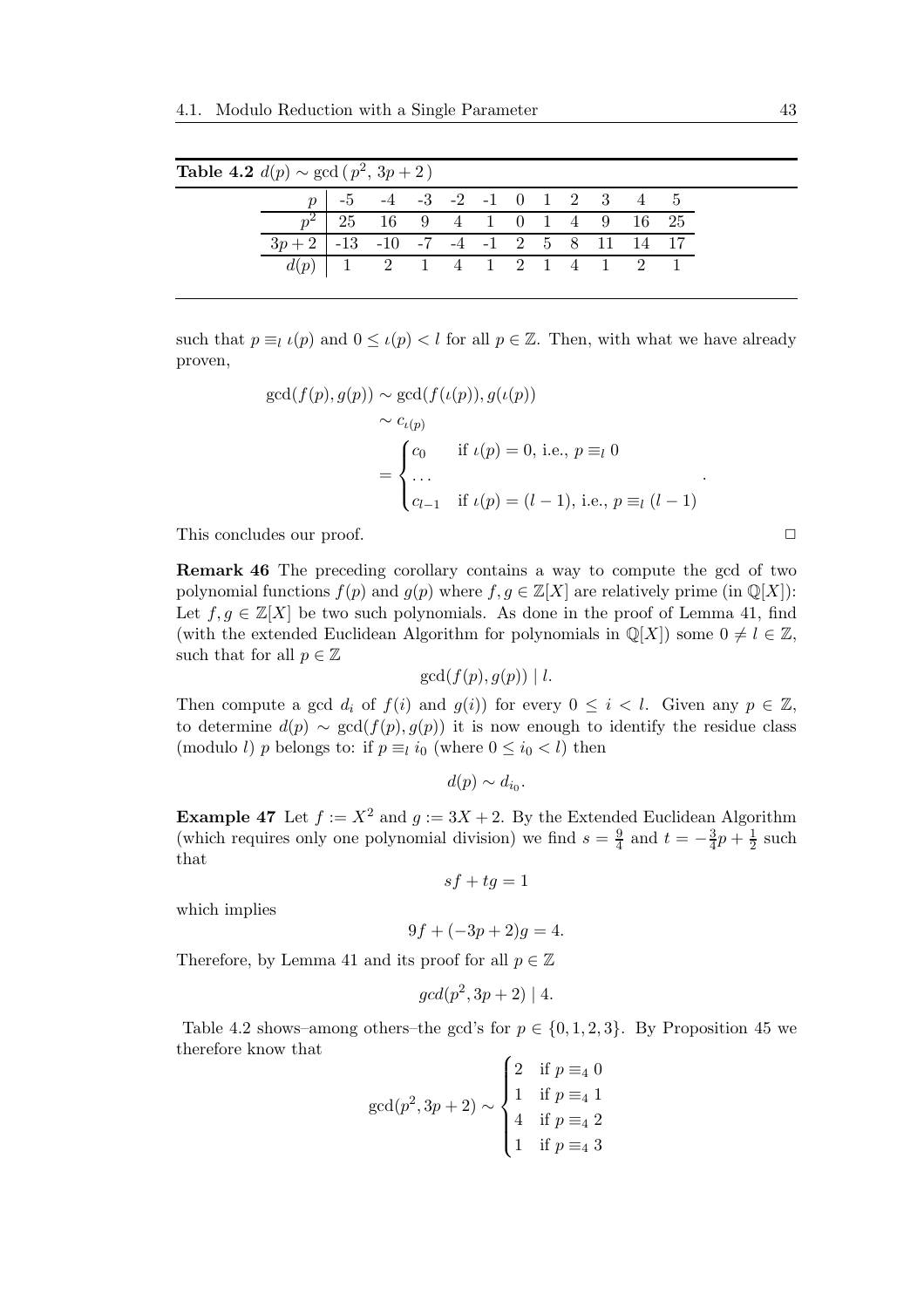Now we are prepared to see that the gcd function of two arbitrary integer polynomials is indeed an aiq-polynomial.

**Theorem 48** Let  $f, g \in \mathbb{Z}[X]$ . Then there is some  $\delta \in \mathcal{AIQ}$  such that for all  $p \in \mathbb{Z}$ 

$$
\delta(p) \sim \gcd(f(p), g(p)).\tag{4.12}
$$

In particular, let l be a modulus of  $\delta$  and let  $h \sim \gcd(f, g)$  be a polynomial gcd of f and g in  $\mathbb{Z}[X]$ . Then each constituent  $d_i$  of  $\delta$  has the form

$$
d_i(X) = c_i h_i(X), \ (0 \le i < l) \tag{4.13}
$$

where  $c_i \in \mathbb{Z}$  and  $h_i$  is the *i*-th constituent determined by *l*-extending *h*.

Proof. Let  $f, g \in \mathbb{Z}[X]$ , let  $h \in \mathbb{Z}[X]$  be a gcd of f and g in  $\mathbb{Z}[X]$  and let  $f', g' \in \mathbb{Z}[X]$ such that  $f = hf'$  and  $g = hg'$ , i.e.,  $gcd(f', g') \sim 1$  in  $\mathbb{Z}[X]$ . Then, by Proposition 45, there is some  $l \in \mathbb{N}_{\geq 1}$  and there are  $c_0, \ldots, c_{l-1} \in \mathbb{Z}$ , such that

$$
\gcd(f'(p), g'(p)) \sim \begin{cases} c_0 & \text{if } p \equiv_l 0 \\ \dots & \\ c_{l-1} & \text{if } p \equiv_l (l-1) \end{cases}.
$$

Denote by  $h_0(X), \ldots, h_{l-1}(X)$  the l-extensions of h such that for all  $p \in \mathbb{Z}$ 

$$
h(p) = \begin{cases} h_0(\lfloor \frac{p}{l} \rfloor) & \text{if } p \equiv_l 0 \\ \dots \\ h_{l-1}(\lfloor \frac{p}{l} \rfloor) & \text{if } p \equiv_l (l-1) \end{cases}
$$

Then for all  $p \in \mathbb{Z}$ 

$$
\gcd(f(p), g(p)) \sim \gcd(h(p)f'(p), h(p)g'(p))
$$
  
\n
$$
\stackrel{(*)}{\sim} h(p) \gcd(f'(p), g'(p))
$$
  
\n
$$
\sim \begin{cases} h_0(\lfloor \frac{p}{l} \rfloor)c_0 & \text{if } p \equiv_l 0 \\ \cdots \\ h_{l-1}(\lfloor \frac{p}{l} \rfloor)c_{l-1} & \text{if } p \equiv_l (l-1) \end{cases}
$$
\n
$$
(4.14)
$$

where we used Lemma  $7(v)$  for (\*). Clearly, the last line of  $(4.14)$  uncovers  $gcd(f(p), g(p))$  as an aiq-polynomial in the form required by our statement which was to be proven.  $\Box$ 

So far, we considered pointwise properties of two integral polynomial functions  $f$ and g because we realized that a mere polynomial view was in general too coarse for the intended applications. This pointwise view led us to the insight that instead of observing f and q, we better turn our attention to certain related aiq-polynomials – and in particular we just proved that the pointwise gcd of  $f$  and  $g$  can be expressed as an aiq-polynomial. The following lemma considers properties of the involved constituents, now again from a more polynomial perspective.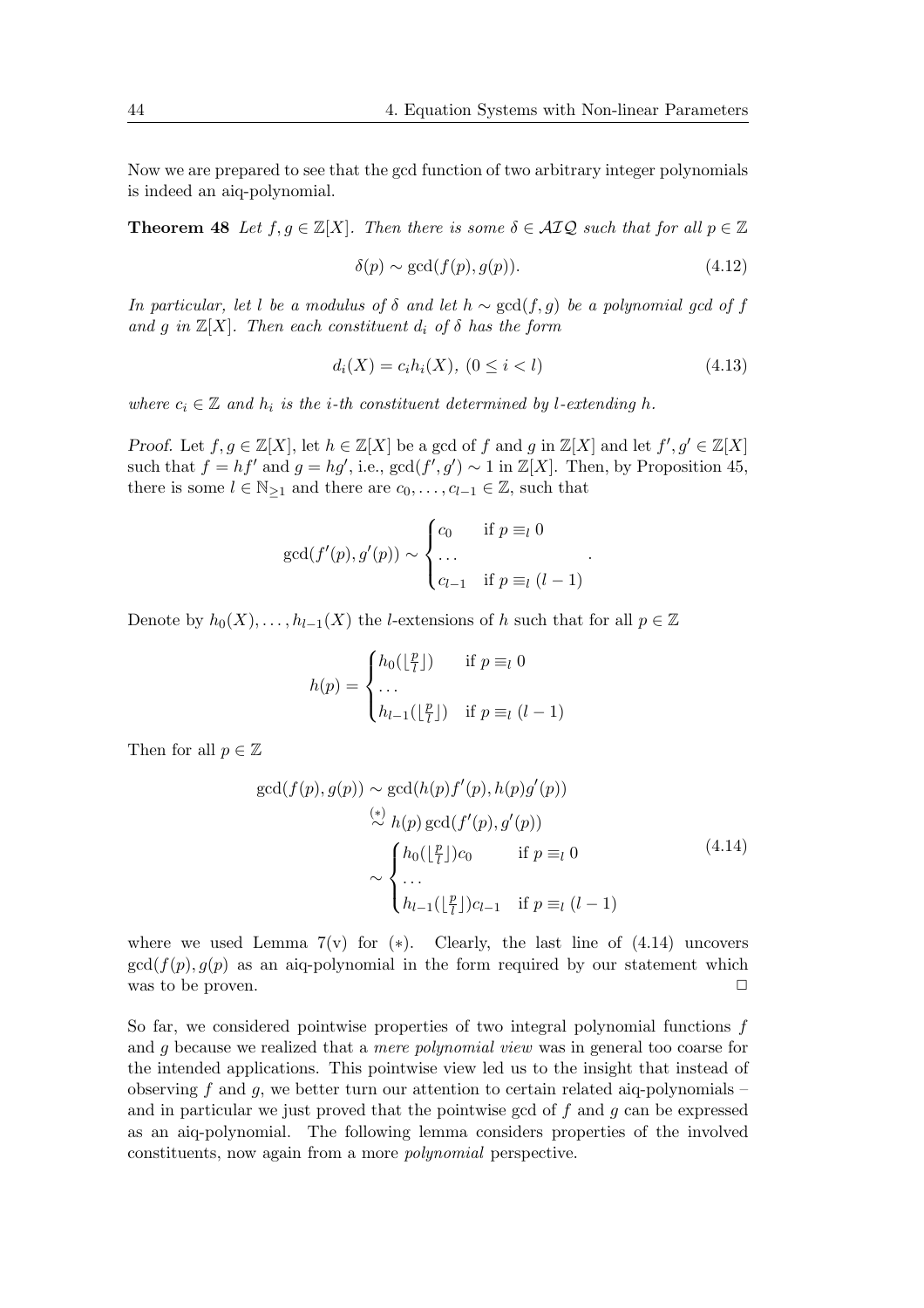**Corollary 49** Let  $f, g \in \mathbb{Z}[X]$ , let  $\delta \in \mathcal{AIQ}$  be their aiq-gcd and let l be a modulus of δ. Denote the constituents of δ by  $d_0, \ldots, d_{l-1} \in \mathbb{Z}[X]$  and denote by  $f_0, \ldots, f_{l-1} \in$  $\mathbb{Z}[X]$  and  $g_0, \ldots, g_{l-1} \in \mathbb{Z}[X]$  the constituents of f and g after l-extending them. Then

$$
d_i | f_i \text{ and } d_i | g_i
$$

for all  $i \in \{0, \ldots, l-1\}$ .

*Proof.* First, assume  $gcd(f, g) \sim 1$  such that each  $d_i \in \mathbb{Z}$ . Let  $i \in \{0, \ldots, l-1\}$ . Then we have to show that  $d_i$  divides every coefficient of  $f_i$ . Remember that by Definition 34

$$
f_i(X) = f(lX + i)
$$
  
=  $l\hat{f}_i(X) + f(i)$ .

Since  $d_i | l$  (cf. Proposition 45 and its proof) and of course  $d_i | f(i)$ , every coefficient of  $f_i$  is divisible by  $d_i$  which implies  $d_i | f_i$ . In the same way we can prove  $d_i | g_i$ .

Now, let f and g be arbitrary polynomials in  $\mathbb{Z}[X]$  and let  $h \in \mathbb{Z}[X]$  be their gcd. Let  $f', g' \in \mathbb{Z}[X]$  such that  $f = hf'$  and  $g = hg'$ . By Theorem 48, the aiq-gcd  $\delta$  of f and g is determined by the aiq-gcd of  $f'$  and  $g'$  (let l again denote one of its modulus), and the *l*-extension of  $h$ , i.e., with the notation from the proof of Theorem 48, we get

$$
\delta(p) \sim \begin{cases} c_0 h_0(\lfloor \frac{p}{l} \rfloor) & \text{if } p \equiv_l 0 \\ \dots \\ c_{l-1} h_{l-1}(\lfloor \frac{p}{l} \rfloor) & \text{if } p \equiv_l (l-1) \end{cases}
$$

i.e.,  $d_i = c_i h_i$ . As in the former case,  $c_i | f'_i$ , where  $f'_0, \ldots, f'_{l-1}$  are the constituents of the *l*-extension of  $f'$ . Furthermore, for each  $i \in \{0, \ldots, l-1\}$ 

$$
f_i(X) = f(lX + i)
$$
  
=  $h(lX + i) f'(lX + i)$   
=  $h_i(X) f'(lX + i)$   
=  $h_i(X) f'_i(X)$ 

such that obviously

 $d_i = c_i h_j | f'_i h_i = f_i$ 

as stated.  $\Box$ 

Aiq-gcd's of more than two polynomials So far we gained some insight into the structure of the gcd mapping of two integral polynomials. What, if more than two polynomials in  $\mathbb{Z}[X]$  are given? We prepare the answer with the following lemma and corollary.

**Lemma 50** Let  $k \in \mathbb{N}_{\geq 1}$  and  $f_0, \ldots, f_{(k-1)} \in \mathcal{AIQ}$ . Then the mapping

$$
f: \mathbb{Z} \longrightarrow \mathbb{Z} : p \mapsto \begin{cases} f_0(\lfloor \frac{p}{k} \rfloor) & \text{if } p \equiv_k 0 \\ \dots \\ f_{(k-1)}(\lfloor \frac{p}{k} \rfloor) & \text{if } p \equiv_k (k-1) \end{cases}
$$

is an aiq-polynomial.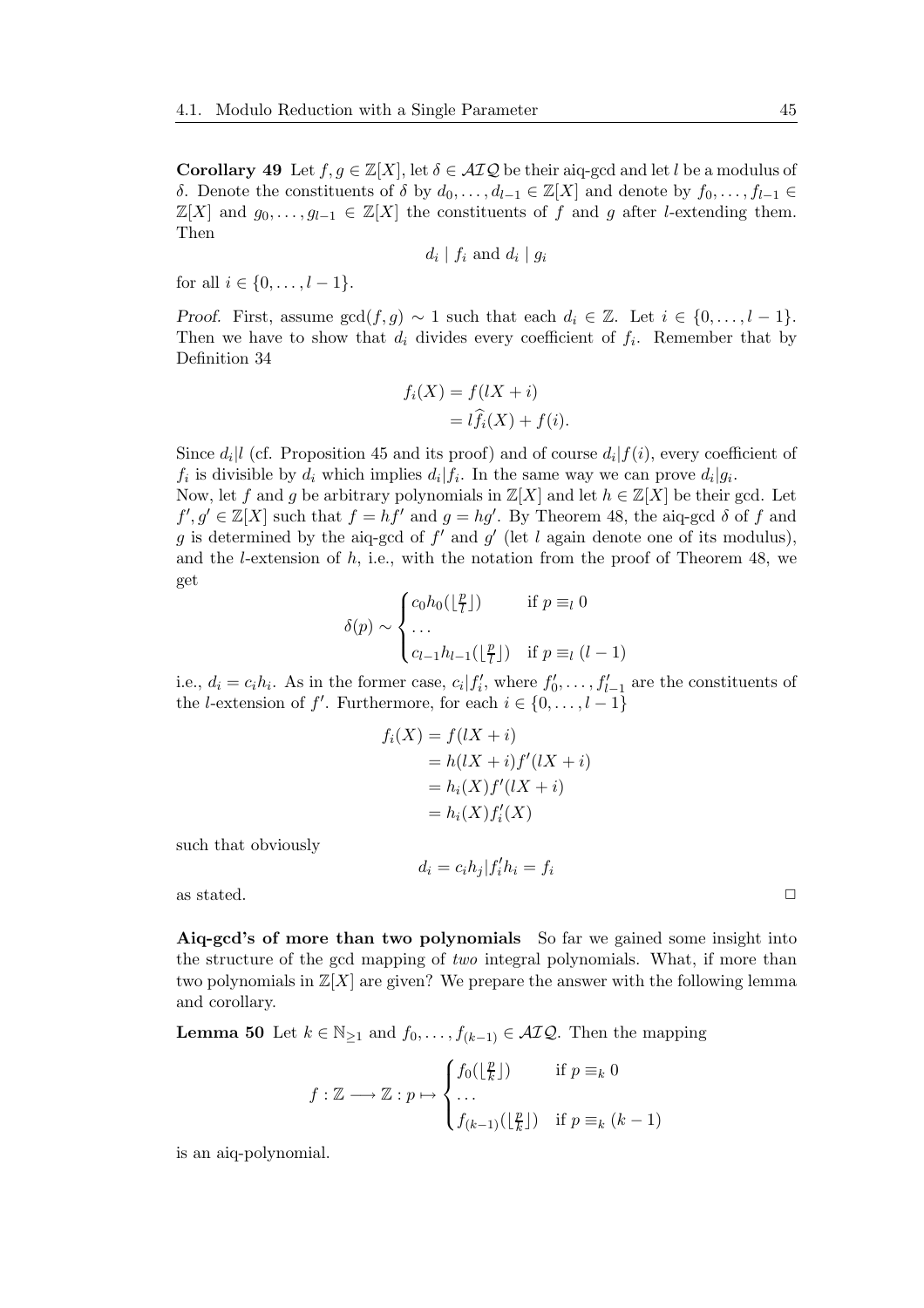Proof. Let  $k \in \mathbb{N}_{\geq 1}$  and  $f_0, \ldots, f_{(k-1)} \in \mathcal{AIQ}$  be expressed with a common modulus l, cf. Lemma 35, such that for  $0 \leq i \leq k$ , each  $f_i$  consists of l constituents  $f_{i0}, \ldots, f_{i(l-1)}$ . Now, we claim that for all  $p \in \mathbb{Z}$ 

$$
f(p) = f_{ij}(\lfloor \frac{p}{kl} \rfloor),
$$

where  $(i, j) = \varphi(r)$  with  $r \equiv_{kl} p$   $(0 \leq r < kl)$  is determined by the bijection  $\varphi$  from Remark 36. If this is true, the  $f_{ij}$  will directly constitute kl constituents of f and  $f \in \mathcal{AIQ}$  as proposed.

So, let  $p \in \mathbb{Z}$  and choose  $0 \leq r < kl$  such that  $p \equiv_{lk} r$ , i.e.,

$$
p = klq + r
$$

for some  $q \in \mathbb{Z}$ . Set

$$
(i,j) := \varphi(r) = (r - \lfloor \frac{r}{k} \rfloor, \lfloor \frac{r}{k} \rfloor)
$$

and note that  $0 \le i < k$  and  $0 \le j < l$  by definition of  $\varphi$ . Since  $p \equiv_l r \equiv_k i$  we find that

$$
f(p) = f_i(\lfloor \frac{p}{k} \rfloor)
$$

must hold. Because of

$$
\left\lfloor \frac{p}{k} \right\rfloor = \left\lfloor \frac{klq+r}{k} \right\rfloor = lq + \left\lfloor \frac{r}{k} \right\rfloor
$$

we get

$$
\left\lfloor \frac{p}{k} \right\rfloor \equiv_l \left\lfloor \frac{r}{k} \right\rfloor = j
$$

which means that we have to choose the  $j$ -th constituent of  $f_i$ , such that indeed

$$
f_i\left(\left\lfloor \frac{p}{k} \right\rfloor\right) = f_{ij}\left(\left\lfloor \frac{\left\lfloor \frac{p}{k} \right\rfloor}{l} \right\rfloor\right) \\
= f_{ij}\left(\left\lfloor \frac{p}{kl} \right\rfloor\right)
$$

as claimed.  $\Box$ 

Corollary 51 Let  $\delta \in \mathcal{AIQ}$  and  $f \in \mathbb{Z}[X]$ . Then there is some aiq-polynomial  $\epsilon$ such that for all  $p \in \mathbb{Z}$ 

$$
\epsilon(p) \sim \gcd(\delta(p), f(p)).
$$

Proof. We first define the desired  $\epsilon$ . Let l denote a modulus of  $\delta$  and let  $\delta_0, \ldots, \delta_{(l-1)} \in$  $\mathbb{Z}[X]$  be the constituents of  $\delta$ . Moreover, *l*-extend f such that  $f_0, \ldots, f_{(l-1)} \in \mathbb{Z}[X]$ are the constituents of f. By Theorem 48, for each  $0 \leq i \leq l$  there is an aiqpolynomial  $\epsilon_i$  such that for all  $p \in \mathbb{Z}$ 

$$
\gcd(\delta_i(p), f_i(p)) \sim \epsilon_i(p).
$$

By Lemma 50,

$$
\epsilon : \mathbb{Z} \longrightarrow \mathbb{Z} : p \mapsto \begin{cases} \epsilon_0(\lfloor \frac{p}{l} \rfloor) & \text{if } p \equiv_l 0 \\ \dots \\ \epsilon_{(l-1)}(\lfloor \frac{p}{l} \rfloor) & \text{if } p \equiv_l (l-1) \end{cases}
$$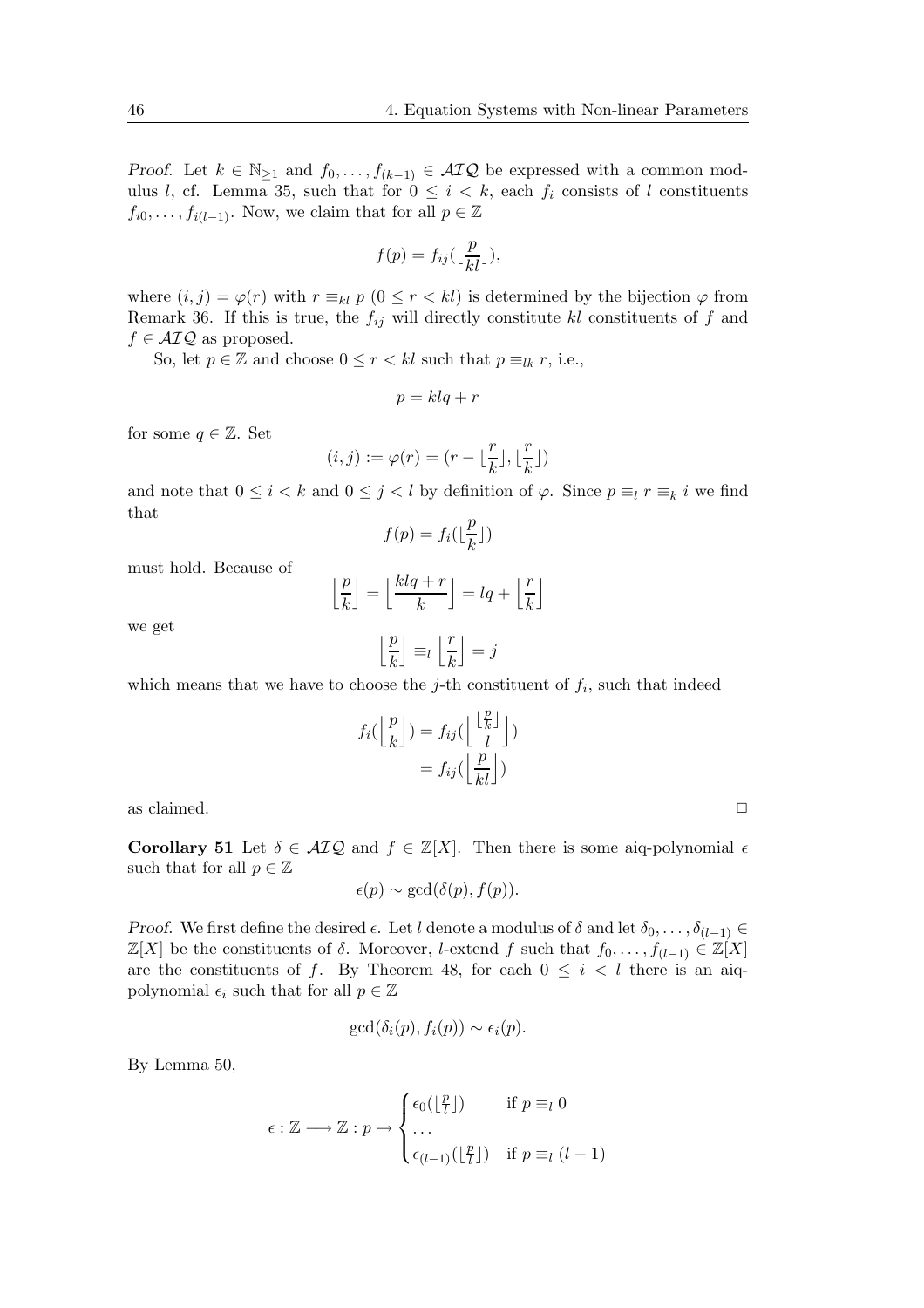is again an aiq-polynomial. Let us next put everything together and verify that actually

$$
\epsilon(p) \sim \gcd(\delta(p), f(p))
$$

for all  $p \in \mathbb{Z}$ , as desired. To do so, let  $p \in \mathbb{Z}$ . Let  $0 \leq i < l$  be such that  $p \equiv_l i$ . Then

$$
\gcd(\delta(p), f(p)) = \gcd(\delta_i(\lfloor \frac{p}{l} \rfloor), f_i(\lfloor \frac{p}{l} \rfloor))
$$

$$
\sim \epsilon_i(\lfloor \frac{p}{l} \rfloor)
$$

$$
= \epsilon(p)
$$

which proves our claim.  $\Box$ 

Given  $f_1, \ldots, f_m \in \mathbb{Z}[X]$   $(m \geq 2)$ , this corollary offers an inductive argument on the number m of given polynomials that there is indeed an aig-polynomial  $\delta$  such that

$$
\delta(p) \sim \gcd(f_1(p), \ldots, f_m(p))
$$

for all  $p \in \mathbb{Z}$ . If  $m = 2$ , apply Theorem 48. If  $m > 2$ , by induction hypothesis there is a  $\delta \in \mathcal{AIQ}$  such that

$$
\delta(p) \sim \gcd(f_1(p), \ldots, f_{(m-1)}(p))
$$

for all  $p \in \mathbb{Z}$  and therefore

$$
\gcd(f_1(p),\ldots,f_{(m-1)}(p)f_m(p))\sim \gcd(\delta(p),f_m(p)).
$$

Now apply Corollary 51. The conclusion is drawn in the following corollary.

Corollary 52 Let  $m \geq 2$  and  $f_1, \ldots, f_m \in \mathbb{Z}[X]$ . Then there is an aiq-polynomial  $\epsilon$ such that for all  $p \in \mathbb{Z}$ 

$$
\epsilon(p) \sim \gcd(f_1(p), \ldots, f_m(p)).
$$

Before we proceed with the more algorithmic aspects of the "aiq-gcd-mappings", let us note that it takes only a slight modification in the proof of Corollary 51 to state the following corollary.

Corollary 53 Let  $\delta_1, \delta_2 \in \mathcal{AIQ}$ . Then there is some  $\epsilon \in \mathcal{AIQ}$  such that for all  $p \in \mathbb{Z}$ 

$$
\epsilon(p) \sim \gcd(\delta_1(p), \delta_2(p)).
$$

Proof. Let  $\delta_1, \delta_2 \in \mathcal{AIQ}$ , let l be a common period of  $\delta_1$  and  $\delta_2$  and denote their constituents by  $\delta_{10}, \ldots, \delta_{1(l-1)}$  and  $\delta_{20}, \ldots, \delta_{2(l-1)}$ , respectively. Then we can simply replace each occurrence of " $\delta$ " in the proof of Corollary 51 by  $\delta_1$  and each occurrence of "f" by  $\delta_2$ , and so forth.  $\Box$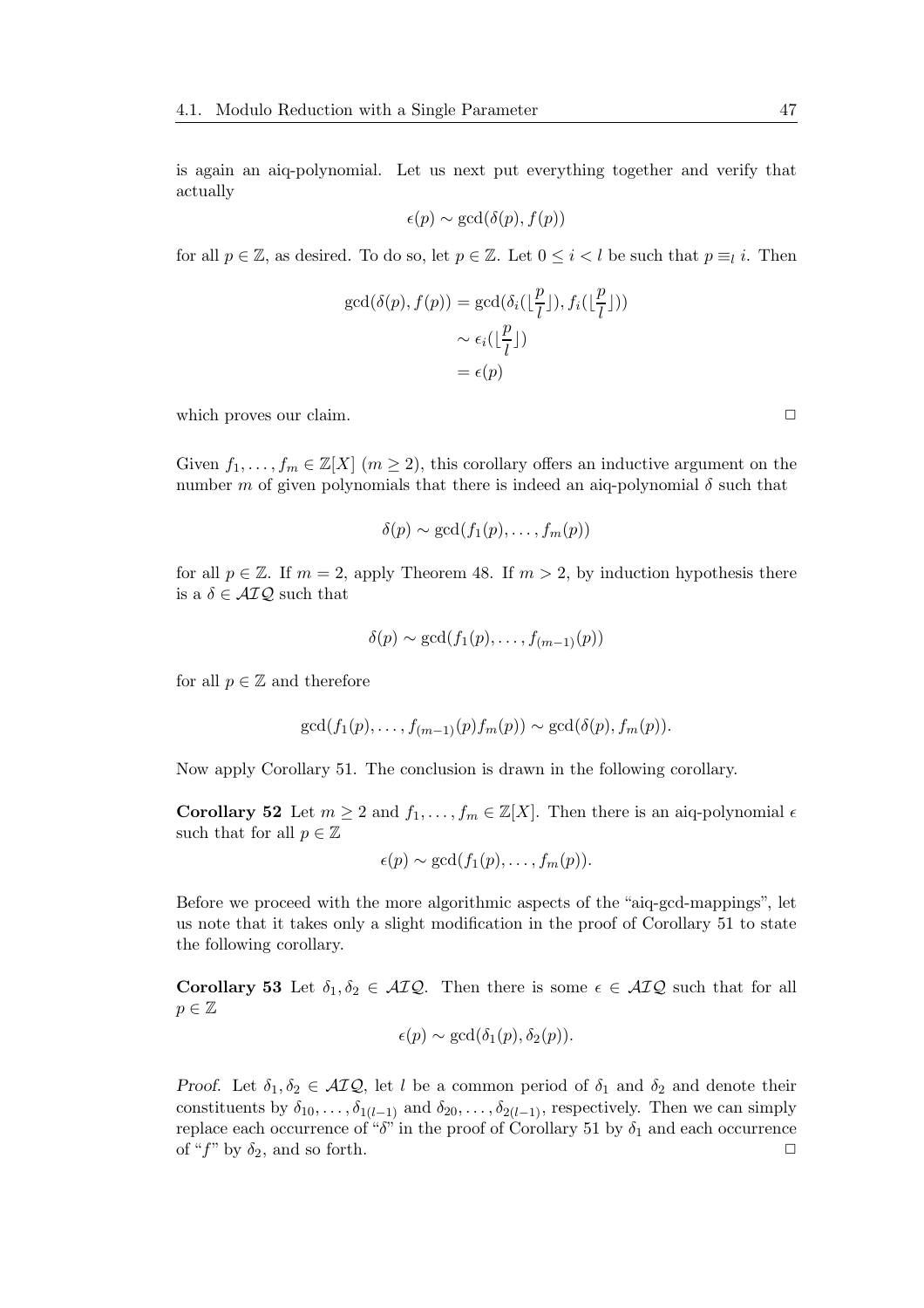#### 4.1.3 Intermezzo: Divisibility of Integral Polynomial Functions

As a first application of aiq-gcd's, we consider the following problem: Let  $f, g \in \mathbb{Z}[X]$ . For which  $p \in \mathbb{Z}$  does  $f(p)$  divide  $g(p)$ ? Or, stated in a different way, can we explicitly describe the set

$$
D(f|g) := \{ p \in \mathbb{Z} \mid f(p)|g(p) \} ?
$$

The following lemma is the key to the answer which in turn is given by the subsequent corollary.

**Lemma 54** Let  $a, b \in \mathbb{Z}$ . Then

$$
a \mid b
$$
 iff  $a \sim \gcd(a, b)$ .

Proof. The proof follows directly from the respective definitions.  $\Box$ 

**Lemma 55** Let  $f, g \in \mathbb{Z}[X]$ . Then

$$
\forall p \in \mathbb{Z} \ (f(p) \sim g(p)) \iff (f = g \lor f = -g).
$$

Proof. " $\Rightarrow$ ": Let  $n = \max{\deg(f), \deg(g)}$ . Since there are infinitly many points  $p \in \mathbb{Z}$  with either  $f(p) = g(p)$  or  $f(p) = -g(p)$  we can find in particular  $n+1$  points such that either  $f(p) = g(p)$  or  $f(p) = -g(p)$ . But any polynomials of degree *n* is completly detetermined by  $n + 1$  points. Therefore, either  $f = g$  or  $f = -g$ .  $\stackrel{\text{{\tiny def}}}{\leftarrow}$  : Clear.

Corollary 56 Let  $f, g \in \mathbb{Z}[X]$ , let  $\delta \in \mathcal{AIQ}$  be their aiq-gcd and let l be some modulus of  $\delta$ . Then there is some finite (possibly empty) set  $M \subset \mathbb{Z}$  and there exist  $0 \leq k \leq l$  different integers  $0 \leq n_1 < \cdots < n_k < l$  such that

$$
D(f|g) = M \cup [n_1]_l \cup \cdots \cup [n_k]_l.
$$

Proof. Let f, g,  $\delta$  and l be as stated and let  $d_0 \ldots, d_{(l-1)} \in \mathbb{Z}[X]$  be the constituents of  $\delta$ . By l-extending f, let  $f_0, \ldots, f_{(l-1)} \in \mathbb{Z}[X]$  denote the constituents of f. Now, consider the set

$$
S_i := \{ s \in \mathbb{Z} \mid f_i(s) \sim d_i(s) \}
$$

for  $0 \leq i \leq l$ . Because  $a \sim b$  iff  $a = b \vee a = -b$ , we get

$$
S_i = \{ s \in \mathbb{Z} \mid f_i(s) = d_i(s) \} \cup \{ s \in \mathbb{Z} \mid f_i(s) = -d_i(s) \}
$$
  
= 
$$
\{ s \in \mathbb{Z} \mid f_i(s) - d_i(s) = 0 \} \cup \{ s \in \mathbb{Z} \mid f_i(s) + d_i(s) = 0 \}.
$$

Each  $S_i$  is either finite (if  $f_i \neq g_i \wedge f_1 \neq -g_i$ ) and can be computed by the methods described in [WBK93] or equals  $\mathbb{Z}$ , in which case  $f_i = g_i \vee f_i = -g_i$  (cf. Lemma 55). Therefore, each set  $lS_i + i$  is either finite or equals  $[i]_l$ . Next, we set

$$
S := \bigcup_{i=1}^{l-1} (lS_i + i)
$$

(note that  $S$  is in the stated form) and show that

$$
D(f|g) = S.
$$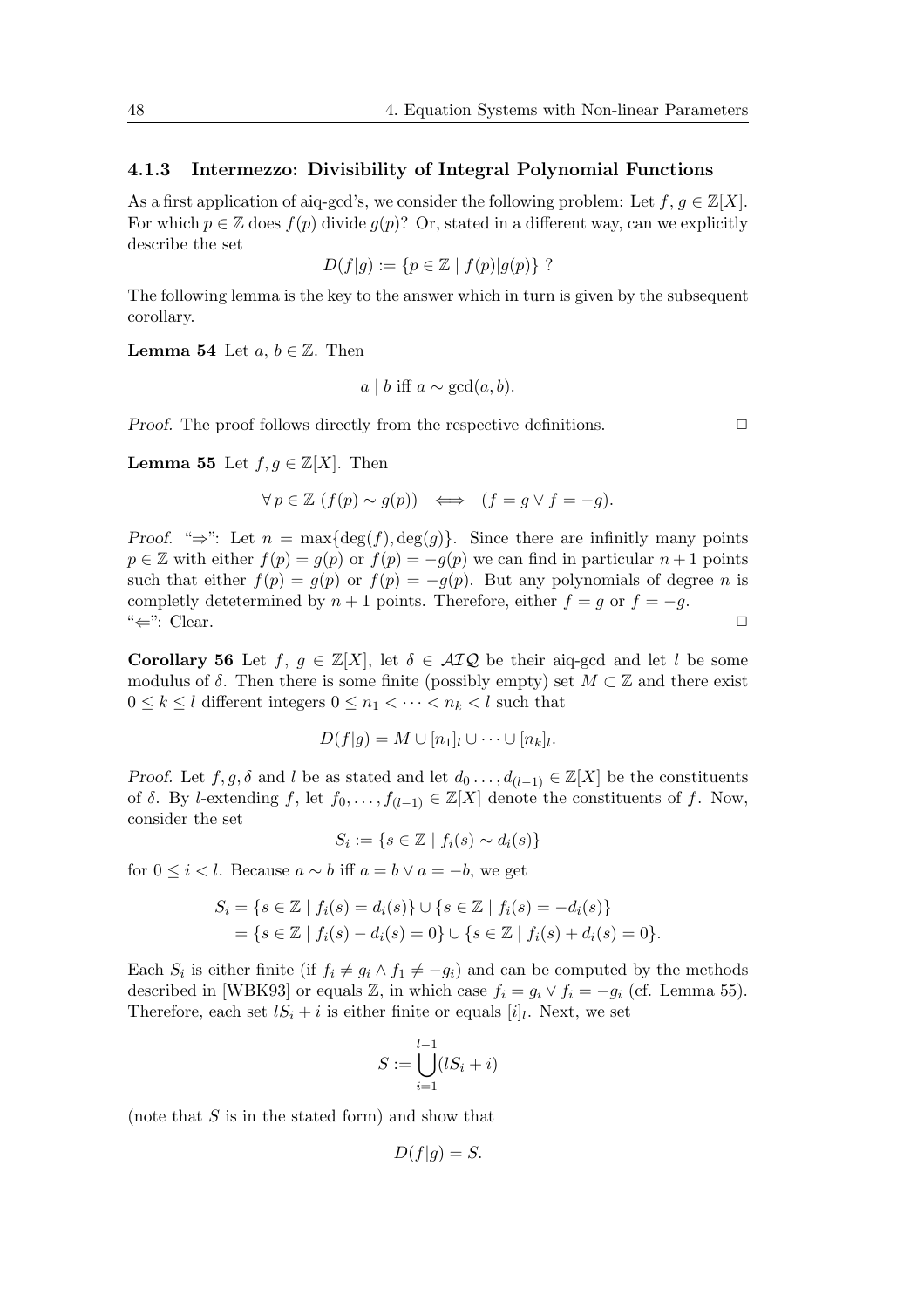So, let  $p \in D(f|g)$  and set  $i := p \mod l$  such that  $p = l\left\lfloor \frac{p}{l}\right\rfloor$  $\lceil \frac{p}{l} \rceil + i$ . Then, with Lemma 54 (for  $(*)$ ) and Theorem 48 (for  $(**)$ ), we get

$$
p \in D(f|g) \iff f(p)|g(p)
$$
  
\n
$$
\stackrel{(*)}{\iff} f(p) \sim \gcd(f(p), g(p))
$$
  
\n
$$
\stackrel{(**)}{\iff} f(p) \sim \delta(p)
$$
  
\n
$$
\iff i = p \mod l \land f_i\left(\left\lfloor \frac{p}{l} \right\rfloor\right) \sim d_i\left(\left\lfloor \frac{p}{l} \right\rfloor\right)
$$
  
\n
$$
\iff i = p \mod l \land \left\lfloor \frac{p}{l} \right\rfloor \in S_i
$$
  
\n
$$
\iff i = p \mod l \land l\left\lfloor \frac{p}{l} \right\rfloor + i \in lS_i + i
$$
  
\n
$$
\implies p \in S.
$$

Conversely, if  $p \in S$ , then there is some  $i \in \{0, \ldots, l-1\}$  such that  $p \in IS_i + i$ , i.e., there is some  $p' \in S_i$  such that  $p = lp' + i$  which means

$$
i = p \mod l \wedge l \left\lfloor \frac{p}{l} \right\rfloor + i \in lS_i + i
$$

and the above equivalences go all the way up and lead to  $p \in D(f|g)$ .

 $\overline{a}$ 

**Example 57** Let  $f = 2(X + 1)$  and  $g = X(X + 1)$ . The polynomial gcd of f and g is  $X + 1$  such that it is easy to see that

$$
\gcd(f(p), g(p)) \sim \begin{cases} 2(2p' + 1) & \text{if } p = 2p' \\ 1(2p' + 2) & \text{if } p = 2p' + 1 \end{cases}
$$

$$
= \begin{cases} 4\lfloor \frac{p}{2} \rfloor + 2 & \text{if } p \equiv_2 0 \\ 2\lfloor \frac{p}{2} \rfloor + 2 & \text{if } p \equiv_2 1 \end{cases}
$$

which gives us  $d_0 = 4X + 2$  and  $d_1 = 2X + 2$ . The 2-extension of f is given by

$$
f(p) = \begin{cases} 2(2p' + 1) & \text{if } p = 2p' \\ 2((2p' + 1) + 1) & \text{if } p = 2p' + 1 \end{cases}
$$

$$
= \begin{cases} 4\lfloor \frac{p}{2} \rfloor + 2 & \text{if } p \equiv_2 0 \\ 4\lfloor \frac{p}{2} \rfloor + 4 & \text{if } p \equiv_2 1 \end{cases}
$$

such that  $f_0 = 4X + 2$  and  $f_1 = 4X + 4$ . This implies

$$
S_0 = \{ s \in \mathbb{Z} \mid (f_0 \pm d_0)(s) = 0 \}
$$
  
=  $\mathbb{Z}$ 

since  $f_0 = d_0$ , and

$$
S_1 = \{ s \in \mathbb{Z} \mid (f_1 \pm d_1)(s) = 0 \}
$$
  
= \{ s \in \mathbb{Z} \mid 6s + 6 = 0 \lor 2s + 2 = 0 \}  
= \{-1\}.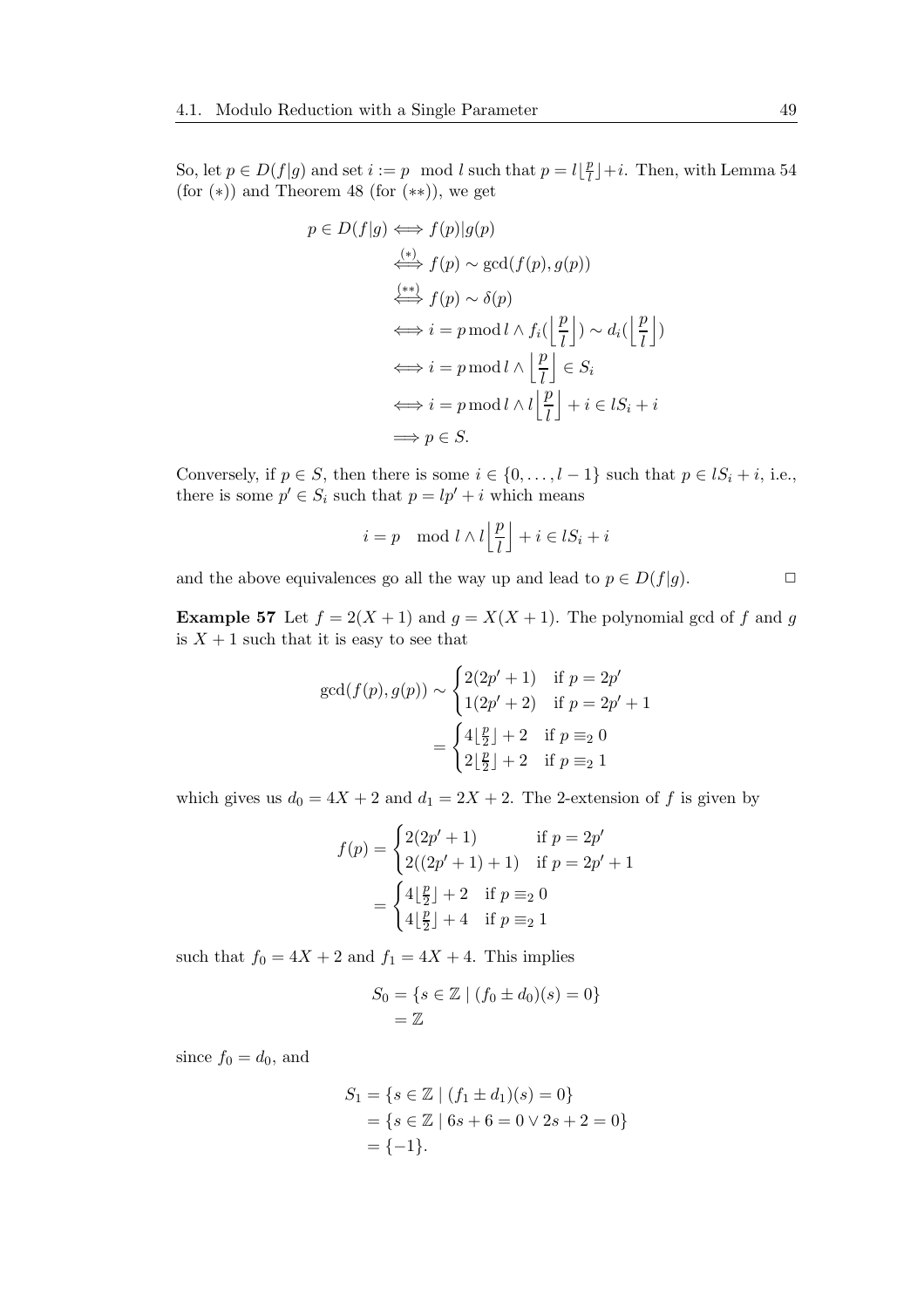|                                                      |  |  |  |  | $p$ $-5$ $-4$ $-3$ $-2$ $-1$ 0 1 2 3 4 5 |  |
|------------------------------------------------------|--|--|--|--|------------------------------------------|--|
| $f(p)$ -8 -6 -4 2 0 2 4 6 8 10 12                    |  |  |  |  |                                          |  |
| $g(p)$ 20 12 6 2 0 0 2 6 12 20 30                    |  |  |  |  |                                          |  |
| $gcd(f(p), g(p))$ $-4$ $-6$ $-2$ $-2$ 0 2 2 6 4 10 6 |  |  |  |  |                                          |  |

Table 4.3

Therefore,

$$
D(f|g) = (2\mathbb{Z} + 0) \cup (2\{-1\} + 1) = 2\mathbb{Z} \cup \{-1\}
$$

c.f. Table 4.3.

**Corollary 58** Let  $f, g \in \mathbb{Z}[X]$  and let l be some period of the aiq-gcd d of f and g. Let  $[i]_l \subset D(f|q)$  denote one of the equivalence classes as described in Corollary 56  $(i \in \{0, \ldots, l-1\})$ . Then  $f_i|g_i$ , where  $f_0, \ldots, f_{l-1}$  and  $g_0, \ldots, g_{l-1}$  denote the lextensions of  $f$  and  $g$ .

Proof. The statement follows from the fact that either  $f_i = d_i$  or  $f_i = -d_i$ , similarly as in the proof of Corollary 56.  $\Box$ 

### 4.1.4 The Extended Euclidean Algorithm for Aiq-gcd's

Recall the Introductory Example given above, where we not only provided an aiqpolynomial representing the gcd of given polynomials in  $\mathbb{Z}[X]$  but also derived matrices  $U_i \in \mathbb{Z}[X]^{m \times n}$  such that the  $\mathbf{U}_i(p)$  were unimodular for every  $p \in \mathbb{Z}$  and therefore led to solutions of a corresponding parametric equation system. In the following we describe how these matrices can be systematically constructed while also finding the aiq-gcd for given  $f_1, \ldots, f_n \in \mathcal{AIQ}$ . Thereby, we let us guide by the following observation.

**Observation 59** Let  $f = \sum_{i=0}^{m} a_i X^i$  and  $g = \sum_{i=0}^{n} b_i X^i$  be integer polynomials with  $a_m, b_n > 0$ . Without loss of generality, we may assume  $m \geq n$  and consider the following two cases:

•  $\mathbf{m} = \mathbf{n}$  Define a sequence  $(f_i, g_i)_{i \in \mathbb{N}}$  of pairs of integer polynomials:

$$
(f_0, g_0) := (f, g)
$$
  

$$
(f_{i+1}, g_{i+1}) := \begin{cases} (g_i, f_i - \lfloor \frac{\text{HC}(f_i)}{\text{HC}(g_i)} \rfloor g_i) & \text{if } \deg(g_i) = n \\ (f_i, g_i) & \text{otherwise.} \end{cases}
$$

Comparing this sequence to Theorem 13 and its proof, we could say that the computation of the gcd of  $a_m$  and  $b_n$  is "lifted" to f and g. As the computation of  $gcd(a_m, b_n)$  in Algorithm 1 terminates, there is some  $i_0 \in \mathbb{N}$  such that  $deg(g_{i_0}) < n$  and  $deg(g_{i_0-1}) = n$ . Let

$$
\mathbf{U} = \begin{pmatrix} s_1 & t_1 \\ s_2 & t_2 \end{pmatrix}
$$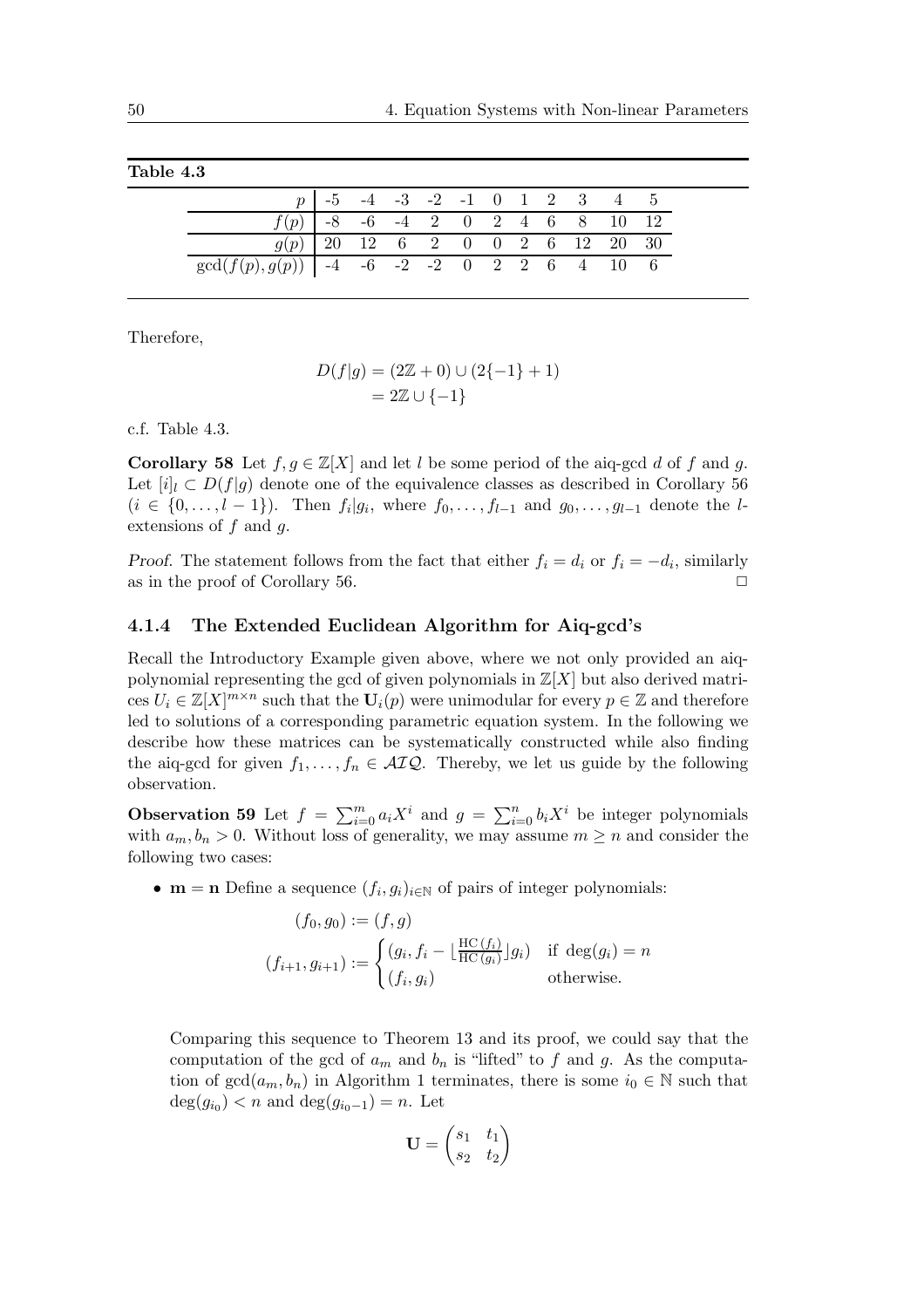be the matrix from Algorithm 3. Then

$$
f_{i_0} = s_1 f + t_1 g
$$
  

$$
g_{i_0} = s_2 f + t_2 g.
$$

Moreover, note that

$$
\gcd(f(p), g(p)) \sim \gcd(f_i(p), g_i(p))
$$

for all  $i \in \mathbb{N}$  and all  $p \in \mathbb{Z}$  (cf. Lemma 18). Altogether, we can say that by "lifting" Algorithm 1 to the leading coefficients of  $f$  and  $g$ , we can reduce the degree of one polynomial without loosing information about  $gcd(f(p), g(p))$ .

•  $m > n$  For  $0 \leq k < |b_n|$ , consider the polynomials

$$
f(b_n Y + k) = \sum_{i=0}^{m} a_i (b_n Y + k)^i
$$
  
= 
$$
\sum_{i=0}^{m} a_i \sum_{j=0}^{i} {i \choose j} (b_n Y)^j k^{(i-j)}
$$
  
= 
$$
a_m b_n^m Y^m + a_m \sum_{j=0}^{m-1} {m \choose j} (b_n Y)^j k^{(m-j)} + \sum_{i=0}^{m-1} \sum_{j=0}^{i} a_i {i \choose j} (b_n Y)^j k^{(i-j)}
$$
  
= 
$$
\sum_{i=\hat{f}_k(Y)}^{i} f(\hat{f}_k)
$$

and

$$
g(b_n Y + k) = \sum_{i=0}^{n} b_i (b_n Y + k)^i
$$
  
= 
$$
\sum_{i=0}^{n} b_i \sum_{j=0}^{i} {i \choose j} (b_n Y)^j k^{(i-j)}
$$
  
= 
$$
b_n^{n+1} Y^n + b_n \sum_{j=0}^{n-1} {n \choose j} (b_n Y)^j k^{(n-j)} + \sum_{i=0}^{n-1} b_i \sum_{j=0}^{i} {i \choose j} (b_n Y)^j k^{(i-j)}
$$
  
:= 
$$
\underbrace{\qquad \qquad }_{\mathbf{i} = \mathbf{0}} \mathbf{y}(\mathbf{x})
$$

where  $a_m b_n^m Y^m$  and  $b_n^{n+1} Y^n$  are the respective highest terms, i.e.,  $\deg(\hat{f}_k) < m$ and  $\deg(\hat{g}_k)$  < m. Because  $m > n$ , we get

$$
b_n^{n+1}Y^n \mid a_mb_n^mY^m. \tag{4.15}
$$

and therefore, the polynomial

$$
h_k(Y) := f(b_nY + k) - a_mb_n^{(m-n-1)}Y^{m-n}g(b_nY + k)
$$
  
=  $(a_mb_n^mY^m + \hat{f}_k(Y)) - a_mb_n^mY^m - a_mb_n^{(m-n-1)}\hat{g}_k(Y)$   
=  $\hat{f}_k(Y) - a_mb_n^{(m-n-1)}\hat{g}_k(Y)$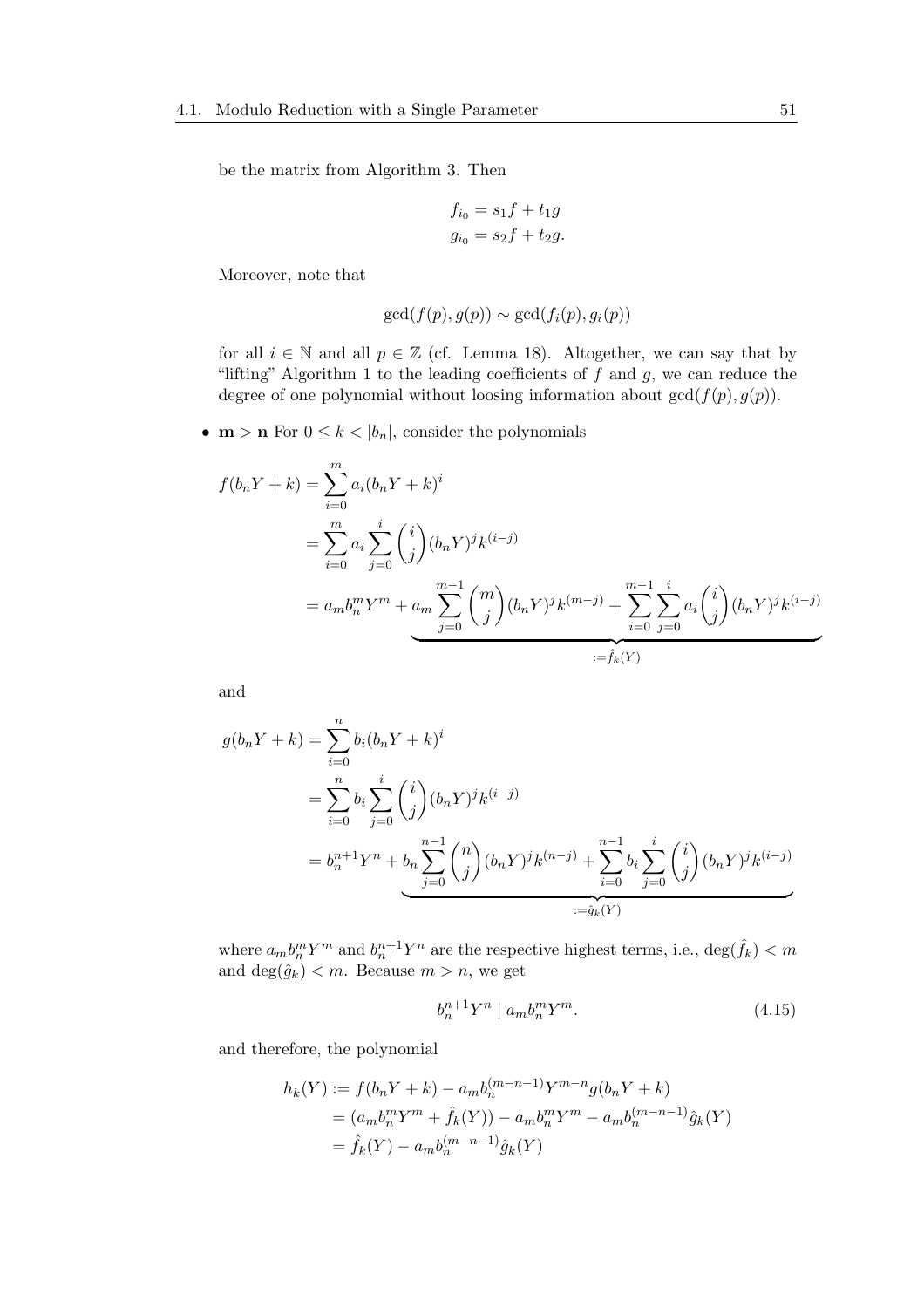has degree  $\lt m$ . The idea behind the substitution of X by  $b_n Y + k$  is lent from  $b_n$ -extending  $f(p)$  and  $g(p)$ : Any  $p \in \mathbb{Z}$  can be uniquely written as

$$
p = b_n p' + k
$$

with  $p' \in \mathbb{Z}$  and  $0 \leq k < |b_n|$  and so

$$
gcd(f(p), g(p)) \sim gcd(f(b_n p' + k), g(b_n p' + k))
$$
  
\n
$$
\sim gcd(f(b_n p' + k) - a_m b_n^{m-n-1} p^{m-n} g(b_n p' + k), g(b_n p' + k))
$$
  
\n
$$
\sim gcd(h_k(p'), g(b_n p' + k))
$$
  
\n
$$
\sim gcd(g(b_n p' + k), h_k(p')).
$$

Again, we reduced the degree of one polynomial and preserved information about gcd( $f(p)$ ,  $g(p)$ ). Moreover, we can find a unimodular matrix  $\mathbf{U}(p)$  such that

$$
\mathbf{U}(p')\begin{pmatrix}f(b_np'+k)\\g(b_np'+k)\end{pmatrix} = \begin{pmatrix}g(b_np'+k)\\h_k(p')\end{pmatrix},\,
$$

namely

$$
\mathbf{U}(p')=\begin{pmatrix}0&1\\1&-a_mb_n^{(m-n-1)}p'^{(m-n)}\end{pmatrix}
$$

However, this comes at the cost of having to treat  $b_n$  different cases, one for each residue class modulo  $b_n$  that p could belong to. Note that the case distinction on  $b_n$  is essentially a  $b_n$ -reduction. Note moreover that  $\mathbf{U}(p')$  does not depend on  $k!$ 

Observation 59 contains the two main concepts (cases  $m = n$  and  $m > n$ ) needed to develop the desired algorithm. The core idea of *both* concepts is to reduce the degrees of the polynomials involved to get more and more "information" about  $gcd(f(p), g(p))$ . To see the idea of this kind of reducibility in the right light, we provide the following definition and lemma.

**Definition 60** Let  $f, g \in \mathbb{Z}[X]$ ,  $f, g \neq 0$ . Then we say that f is d-reducible (degreereducible) by g and write  $f \downarrow_d g$  if either  $\deg(f) = \deg(g)$  or  $\deg(f) > \deg(g)$  and  $HC(g) | HC(f).$ 

**Lemma 61** Let  $f, g \in \mathbb{Z}[X]$  and  $f \downarrow_d g$ . Then one can find a unimodular matrix  $\mathbf{U} \in \mathbb{Z}[X]^{2\times 2}$  and polynomials  $f', g' \in \mathbb{Z}[X]$  such that

- (i)  $\mathbf{U}(\begin{matrix}f\\a\end{matrix})$  $\binom{f}{g} = \binom{f'}{g}$  $f_{g}^{\prime}\big),$
- (ii)  $\deg(f) > \deg(f')$
- (iii) for all  $p \in \mathbb{Z}$

$$
\gcd(f(p), g(p)) \sim \gcd(f'(p), g'(p)).
$$

In particular, if  $deg(f) = deg(g)$  then the matrix **U** is given by  $extGcd$  [HC (f), HC (g)]. If  $\deg(f) > \deg(g)$  then **U** is given by

$$
\begin{pmatrix} 1 & -\frac{\text{HC}\,(f)}{\text{HC}\,(g)} X^{\deg(f) - \deg(g)} \\ 0 & 1 \end{pmatrix}
$$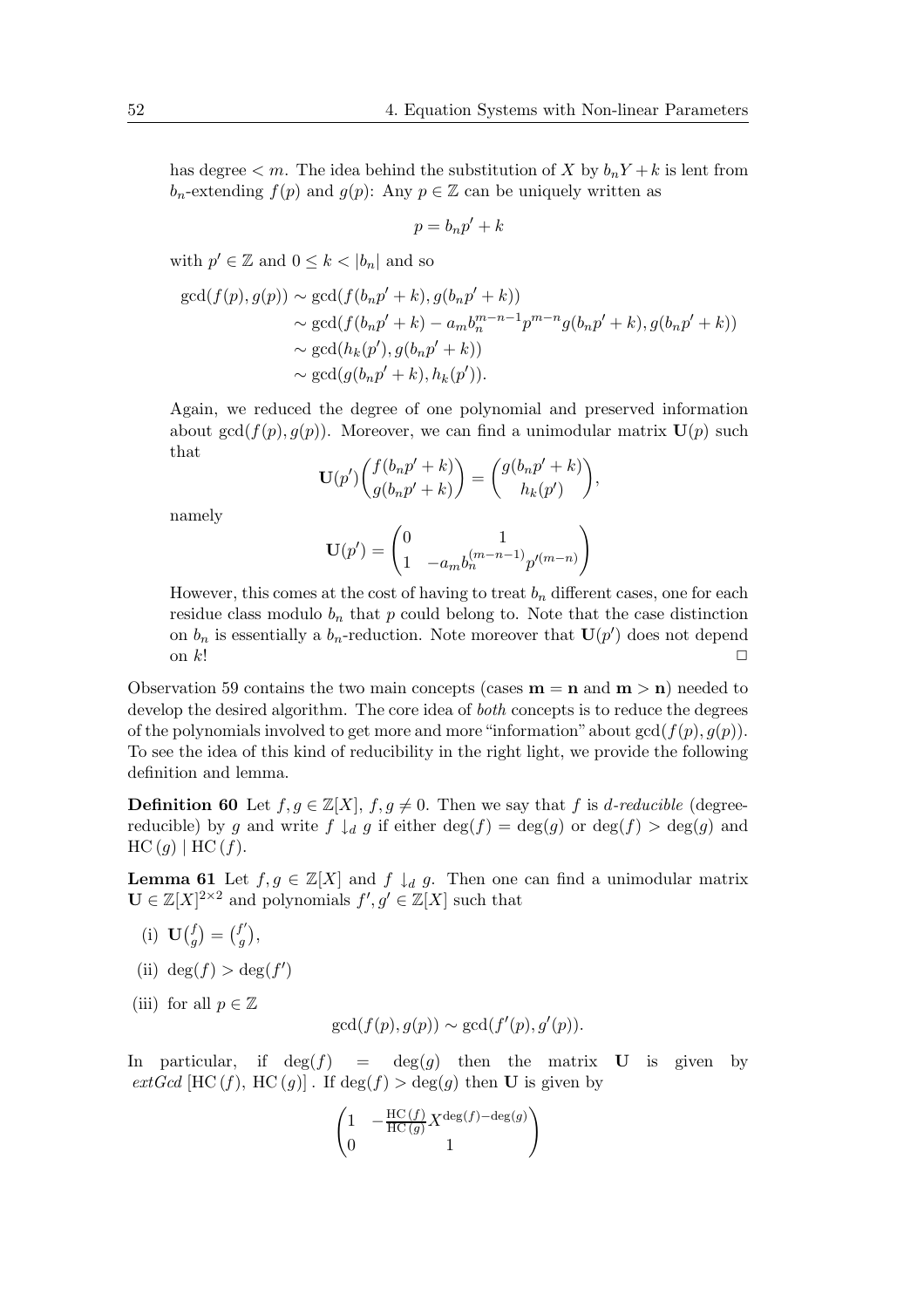Proof. The propositions follow immediately from Definition 60, Observation 59 and Lemma 18.  $\Box$ 

In a very informal way, we could visualize the effect of the last lemma as follows:



This shall mean that f is d-reducible by g and  $f'$ , g' and U are such that they meet the three properties of Lemma 61. It is important to note that, by definition, if  $f = 0$  or  $g = 0$  then neither  $f \downarrow_d g$  nor  $g \downarrow_d f$ . As well it is possible that even though  $f, g \neq 0$  we find  $f \not\downarrow_d g$  and  $g \not\downarrow_d f$ , too, take for instance  $f = X^2$  and  $g = 3X + 2$ . In this situation the next lemma is helpful. It essentially restates Observation 59 with the terminology from Definition 60, therefore, we omit its proof.

**Lemma 62** Let  $f, g \in \mathbb{Z}[X]$  with  $\deg(f) > \deg(g) \geq 0$  and  $f\mathcal{V}_d g$ . Define  $l :=$ |HC  $(g)$ |. Then for  $0 \leq i < l$  and  $Y \neq X$ 

$$
f(lY+i) \downarrow_d g(lY+i).
$$

This specialization can be drawn as:



We are now ready to introduce the algorithm by an example illustrating the application of Observation 59 and the two preceding lemmas. It does so by construction of a tree that keeps track of the respective l-extensions and degree-reductions. It uses the informal visualisations given above to become familiar with the core idea.

**Example 63** As in Example 47, let  $f = X^2$  and  $g = 3X + 2$ . Let us assume  $p_0 \in \mathbb{Z}$ and start the aiq-tree with a single node and labeled as follows:



Since deg(f)  $> deg(g)$ , case **m**  $>$  **n** of Observation 59 applies, and because HC (g) = 3, we add three new cases for each  $p_0 = 3p_1 + k$  where  $k \in \{0, 1, 2\}$ :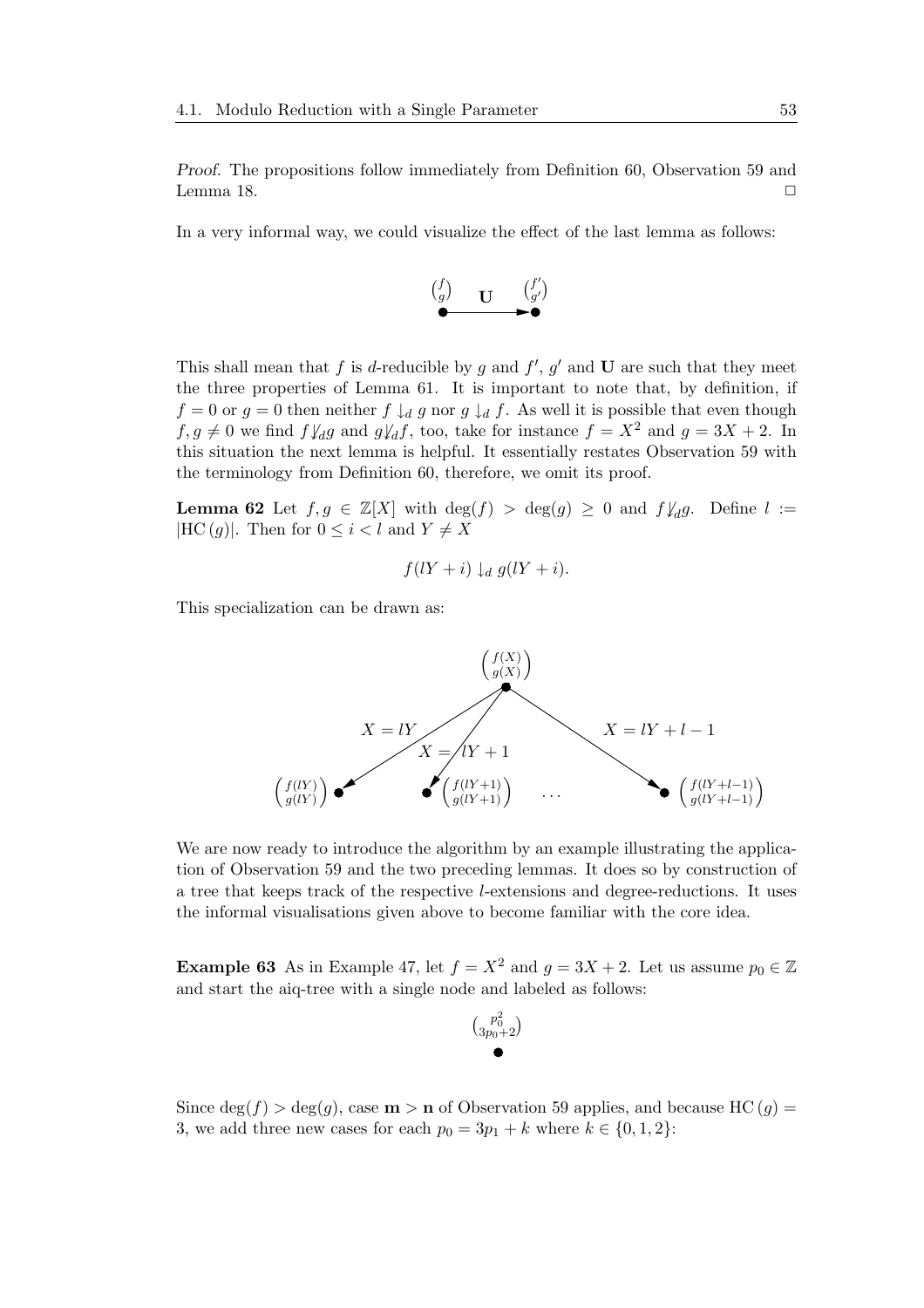

and with  $h_k(p_1) = f(3p_1 + k) - p_1g(3p_1 + k)$  and

$$
\mathbf{U}(p_1) = \begin{pmatrix} 1 & -p_1 \\ 0 & 1 \end{pmatrix}
$$

we get



So, we were able to reduce the degree of  $f$  in each branch and can now apply case  $m = n$  of Observation 59. Only considering head coefficients in the leaf of the tree constructed so far we compute

$$
extGcd2 \begin{pmatrix} -2 \\ 9 \end{pmatrix} = \begin{pmatrix} 1 \\ 0 \end{pmatrix}, \begin{pmatrix} 4 & 1 \\ 9 & 2 \end{pmatrix}) extGcd2 \begin{pmatrix} 1 \\ 0 \end{pmatrix} = \begin{pmatrix} 1 \\ 0 \end{pmatrix}, \begin{pmatrix} 1 & 0 \\ -9 & 1 \end{pmatrix}) extGcd2 \begin{pmatrix} 4 \\ 9 \end{pmatrix} = \begin{pmatrix} 1 \\ 0 \end{pmatrix}, \begin{pmatrix} -2 & 1 \\ 9 & -4 \end{pmatrix})
$$

and extend the aiq-tree accordingly: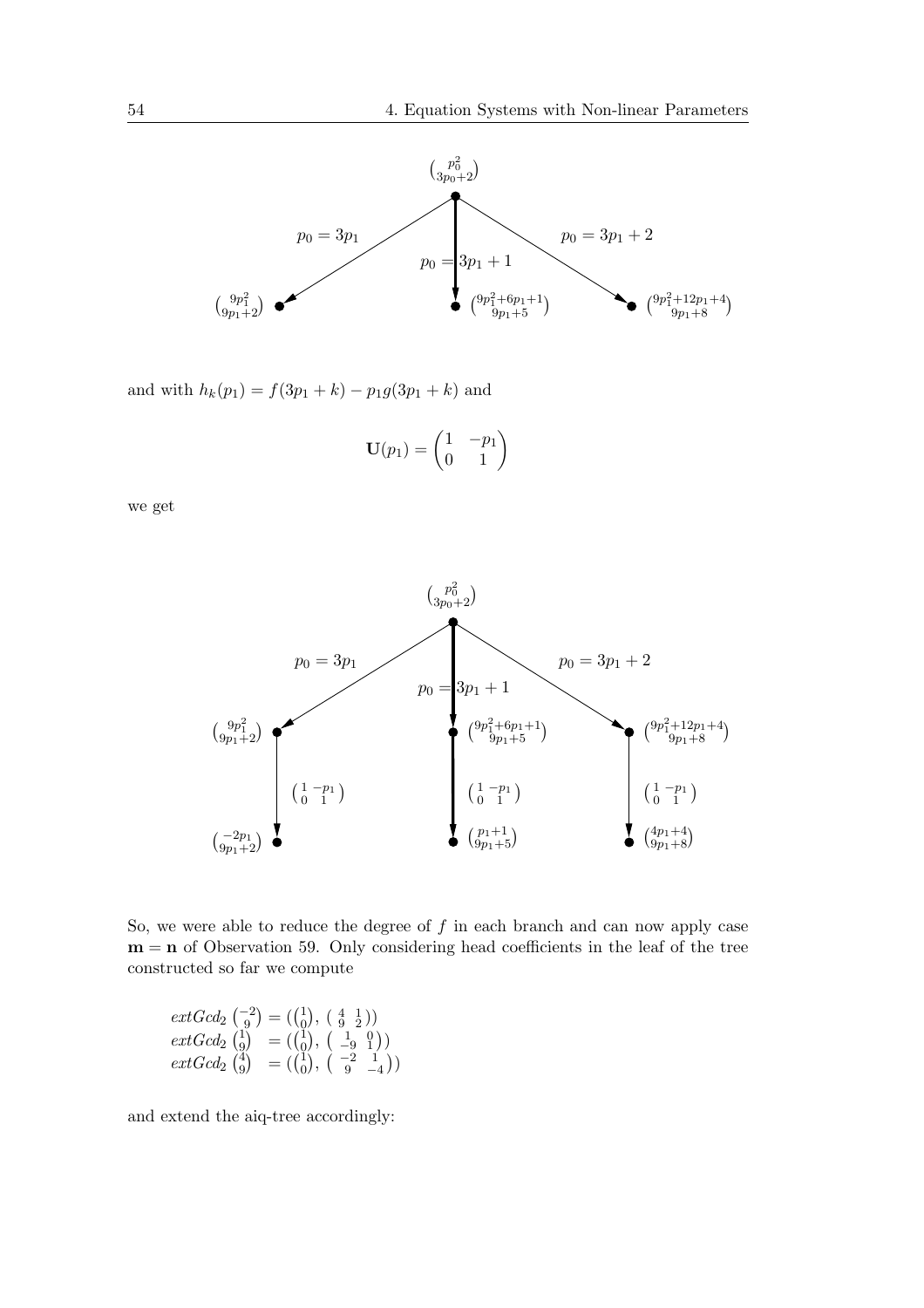

Observe again, how the degrees of the corresponding polynomials decrease. The two polynomials of each leaf have different degrees, so again case  $m < n$  applies. However, the center branch needs a small adjustment such that all head coefficients are positive, an adjustment which is justified by Lemma 7(i). Here, due to the limited space, we only show the center branch:

![](_page_62_Figure_3.jpeg)

Now all polynomials are reduced to degree 0 and a final application of the Extended Euclidean Algorithm completes the subtree: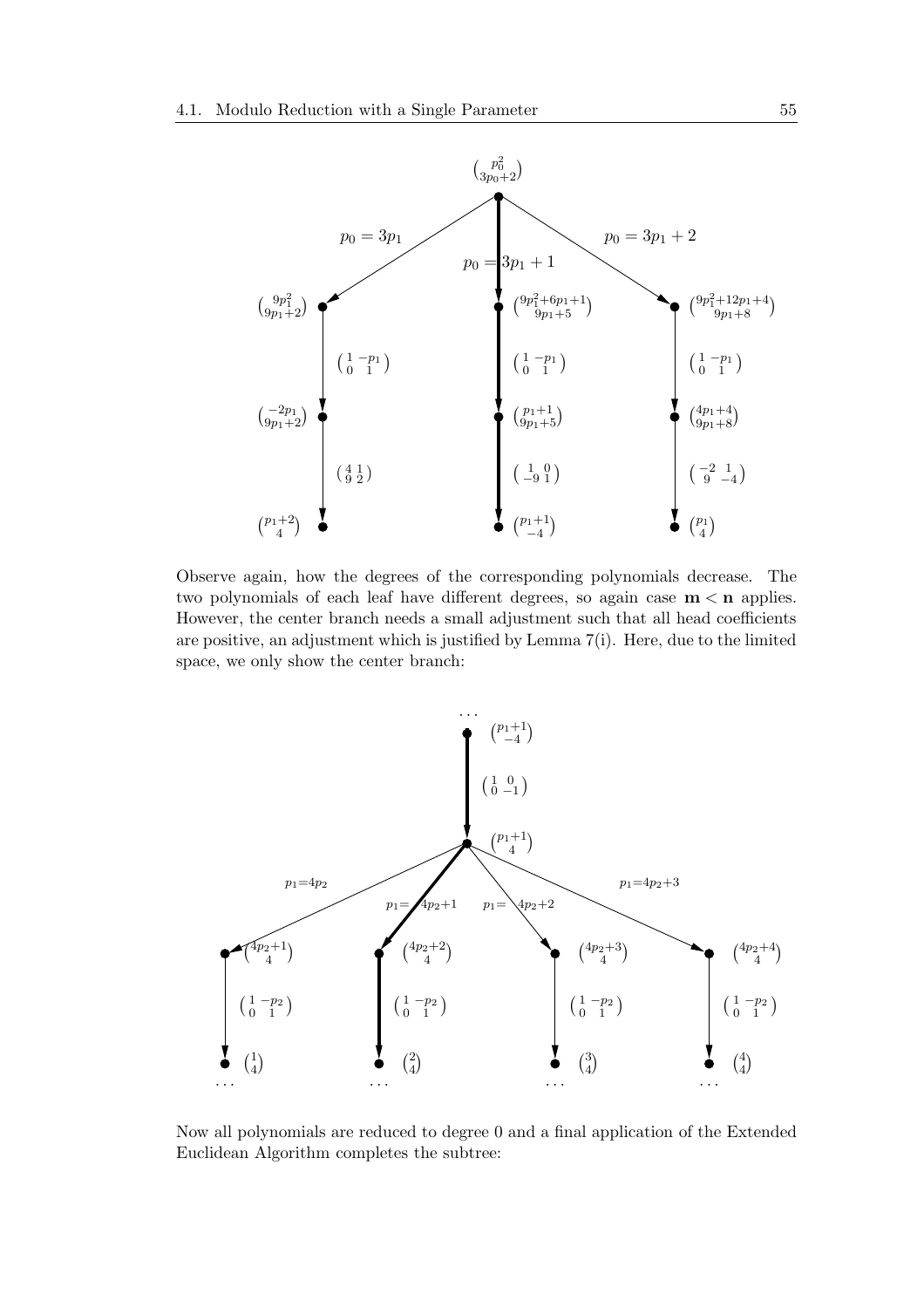![](_page_63_Figure_1.jpeg)

We do not draw the two missing continuations of the whole graph (and leave this task as an exercise to the reader). Instead, we want to present a condensed version of the complete graph (see Figure 4.1) that we get as follows. Let us concentrate on the path marked by the bold edges in the preceding figures. Consider only the portion of the graph containing the first three consecutive transformations

$$
\begin{pmatrix} 9p_1^2 + 6p_1 + 1 \ 9p_1 + 5 \end{pmatrix} \qquad \begin{pmatrix} p_1 + 1 \ 9p_1 + 5 \end{pmatrix} \qquad \begin{pmatrix} p_1 + 1 \ -4 \end{pmatrix} \qquad \begin{pmatrix} p_1 + 1 \ -4 \end{pmatrix} \cdots \qquad \begin{pmatrix} 1 & -p_1 \ 0 & 1 \end{pmatrix}
$$

Since

$$
\begin{pmatrix} 1 & 0 \ 0 & -1 \end{pmatrix} \begin{pmatrix} 1 & 0 \ -9 & 1 \end{pmatrix} \begin{pmatrix} 1 & -p_1 \ 0 & 1 \end{pmatrix} = \begin{pmatrix} 1 & -p_1 \ 9 & -9p_1 - 1 \end{pmatrix}
$$

we can simply draw

$$
\begin{pmatrix}9p_1^2+6p_1+1\\9p_1+5\end{pmatrix}\n\qquad\n\begin{pmatrix}p_1+1\\4\end{pmatrix}\n\cdots
$$
\n
$$
\begin{pmatrix}\n1 & -p_1 \\
9 & -9p_1-1\n\end{pmatrix}\n\qquad\n\begin{pmatrix}\n0 & -1\\1 & -1\end{pmatrix}
$$

In the same way we can replace

$$
\begin{array}{ccc}\n\binom{4p_2+2}{4} & \binom{2}{4} & \binom{2}{0} \\
\cdots & \bullet & \bullet & \bullet \\
\hline\n\binom{1-p_2}{0 & 1} & \binom{1 & 0}{-2 & 1}\n\end{array}
$$

by

$$
\begin{pmatrix}4p_2+2\\4\end{pmatrix}\n\begin{pmatrix}2\\0\end{pmatrix}\n\cdots
$$
\n
$$
\begin{pmatrix}\n1 & -p_2\\-2 & 2p_2+1\n\end{pmatrix}\n\begin{pmatrix}2\\0\end{pmatrix}\n\cdots
$$

such that the whole bold path now reads as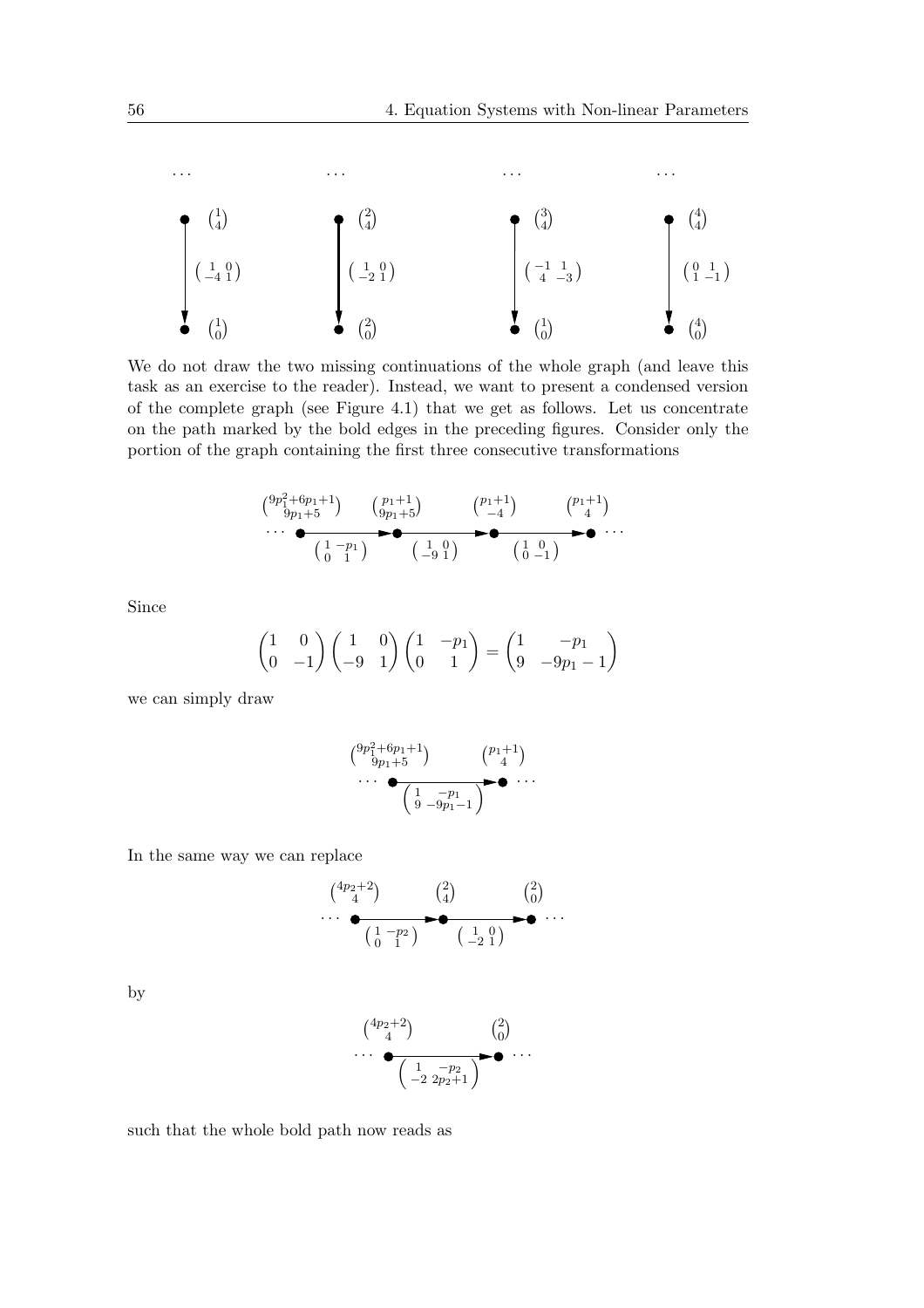$$
\begin{array}{cc}\n\left(\begin{array}{cc}p_0^2\\3p_0+2\end{array}\right) & \left(\begin{array}{c}9p_1^2+6p_1+1\\9p_1+5\end{array}\right) & \left(\begin{array}{c}p_1+1\\4\end{array}\right) & \left(\begin{array}{c}4p_2+2\\4\end{array}\right) & \left(\begin{array}{c}2\\0\end{array}\right) \\
\underbrace{\bullet}_{p_0=3p_1+1} & \left(\begin{array}{cc}1&-p_1\\9&-9p_1-1\end{array}\right) & \bullet \\
\underbrace{\bullet}_{p_1=q_2+1} & \left(\begin{array}{cc}1&-p_2\\-2&2p_2+1\end{array}\right) & \bullet\n\end{array}
$$

Since any valid equation  $U(X)v(X) = w(X)$  remains valid if we substitute X by  $lY + w(X)$ k, we can substitute any occurrence of  $p_1$  by  $4p_2 + 1$  and delete the now unnecessary arrow labeled by  $p_1 = 4p_2 + 1$ . Thus, we get

$$
\begin{array}{cc}\n\left(\begin{array}{cc}\np_0^2 \\
3p_0+2\n\end{array}\right) & \left(\begin{array}{cc}\n144p_2^2+96p_2+16 \\
36p_2+14\n\end{array}\right) & \left(\begin{array}{cc}\n4p_2+2 \\
4\n\end{array}\right) & \left(\begin{array}{cc}\n2 \\
0\n\end{array}\right) \\
p_0=12p_2+4 & \left(\begin{array}{cc}\n1 & -4p_2-1 \\
9 & -36p_2-10\n\end{array}\right) & \left(\begin{array}{cc}\n1 & -p_2 \\
-2 & 2p_2+1\n\end{array}\right) \\
\end{array}
$$

or, simplified as above,

 p 2 0 3p0+2 144p 2 <sup>2</sup>+96p2+16 36p2+14 <sup>p</sup>0=12p2+4 −9p2+1 36p 2 <sup>2</sup>+6p2−1 18p2+7 −72p 2 <sup>2</sup>−48p2−8 2 0 

This can be read as follows. Whenever  $p_0 \in \mathbb{Z}$  and  $p_0 = 12p_2 + 4$  (i.e.,  $p_0 \equiv_{12} 4$  and  $p_2 = \lfloor \frac{p_0}{12} \rfloor$ ) then

$$
\begin{pmatrix}\n-9\left\lfloor \frac{p_0}{12} \right\rfloor + 1 & 36\left\lfloor \frac{p_0}{12} \right\rfloor^2 + 6\left\lfloor \frac{p_0}{12} \right\rfloor - 1 \\
18\left\lfloor \frac{p_0}{12} \right\rfloor + 7 & -72\left\lfloor \frac{p_0}{12} \right\rfloor^2 - 48\left\lfloor \frac{p_0}{12} \right\rfloor - 8\n\end{pmatrix}\n\begin{pmatrix}\np_0^2 \\
3p_0 + 2\n\end{pmatrix} = \begin{pmatrix}\n2 \\
0\n\end{pmatrix}.
$$

Thus, if  $p_0 \equiv_{12} 4$  the gcd of  $p_0^2$  and  $3p_0 + 2$  is always 2. Moreover, we have found a unimodular matrix that encapsulates (in dependence of  $p_0$ ) all the steps which lead to this gcd.

The Algorithm Let us turn our attention now to the general data structure which will be used to represent aiq-polynomials as well as the result of algorithm  $aiqGcd_2$ we are about to develop.

$$
\begin{array}{ll}\textbf{data }LTree \; \alpha = \textit{LNode} \; \alpha \; [\textit{LTree} \; \alpha] \\ & | \ \ \, \textit{TNode} \; \alpha \; (\textit{LTree} \; \alpha) \\ & | \ \ \, \textit{Empty} \textit{LNode} \; [\textit{LTree} \; \alpha] \\ & | \ \ \, \textit{Leaf} \; \alpha \end{array}
$$

As in the example above, an LNode will represent a specialisation (or l-extension) while a TNode will stand for a transformation. In both cases, these inner nodes can carry intermediate results, in contrast to  $EmptyLNode$ . For a given  $LNode$  x ys, TNode x y or Leaf x we will call x the content of the respective node.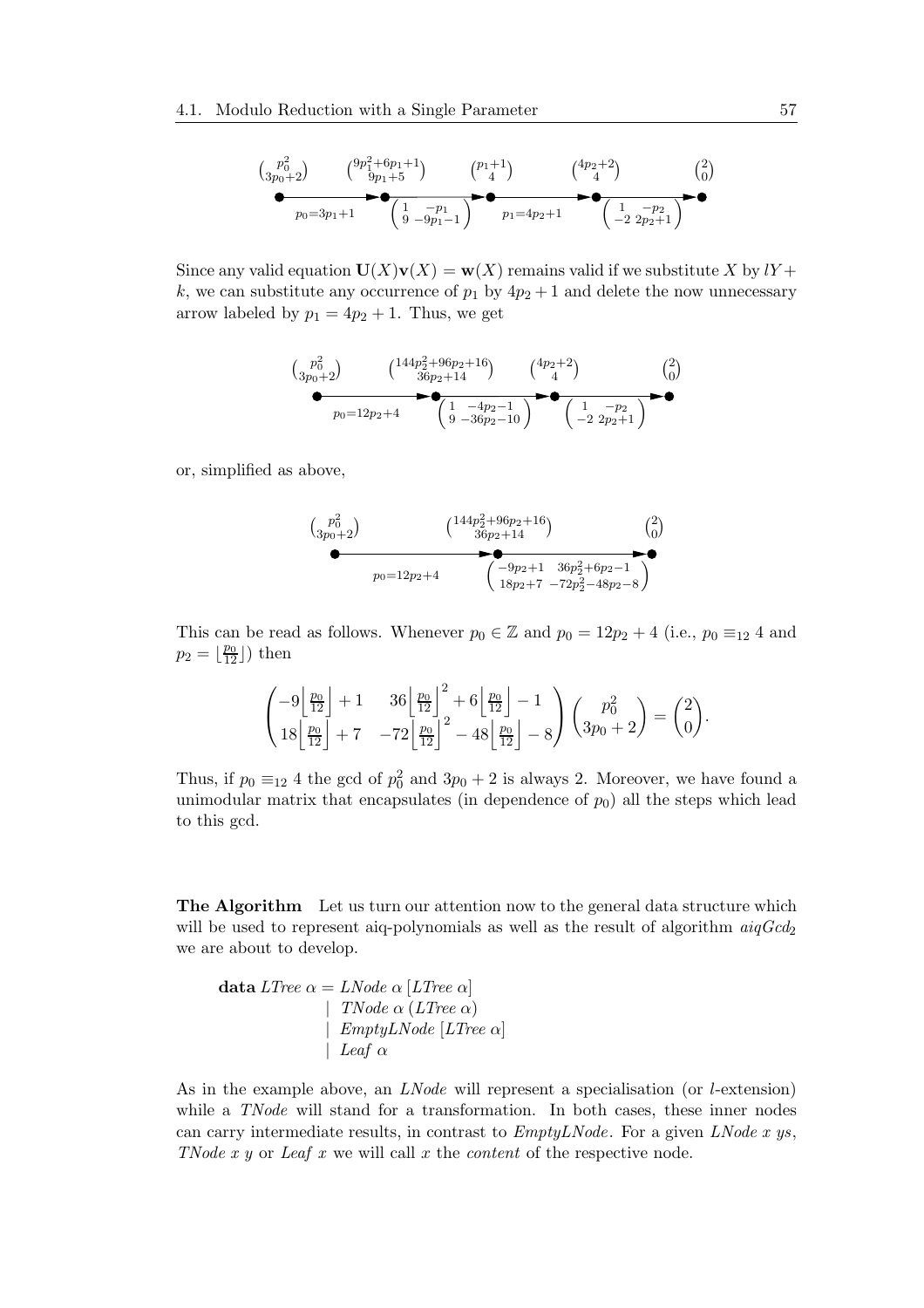$$
p_{0} = 12p_{2} + 3 \tbinom{144p_{2}^{2} + 14p_{2} + 13p_{2} + 1}{48p_{2} + 1} - 72p_{2}^{2} \tbinom{2}{0} \tbinom{2}{0} \tbinom{2}{18p_{2} + 1} - 72p_{2}^{2} + 1} \tbinom{2}{0} \tbinom{2}{0} \tbinom{2}{0} \tbinom{2}{0} \tbinom{2}{0} \tbinom{2}{0} \tbinom{2}{0} \tbinom{2}{0} \tbinom{2}{0} \tbinom{2}{0} \tbinom{2}{1} \tbinom{2}{1} \tbinom{2}{1} \tbinom{2}{1} \tbinom{2}{1} \tbinom{2}{1} \tbinom{2}{1} \tbinom{2}{1} \tbinom{2}{1} \tbinom{2}{1} \tbinom{2}{1} \tbinom{2}{1} \tbinom{2}{1} \tbinom{2}{1} \tbinom{2}{1} \tbinom{2}{1} \tbinom{2}{1} \tbinom{2}{1} \tbinom{2}{1} \tbinom{2}{1} \tbinom{2}{1} \tbinom{2}{1} \tbinom{2}{1} \tbinom{2}{1} \tbinom{2}{1} \tbinom{2}{1} \tbinom{2}{1} \tbinom{2}{1} \tbinom{2}{1} \tbinom{2}{1} \tbinom{2}{1} \tbinom{2}{1} \tbinom{2}{1} \tbinom{2}{1} \tbinom{2}{1} \tbinom{2}{1} \tbinom{2}{1} \tbinom{2}{1} \tbinom{2}{1} \tbinom{2}{1} \tbinom{2}{1} \tbinom{2}{1} \tbinom{2}{1} \tbinom{2}{1} \tbinom{2}{1} \tbinom{2}{1} \tbinom{2}{1} \tbinom{2}{1} \tbinom{2}{1} \tbinom{2}{1} \tbinom{2}{1} \tbinom{2}{1} \tbinom{2}{1} \tbinom{2}{1} \tbinom{2}{1} \tbinom{2}{1} \tbinom{2}{1} \tbinom{2}{1} \tbinom{2}{1} \tbinom{2}{1} \tbinom{2}{1
$$

Figure 4.1: All branches of the condensed aiq-graph from Example 63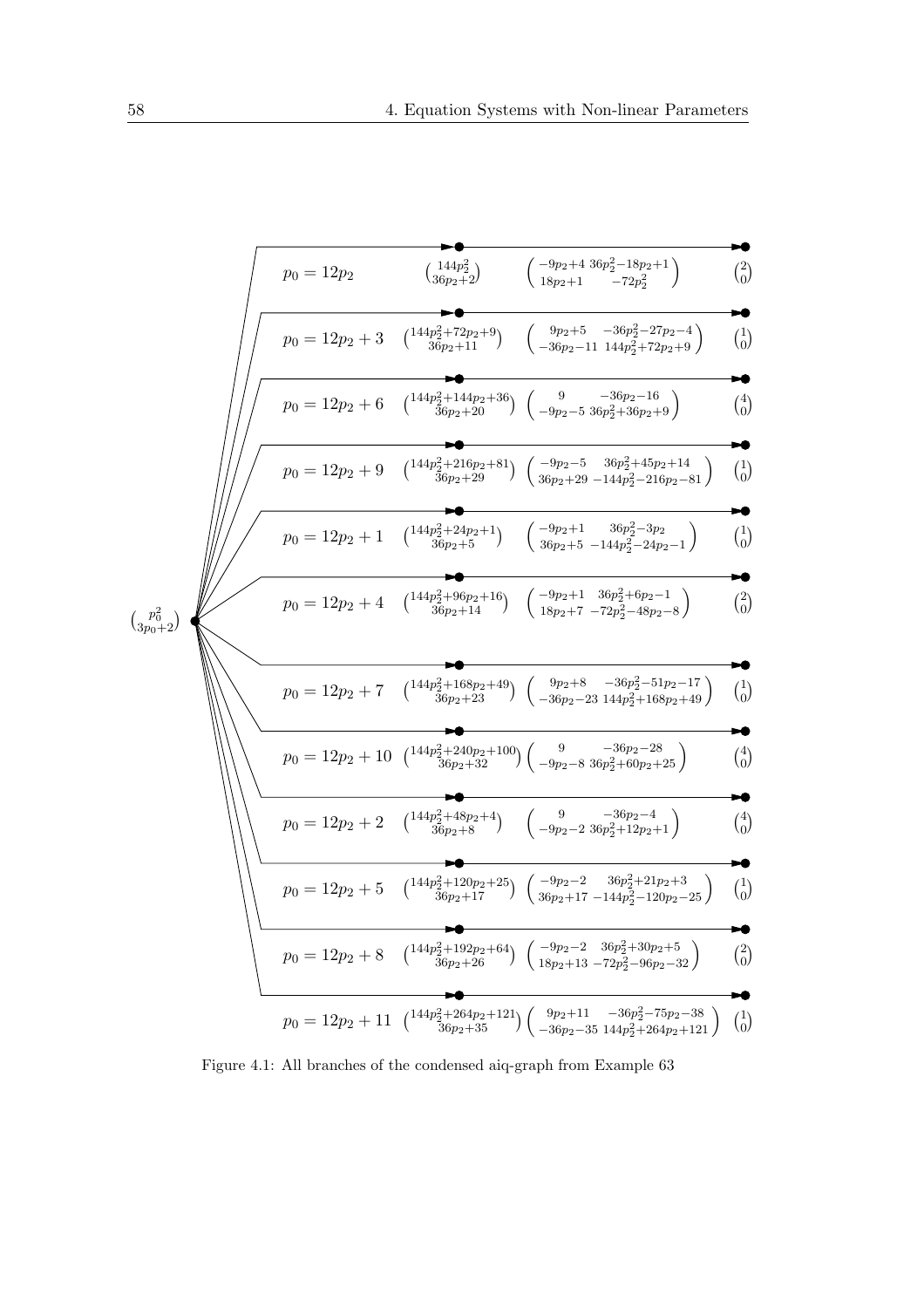#### Algorithm 6

| nmap                   | $\therefore (\alpha \rightarrow \beta) \rightarrow LTree \alpha \rightarrow LTree \beta$ |
|------------------------|------------------------------------------------------------------------------------------|
| $nmap$ fn (Leaf x)     | $=$ Leaf (fn x)                                                                          |
| $nmap$ fn (LNode x xs) | $= LNode(fn x) (map(nmapfn) xs)$                                                         |
| $nmap$ fn (TNode x y)  | $= TNode(fn x)(nmapfn y)$                                                                |
|                        | $nmap\ f n \ (EmptyLNode\ xs) = EmptyLNode\ (map\ (nmap\ f n)\ xs)$                      |

#### Algorithm 7

| lmap                                    | $\therefore (\alpha \rightarrow LTree \alpha) \rightarrow LTree \alpha \rightarrow LTree \alpha$                                                                                                                                                                                                                                                                                                                               |
|-----------------------------------------|--------------------------------------------------------------------------------------------------------------------------------------------------------------------------------------------------------------------------------------------------------------------------------------------------------------------------------------------------------------------------------------------------------------------------------|
| $\lim_{ap}$ fn (Leaf x)                 | $=$ fn x                                                                                                                                                                                                                                                                                                                                                                                                                       |
| $\{map\ f n \ (LNode\ x\ xs)\}$         | $= LNode \; x \; (map \; (lmap \; fn) \; xs)$                                                                                                                                                                                                                                                                                                                                                                                  |
| $\{map\ f n \ ( \textit{TNode} x y) \}$ | $= TNode\ x (lmap\ fn\ y)$                                                                                                                                                                                                                                                                                                                                                                                                     |
|                                         | $\langle \text{Im} \, \text{Im} \, \text{Im} \, \text{Im} \, \text{Im} \, \text{Im} \, \text{Im} \, \text{Im} \, \text{Im} \, \text{Im} \, \text{Im} \, \text{Im} \, \text{Im} \, \text{Im} \, \text{Im} \, \text{Im} \, \text{Im} \, \text{Im} \, \text{Im} \, \text{Im} \, \text{Im} \, \text{Im} \, \text{Im} \, \text{Im} \, \text{Im} \, \text{Im} \, \text{Im} \, \text{Im} \, \text{Im} \, \text{Im} \, \text{Im} \, \$ |

Algorithms 6 and 7 introduce two useful functions that operate on LTrees: nmap which applies a given function to all nodes within some *LTree* and *lmap* that applies a given function to leaves only, thereby extending them.

We use the set

$$
P = \{p, p_0, p_1, \dots\}
$$

as a pool of parameters used for specialisation. To represent the modulo case distinctions we use linear equations of the form

 $p \approx lp_i + k$ 

where  $l \in \mathbb{N}_{\geq 1}$ ,  $0 \leq k < l$  and  $i \in \mathbb{N}$ . To distinguish the "="-relation within equations from other occurrences within the algorithms, we use " $\approx$ ". Note that we always use  $p$  on the left hand side of the equations, i.e., we will always use the condensed information on the modulo cases. To use these equations as syntactical objects in our Haskell pseudocode, we provide the type ModEqs. It will be convenient to use  $\varphi(x)$  as an abbreviation for the equation  $p \approx l x + k$ . The argument of  $\varphi$  refers to the right-hand parameter and hence allows to denote specialization in an easy manner.

Another special type is

 $\operatorname{type}\, {\mathbb Z}_u[P] \ = \ {\mathbb Z}[p] \cup \bigcup_{i \in {\mathbb N}} {\mathbb Z}[p_i]$ 

the set of all univariate polynomials with a parameter from  $P$ . Algorithm  $aiqGcd_2$ uses the two auxiliary functions provided by Algorithm 8 and Algorithm 9.

**Lemma 64** Let  $f, g \in \mathbb{Z}[X]$ . Then Algorithm 8 terminates. Its result is of the form  $([f', g'], \mathbf{U})$  with  $f', g' \in \mathbb{Z}[X]$  such that neither  $f' \downarrow_d g'$  nor  $g' \downarrow_d f'$ . Moreover,  $\mathbf{U} \in \mathbb{Z}[X]^{2\times 2}$  is unimodular and for all  $p \in \mathbb{Z}$ 

$$
\begin{pmatrix} f'(p) \\ g'(p) \end{pmatrix} = \mathbf{U}(p) \begin{pmatrix} f(p) \\ g(p) \end{pmatrix}.
$$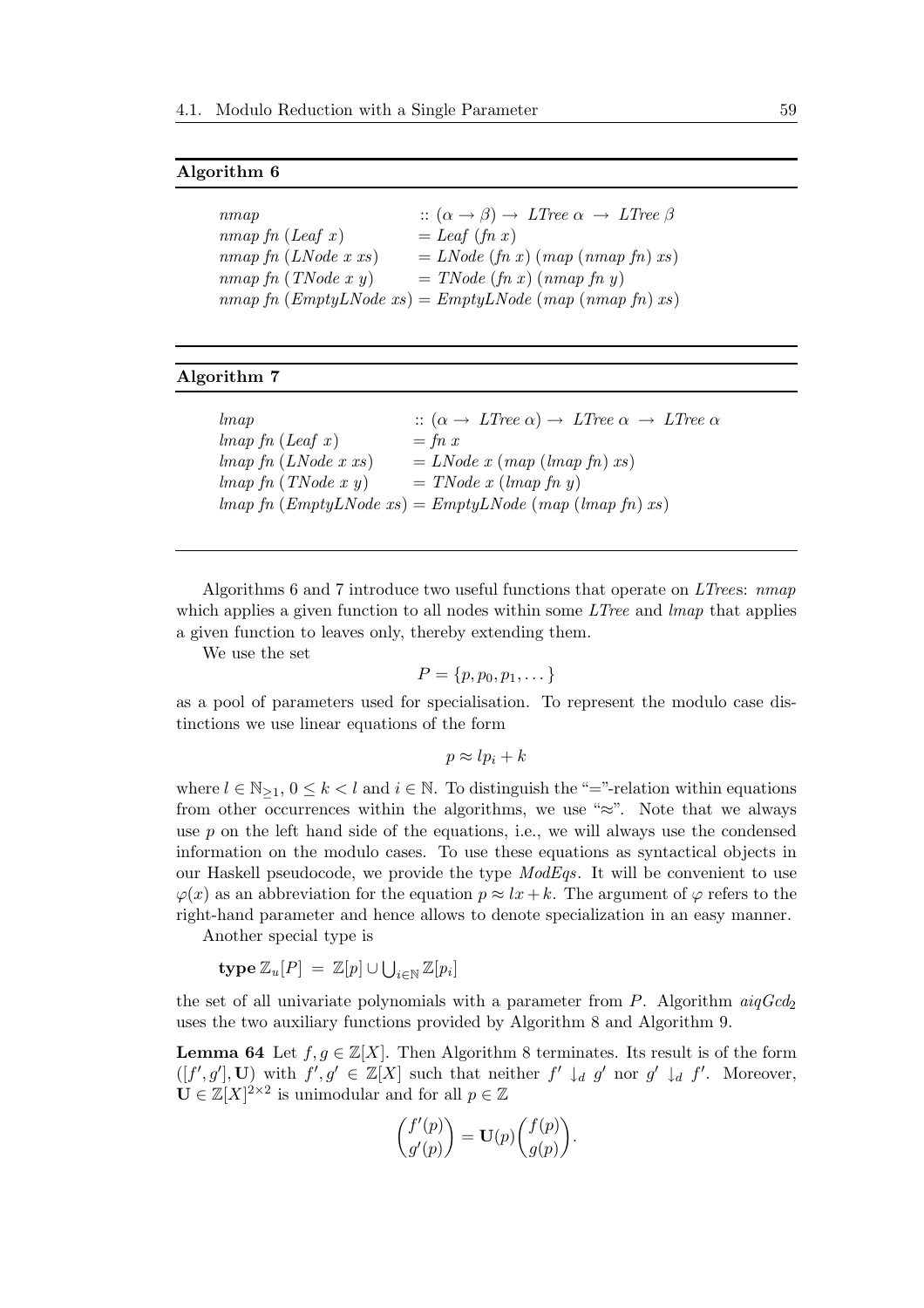## Algorithm 8

 $dreduce \qquad :: [\mathbb{Z}[X]] \rightarrow ([\mathbb{Z}[X]], Mat_{2\times 2}(\mathbb{Z}[X]))$ dreduce  $[f, 0] = ([f, 0], \mathbf{I}_2)$ dreduce  $[0, f] = ([f, 0], (\begin{smallmatrix} 0 & 1 \\ 1 & 0 \end{smallmatrix}))$ dreduce  $[f, g] = \textbf{if} (f \downarrow_d g \lor g \downarrow_d f) \textbf{ then}$  $([f', g'], \mathbf{WV})$ else  $([f, g], I_2)$ where  $V =$  $\sqrt{ }$  $\int$  $\overline{\mathcal{L}}$  $\begin{array}{ccc} \hline 0 & & 1 \end{array}$  $1 - \frac{\text{HC}(f)}{\text{HC}(g)} X^{\deg(f) - \deg(g)}$ ! if deg $(f) > \deg(g) \wedge \text{HC}(g) | \text{HC}(f)$  $\mathop{\mathrm{ord}}\nolimits\$ \mathop{\mathrm{ext}}\nolimits\mathop{\mathrm{Gcd}}\nolimits_2 [\mathrm{HC}\,(f), \mathrm{HC}\,(g)]$  if  $\deg(f) = \deg(g)$  $\begin{pmatrix} 1 & 0 \\ 0 & 0 \end{pmatrix}$  $-\frac{\text{HC}(g)}{\text{HC}(f)}X^{\deg(g)-\deg(f)}$  1 ! if deg  $(f) <$  deg $(g) \wedge$  HC  $(f)$  | HC  $(g)$  $([f', g'], \mathbf{W}) = \text{dreduce } (\mathbf{V} \cdot [f, g])$ 

*Proof.* Follows by induction on  $\deg(f) + \deg(g)$  together with Lemmas 61 and 62.  $\Box$ 

#### Algorithm 9

 $specialize :: (ModEqs, Vec_2(\mathbb{Z}_u[P]), Mat_{2\times 2}(\mathbb{Z}_u[P]))$  $\rightarrow [(ModEqs, Vec_2(\mathbb{Z}_u[P]), Mat_{2\times 2}(\mathbb{Z}_u[P]))]$ specialize  $(\varphi(p_i), \, \binom{f(p_i)}{g(p_i)}, \, \mathbf{U}(p_i))$  $=$  map  $(\lambda x \to (\varphi(l'p_{i+1}+x),\ \binom{f(l'p_{i+1}+x)}{g(l'p_{i+1}+x)})$  $_{g(l'p_{i+1}+x)}^{f(l'p_{i+1}+x)}$ ,  $\mathbf{U}(l'p_{i+1}+x)))$  $[0..l'-1]$ where  $l' = \mathbf{if} \deg(f) < \deg(g) \mathbf{then}$  $|HC(f)|$ else  $|HC (q)|$ 

**Theorem 65** Let  $f, g \in \mathbb{Z}[X]$ . Then  $aiqGcd_2$   $(p \approx p_0, \binom{f(p_0)}{g(p_0)}, I_2)$  terminates, i.e., its result, say T, is a finite LTree. Let  $p \in \mathbb{Z}$ . Then there is exactly one leaf of the form Leaf  $(p \approx lp_i + k, \binom{f'(p_i)}{0}$  $\mathcal{O}(p_i)$ ,  $\mathbf{U}(p_i)$  in T such that  $p = lp_i + k$  for some  $p_i \in \mathbb{Z}$ . Moreover,

$$
\gcd(f(p), g(p)) \sim f'(p_i)
$$

and

$$
\binom{f'(p_i)}{0} = \mathbf{U}(p_i) \binom{f(p)}{g(p)}
$$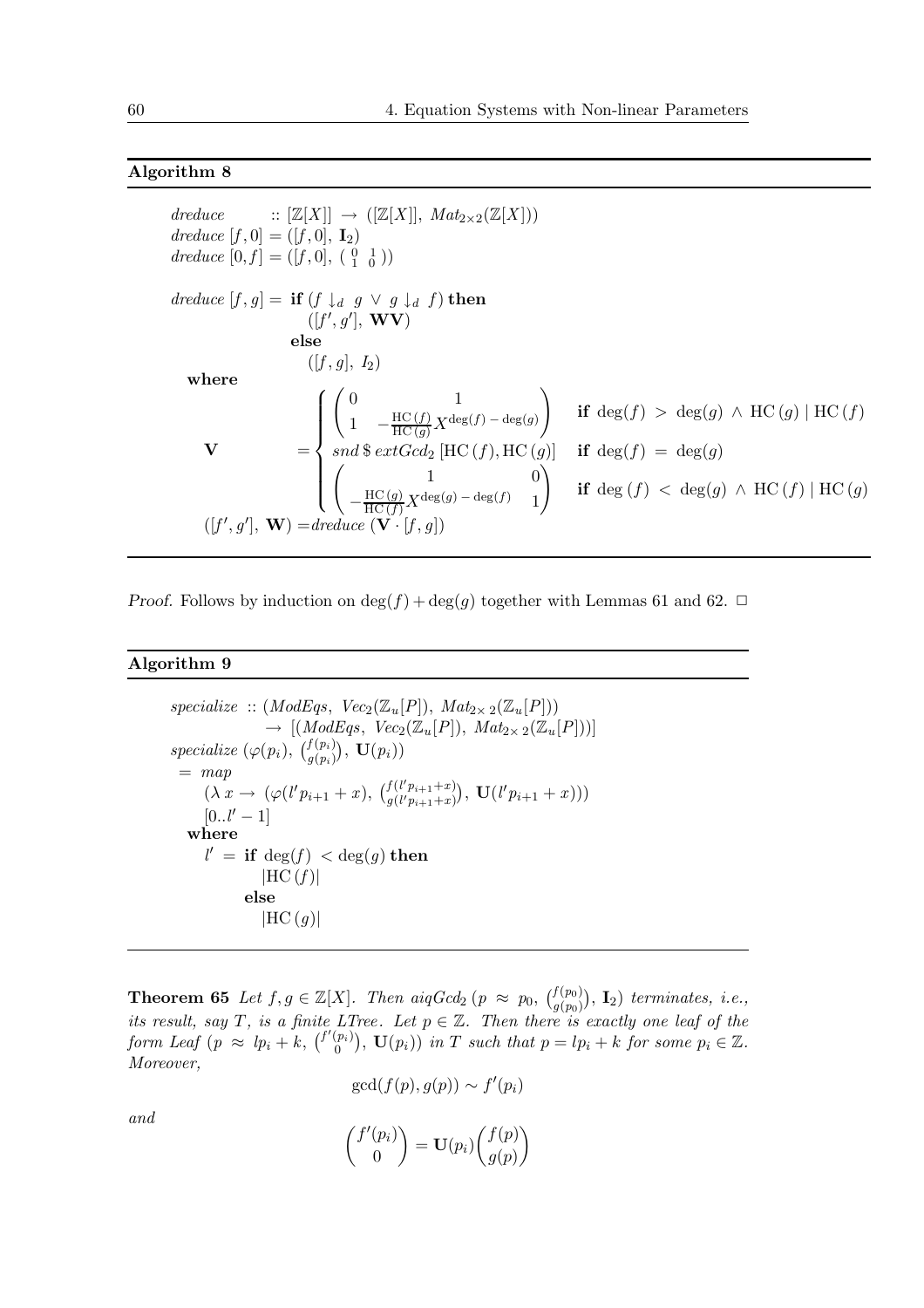where  $p_i$  is determined by the equation  $p = lp_i + k$ , i.e.,  $p_i = \lfloor \frac{p}{l} \rfloor$  $\frac{p}{l}$ ]. The matrix **U** is unimodular.

Proof. Again, the proof is an induction on  $\deg(f) + \deg(g)$  and follows from Lemma 64.  $\Box$ 

#### Algorithm 10

 $aiqGcd_2 :: (ModEqs, Vec_2(\mathbb{Z}_u[P]), Mat_{2\times 2}(\mathbb{Z}_u[P]))$  $\rightarrow$  LTree (ModEqs, Vec<sub>2</sub>([Z<sub>u</sub>[P]), Mat<sub>2×2</sub>(Z<sub>u</sub>[P]))  $aiqGcd_2(\varphi, [f, g], U)$  $| g = 0$  = Leaf ( $\varphi$ , [f, g], **U**)  $| f = 0$  = Leaf ( $\varphi$ , [g, f], ( $\begin{pmatrix} 0 & 1 \\ 1 & 0 \end{pmatrix}$  U)  $|(f \downarrow_d g \vee g \downarrow_d f) = \text{TNode} (\varphi, [f, g], \mathbf{U}) (aiqGcd_2 (\varphi, [f', g'], \mathbf{VU}))$ where  $([f', g'], \mathbf{V}) = \text{dreduce } [f, g]$ | otherwise  $=LNode(\varphi, [f, g], \mathbf{U})$  (map aiq $Gcd_2$  (specialize  $(\varphi, [f, g], \mathbf{U})$ )  $_{g}^{f}),\,$   $\bf U)))$ 

As in Section 2.2, we are going to extend Algorithm 10 for an arbitrary finite number of polynomials  $f_1, \ldots, f_n \in \mathbb{Z}[X], n > 2$ . Assume, for instance, that we want to compute the aiq-gcd of  $(f_1, f_2, f_3)$  First, the aiq-gcd is computed only for  $f_2$  and  $f_3$ , resulting in leaves of the form  $(p \approx lp_i + k, [f'(p_i), 0], \mathbf{U}')$ . Then each leaf is "extended" by  $f_1$  to look like  $(p \approx lp_i + k, [f_1(lp_i + k), f'(p_i), 0], \mathbf{U}_{ext})$ . Finally, the aiq-computation is continued with the *two* polynomials  $f_1$  and  $f'$ . The algorithm which does all this is given by Algorithm 12. It uses Algorithm 11, a version of Algorithm 10 working on vectors of length  $\geq 2$ .

There is one last step of generalization we can undertake, namely, to compute the aiq-gcd not just of polynomials from  $\mathbb{Z}[X]$  but directly from  $\mathcal{AIQ}$ . So, let  $f_1, \ldots, f_n \in$  $\mathcal{AIQ}$  and let k be a common modulus, such that

$$
f_i(p) = \begin{cases} f_{i0}(p') & \text{if } p = kp' \\ f_{i1}(p') & \text{if } p = kp' + 1 \\ \cdots \\ f_{i(k-1)}(p') & \text{if } p = kp' + (k-1). \end{cases}
$$

Therefore

$$
(f_1(p), \ldots, f_n(p)) = \begin{cases} (f_{10}(p'), \ldots, f_{n0}(p')) & \text{if } p = kp' \\ (f_{11}(p'), \ldots, f_{n1}(p')) & \text{if } p = kp' + 1 \\ \ldots \\ (f_{1(k-1)}(p'), \ldots, f_{n(k-1)}(p')) & \text{if } p = kp' + (k-1) \end{cases}
$$

and we can lmap Algorithm 12 to the initialDataStructure given below.

initialDataStructure :: LTree (ModEqs,  $Vec_n(\mathbb{Z}_n[P])$ ,  $Mat_{n \times n}(\mathbb{Z}_n[P]))$ initialDataStructure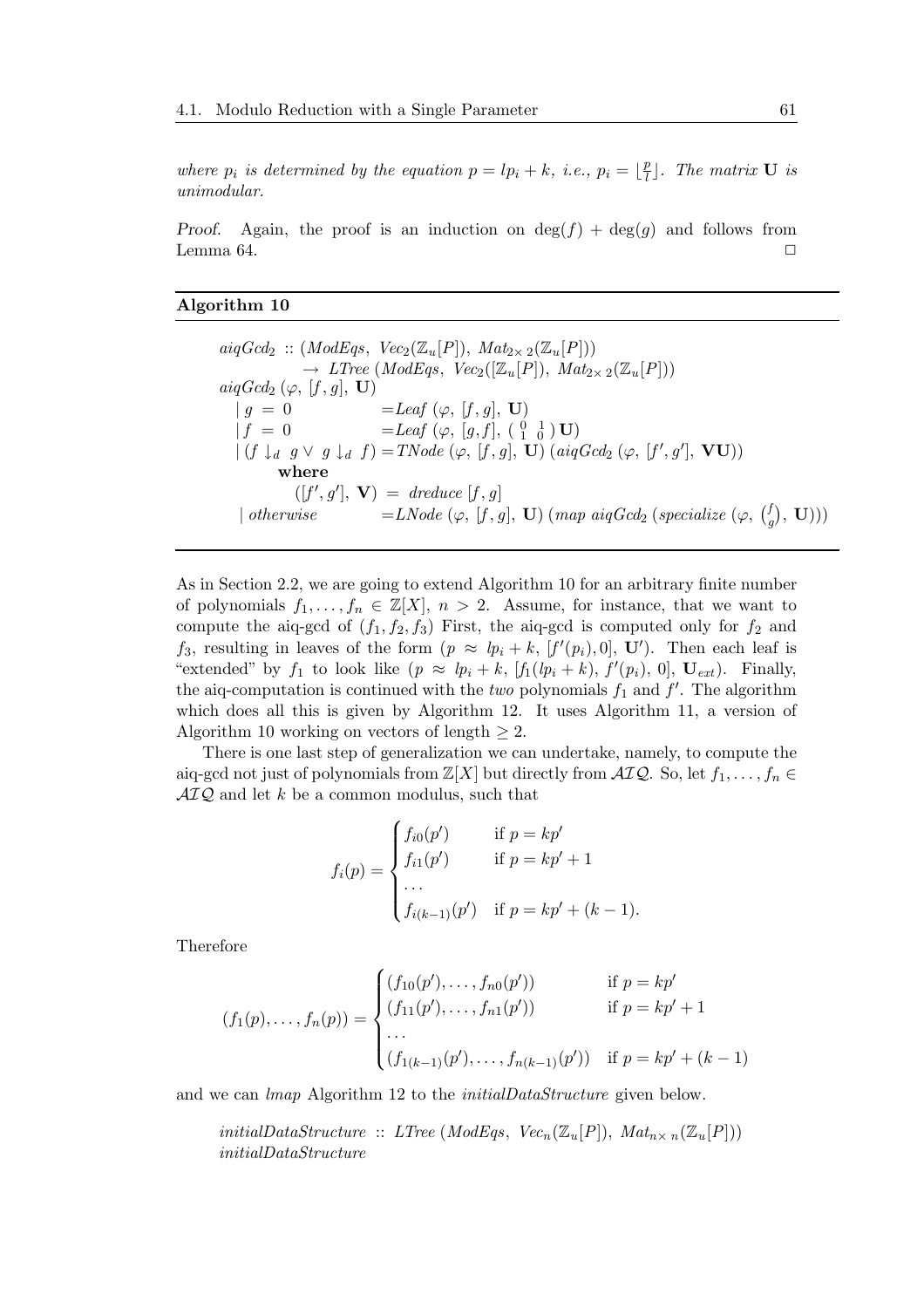### Algorithm 11

 $aiqGcd_n :: (ModEqs, \; Vec_n(\mathbb{Z}_u[P]), \; Mat_{n\times n}(\mathbb{Z}_u[P])$  $\rightarrow$  LTree (ModEqs, Vec<sub>n</sub>(Z<sub>u</sub>[P]), Mat<sub>n×n</sub>(Z<sub>u</sub>[P]) aiq $Gcd_n$  ( $\varphi$ ,  $f$ , U)  $| n == 1$   $=$  Leaf  $(\varphi, \mathbf{f}, \mathbf{U})$  $| f_2 \; == \; 0 \qquad \qquad = \; \textit{Leaf} \; (\varphi, \; \mathbf{f}, \; \mathbf{U})$  $| f_1 \; == \; 0 \qquad \qquad = \; \text{Leaf} \; (\varphi, \; \mathbf{f}', \; \mathbf{U}')$ where  $f' =$  $\sqrt{ }$  $\overline{ }$  $0 \quad 1 \quad \dots$ 1 0  $\vdots$   $I_{(n-2)}$  $\setminus$  $\int$  $\mathbf{U}' =$  $\sqrt{ }$  $\mathbf{I}$ 0 1 1 0  $I_{(n-2)}$  $\setminus$  $\vert$  U  $|(f_1 \downarrow_d f_2 \vee f_2 \downarrow_d f_1) = \text{TNode}(\varphi, \mathbf{f}, \mathbf{U}) (\text{aiqGcd}_n (\varphi, \mathbf{f}', \mathbf{VU}))$ where  $f' = (f'_1, f'_2, f_3, \ldots, f_n)^t$  $\mathbf{V}$  =  $\begin{pmatrix} \mathbf{V'} & 0 \\ 0 & I_{(n-2)} \end{pmatrix}$  $\Big(\binom{f_1'}{f_2'}$  $\mathbf{y} \cdot \mathbf{V}'$  = dreduce  $\begin{pmatrix} f_1 \\ f_2 \end{pmatrix}$  $\left(\begin{matrix} f_1 \ f_2 \end{matrix}\right)$ | otherwise  $= LNode (\varphi, f, U)$  (map aiq $Gcd_n$  (specialize  $(\varphi, f, U))$ )

## Algorithm 12

```
aiqGcd :: (ModEqs, Vec_n(\mathbb{Z}_u[P]), Mat_{n\times n}(\mathbb{Z}_u[P]))\rightarrow LTree (ModEqs, Vec<sub>n</sub>(Z<sub>u</sub>[P]), Mat<sub>n×n</sub>(Z<sub>u</sub>[P]))
aigGcd (\varphi, f, U)| n = 1 = Leaf (\varphi, \mathbf{f}, \mathbf{U})
| n \geq 2 = lmap aig Gcd<sub>n</sub> T_1where
     T_1 = nmap (extendBy f<sub>1</sub>) T_2T_2 = a i q G c d (\varphi, f_{\geq 2}, U_{\geq (2,2)})extendBy v(p) (p \approx kp' + l, \mathbf{v}(p'), \mathbf{M}(p'))= (p \approx kp' + l, (v(kp'+l)) , (l, 0, 0, 0, 0))
```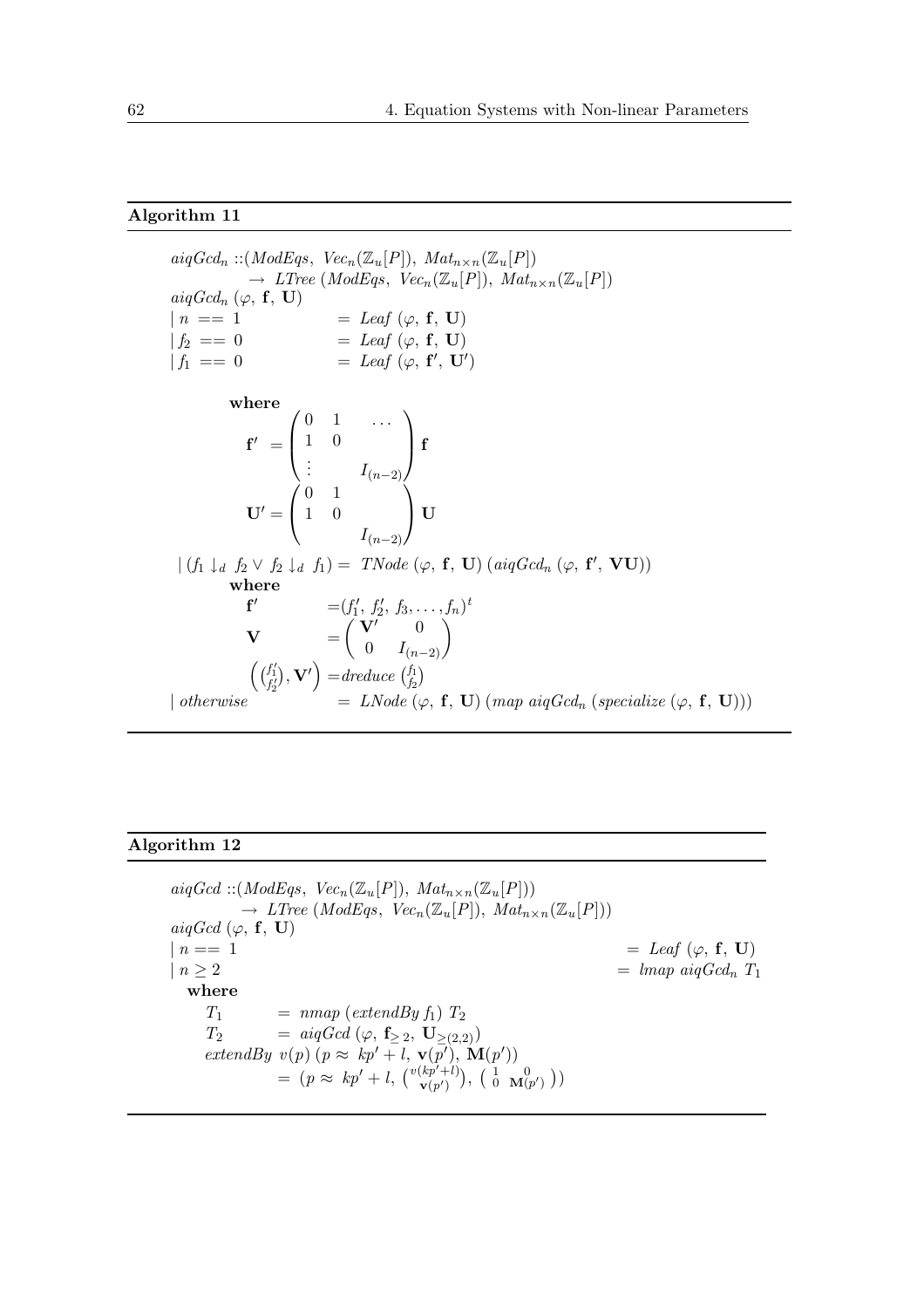= 
$$
EmptyLNode
$$
 [ $Leaf (p \approx kp', (f_{10}(p'),...,f_{n0}(p')), \mathbf{I}_n),$   
Leaf  $(p \approx kp' + 1, (f_{11}(p'),...,f_{n1}(p')), \mathbf{I}_n),$   
...;  
Leaf  $(p \approx kp' + (k - 1), (f_{1(k-1)}(p'),...,f_{n(k-1)}(p')), \mathbf{I}_n)$ ]

#### 4.1.5 Aiq-Echelon Reduction

By now, it may be already clear to the reader that aiq-echelon reduction for parametric matrices  $\mathbf{U} \in \mathbb{Z}[p]^{m \times n}$  might be possible in a similar way as it was for pure integral matrices in Section 2.2, i.e., by repeated application of Algorithm 12 to smaller and smaller matrices. There are, however, some technical details we have to be aware of and the purpose of the current section is to provide a Haskell oriented approach to them.

**Definition 66 (Weak Echelon Form)** Let  $A = (a_{ij}) \in \mathbb{Z}[X]^{m \times n}$ . Then A is in weak echelon form if

(1) There is some  $r \in \{0, \ldots, m\}$  such that

$$
i > r \Rightarrow a_{ij} = 0
$$

for all  $j \in \{1, \ldots, n\}$ ;

- (2) For all  $1 \leq i \leq r$  the set  $M_i := \{j \mid a_{ij} \neq 0\}$  is not empty;
- (3)  $\rho_1 < \rho_2 < \ldots < \rho_r$ , where  $\rho_i := \min M_i$ .

The reason for the definition of a weak echelon form is illustrated by the following example.

Example 67 Consider the matrix

$$
\begin{pmatrix} X-2 & X-1 & 1 \ 0 & X^2-1 & 2 \ 0 & 0 & 3 \end{pmatrix}.
$$

By the above definition, the matrix is echelon. However, for  $X = 2$  the matrix becomes

$$
\begin{pmatrix} 0 & 1 & 1 \\ 0 & -1 & 2 \\ 0 & 0 & 3 \end{pmatrix}
$$

which is not echelon because  $l_1 = l_2$ . For  $X = -1$  we get

$$
\begin{pmatrix} -3 & -2 & 1 \\ 0 & 0 & 2 \\ 0 & 0 & 3 \end{pmatrix}
$$

again not echelon since  $l_2 = l_3$ . The same would be true in case  $X = 1$ .

**Definition 68 (Strong Echelon Form)** Let  $A = (a_{ij}) \in \mathbb{Z}[X]^{m \times n}$  be weak echelon. Then we say that **A** is in *strong* echelon form if  $\mathbf{A}(p) \in \mathbb{Z}^{m \times n}$  is echelon for all  $p \in \mathbb{Z}$ .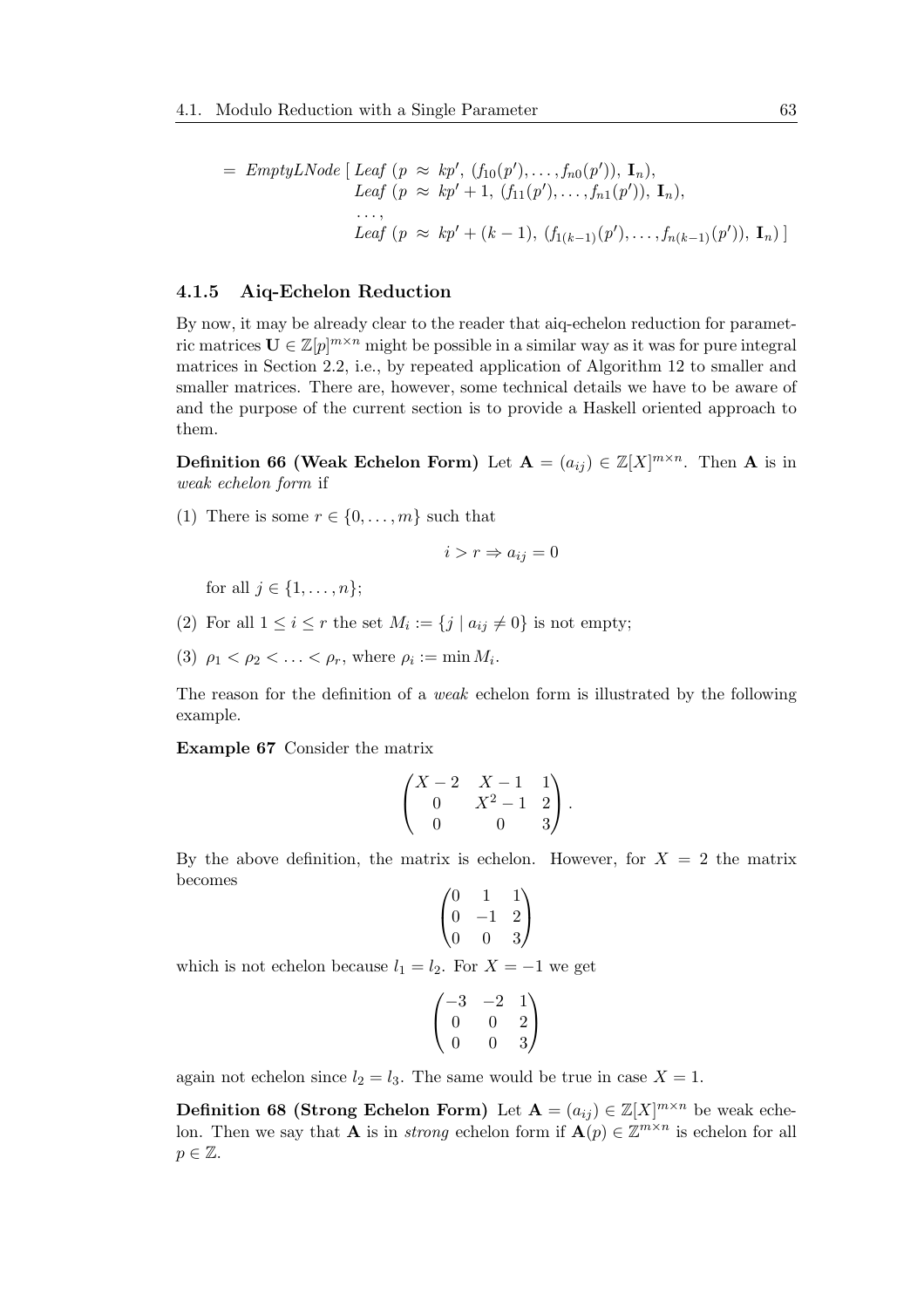The "repeated application of Algorithm 12" which we are going to describe will guarantee that all matrices contained within the leaves of the resulting LTree are in weak echelon form. The implications of a matrix not being strong echelon will be discussed later, when we describe the solutions of parametric equation systems (Section 4.1.6).

#### Algorithm 13

 $aigEchelon :: (ModEqs, Mat<sub>m×n</sub>(\mathbb{Z}_u[P]), Mat<sub>m×m</sub>(\mathbb{Z}_u[P]))$  $\rightarrow$  LTree (ModEqs, Mat<sub>m×n</sub>(Z<sub>u</sub>[P]), Mat<sub>m×m</sub>(Z<sub>u</sub>[P])) aiqEchelon  $(p \approx kp' + l, \mathbf{A}(p'), \mathbf{U}(p'))$  $= T_3$ where  $T_1 = \alpha i q Gcd (p' \approx p', \mathbf{a}_1(p'), \mathbf{I}_m)$  $T_2 =$ lift  $\mathbf{A}(p')$   $T_1$  $T_3 =$ lmap  $fT_2$ f  $x = nmap$  (extend x) ((aigEchelon  $\circ$  extract) x)

**Theorem 69** Let  $\mathbf{A} \in \mathbb{Z}[p]^{m \times n}$  and let  $T = \text{aiqEchelon } (p_0 \approx p_0, \mathbf{A}(p_0), \mathbf{I}_m)$ . Then T is a finite LTree such that for any  $p \in \mathbb{Z}$  there is exactly one leaf of the form  $L =$  Leaf  $(p_0 \approx kp_i + l, S(p_i), U(p_i))$  with  $S \in \mathbb{Z}_u[P]^{m \times n}, U \in \mathbb{Z}_u[P]^{m \times m}$ and  $0 \leq l \leq k$  such that the following statements hold.

 $(1)$   $p \equiv_k l$ ,

(2) S is in weak echelon form,

 $(3)$  **U** is unimodular,

(4)  $\mathbf{S}(p_i) = \mathbf{U}(p_i) \mathbf{A}(p_i)$  for all  $p_i \in \mathbb{Z}$ .

Proof. Let  $A \in \mathbb{Z}[X]^{m \times n}$  and let  $a_1$  denote the first column of A. Let  $T_1 = aiqGcd (p \approx p, a_1(p), I_m)$  denote the *LTree* obtained by applying Algorithm 12 to  $a_1$ . From there, we know that for any content  $(p \approx kp' + l, \mathbf{a}'_1(p'), \mathbf{U}'(p'))$  of  $T_1$  the equation

$$
\mathbf{a}'_1(p') = \mathbf{U}'(p')\mathbf{a}_1(kp'+l)
$$

applies. Therefore, we can lift the actions of  $\mathbf{U}'$  on  $\mathbf{a}_1$  to the whole matrix **A** by the function lift.

lift  $: Matrix_{m \times n}(\mathbb{Z}_u[P])$  $\rightarrow$  LTree (ModEqs, Vec<sub>m</sub>( $\mathbb{Z}_u[P]$ ), Mat<sub>m $\times$ m</sub>( $\mathbb{Z}_u[P]$ ))  $\rightarrow$  LTree (ModEqs, Mat<sub>m×n</sub>( $\mathbb{Z}_u[P]$ ), Mat<sub>m×n</sub>( $\mathbb{Z}_u[P]$ )) lift  $\mathbf{A}(p) = \text{Im}ap \ (\lambda \ (p \approx kp_i + l, \mathbf{x}(p_i), \mathbf{U}(p_i)) \rightarrow (p \approx kp_i + l, \mathbf{A}(kp_i + l), \mathbf{U}(p_i))$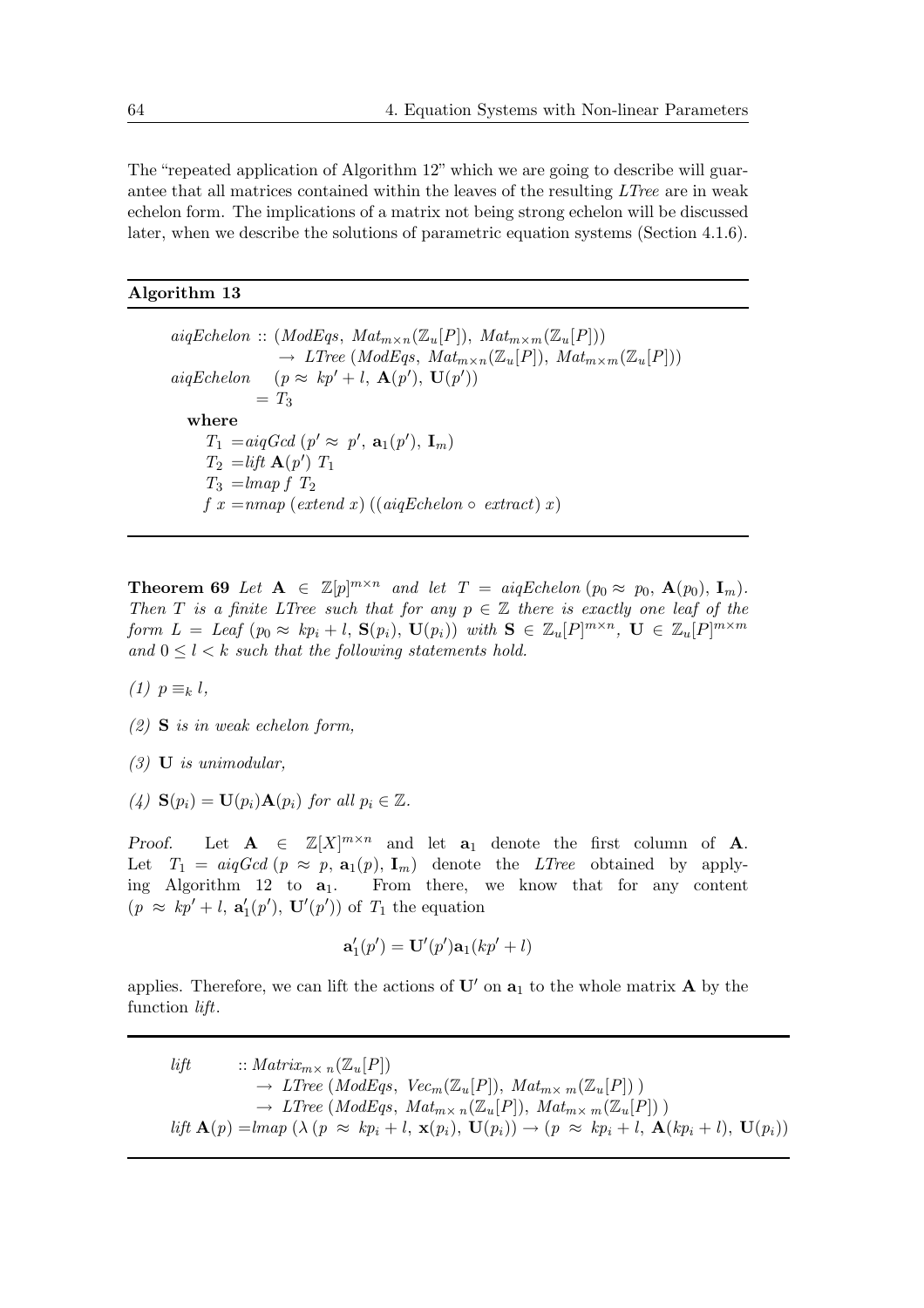Thus, for any column  $a_i$  of **A** and the corresponding column  $a'_i$  of **A'** we have

$$
\mathbf{a}'_i(p') = \mathbf{U}'(p')\mathbf{a}_i(kp'+l)
$$

or, viewing all columns simultaneously,

$$
\mathbf{A}'(p') = \mathbf{U}'(p')\mathbf{A}(kp'+l).
$$

Now let  $T_2 = \textit{lift } \mathbf{A}(p)$   $T_1$ , let

$$
L := Leaf(p \approx kp' + l, \mathbf{A}'(p'), \mathbf{U}'(p'))
$$

be a leaf of  $T_2$  and let

$$
C := (p \approx kp' + l, \mathbf{A}'(p'), \mathbf{U}'(p'))
$$

be its content. The first row of  $\mathbf{A}'$  is already in the desired form  $\binom{a'_{11}}{0}$ , so we want to reduce  $\mathbf{A}_s := \mathbf{A}'_{(i,j)\geq (2,2)}$ . This step is accomplished by the function extract.

extract ::  $(ModEqs, Mat_{m \times n}(\mathbb{Z}_u[P]), Mat_{m \times m}(\mathbb{Z}_u[P]))$  $\rightarrow$   $(ModEqs, Mat_{(m-1)\times (n-1)}(\mathbb{Z}_u[P]), Mat_{(m-1)\times (m-1)}(\mathbb{Z}_u[P]))$  $\mathit{extract}(p_i \approx kp_j + l, \mathbf{A}(p_j), \mathbf{U}(p_j)) = (p_j \approx p_j, \mathbf{A}(p_j)_{\geq (2,2)}, \mathbf{I}_{(m-1)\times (m-1)}).$ 

By applying the induction hypothesis, consider

 $T_s = \text{aigEchelon} (\text{extract } C) = \text{aigEchelon} (p' \approx p', \mathbf{A}_s(p'), \mathbf{I}_{(m-1)}).$ 

If  $(p' \approx k'p'' + l', \mathbf{A}''(p''), \mathbf{U}''(p''))$  is the content of any node N of  $T_s$  then

$$
\mathbf{A}''(p'') = \mathbf{U}''(p'')\mathbf{A}_s(k'p'' + l').
$$

If N is a leaf then  $\mathbf{A}''$  is weak echelon. Now we have to combine  $T_s$  and L. First, we extend each matrix  $\mathbf{A}''(p'')$  in  $L_s$  by the upper row and the zeroes we deleted in order to get  $\mathbf{A}_s$ . I.e., we replace each  $\mathbf{A}''(p'')$  in  $T_s$  by

$$
\hat{\mathbf{A}}''(p''):=\begin{pmatrix} a'_{11}(k'p''+l') & a'_{12}(k'p''+l') & \dots & a'_{1n}(k'p''+l') \\ \mathbf{0} & \mathbf{A}''(p'')\end{pmatrix}.
$$

Moreover, we replace each  $\mathbf{U}''(p'')$  by

$$
\hat{\mathbf{U}}''(p'') := \begin{pmatrix} 1 & \mathbf{0} \\ \mathbf{0} & \mathbf{U}''(p'') \end{pmatrix},
$$

such that

$$
\hat{\mathbf{A}}''(p'') = \hat{\mathbf{U}}''(p'')\mathbf{A}'(k'p'' + l').
$$

This is done by nmapping the function extend to  $T_s$ .

Second, we replace each equation

$$
p' \approx k'p'' + l'
$$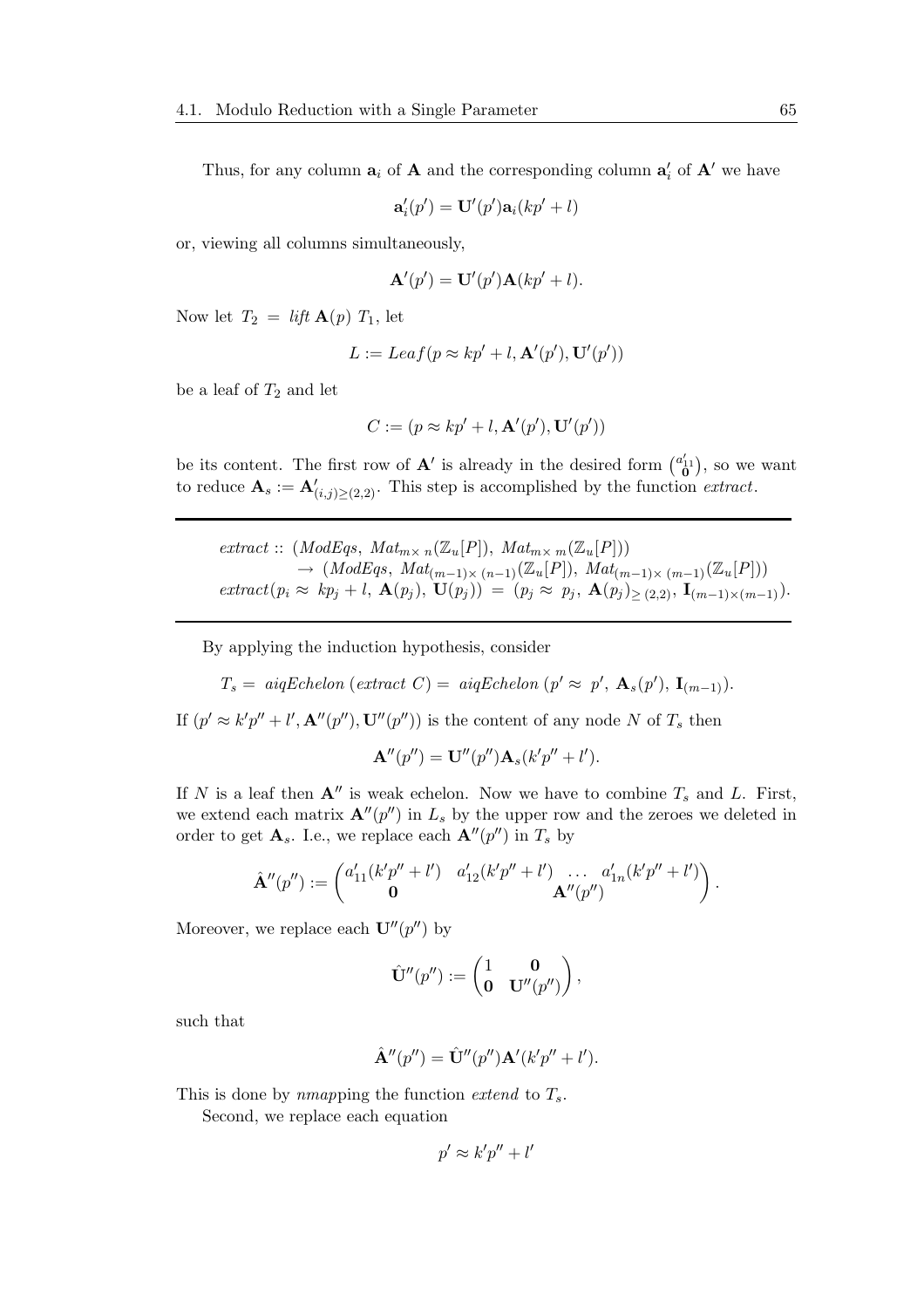extend :: (ModEqs,  $Mat_{m \times n}(\mathbb{Z}_u[P]), Mat_{m \times m}(\mathbb{Z}_u[P]))$  $\rightarrow$  (ModEqs, Mat<sub>(m-1)×(n-1)</sub>(Z<sub>u</sub>[P]), Mat<sub>(m-1)×(m-1)</sub>(Z<sub>u</sub>[P]))  $\rightarrow$  (ModEqs, Mat<sub>m×n</sub>( $\mathbb{Z}_u[P]$ ), Mat<sub>m×m</sub>( $\mathbb{Z}_u[P]$ )) extend  $(p \approx qp' + r, \mathbf{A}(p'), \mathbf{U}(p')) (p' \approx kp'' + l, \mathbf{A}'(p''), \mathbf{U}')$  $=(p \approx (qk)p'' + (ql + r), \hat{\mathbf{A}}'(p''), \hat{\mathbf{U}}'(p'')\mathbf{U}(kp'' + l))$ where  $\hat{\mathbf{A}}'(p'') = \begin{pmatrix} a'_{11} (kp''+l) & a'_{12} (kp''+l) & a'_{1n} (kp''+l) \\ 0 & A'(p'') \end{pmatrix}$ 0  $\mathbf{A}'(p'')$  $\setminus$  $\widehat{\mathbf{U}}'(p'') = \begin{pmatrix} 1 & 0 \\ 0 & \mathbf{U}'(r) \end{pmatrix}$  $0$   $\mathbf{U}'(p'')$  $\setminus$ 

by

$$
p \approx k(k'p'' + l') + l
$$

and each  $\hat{\mathbf{U}}''(p'')$  by  $\hat{\mathbf{U}}''(p'')\mathbf{U}'(k'p'' + l')$ . Altogether, if N denotes again any node within  $T_s$ , then its former content

$$
(p' \approx k'p'' + l', \mathbf{A}''(p''), \mathbf{U}''(p''))
$$

is now replaced by

$$
(p \approx k(k'p'' + l') + l, \hat{\mathbf{A}}''(p''), \hat{\mathbf{U}}''(p'')\mathbf{U}'(k'p'' + l')).
$$

Now,  $N$  directly relates to the root node of  $T_2$  because

$$
\hat{\mathbf{A}}''(p'') = \hat{\mathbf{U}}''(p'')\mathbf{A}'(k'p'' + l')
$$
  
= 
$$
\hat{\mathbf{U}}''(p'') (\mathbf{U}'(p')\mathbf{A}(k(k'p'' + l') + l)).
$$

If N is a leaf of  $T_s$ , then  $\mathbf{A}''$  is by the very nature of our construction in weak echelon form.  $\Box$ 

#### 4.1.6 Solving Parametric Equation Systems

By now, we possess all the tools necessary to describe the solutions of integral equation systems with one parameter. To this end, we initially consider the following special situation. Let  $\mathbf{A} \in \mathbb{Z}[p]^{m \times n}$  and  $\mathbf{b} \in \mathbb{Z}^n$ . Suppose further that there already is some strong echelon matrix  $\mathbf{S} \in \mathbb{Z}[p]^{m \times n}$  and some unimodular matrix  $\mathbf{U} \in \mathbb{Z}[p]^{m \times m}$ such that

$$
\mathbf{UA} = \mathbf{S}
$$

for all  $p \in \mathbb{Z}$ . We aim to describe all solutions of the equation system

$$
\mathbf{xA}(p) = \mathbf{b}(p) \tag{4.16}
$$

in dependence of p.

**Lemma 70** Let  $f_i, g_i \in \mathbb{Z}[X]$  for  $(1 \leq i \leq n)$ . Then

$$
\bigcap_{1=1}^{n} D(f_i \mid g_i) = M \cup [a_1]_l \cup \cdots \cup [a_m]_l
$$

for some finite set  $M \subseteq \mathbb{Z}$  and some  $m \in \mathbb{N}$ .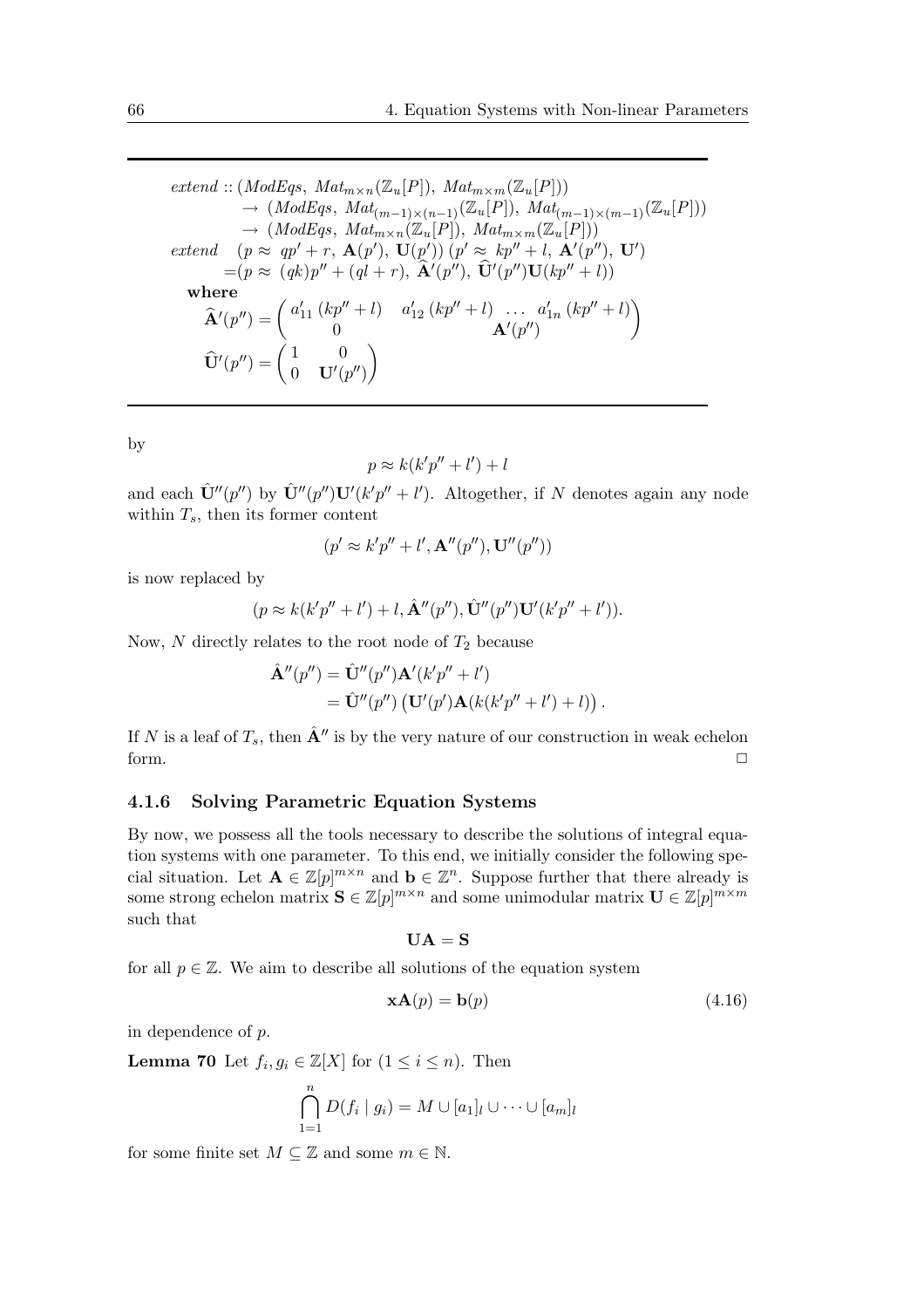Proof. By Corollary 56, for each i there is some finite set  $M_i$  and some  $k_i$  such that

$$
D(f_i \mid g_i) = M_i \cup \bigcup_{j=1}^{k_i} [a_{ij}]_{l_i}.
$$

Set  $A_{i0} := M_i$  and  $A_{ij} := [a_{ij}]_{l_i}$  for  $i \geq 1$ . Then

$$
\bigcap_{i=1}^{n} D(f_i \mid g_i) = (A_{10} \cup A_{11} \cup \cdots \cup A_{1k_1})
$$
\n
$$
\bigcap (A_{20} \cup A_{21} \cup \cdots \cup A_{2k_2})
$$
\n
$$
\bigcap \cdots
$$
\n
$$
\bigcap (A_{n0} \cup A_{n1} \cup \cdots \cup A_{nk_n})
$$
\n
$$
= \bigcup_{\substack{(j_1, \ldots, j_n) \\ \in \prod_{i=1}^{n} \{0, \ldots, k_i\}}} A_{1j_1} \cap \cdots \cap A_{nj_n}.
$$

Each  $A_{1j_1}\cap\cdots\cap A_{nj_n}$  is either finite if some  $j_i=0$  or of the form  $[a_{1j_1}]_{l_1}\cap\cdots\cap[a_{nj_n}]_{l_n}$ . By the Chinese Remainder Theorem (Proposition 10), the latter set is either empty or of the form  $[a']_{\text{lcm}(l_1,\dots,l_n)}$ . Therefore, with

$$
M := \bigcup_{\text{some } j_i=0} A_{1j_1} \cap \cdots \cap A_{nj_n} \text{ and } l := \text{lcm}(l_1, \ldots, l_n)
$$

the proposed statement follows.

**Theorem 71** Let  $A \in \mathbb{Z}[p]^{m \times n}$ ,  $b \in \mathbb{Z}[p]^n$ . Let  $S \in \mathbb{Z}[p]^{m \times n}$  be echelon and  $U \in$  $\mathbb{Z}[p]^{m \times m}$  be unimodular such that

$$
\mathbf{U}=\mathbf{A}\mathbf{S}.
$$

Consider the system of equations

$$
\mathbf{xA}(p) = \mathbf{b}(p). \tag{4.17}
$$

Then one can construct a finite LTree (ModEqs,  $Vec_n(\mathbb{Z}_u[P\cup T])$ ,  $\Box$ ) where each leaf is either of the form

$$
Leaf (p \approx c, (c_1, \ldots, c_i, t_{i+1} \ldots, t_m), -) (*)
$$

with  $c_i \in \mathbb{Z}$ , or of the form

*Leaf* 
$$
(p \approx lp' + k, (f_1(p'), \ldots, f_i(p'), t_{i+1}, \ldots, t_m), -)
$$
 (\*)

with  $f_j \in \mathbb{Z}[p']$  such that for any  $p \in \mathbb{Z}$  system (4.17) has a solution if

(1) either there is a corresponding leaf  $(*)$  and  $p = c$ . Then the set of solutions is given by the set of vectors

$$
\{\mathbf x \mid \mathbf x = (c_1, \dots, c_i, t_{i+1}, \dots, t_n) \mathbf U(c), t_{i+1}, \dots, t_m \in \mathbb{Z}\}
$$

$$
\Box
$$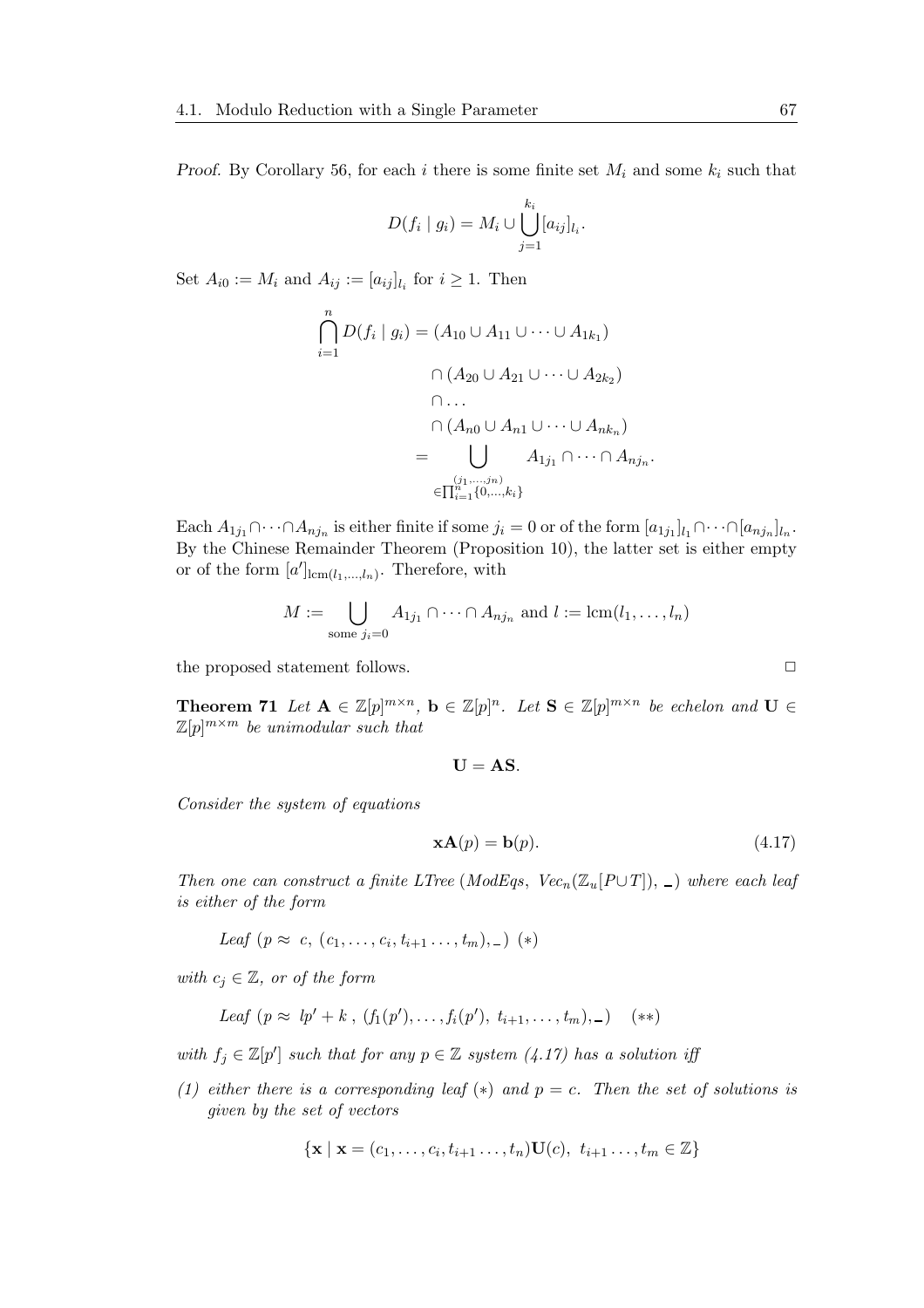(2) or there is a corresponding leaf (\*\*) with  $p \equiv_l k$ . The set of all solutions is given by

$$
\{ \mathbf{x} \mid \mathbf{x} = (f_1(p'), \dots, f_i(p'), t_{i+1}, \dots, t_n) \mathbf{U}(lp' + k), t_{i+1}, \dots, t_m \in \mathbb{Z} \}
$$

where  $p' = \lfloor \frac{p}{l} \rfloor$  $\frac{p}{l}$ .

Proof. Let  $A, b, S$  and U be as stated. The construction of the proposed LTree starts with

$$
T_0 := LNode(p \approx p, (t_1, \dots, t_m), E) \tag{4.18}
$$

where E is the equation system  $(t_1, \ldots, t_m)$ **S** = **b**. To begin with, we compute the set

$$
\Gamma := \bigcup_{s_{ij}\neq 0} \{p \in \mathbb{Z} \mid s_{ij}(p) = 0\} \cup \bigcup_{b_i\neq 0} \{p \in \mathbb{Z} \mid b_i(p) = 0\}
$$

because we want to treat all the cases where one  $s_{ij}$  or  $b_j$  disappears occasionally separately. The set  $\Gamma$  is finite and for each  $c \in \Gamma$  we determine the solutions of  $E(c)$ and extend  $T_0$  by a leaf provided that  $E(c)$  is solvable.

Consider the numbers  $\rho_i$  from Definition 66. Set  $\varphi_{\Gamma}(p) := \bigwedge_{c \in \Gamma} p \not\approx c$ . Since **S** is echelon, the first  $\rho_2 - 1$  equations have the form

$$
t_1 s_{11}(X) = b_1(X)
$$
  
\n
$$
t_1 s_{12}(X) = b_2(X)
$$
  
\n...  
\n
$$
t_1 s_{1(\rho_2 - 1)}(X) = b_{(\rho_2 - 1)}(X)
$$
\n(4.19)

(note that if there is no  $\rho_2$  then these equations already represent the whole equation system.) The j-th equation is satisfiable if  $D(s_{1j} | b_j) \neq \emptyset$ . To satisfy all  $\rho_2 - 1$ equations, it is necessary that

(1)

$$
\bigcap_{j=1}^{n} D(s_{1j}|b_j) \neq \emptyset
$$

and

(2) for any 
$$
p \in \bigcap_{j=1}^n D(s_{1j}|b_j)
$$

$$
\frac{b_j(p)}{s_{1j}(p)} = \frac{b_{j'}(p)}{s_{1j'}(p)}\tag{4.20}
$$

for all  $1 \leq j, j' \leq \rho_2 - 1$ .

If  $\bigcap_{j=1}^n D(s_{1j} | b_j) = \emptyset$ , there is no p for which we can determine  $t_1$  besides the solutions found above and so we are done. If  $\bigcap_{j=1}^n D(s_{1j} | b_j) \neq \emptyset$  then by Lemma 70 we can find some  $l \in \mathbb{Z}$ , a finite set  $M \subseteq \mathbb{Z}$  and  $k_1, \ldots, k_{i_0} \in \mathbb{Z}$  such that

$$
\bigcap_{j=1}^{n} D(s_{1j}|b_j) = M \cup [k_1]_l \cup \cdots \cup [k_{i_0}]_l.
$$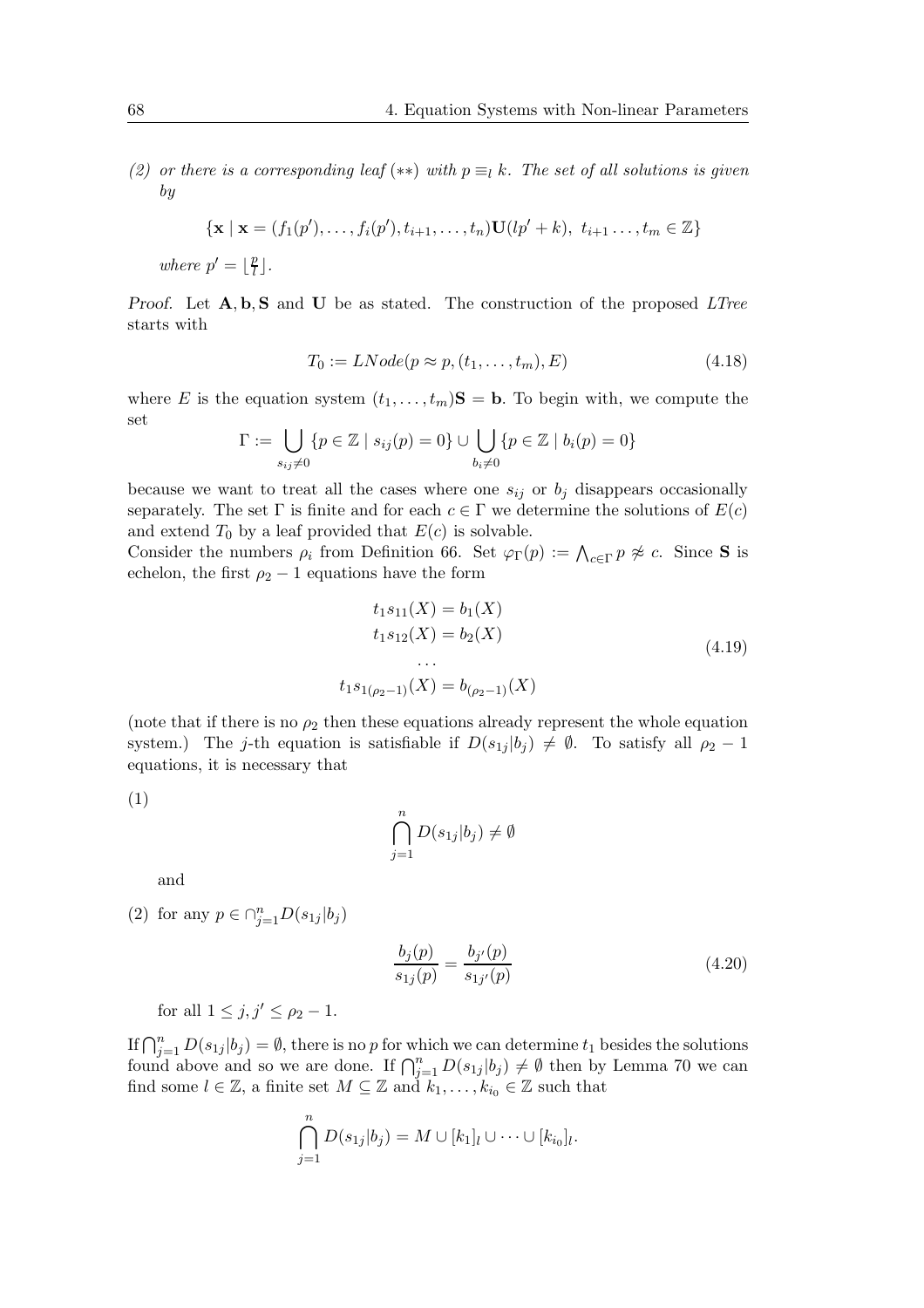Now, we have to check for each case if condition (4.20) does hold as follows. For each  $c \in M$  we treat the parameter-free equation system  $E(c)$  in the same way as we did above for  $\Gamma$ . So, let us concentrate on the  $[k_j]_l$ . By Corollary 58, we know that  $s_{1j}(lX' + k_j) \mid b_j(lX + k_j)$ , i.e.,  $\frac{b_j(lX' + k_j)}{s_{1j}(lX' + k_j)} \in \mathbb{Z}[X]$ . Set  $f_j(X') := \frac{b_j(lX' + k_j)}{s_{1j}(lX' + k_j)}$  such that  $(4.19)$  reads as

$$
t_1 = f_1(X')
$$
  
\n
$$
t_1 = f_2(X')
$$
  
\n...  
\n
$$
t_1 = f_{\rho_2 - 1}(X').
$$
\n(4.21)

If  $\rho_2 = 2$  then  $t_1$  is fully determined by  $f_1$  and we construct the new node

LNode  $(p \approx lp' + k_j \wedge \varphi_{\Gamma}(p), (f_1(p'), t_2, \ldots, t_m), E'(p'))$ 

where  $E'$  results from  $E$  by deleting the first row and replacing each row

$$
t_1s_{1j}(X) + t_2s_{2j}(X) + \dots = b_j(X)
$$

by

$$
t_2s_{2j}(X) + \cdots = b_j(X) - f_1(X)s_{1j}(X).
$$

If  $\rho_2 > 2$  then we have to determine  $N := \bigcap_{j < j'} \{ p \mid f_j(p) = f_{j'}(p) \}$  whereas three cases can occur.

- 1.  $N = \mathbb{Z}$ , i.e.,  $f_j = f_{j'}$  for all  $j < j'$ . Proceed similar as in case  $\rho_2 = 2$  but delete the first  $\rho_2 - 1$  rows of E in order to get E'.
- 2. N is finite. For each  $c \in N$ , construct a leaf

Leaf  $(p \approx lp' + k \wedge p' \approx c \wedge \varphi_T(p), \mathbf{t},$  ())

where **t** is the solution of the parameter-free system  $E(c)$ .

3.  $N = \emptyset$ . In this case, nothing has to be done.

In this manner we construct new nodes for each  $k_j$  which concludes the first step. Each leaf of the LTree constructed up to now is either a Leaf or an LNode. In the latter case, we can continue the computation of the remaining  $t_i$   $(i > 2)$  based on the  $E'$  in the same way as is described for  $t_1$ .

### 4.2 Limitations and Possibilities in the Multi-variate Case

While we have concrete results in the case of a single parameter, the situation changes completely when it comes to more than one parameter. Consider for instance the following equation system with parameters  $p_1$  and  $p_2$ :

$$
(x,y)\binom{p_1}{p_1} = 0.\t\t(4.22)
$$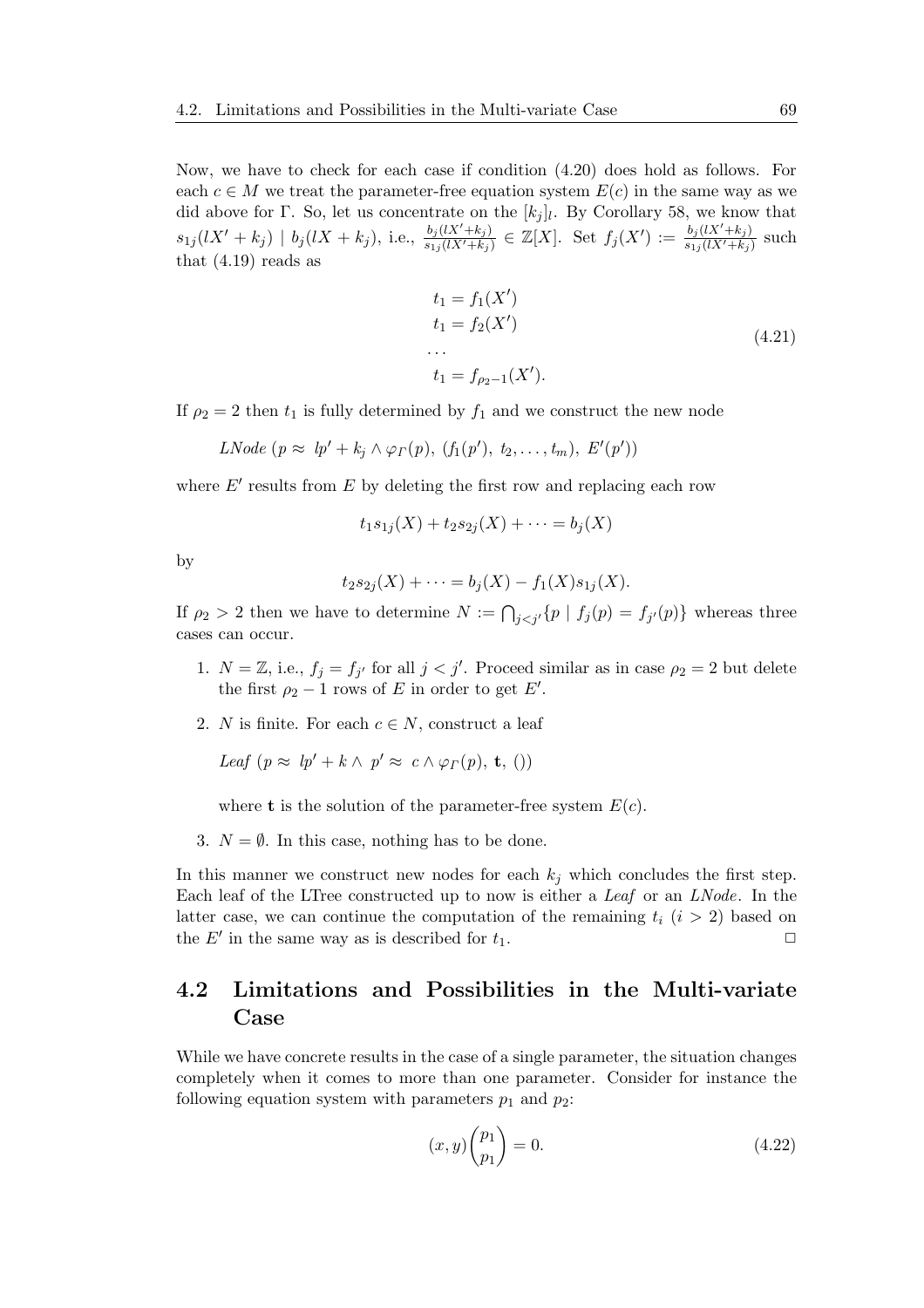Of course, (4.22) has always a solution. However, to describe the set of all solutions we must be able to express the gcd of  $p_1$  and  $p_2$ . Let us assume for a moment that we were able to extend our previous results in a straight forward way to more than one parameter, that is, that there are polynomials  $f_{00}, f_{01}, \ldots, f_{(k-1)(k-1)} : \mathbb{Z}^2 \longrightarrow \mathbb{Z}$ such that for all  $p_1, p_2 \in \mathbb{Z}$ 

$$
gcd(p_1, p_2) \sim\n\begin{cases}\nf_{00}(\lfloor \frac{p_1}{k} \rfloor, \lfloor \frac{p_2}{k} \rfloor) & \text{if } p_1, p_2 \equiv_k 0 \\
f_{01}(\lfloor \frac{p_1}{k} \rfloor, \lfloor \frac{p_2}{k} \rfloor) & \text{if } p_1 \equiv_k 0 \land p_2 \equiv_k 1 \\
\cdots & \vdots \\
f_{(k-1)(k-1)}(\lfloor \frac{p_1}{k} \rfloor, \lfloor \frac{p_2}{k} \rfloor) & \text{if } p_1, p_2 \equiv_k k-1.\n\end{cases}\n\tag{4.23}
$$

The right hand side of  $\sim$  in (4.23) involves

- 1. a fixed number of case distinctions that are determined by the
- 2. computations of the moduli of  $p_1$  and  $p_2$ ,
- 3. computations of  $\frac{1}{2}$ · ⌋-expressions and
- 4. a finite and fixed number of additions and multiplications determined by the polynomials  $f_{ij}$ .

Therefore,  $(4.23)$  describes a primitive recursive function, using the functions  $+$ ,  $\cdot$ ,  $\lfloor$ :  $\pm$  and mod (to which  $\equiv_k$  can be reduced). Moreover, if we assume these functions as given, (4.23) states that the gcd of two integers can be computed within a fixed number of steps. This, however, contradicts a result by L. van den Dries, given in [vdD03, Theorem 6.1]. There, he proves, by model theoretic considerations, that the number of steps needed to compute the gcd of two integers – under the assumption that addition, multiplication,  $|\frac{1}{x}$  $\frac{1}{x}$  and mod are given – is unbounded. More precisely, for infinitely many  $p_1, p_2$ , the number of steps needed to compute  $gcd(p_1, p_2)$  has a lower bound linear in  $p_1 + p_2$ .

But there are cases, when modulo reduction is possible, though. Consider, for instance, the matrix

$$
\mathbf{A} = \begin{pmatrix} p_1 p_2^2 \\ p_1 + 1 \\ 2 \end{pmatrix} \tag{4.24}
$$

which contains the constant term 2. Considerations similar to those given in Section 4.1.1 show that

$$
\gcd(p_1 p_2^2, p_1 + 1, 2) \sim\n\begin{cases}\n1 & \text{if } p_1 \equiv_2 0 \land p_2 \equiv_2 0 \\
1 & \text{if } p_1 \equiv_2 0 \land p_2 \equiv_2 1 \\
2 & \text{if } p_1 \equiv_2 1 \land p_2 \equiv_2 0 \\
1 & \text{if } p_1 \equiv_2 1 \land p_2 \equiv_2 1.\n\end{cases}
$$

We can as well find unimodular matrices  $U_{ij}$  for each case  $p_1 \equiv_2 i \land p_2 \equiv_2 j$   $(i, j \in$  $\{0,1\}$  such that

$$
U_{ij}A \sim (\gcd(p_1p_2^2, p_1+1, 2), 0, 0)^t.
$$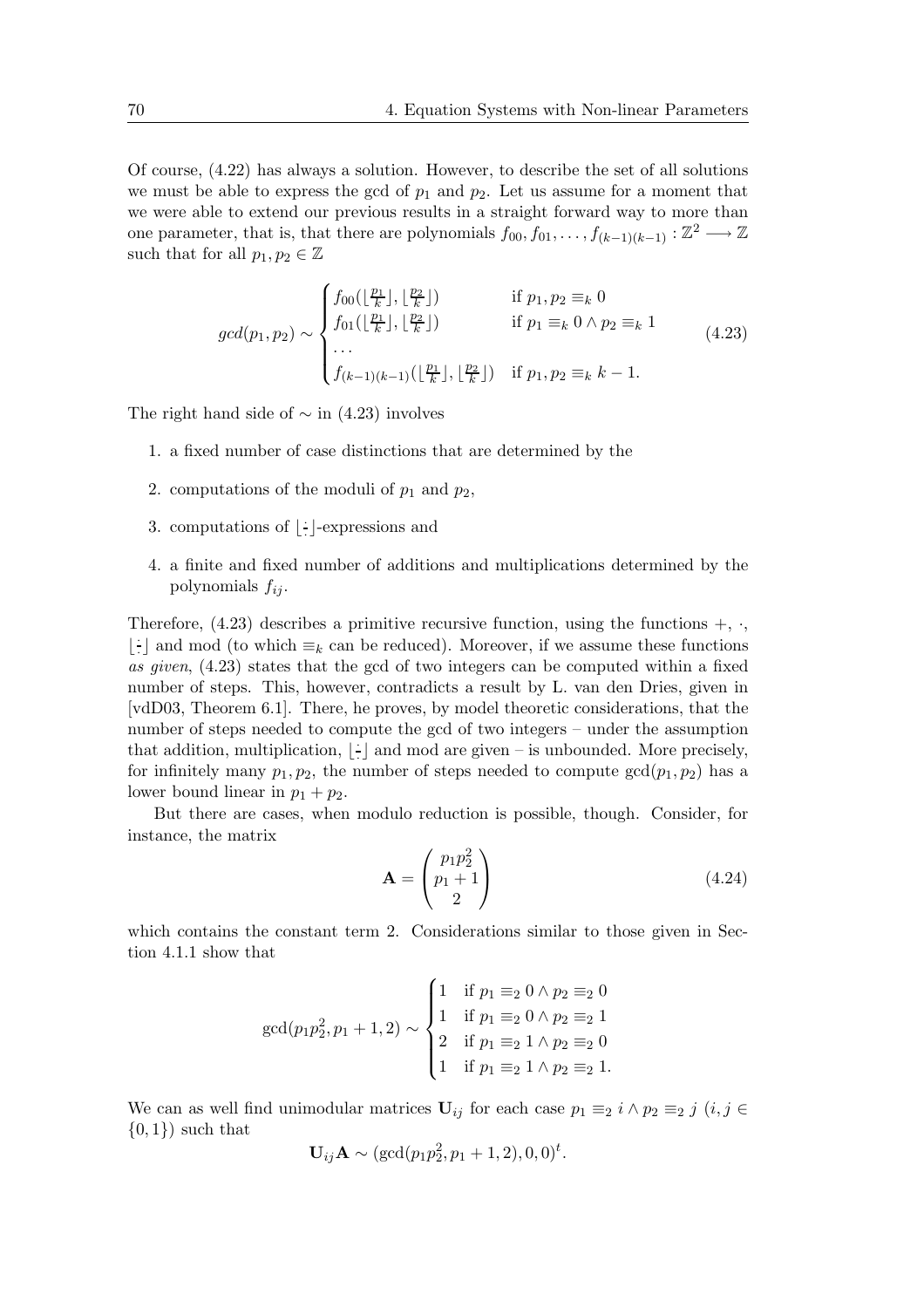For example, if  $p_1 = 2p'_1 + 1$  and  $p_2 = 2p'_2$  then

$$
\mathbf{U}_{10} = \begin{pmatrix} 0 & 0 & 1 \\ 0 & 1 & -(p'_1 + 1) \\ 1 & 0 & -2p'^2_2(2p'_1 - 1) \end{pmatrix}.
$$

In fact, we can generalize this example to the case that, whenever some  $m \times 1$ -matrix contains a constant c, complete modulo reduction to the form  $(d, 0)<sup>t</sup>$  is possible for all occurring cases  $p_1 \equiv_{|c|} j_1 \wedge \cdots \wedge p_z \equiv_{|c|} j_z$  with  $(j_1, \ldots, j_z) \in \{0, \ldots, |c| - 1\}^z$ .

What about  $m \times n$ -matrices with  $n > 1$ ? Let us extend the example from above and let now

$$
\mathbf{B} = \begin{pmatrix} p_1 p_2^2 & 2 \\ p_1 + 1 & 3 \\ 2 & 4 \end{pmatrix} . \tag{4.25}
$$

If we simply reduce the left column as above, we may introduce parameters to the right column. Take again  $p_1 = 2p'_1 + 1$  and  $p_2 = 2p'_2$ . Then

$$
\mathbf{U}_{10}\mathbf{B} = \begin{pmatrix} 2 & 4 \\ 0 & 3 - 4(p'_1 + 1) \\ 0 & 2 - 8p'_2(2p'_1 - 1) \end{pmatrix} . \tag{4.26}
$$

We can avoid this undesirable accumulation of parameters within a former parameterfree column if we simply switch the columns. And again, this observation can be easily generalized. Whenever it is possible to reorder the entries of a matrix by interchanging rows or columns such that the obtained matrix contains a lower triangular matrix with constant entries only, complete modulo reduction is possible for that lower part of the matrix.

Even in the case that only one column can be completely reduced, this information may be enough to conclude that the respective equation system has no solution. Consider

$$
\mathbf{xB} = (2p_1p_2 + 1, 0) \tag{4.27}
$$

in case  $p_1 = 2p'_1 + 1$  and  $p_2 = 2p'_2$ . With **B** being only partially reduced, as in (4.26), we can already see that the equations do not have any solutions since 2 does not divide  $2(2p'_1 + 1)(2p'_2) + 1$  for any  $p'_1, p'_2 \in \mathbb{Z}$ . Any echelon form of **B** will have  $(2, 0, 0)^t$  as left column but  $2p_1p_2 + 1$ , the first entry of the right hand side of  $(4.27)$ , will always be odd.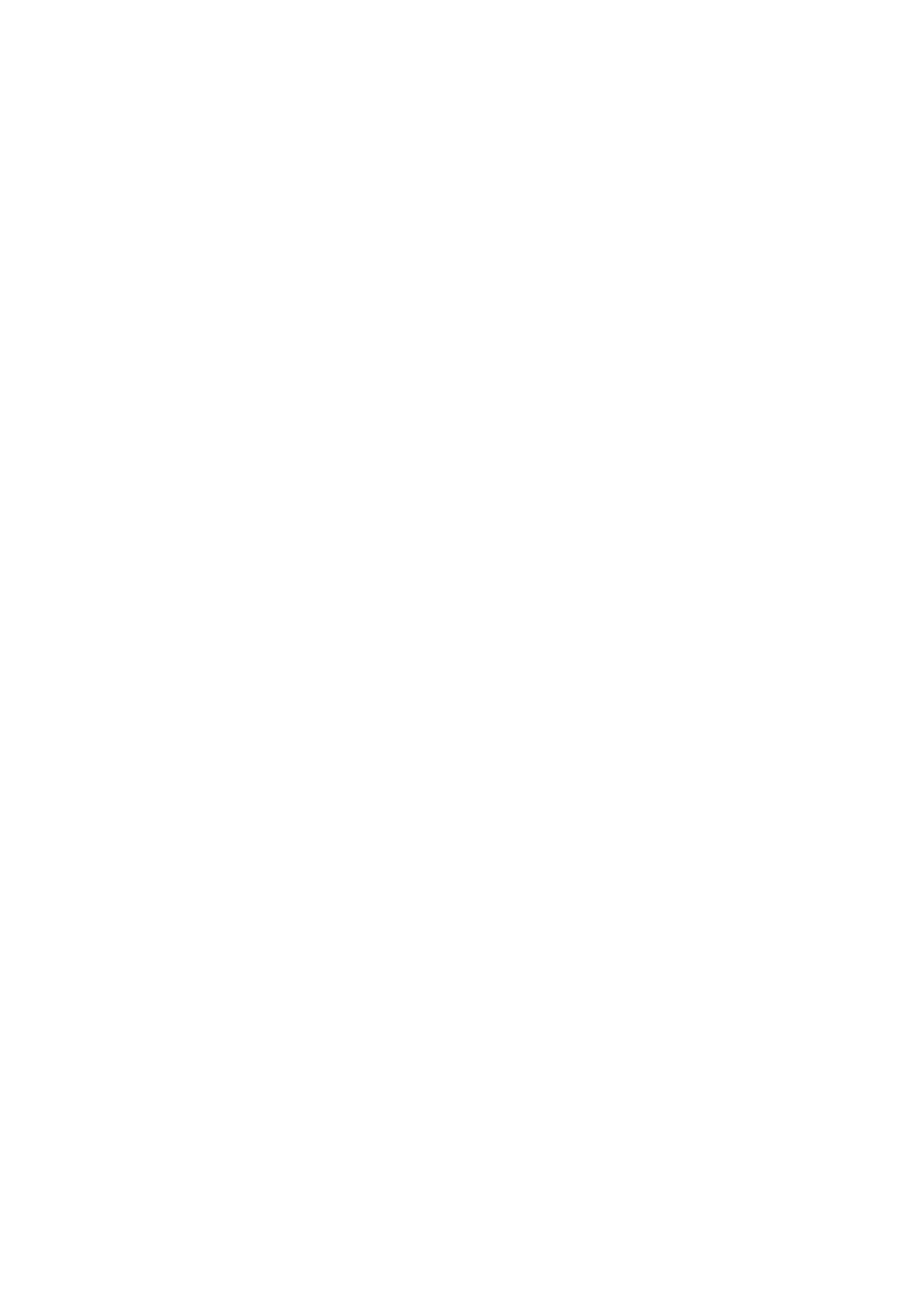# Chapter 5 Conclusion

This work described certain possibilities and limits of solving parametric linear Diophantine equation systems as they occur in Banerjee's data dependence analysis. A complete algorithmic approach that extends the well-known non-parametric techniques such as Echelon reduction and integral divisibility could be developed in the case of one non-linear parameter. The algorithms were presented in such a way that it should be straight forward to implement them in Haskell, provided the respective libraries for vector and matrix arithmetic are present.

To get these results, we had to adapt quasi-polynomials to our needs, which in turn allows us now to treat even programs where the access functions contain coefficients from the set  $\mathcal{AIQ}$ , which is more than we initially expected. By the remarks given at the end of Section 2.3, we are confident that these methods equally apply for coefficients with *nested*  $\left| \cdot \right|$ · ⌋-expressions. Moreover, we believe that the presented method of l-extension can be adjusted to extend other all-integral methods known for the polytope model.

A severe problem that could impose limitations in practical applications could be the growth of the decision trees. We think that this growth is similar to the growth of coefficients as it occurs for the computation of gcd's in  $\mathbb{Z}[X]$ .

The multi-parametric case turned out to be more complicated. Model theoretic considerations imply that a simple continuation of the uni-parametric approach is in general not possible. We gave, however, heuristic examples which demonstrate that in special situations some uni-parametric results can be carried over. This may be a starting point for further research.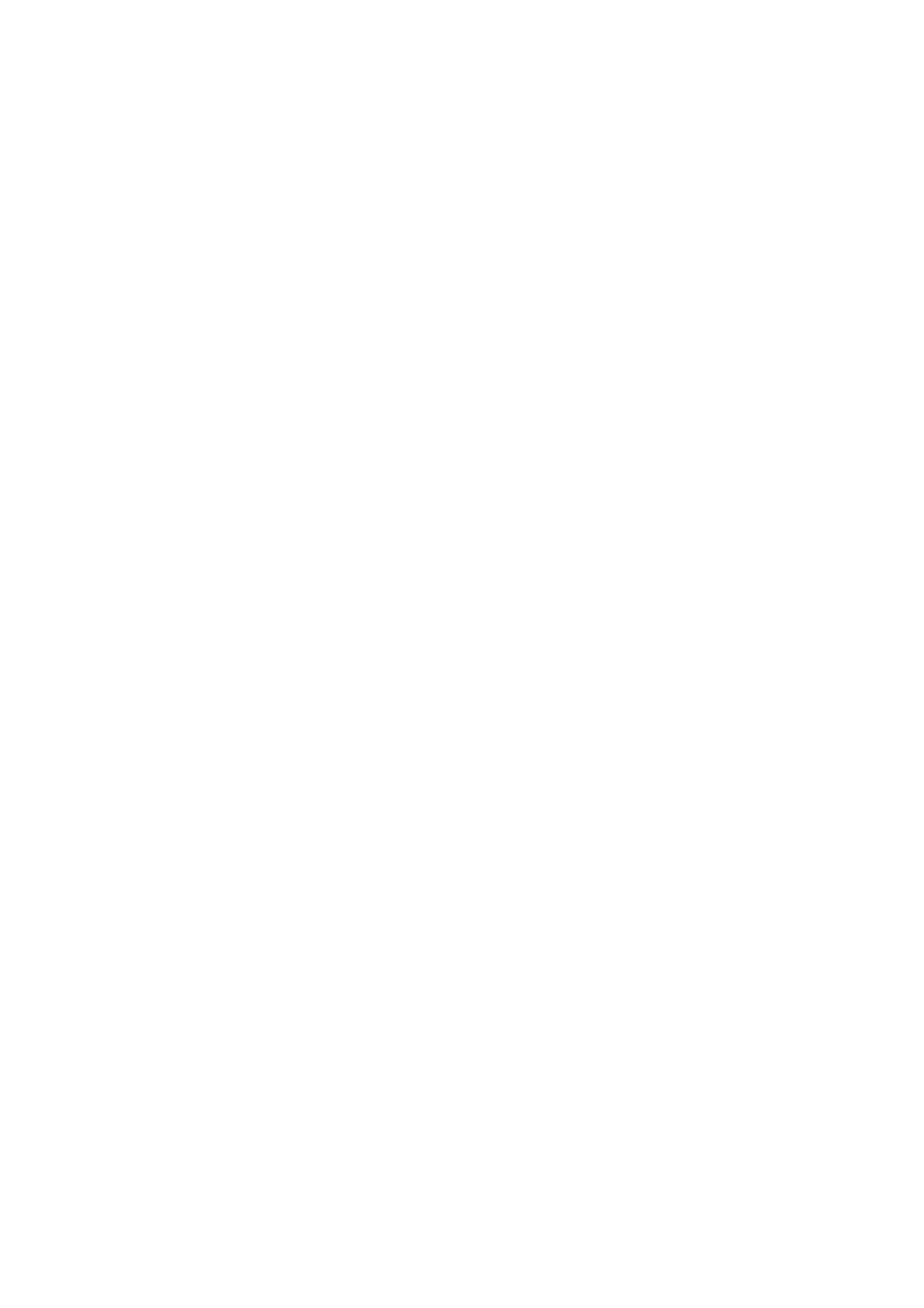## Bibliography

- [Ban93] Utpal K. Banerjee. Loop Transformations for Restructuring Compilers: The Foundations. Kluwer Academic Publishers, Norwell, MA, USA, 1993.
- [Ehr62] Eugène Ehrhart. Sur les polyèdres rationnels homothétiques à n dimensions. C. R. Acad. Sci. Paris, 254:616–618, 1962.
- [Ehr77] Eugène Ehrhart. Polynômes arithmétiques et méthode des polyèdres en combinatoire, volume 35. Birkaueser Verlag, 1977. 165 pages.
- [Grö03] Armin Größlinger. Extending the Polyhedron Model to Inequality Systems with Non-linear Parameters using Quantifier Elimination. Diploma thesis, Universität Passau, September 2003. http://www.infosun.fmi. uni-passau.de/cl/arbeiten/groesslinger.ps.gz.
- [Jon02] Simon Peyton Jones, editor. Haskell 98 Language and Libraries: The Revised Report. September 2002. http://haskell.org/definition/ haskell98-report.pdf.
- [Kei97] Harald Keimer. Datenabhängigkeitsanalyse zur Schleifenparallelisierung: Vergleich und Erweiterung zweier Ansätze. Diploma thesis, Universität Passau, January 1997. http://www.infosun.fim.uni-passau.de/cl/ loopo/doc/keimer-d.ps.gz.
- [KMW67] Richard M. Karp, Raymond E. Miller, and Shmuel Winograd. The organization of computations for uniform recurrence equations. Journal of the ACM, 14(3):563–590, July 1967.
- [Lam74] Leslie Lamport. The parallel execution of DO loops. Communications of the ACM, 17(2):83–93, February 1974.
- [Len93] Christian Lengauer. Loop Parallelization in the Polytope Model. In Eike Best, editor, CONCUR'93, Lecture Notes in Computer Science 715, pages 398–416. Springer-Verlag, 1993.
- [Leu96] Armin Leutbecher. Zahlentheorie. Springer, 1996.
- [LG95] Christian Lengauer and Martin Griebl. On the parallelization of loop nests containing while loops. In N. N. Mirenkov, Q.-P. Gu, S. Peng, and S. Sedukhin, editors, Proc. 1st Aizu Int. Symp. on Parallel Algorithm/Architecture Synthesis (pAs'95), pages 10–18. IEEE Computer Society Press, 1995.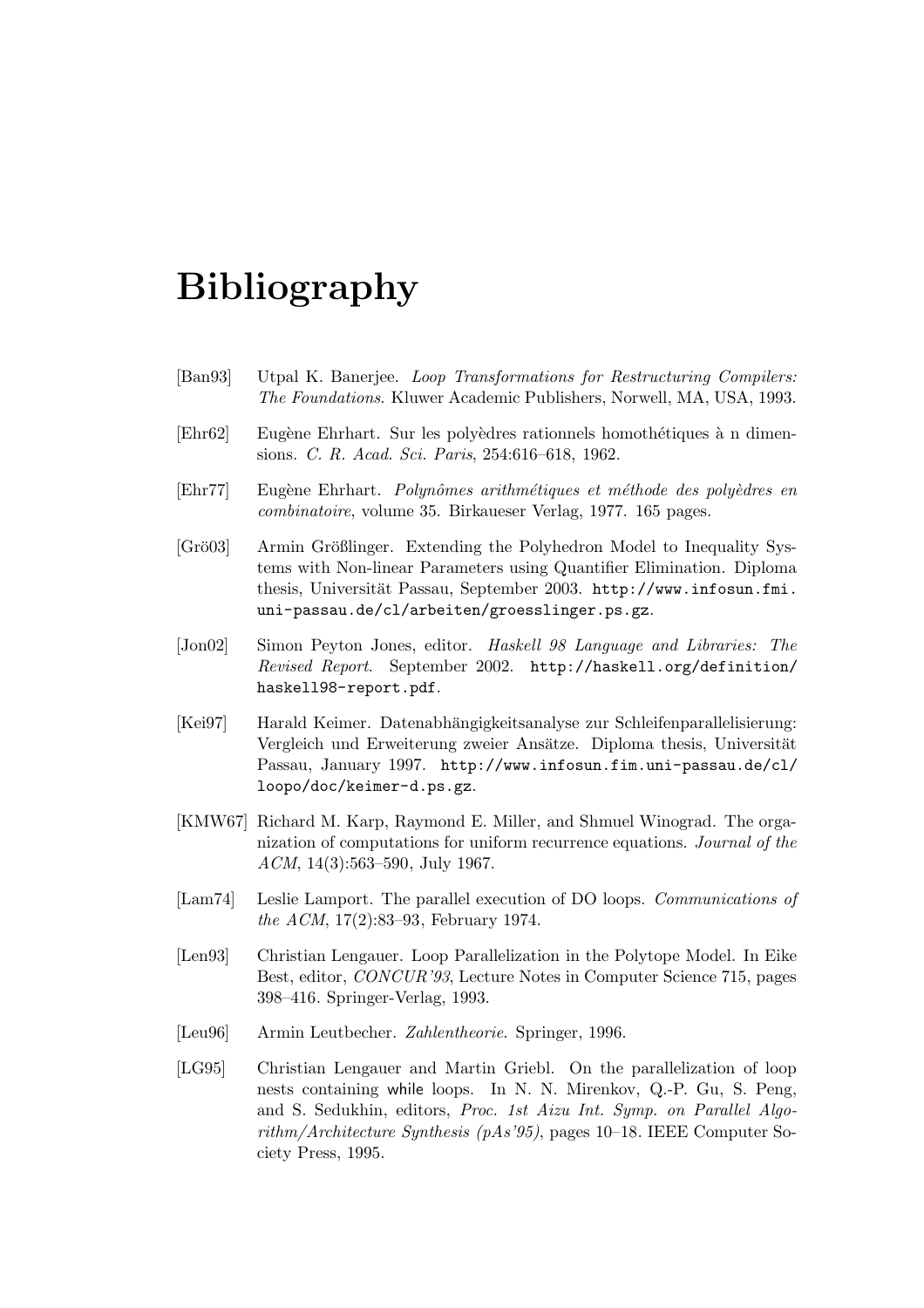| [LS06]                         | Aless Lasaruk and Thomas Sturm. Weak quantifier elimination for the<br>full linear theory of the integers - a uniform generalization of presburger<br>arithmetic. Number MIP-0604. 2006.    |
|--------------------------------|---------------------------------------------------------------------------------------------------------------------------------------------------------------------------------------------|
| [Mat70]                        | Yuri Matiyasevich. Enumerable sets are diophantine. Soviet Mathematics<br>Doklady, $11(2):354-358$ , 1970.                                                                                  |
| [Sch87]                        | Alexander Schrijver. Theory of Linear and Integer Programming. Wiley,<br>1987.                                                                                                              |
| $\lbrack \text{vdD}03 \rbrack$ | Lou van den Dries. Generating the greatest common divisor, and limi-<br>tations of primitive recursive algorithms. Foundations of Computational<br><i>Mathematics</i> , 3(3):297-324, 2003. |
| [WBK93]                        | Volker Weispfenning, Thomas Becker, and Heinz Kredel. Gröbner Bases:<br>A Computational Approach to Commutative Algebra. Graduate Texts in<br>Mathematics. Springer, New York, 1993.        |
| [Wei90]                        | Volker Weispfenning. The complexity of almost linear diophantine prob-<br>lems. J. Symb. Comput., $10(5):395-404$ , 1990.                                                                   |